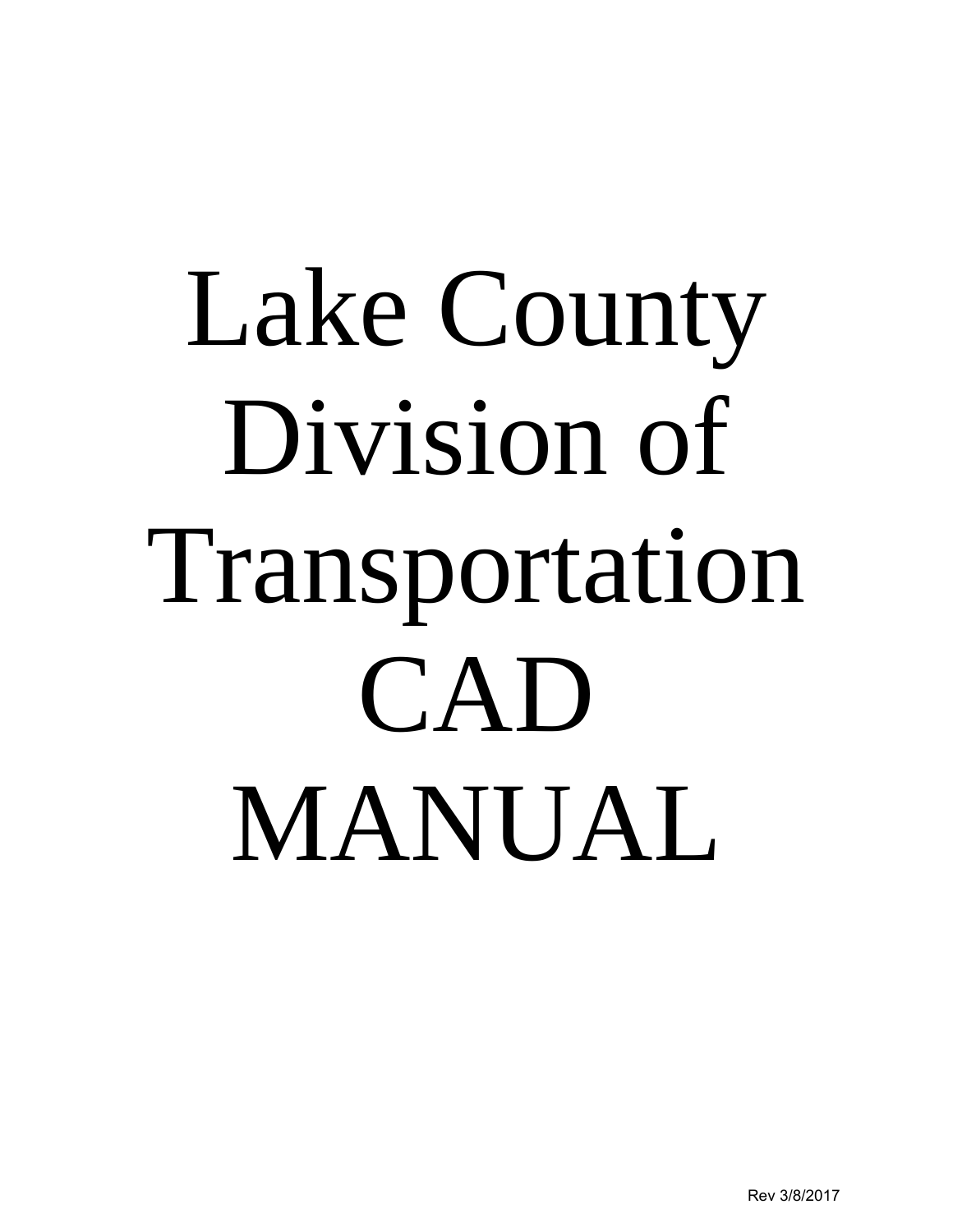LCDOT CAD MANUAL Lake County, Illinois Revised: 10/18/16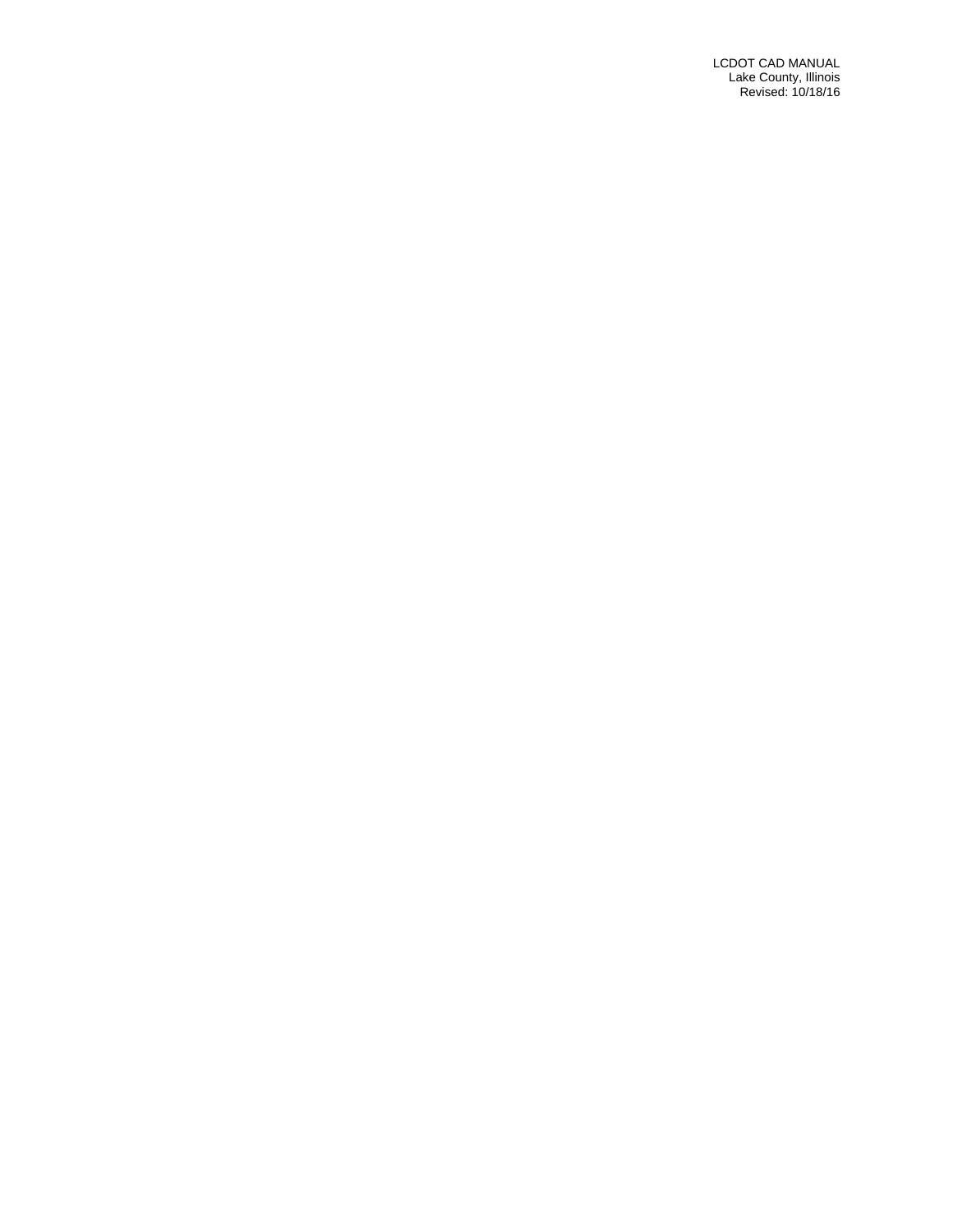# TABLE OF CONTENTS

| SURVEY POINT LOCATIONS FOR PAVEMENT MARKINGS, DETECTOR LOOPS & |  |
|----------------------------------------------------------------|--|
|                                                                |  |
|                                                                |  |
|                                                                |  |
|                                                                |  |
|                                                                |  |
|                                                                |  |
|                                                                |  |
|                                                                |  |
|                                                                |  |
|                                                                |  |
|                                                                |  |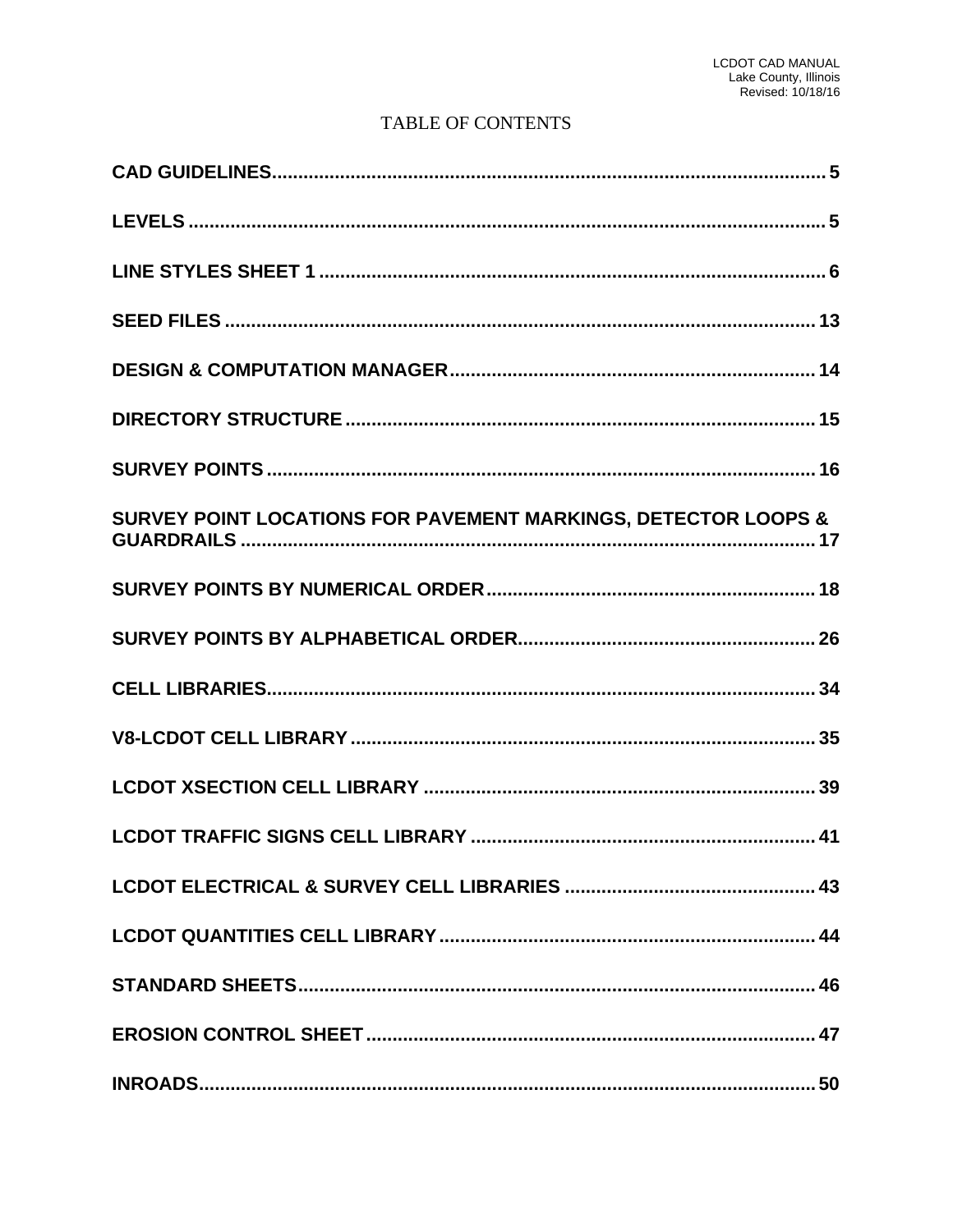| LCDOT CAD MANUAL<br>Lake County, Illinois<br>Revised: 10/18/16 |
|----------------------------------------------------------------|
|                                                                |
|                                                                |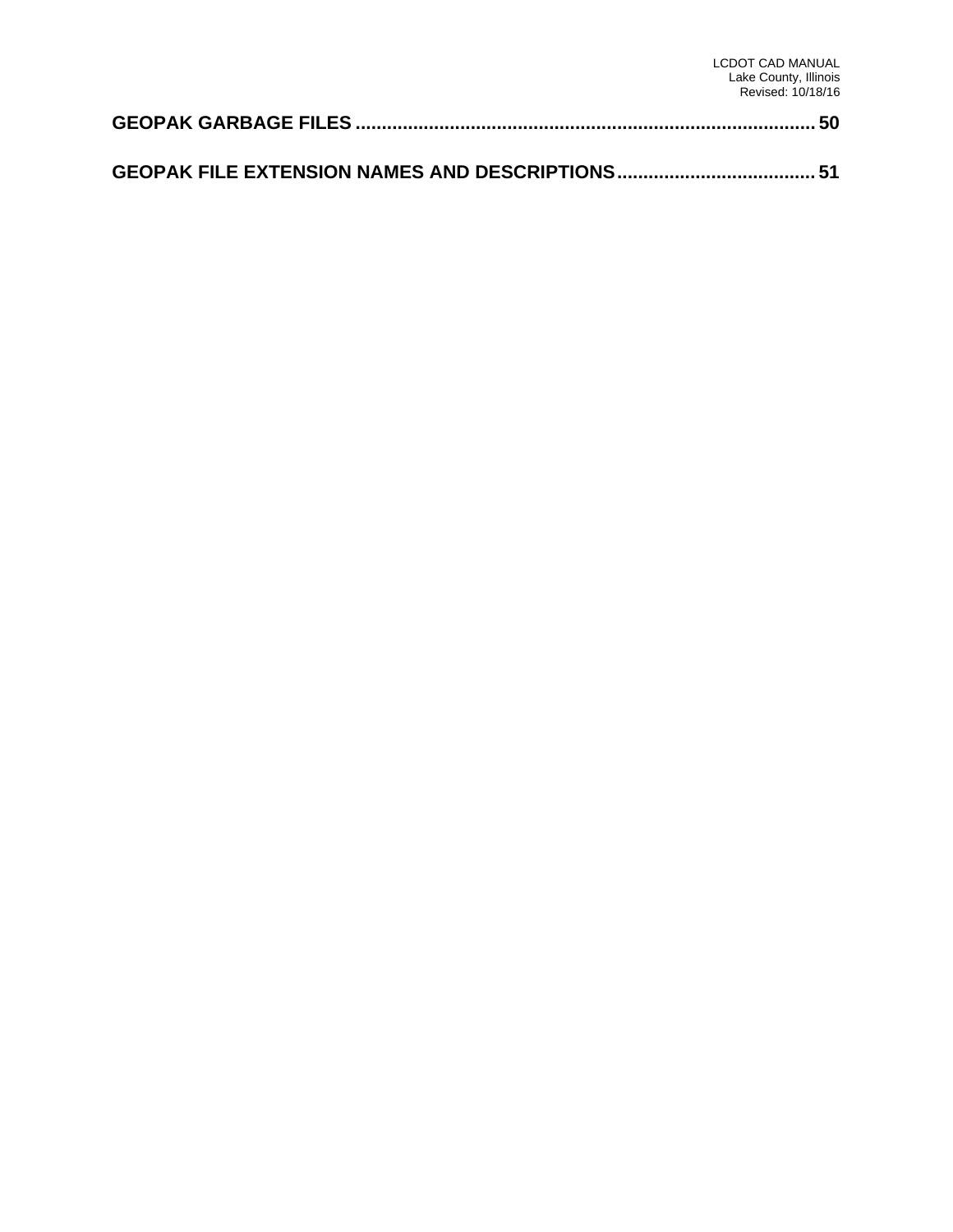# *CAD GUIDELINES*

"Guidelines" is the key word for this manual. Typically, when one thinks of CAD "standards" there is a certain amount of fear on the part of the user that if the "standards" are not followed to the letter, dire results may occur. It is impossible to develop a set of standards that will cover every situation. Therefore, flexibility is necessary to adapt to those situations calling for special consideration.

The most important rule to follow is to create entities using the "BYLEVEL" feature. This adds a tremendous advantage to controlling entity attributes.

# *LEVELS*

#### **LCDOT LEVELS.csv**

Levels for existing conditions are based upon the survey PCODE number and can be found in **LCDOT LEVELS.csv**. For example, existing edge of pavement will be on level 668 instead of 27. The old levels can be used with the new system per the user's discretion.

#### **LCDOT QUANTITY LEVELS.csv**

Proposed elements are drawn on levels organized by pay code number and are located in **LCDOT QUANTITY LEVELS.csv**. These levels will be updated as new pay code items are added. The original levels for proposed items can also be used at the discretion of the designer.

A key part of the new setup is that nearly all elements have attributes of "BYLEVEL" which gives the drafter much more versatility than the old setup.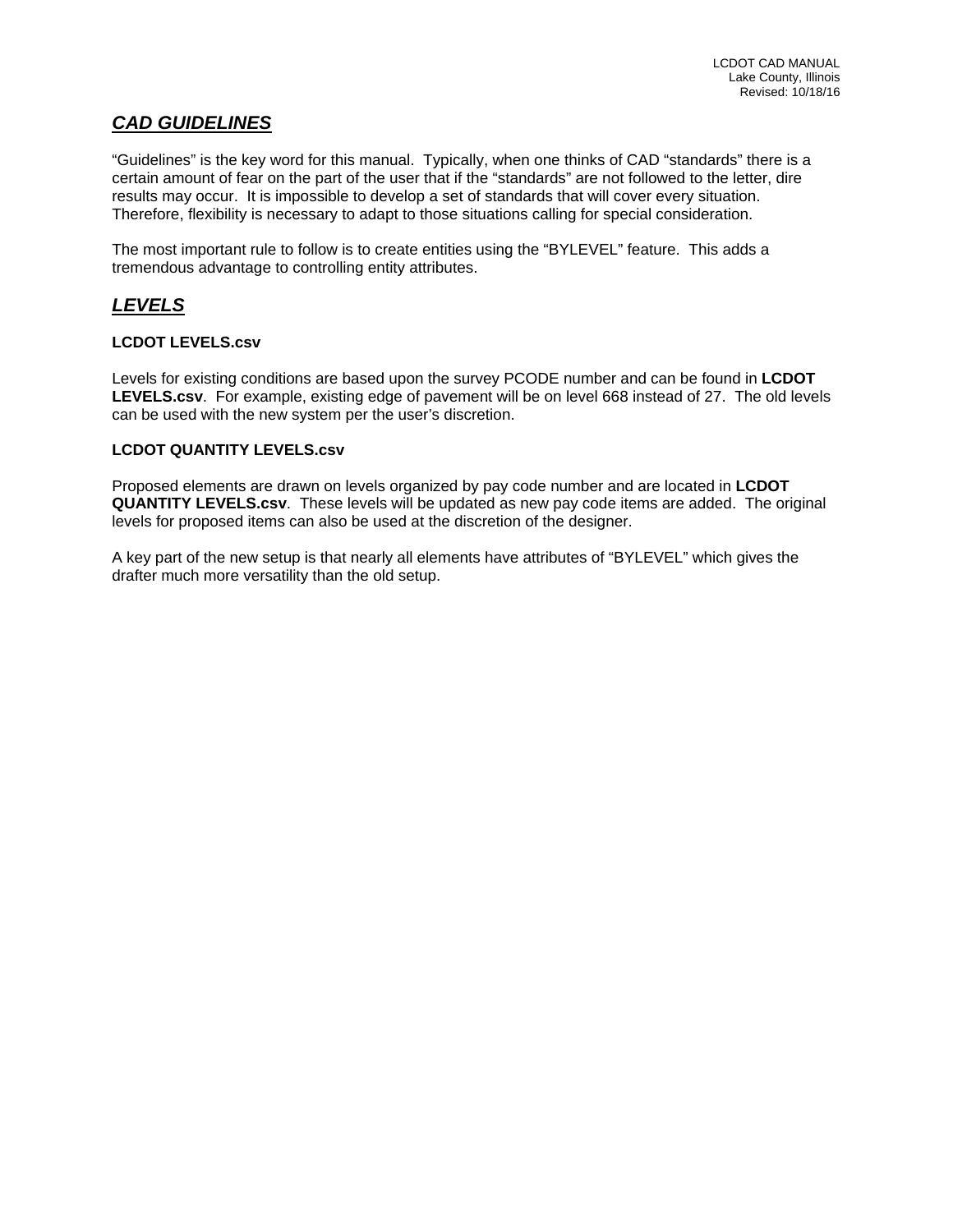+A-Border +A-Center +A-Dashdot +A-Dashed +A-Divide  $- - =$  $-$ ------ $-- - - - - - - - - -$ +A-Dot +A-Phantom +A-Hidden



 $- -$ 

 $---$ 

 $-$ 

 $---$ 

 $- - - - - -$ 

-------

 $---$ 

 $-$ 

# SHEET 1 LCDOT LINESTYLES

| LINE CODES:                           |                 |
|---------------------------------------|-----------------|
| A = AUTOCAD                           | $S = STRIPING$  |
| $D = DRAINAGE$                        | T = TOPOGRAPHIC |
| $G = GEOMETRIC$                       | U = UTILITY     |
| $L = LFGAL$                           | V = VEGETATION  |
| M = MISCELLANEOUS                     | X = ABANDONDED  |
| + INDICATES THE LINE IS TO BE SCALED. |                 |
| ATUEDS SUAHLA BE ADAMN AT LISSALE     |                 |

OTHERS SHOULD BE DRAWN AT I: ISCALE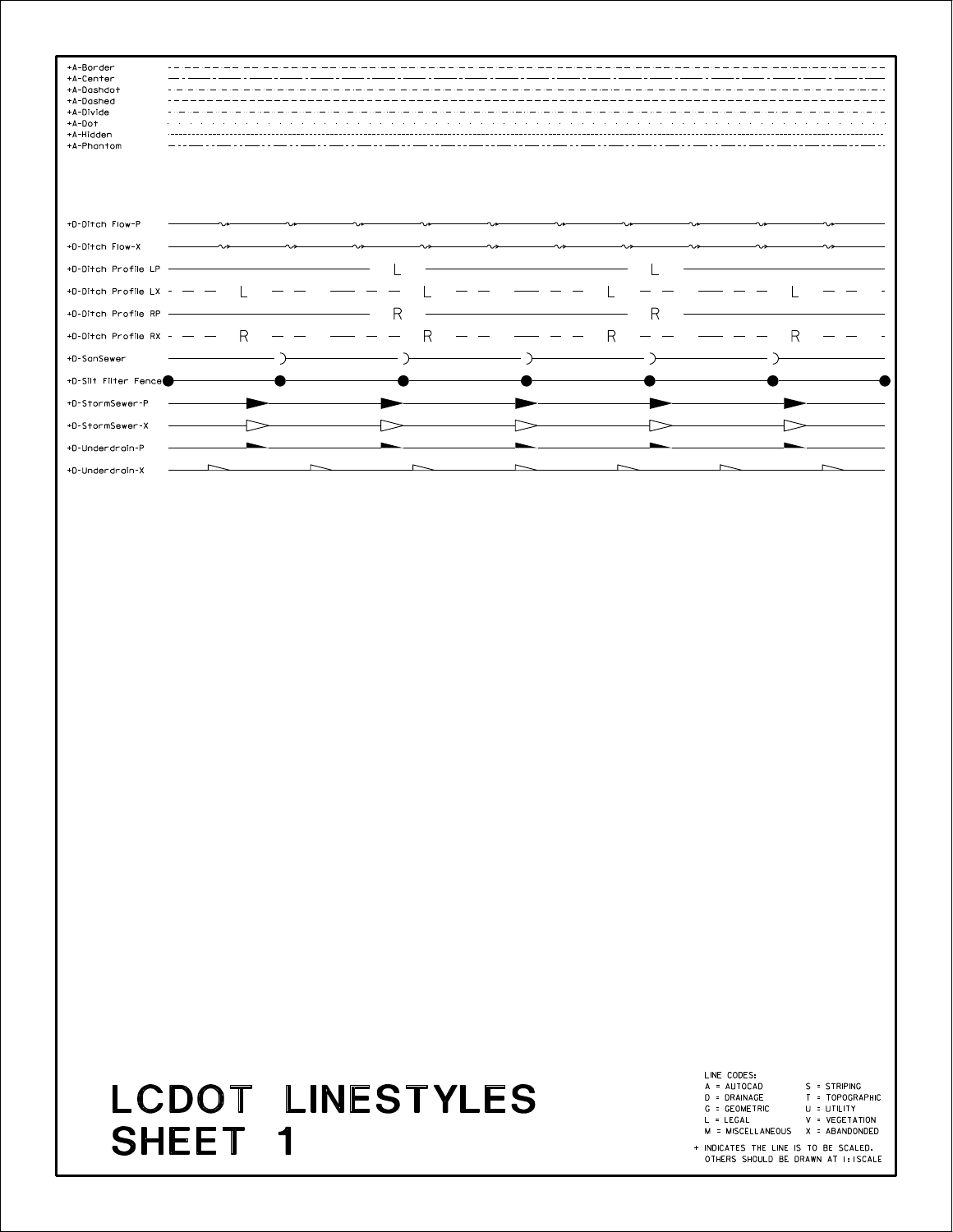| G-B6-I2-DP-P<br>(DATA POINT)                       |                                                                                                                                                                                                                                                                                                                                                                                                                                                                                                                                                                            |
|----------------------------------------------------|----------------------------------------------------------------------------------------------------------------------------------------------------------------------------------------------------------------------------------------------------------------------------------------------------------------------------------------------------------------------------------------------------------------------------------------------------------------------------------------------------------------------------------------------------------------------------|
| G-B6-I2-DP-X<br>(DATA POINT)                       |                                                                                                                                                                                                                                                                                                                                                                                                                                                                                                                                                                            |
| G-B6-I2P<br>(DATA POINT)                           |                                                                                                                                                                                                                                                                                                                                                                                                                                                                                                                                                                            |
| G-B6-I2X<br>(DATA POINT)                           |                                                                                                                                                                                                                                                                                                                                                                                                                                                                                                                                                                            |
| G-B6-18-DP-P<br>(DATA POINT)                       |                                                                                                                                                                                                                                                                                                                                                                                                                                                                                                                                                                            |
| G-B6-18-DP-X<br>(DATA POINT)                       |                                                                                                                                                                                                                                                                                                                                                                                                                                                                                                                                                                            |
| G-B6-I8P<br>(DATA POINT)                           |                                                                                                                                                                                                                                                                                                                                                                                                                                                                                                                                                                            |
| $G-B6-18X$<br>(DATA POINT)                         |                                                                                                                                                                                                                                                                                                                                                                                                                                                                                                                                                                            |
| G-B6-24-DP-P<br>(DATA POINT)                       |                                                                                                                                                                                                                                                                                                                                                                                                                                                                                                                                                                            |
| G-B6-24-DP-X<br>(DATA POINT)                       |                                                                                                                                                                                                                                                                                                                                                                                                                                                                                                                                                                            |
| G-B6-24P<br>(DATA POINT)                           |                                                                                                                                                                                                                                                                                                                                                                                                                                                                                                                                                                            |
| G-B6-24X<br>(DATA POINT)                           |                                                                                                                                                                                                                                                                                                                                                                                                                                                                                                                                                                            |
| G-BOC-L<br>(DATA POINT)<br>G-BOC-R<br>(DATA POINT) |                                                                                                                                                                                                                                                                                                                                                                                                                                                                                                                                                                            |
| G-CurbP<br>(DATA POINT)                            |                                                                                                                                                                                                                                                                                                                                                                                                                                                                                                                                                                            |
| G-CurbX<br>(DATA POINT)<br>G-Detectalbe            |                                                                                                                                                                                                                                                                                                                                                                                                                                                                                                                                                                            |
| Warning<br>G-M-6.I2P                               | ⊀o o o o o<br>000000000000<br>$\circ$<br>$\circ$<br>$\circ$<br>$\circ$<br>$\circ$<br>$\circ$<br>$\circ$<br>$\circ$<br>$\circ$<br>$\circ$<br>$\circ$<br>$\circ$<br>$\circ$<br>$\circ$<br>$\circ$<br>$\circ$<br>$\circ$<br>$\circ$<br>$\circ$<br>$\circ$<br>$\circ$<br>$\circ$<br>$\circ$<br>$\circ$<br>$\circ$<br>$\circ$<br>$\circ$<br>$\circ$<br>$\circ$<br>$\circ$<br>$\circ$<br>$\circ$<br>$\circ$<br>$\circ$<br>$\circ$<br>$\circ$<br>$\circ$<br>$\circ$<br>$\circ$<br>$\circ$<br>$\circ$<br>$\circ$<br>$\circ$<br>$\circ$<br>$\circ$<br>$\circ$<br>$\circ$<br>$\circ$ |
| (DATA POINT)                                       |                                                                                                                                                                                                                                                                                                                                                                                                                                                                                                                                                                            |
| $G-M-6.12X$<br>(DATA POINT)                        |                                                                                                                                                                                                                                                                                                                                                                                                                                                                                                                                                                            |
| G-M-6.24P<br>(DATA POINT)                          |                                                                                                                                                                                                                                                                                                                                                                                                                                                                                                                                                                            |
| $G-M-6.24X$<br>(DATA POINT)                        |                                                                                                                                                                                                                                                                                                                                                                                                                                                                                                                                                                            |
|                                                    |                                                                                                                                                                                                                                                                                                                                                                                                                                                                                                                                                                            |
|                                                    |                                                                                                                                                                                                                                                                                                                                                                                                                                                                                                                                                                            |
|                                                    |                                                                                                                                                                                                                                                                                                                                                                                                                                                                                                                                                                            |
|                                                    | LINE CODES:<br>A = AUTOCAD<br>S = STRIPING<br><b>LCDOT LINESTYLES</b><br>$D = DRAINAGE$<br>T = TOPOGRAPHIC<br>G = GEOMETRIC<br>U = UTILITY<br>V = VEGETATION<br>$L = LEGAL$<br>M = MISCELLANEOUS<br>X = ABANDONDED<br>SHEET <sub>2</sub><br>+ INDICATES THE LINE IS TO BE SCALED.<br>OTHERS SHOULD BE DRAWN AT I: ISCALE                                                                                                                                                                                                                                                   |
|                                                    |                                                                                                                                                                                                                                                                                                                                                                                                                                                                                                                                                                            |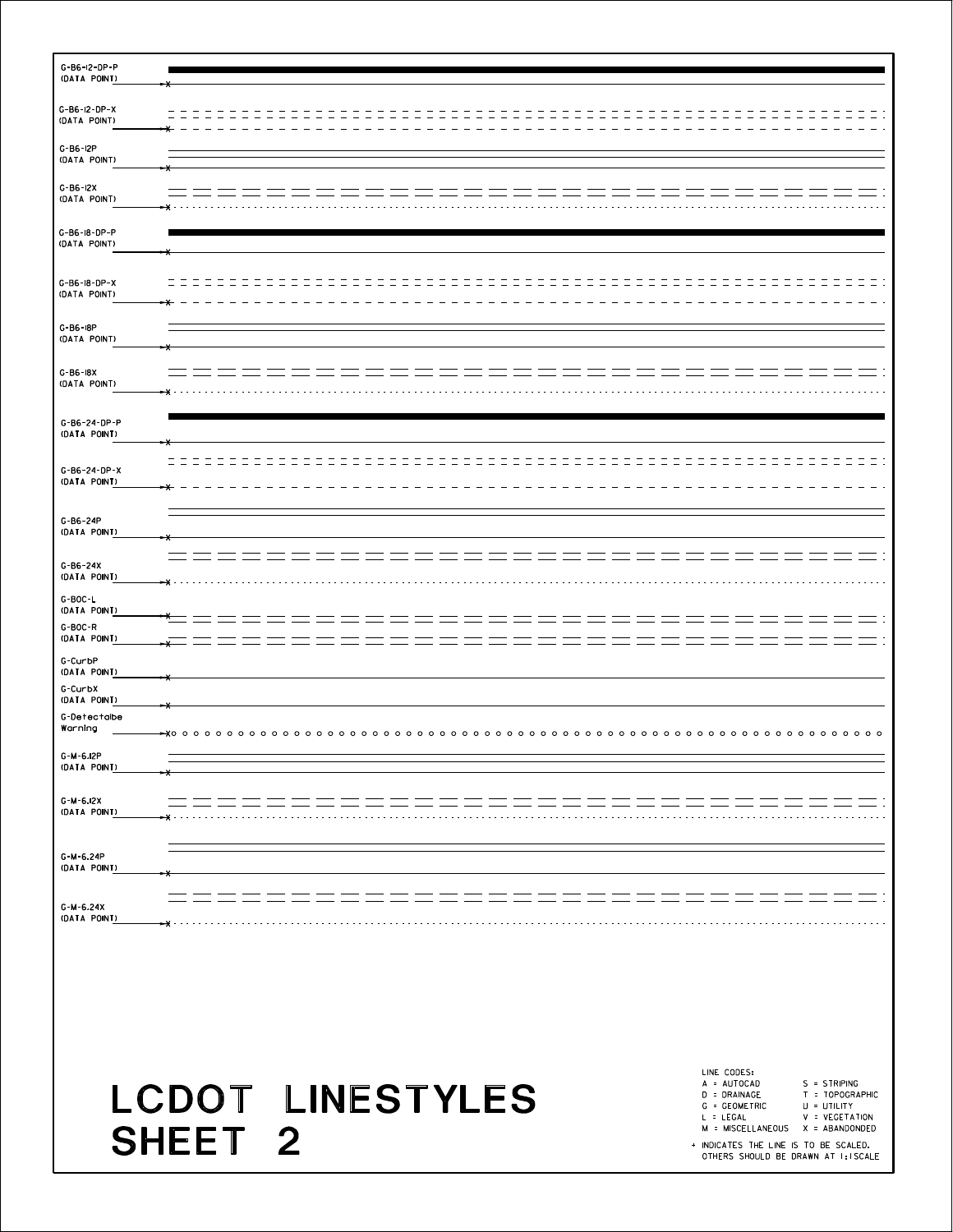| +L-Easement<br>$+L - P/L$<br>+L-ROW-P<br>ΑC<br>АC<br>+L-ROW-P AC<br>$+L - ROW - X$<br>+L-Section Line<br>+L-Section-I/4<br>+L-Section-I/4-I/4<br>+M-Batten<br>+M-Break<br>+M-Break-I<br>+M-Break-2<br>+M-Diamond<br>wwwwwwwwwwwwwwwwwwwwwwwww<br>+M-Geotech Fabric<br>+M-Ground Line<br>********************************<br>\XXXX<br>+M-Half Dash<br>+M-Sawcut<br>+M-Wide Dash<br>S-IO/30 RePM-WR<br>S-IO/30 S/D RPM-DY<br>S-10/30 S/D RPM-WR<br>S-I0/30 Skip/Dash<br>S-I0/30 Solid/Skip<br>S-Curb Mark 16/8<br>S-Curb Mark 8/4<br>S-2/6 Dotted Line<br>S-4/16 Dotted Line<br>S-3/I2 Skip/Dash<br>S-4/40 Dash Dbl<br>S-4/40 Dash Single<br>S-4 Solid<br>S-5' Solid<br>S-6' Solid<br>S-8' Solid<br>S-I2' Solid<br>S-Double Solid<br>S-RPM-DY 40<br>S-RPM-DY 80<br>S-RPM-WR 40<br>ю<br>ю<br>S-RPM-WR 80<br>ю<br>ю<br>LINE CODES:<br>A = AUTOCAD<br>S = STRIPING<br>D = DRAINAGE<br>T = TOPOGRAPHIC<br><b>LCDOT LINESTYLES</b><br>G = GEOMETRIC<br>U = UTILITY<br>L = LEGAL<br>V = VEGETATION<br>X = ABANDONDED<br>M = MISCELLANEOUS<br>SHEET <sub>3</sub><br>+ INDICATES THE LINE IS TO BE SCALED.<br>OTHERS SHOULD BE DRAWN AT I: ISCALE | $+L - C/L$ |  |  |  |  |
|-----------------------------------------------------------------------------------------------------------------------------------------------------------------------------------------------------------------------------------------------------------------------------------------------------------------------------------------------------------------------------------------------------------------------------------------------------------------------------------------------------------------------------------------------------------------------------------------------------------------------------------------------------------------------------------------------------------------------------------------------------------------------------------------------------------------------------------------------------------------------------------------------------------------------------------------------------------------------------------------------------------------------------------------------------------------------------------------------------------------------------------------|------------|--|--|--|--|
|                                                                                                                                                                                                                                                                                                                                                                                                                                                                                                                                                                                                                                                                                                                                                                                                                                                                                                                                                                                                                                                                                                                                         |            |  |  |  |  |
|                                                                                                                                                                                                                                                                                                                                                                                                                                                                                                                                                                                                                                                                                                                                                                                                                                                                                                                                                                                                                                                                                                                                         |            |  |  |  |  |
|                                                                                                                                                                                                                                                                                                                                                                                                                                                                                                                                                                                                                                                                                                                                                                                                                                                                                                                                                                                                                                                                                                                                         |            |  |  |  |  |
|                                                                                                                                                                                                                                                                                                                                                                                                                                                                                                                                                                                                                                                                                                                                                                                                                                                                                                                                                                                                                                                                                                                                         |            |  |  |  |  |
|                                                                                                                                                                                                                                                                                                                                                                                                                                                                                                                                                                                                                                                                                                                                                                                                                                                                                                                                                                                                                                                                                                                                         |            |  |  |  |  |
|                                                                                                                                                                                                                                                                                                                                                                                                                                                                                                                                                                                                                                                                                                                                                                                                                                                                                                                                                                                                                                                                                                                                         |            |  |  |  |  |
|                                                                                                                                                                                                                                                                                                                                                                                                                                                                                                                                                                                                                                                                                                                                                                                                                                                                                                                                                                                                                                                                                                                                         |            |  |  |  |  |
|                                                                                                                                                                                                                                                                                                                                                                                                                                                                                                                                                                                                                                                                                                                                                                                                                                                                                                                                                                                                                                                                                                                                         |            |  |  |  |  |
|                                                                                                                                                                                                                                                                                                                                                                                                                                                                                                                                                                                                                                                                                                                                                                                                                                                                                                                                                                                                                                                                                                                                         |            |  |  |  |  |
|                                                                                                                                                                                                                                                                                                                                                                                                                                                                                                                                                                                                                                                                                                                                                                                                                                                                                                                                                                                                                                                                                                                                         |            |  |  |  |  |
|                                                                                                                                                                                                                                                                                                                                                                                                                                                                                                                                                                                                                                                                                                                                                                                                                                                                                                                                                                                                                                                                                                                                         |            |  |  |  |  |
|                                                                                                                                                                                                                                                                                                                                                                                                                                                                                                                                                                                                                                                                                                                                                                                                                                                                                                                                                                                                                                                                                                                                         |            |  |  |  |  |
|                                                                                                                                                                                                                                                                                                                                                                                                                                                                                                                                                                                                                                                                                                                                                                                                                                                                                                                                                                                                                                                                                                                                         |            |  |  |  |  |
|                                                                                                                                                                                                                                                                                                                                                                                                                                                                                                                                                                                                                                                                                                                                                                                                                                                                                                                                                                                                                                                                                                                                         |            |  |  |  |  |
|                                                                                                                                                                                                                                                                                                                                                                                                                                                                                                                                                                                                                                                                                                                                                                                                                                                                                                                                                                                                                                                                                                                                         |            |  |  |  |  |
|                                                                                                                                                                                                                                                                                                                                                                                                                                                                                                                                                                                                                                                                                                                                                                                                                                                                                                                                                                                                                                                                                                                                         |            |  |  |  |  |
|                                                                                                                                                                                                                                                                                                                                                                                                                                                                                                                                                                                                                                                                                                                                                                                                                                                                                                                                                                                                                                                                                                                                         |            |  |  |  |  |
|                                                                                                                                                                                                                                                                                                                                                                                                                                                                                                                                                                                                                                                                                                                                                                                                                                                                                                                                                                                                                                                                                                                                         |            |  |  |  |  |
|                                                                                                                                                                                                                                                                                                                                                                                                                                                                                                                                                                                                                                                                                                                                                                                                                                                                                                                                                                                                                                                                                                                                         |            |  |  |  |  |
|                                                                                                                                                                                                                                                                                                                                                                                                                                                                                                                                                                                                                                                                                                                                                                                                                                                                                                                                                                                                                                                                                                                                         |            |  |  |  |  |
|                                                                                                                                                                                                                                                                                                                                                                                                                                                                                                                                                                                                                                                                                                                                                                                                                                                                                                                                                                                                                                                                                                                                         |            |  |  |  |  |
|                                                                                                                                                                                                                                                                                                                                                                                                                                                                                                                                                                                                                                                                                                                                                                                                                                                                                                                                                                                                                                                                                                                                         |            |  |  |  |  |
|                                                                                                                                                                                                                                                                                                                                                                                                                                                                                                                                                                                                                                                                                                                                                                                                                                                                                                                                                                                                                                                                                                                                         |            |  |  |  |  |
|                                                                                                                                                                                                                                                                                                                                                                                                                                                                                                                                                                                                                                                                                                                                                                                                                                                                                                                                                                                                                                                                                                                                         |            |  |  |  |  |
|                                                                                                                                                                                                                                                                                                                                                                                                                                                                                                                                                                                                                                                                                                                                                                                                                                                                                                                                                                                                                                                                                                                                         |            |  |  |  |  |
|                                                                                                                                                                                                                                                                                                                                                                                                                                                                                                                                                                                                                                                                                                                                                                                                                                                                                                                                                                                                                                                                                                                                         |            |  |  |  |  |
|                                                                                                                                                                                                                                                                                                                                                                                                                                                                                                                                                                                                                                                                                                                                                                                                                                                                                                                                                                                                                                                                                                                                         |            |  |  |  |  |
|                                                                                                                                                                                                                                                                                                                                                                                                                                                                                                                                                                                                                                                                                                                                                                                                                                                                                                                                                                                                                                                                                                                                         |            |  |  |  |  |
|                                                                                                                                                                                                                                                                                                                                                                                                                                                                                                                                                                                                                                                                                                                                                                                                                                                                                                                                                                                                                                                                                                                                         |            |  |  |  |  |
|                                                                                                                                                                                                                                                                                                                                                                                                                                                                                                                                                                                                                                                                                                                                                                                                                                                                                                                                                                                                                                                                                                                                         |            |  |  |  |  |
|                                                                                                                                                                                                                                                                                                                                                                                                                                                                                                                                                                                                                                                                                                                                                                                                                                                                                                                                                                                                                                                                                                                                         |            |  |  |  |  |
|                                                                                                                                                                                                                                                                                                                                                                                                                                                                                                                                                                                                                                                                                                                                                                                                                                                                                                                                                                                                                                                                                                                                         |            |  |  |  |  |
|                                                                                                                                                                                                                                                                                                                                                                                                                                                                                                                                                                                                                                                                                                                                                                                                                                                                                                                                                                                                                                                                                                                                         |            |  |  |  |  |
|                                                                                                                                                                                                                                                                                                                                                                                                                                                                                                                                                                                                                                                                                                                                                                                                                                                                                                                                                                                                                                                                                                                                         |            |  |  |  |  |
|                                                                                                                                                                                                                                                                                                                                                                                                                                                                                                                                                                                                                                                                                                                                                                                                                                                                                                                                                                                                                                                                                                                                         |            |  |  |  |  |
|                                                                                                                                                                                                                                                                                                                                                                                                                                                                                                                                                                                                                                                                                                                                                                                                                                                                                                                                                                                                                                                                                                                                         |            |  |  |  |  |
|                                                                                                                                                                                                                                                                                                                                                                                                                                                                                                                                                                                                                                                                                                                                                                                                                                                                                                                                                                                                                                                                                                                                         |            |  |  |  |  |
|                                                                                                                                                                                                                                                                                                                                                                                                                                                                                                                                                                                                                                                                                                                                                                                                                                                                                                                                                                                                                                                                                                                                         |            |  |  |  |  |
|                                                                                                                                                                                                                                                                                                                                                                                                                                                                                                                                                                                                                                                                                                                                                                                                                                                                                                                                                                                                                                                                                                                                         |            |  |  |  |  |
|                                                                                                                                                                                                                                                                                                                                                                                                                                                                                                                                                                                                                                                                                                                                                                                                                                                                                                                                                                                                                                                                                                                                         |            |  |  |  |  |
|                                                                                                                                                                                                                                                                                                                                                                                                                                                                                                                                                                                                                                                                                                                                                                                                                                                                                                                                                                                                                                                                                                                                         |            |  |  |  |  |
|                                                                                                                                                                                                                                                                                                                                                                                                                                                                                                                                                                                                                                                                                                                                                                                                                                                                                                                                                                                                                                                                                                                                         |            |  |  |  |  |
|                                                                                                                                                                                                                                                                                                                                                                                                                                                                                                                                                                                                                                                                                                                                                                                                                                                                                                                                                                                                                                                                                                                                         |            |  |  |  |  |
|                                                                                                                                                                                                                                                                                                                                                                                                                                                                                                                                                                                                                                                                                                                                                                                                                                                                                                                                                                                                                                                                                                                                         |            |  |  |  |  |
|                                                                                                                                                                                                                                                                                                                                                                                                                                                                                                                                                                                                                                                                                                                                                                                                                                                                                                                                                                                                                                                                                                                                         |            |  |  |  |  |
|                                                                                                                                                                                                                                                                                                                                                                                                                                                                                                                                                                                                                                                                                                                                                                                                                                                                                                                                                                                                                                                                                                                                         |            |  |  |  |  |
|                                                                                                                                                                                                                                                                                                                                                                                                                                                                                                                                                                                                                                                                                                                                                                                                                                                                                                                                                                                                                                                                                                                                         |            |  |  |  |  |
|                                                                                                                                                                                                                                                                                                                                                                                                                                                                                                                                                                                                                                                                                                                                                                                                                                                                                                                                                                                                                                                                                                                                         |            |  |  |  |  |
|                                                                                                                                                                                                                                                                                                                                                                                                                                                                                                                                                                                                                                                                                                                                                                                                                                                                                                                                                                                                                                                                                                                                         |            |  |  |  |  |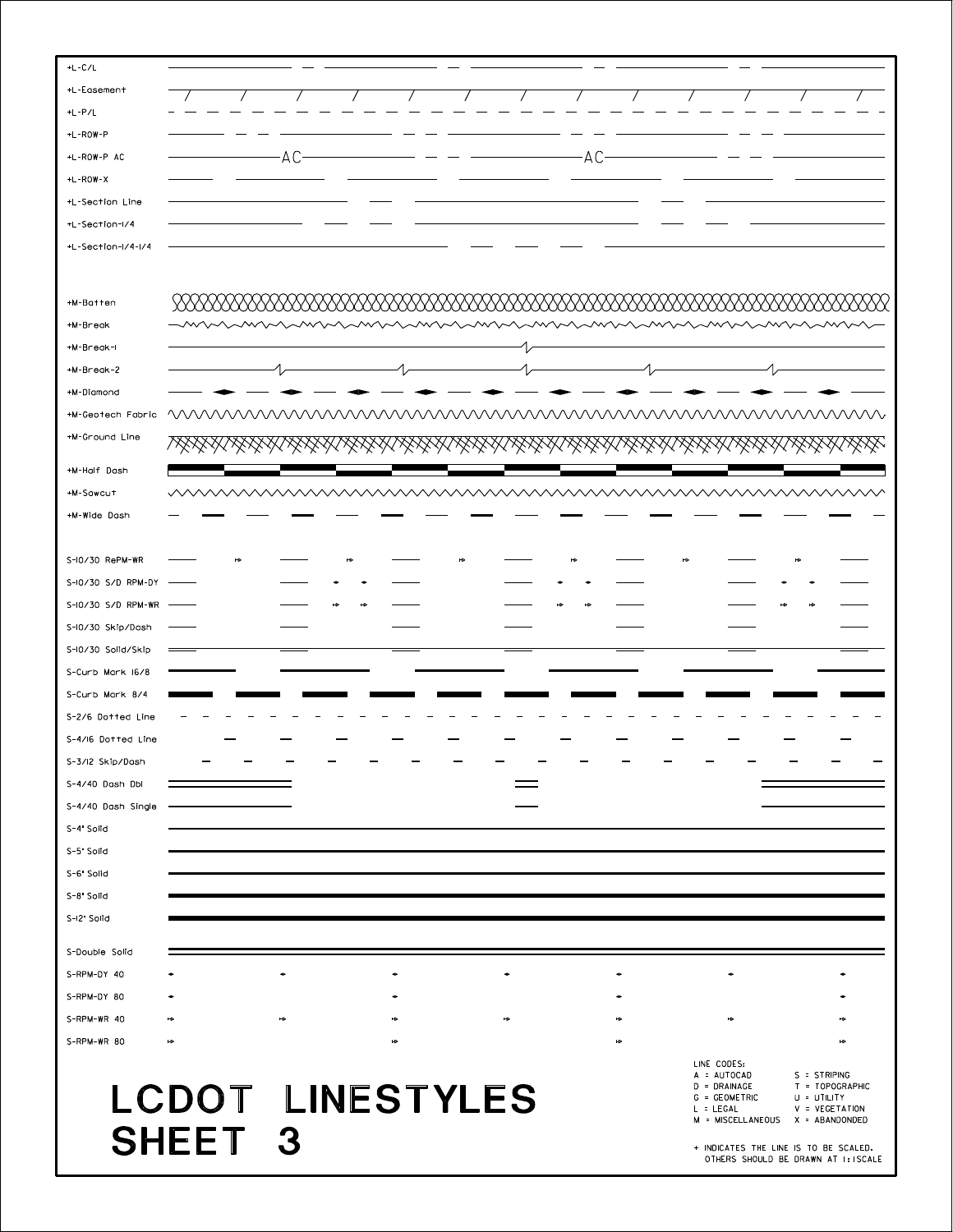| S-Stop Bar                  |   |         |                         |    |             |    |                                                                         |                                                |   |
|-----------------------------|---|---------|-------------------------|----|-------------|----|-------------------------------------------------------------------------|------------------------------------------------|---|
| S-Xwalk 6'                  | H |         | $\blacksquare$          |    | ,,,,,,,,,,, |    |                                                                         |                                                |   |
| S-Xwalk 8'                  |   |         |                         |    |             |    |                                                                         |                                                |   |
| S-Xwalk Diagonal 6'         |   |         |                         |    |             |    |                                                                         |                                                |   |
| S-Xwalk Diagonal 8'         |   |         |                         |    |             |    |                                                                         |                                                |   |
| S-Yield-P                   |   |         |                         |    |             |    |                                                                         |                                                |   |
| S-Yield-X                   |   |         |                         |    |             |    |                                                                         |                                                |   |
|                             |   |         |                         |    |             |    |                                                                         |                                                |   |
| T-Bike Railing<br>+T-Fence  |   |         |                         |    |             |    |                                                                         |                                                | ⊀ |
| T-Guardrail-P               |   |         |                         |    |             |    |                                                                         |                                                |   |
| T-Guardrail-X               |   |         |                         |    |             |    |                                                                         |                                                |   |
| T-Railroad-I                |   |         |                         |    |             |    |                                                                         |                                                |   |
| +T-Railroad-2               |   |         |                         |    |             |    |                                                                         |                                                |   |
| +T-Railroad-3               |   |         |                         |    |             |    |                                                                         |                                                |   |
| $T-RR$                      |   |         |                         |    |             |    |                                                                         |                                                |   |
| T-RR-Abandoned              |   |         |                         |    |             |    |                                                                         |                                                |   |
| +T-Sinkhole                 |   |         |                         |    |             |    |                                                                         |                                                |   |
| +T-Water Edge<br>+T-Wetland |   |         |                         | χχ |             | αχ |                                                                         |                                                |   |
|                             |   |         |                         |    |             |    | LINE CODES:                                                             |                                                |   |
|                             |   |         | <b>LCDOT LINESTYLES</b> |    |             |    | A = AUTOCAD<br>D = DRAINAGE<br>G = GEOMETRIC                            | S = STRIPING<br>T = TOPOGRAPHIC<br>U = UTILITY |   |
|                             |   | SHEET 4 |                         |    |             |    | L = LEGAL<br>M = MISCELLANEOUS<br>+ INDICATES THE LINE IS TO BE SCALED. | V = VEGETATION<br>X = ABANDONDED               |   |
|                             |   |         |                         |    |             |    | OTHERS SHOULD BE DRAWN AT I: ISCALE                                     |                                                |   |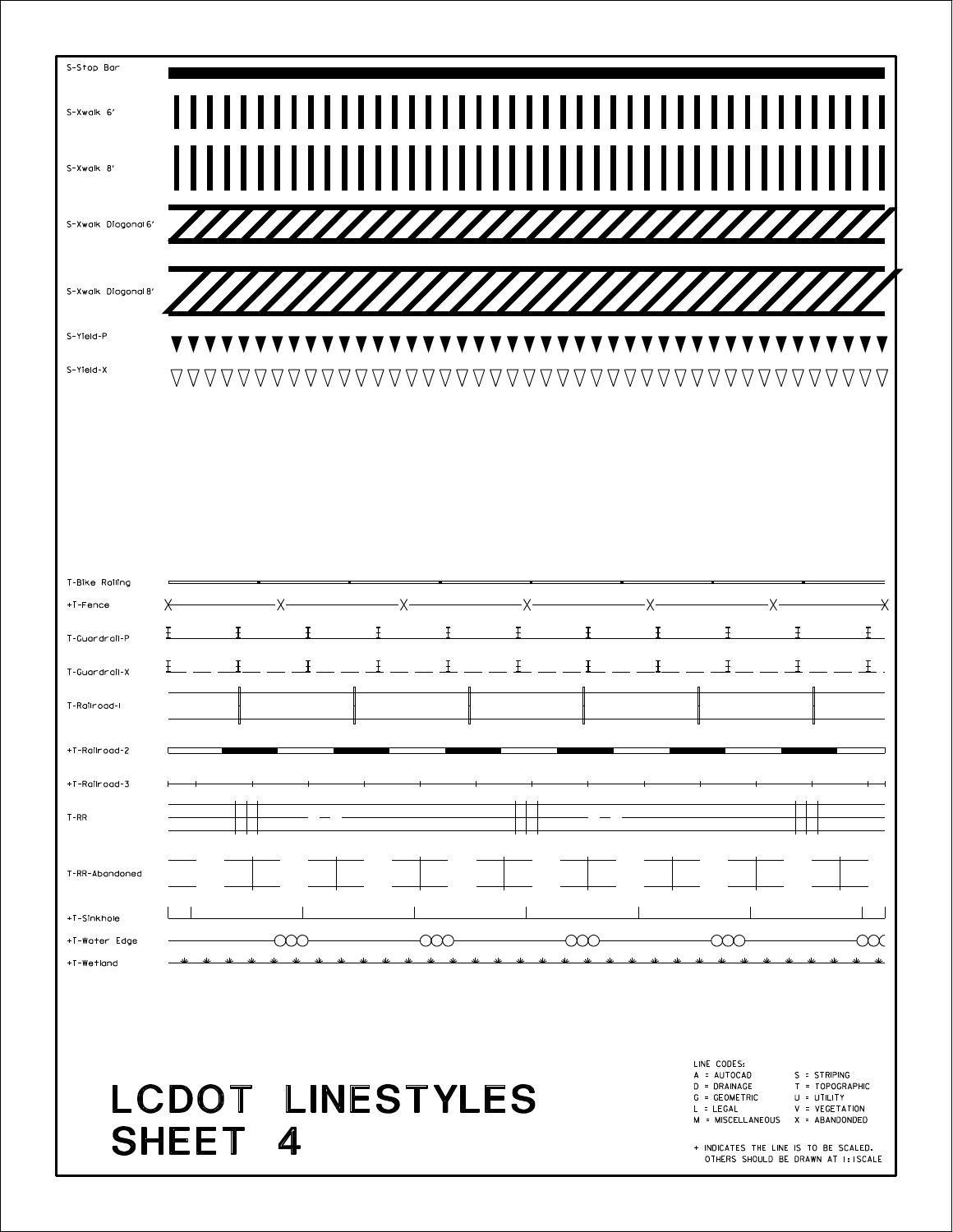| •U-CATV                                    |                                                                     |                                                    |             | CATV-          |                                                                   |       |                     | CATV -                              |                                              |                                                  |      |
|--------------------------------------------|---------------------------------------------------------------------|----------------------------------------------------|-------------|----------------|-------------------------------------------------------------------|-------|---------------------|-------------------------------------|----------------------------------------------|--------------------------------------------------|------|
| •U-Conduit<br>+U-Electric                  |                                                                     |                                                    |             | F              |                                                                   |       |                     | F                                   |                                              |                                                  |      |
| +U-Electric/OH                             |                                                                     |                                                    |             | $E/OH -$       |                                                                   |       | $\overline{E/OH}$ = |                                     |                                              |                                                  |      |
| +U-Electric/UG                             |                                                                     |                                                    |             |                |                                                                   |       |                     |                                     |                                              |                                                  |      |
| +U-Fiber Optic                             |                                                                     |                                                    |             | F <sub>0</sub> |                                                                   |       |                     | FO.                                 |                                              |                                                  |      |
| $+U$ -Gas                                  |                                                                     |                                                    |             | ⊣G⊦            | <u> 1989 - Johann Stein, mars ar breithinn ar chuid ann an t-</u> |       |                     | $\dashv$ G $\vdash$                 |                                              |                                                  | - H  |
| $+U-O$ il                                  |                                                                     |                                                    |             | ヨロト            |                                                                   |       |                     | $\rightarrow$ 0 H                   |                                              |                                                  | –I ( |
| +U-Telephone                               |                                                                     |                                                    |             |                |                                                                   |       |                     |                                     |                                              |                                                  |      |
| $+U-TS/OH$<br>+U-UG Cable                  | -  -  -TS/0H-  -  -  -  -TS/0H-  -  -  -TS/0H-  -  -  -  -TS/0H-  - |                                                    |             |                |                                                                   |       |                     |                                     |                                              |                                                  |      |
| +U-UG Cable-Remove                         |                                                                     |                                                    |             |                | —— / ——— / ——— / ———                                              |       |                     |                                     | —— / —— / —— / —                             |                                                  |      |
| +U-Water Pipe                              |                                                                     |                                                    |             | ⊣ W ⊦          |                                                                   |       |                     | ⊣ W ⊦                               |                                              |                                                  | ΗV   |
|                                            |                                                                     |                                                    |             |                |                                                                   |       |                     |                                     |                                              |                                                  |      |
| +V-Brushline                               |                                                                     |                                                    |             |                |                                                                   |       |                     |                                     |                                              |                                                  |      |
| +V-Crop Line                               |                                                                     |                                                    |             |                | * * * * * *                                                       |       |                     |                                     |                                              |                                                  |      |
| +V-Hedge Line                              |                                                                     |                                                    |             |                |                                                                   |       |                     |                                     |                                              |                                                  |      |
|                                            |                                                                     |                                                    |             |                |                                                                   |       |                     |                                     |                                              |                                                  |      |
| +V-Tree Line                               |                                                                     |                                                    |             |                |                                                                   |       |                     |                                     |                                              |                                                  |      |
| +V-Vegetation Line                         |                                                                     |                                                    |             |                |                                                                   |       |                     |                                     |                                              |                                                  |      |
|                                            |                                                                     |                                                    |             |                |                                                                   |       |                     |                                     |                                              |                                                  |      |
|                                            |                                                                     |                                                    |             |                |                                                                   |       |                     |                                     |                                              |                                                  |      |
| LINESTYLES FOR ABANDONED ITEMS:<br>•X-CATV | $- - -$ CATV $- -  -  -$ CATV $-  -  -$ CATV $-   -$ CATV $ -$      |                                                    |             |                |                                                                   |       |                     |                                     |                                              |                                                  |      |
| +X-Electric                                | E.                                                                  | $\hspace{1.6cm} - \hspace{1.2cm} - \hspace{1.2cm}$ |             | F.             |                                                                   |       | F.                  | $\qquad \qquad - \qquad - \qquad -$ |                                              |                                                  |      |
| +X-Fiber Optic                             | $- - - F0$                                                          | $- --$ FO $- --$ FO $--$                           |             |                |                                                                   |       |                     |                                     | - - - FO - -                                 |                                                  |      |
| $+X-Gas$                                   |                                                                     |                                                    |             |                |                                                                   |       |                     |                                     |                                              |                                                  |      |
| $+X-0$ il                                  |                                                                     |                                                    |             |                |                                                                   |       |                     |                                     |                                              |                                                  |      |
| +X-SanSewer                                |                                                                     |                                                    |             |                |                                                                   |       |                     |                                     |                                              |                                                  |      |
| +X-StormSewer<br>+X-Telephone              |                                                                     |                                                    |             |                |                                                                   | - - - |                     |                                     | $  -$                                        |                                                  |      |
| +X-Underdrain                              |                                                                     |                                                    | _ ___ _ _ _ |                |                                                                   |       |                     |                                     |                                              |                                                  |      |
| +X-Water Pipe                              |                                                                     |                                                    |             |                |                                                                   |       |                     |                                     |                                              |                                                  |      |
|                                            |                                                                     |                                                    |             |                |                                                                   |       |                     |                                     |                                              |                                                  |      |
|                                            |                                                                     |                                                    |             |                |                                                                   |       |                     |                                     |                                              |                                                  |      |
|                                            |                                                                     |                                                    |             |                |                                                                   |       |                     |                                     |                                              |                                                  |      |
|                                            |                                                                     |                                                    |             |                |                                                                   |       |                     |                                     |                                              |                                                  |      |
|                                            |                                                                     |                                                    |             |                |                                                                   |       |                     |                                     |                                              |                                                  |      |
|                                            |                                                                     |                                                    |             |                |                                                                   |       |                     |                                     |                                              |                                                  |      |
|                                            |                                                                     |                                                    |             |                |                                                                   |       |                     |                                     |                                              |                                                  |      |
|                                            |                                                                     |                                                    |             |                |                                                                   |       |                     |                                     |                                              |                                                  |      |
|                                            |                                                                     |                                                    |             |                |                                                                   |       |                     |                                     |                                              |                                                  |      |
|                                            |                                                                     |                                                    |             |                |                                                                   |       |                     |                                     | LINE CODES:                                  |                                                  |      |
|                                            |                                                                     |                                                    |             |                |                                                                   |       |                     |                                     |                                              |                                                  |      |
|                                            |                                                                     |                                                    |             |                |                                                                   |       |                     |                                     | A = AUTOCAD<br>D = DRAINAGE<br>G = GEOMETRIC | $S = STRIPING$<br>T = TOPOGRAPHIC<br>U = UTILITY |      |
|                                            | <b>LCDOT LINESTYLES</b><br>SHEET 5                                  |                                                    |             |                |                                                                   |       |                     |                                     | L = LEGAL<br>M = MISCELLANEOUS               | V = VEGETATION<br>X = ABANDONDED                 |      |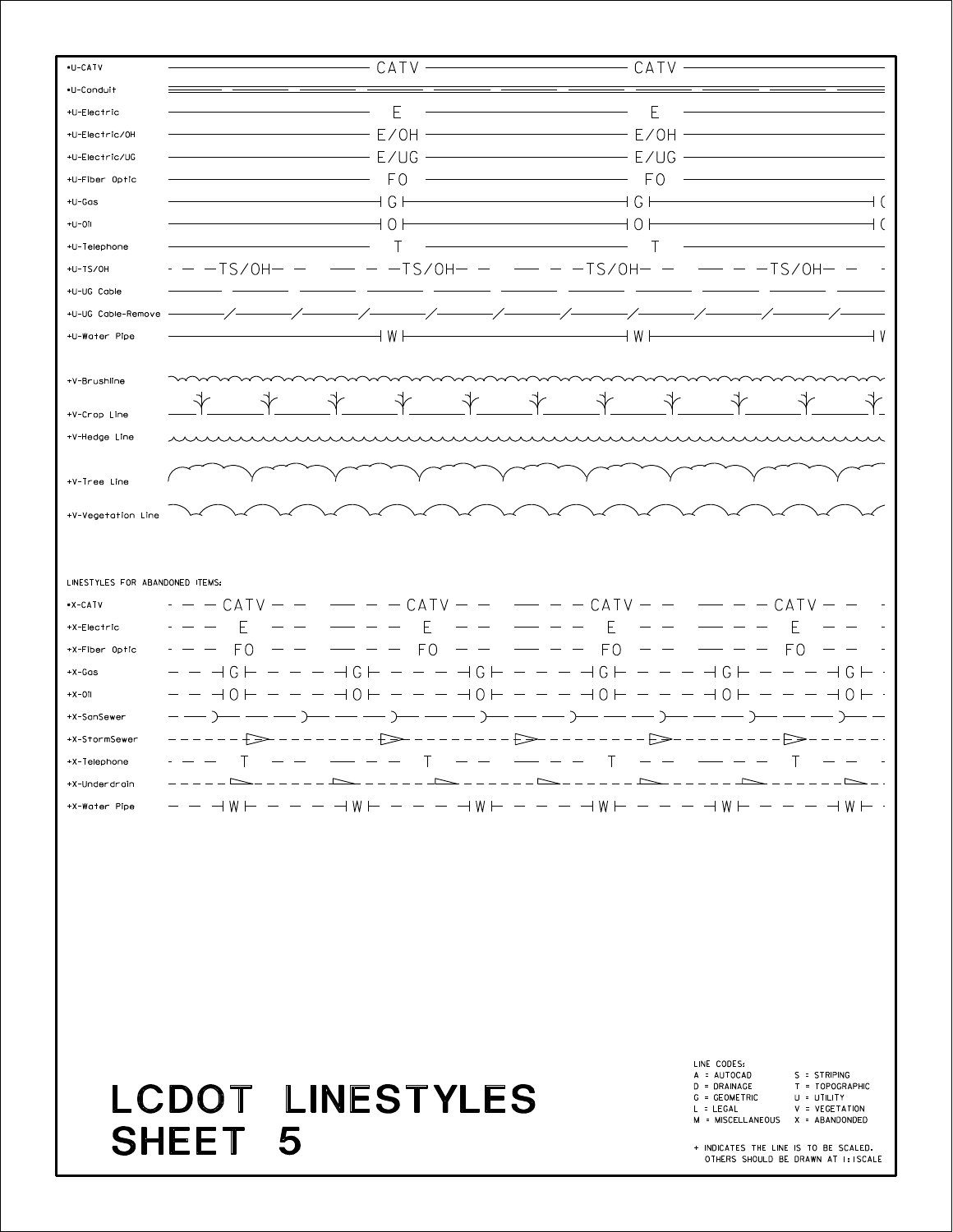# LCDOT MULTILINES



| EXISTING CULVERT |                     | PROPOSED CULVERT |                     |
|------------------|---------------------|------------------|---------------------|
|                  | <b>I2" EXISTING</b> |                  | <b>I2" PROPOSED</b> |
|                  | <b>15" EXISTING</b> | ∼<br>∽≁          | <b>I5" PROPOSED</b> |
|                  | 18" EXISTING        |                  | 18" PROPOSED        |
|                  | 24" EXISTING        |                  | 24" PROPOSED        |
|                  | <b>30" EXISTING</b> |                  | 30" PROPOSED        |
|                  | 36" EXISTING        |                  | 36" PROPOSED        |
|                  | 42" EXISTING        |                  | 42" PROPOSED        |
|                  | 48" EXISTING        |                  | 48" PROPOSED        |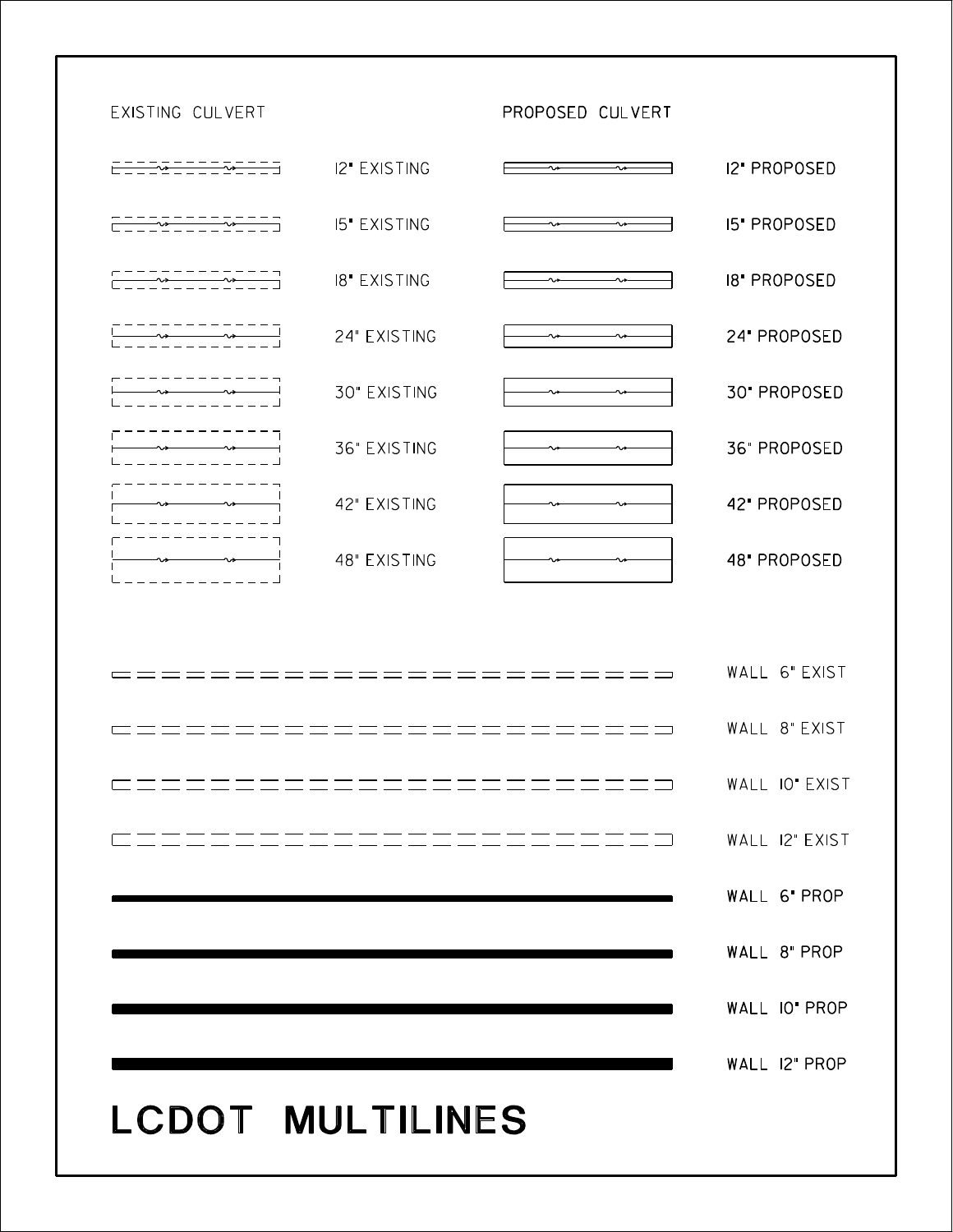

# PROPOSED BUILDING





# LCDOT MULTILINES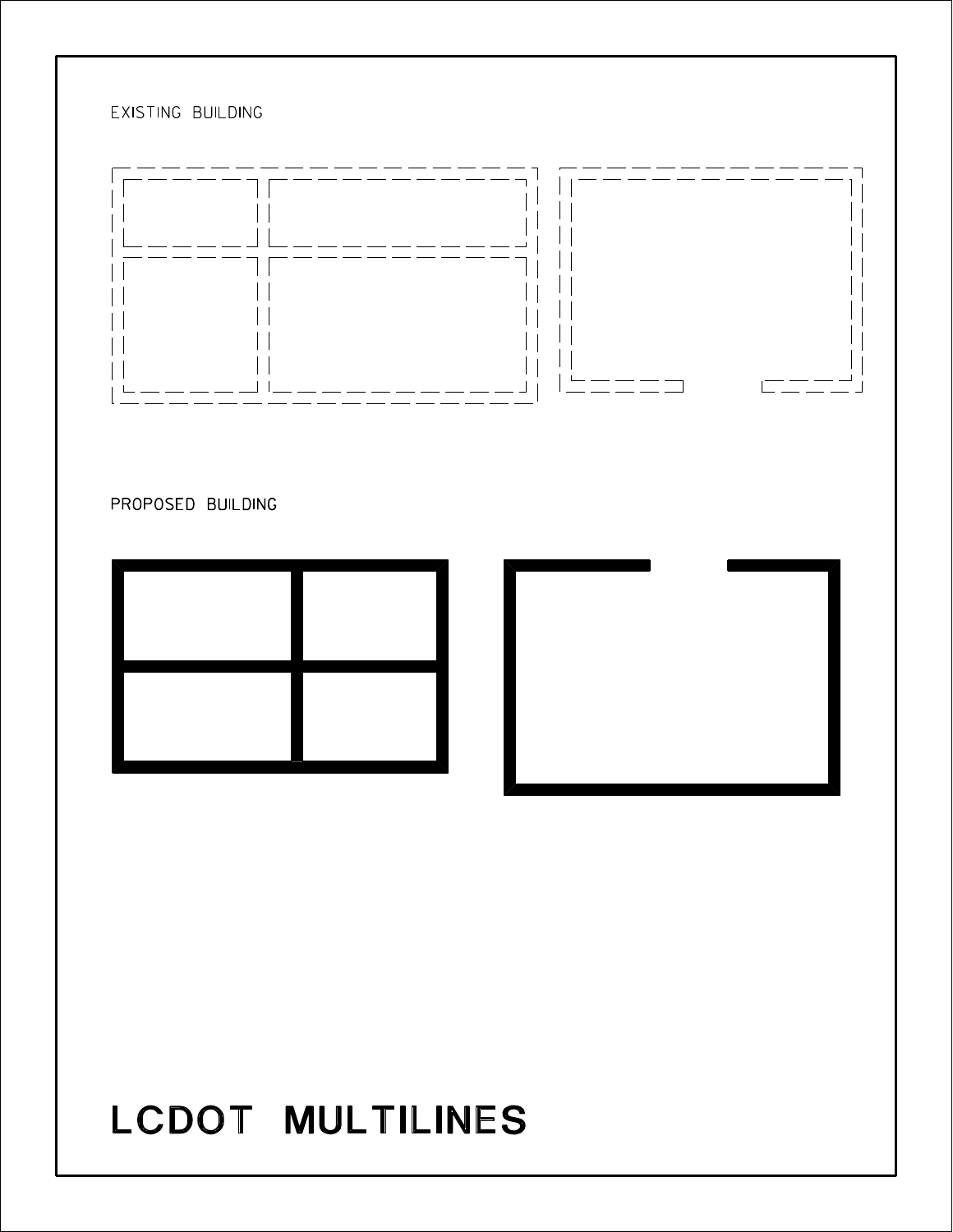## *SEED FILES*

#### **LCDOT 2D.dgn LCDOT 3D.dgn**

These are the new seed files to use on all new projects. The master units are set to **survey feet** (') and there are NO SUBUNITS. By leaving the subunit window blank, you get standard civil engineering decimal readouts (i.e. 150.00') and it simplifies dimensioning. Both seed files are set to ENG 1' = 1' Full Scale.

The Global Origin (0,0) is set to the center of the design plane. Under normal circumstances the Global Origin should never be changed. If for any reason, it should become necessary to reset the Global Origin to the center of the design plane (or Cube), type the following commands into the Key-in dialog box:

Go=0,0,0 xy=0,0,0|uor

Note: The line between the "0" and "u" in the second command is the pipe (vertical bar) symbol.

#### **LCDOT Arch 2D.dgn LCDOT Arch 3D.dgn**

The master units are set to feet (') and subunits to inches ("). Both seed files are set to ARCH  $1' = 1'$  Full Scale.

#### **LCDOT METRIC 2D.dgn LCDOT METRIC 3D.dgn**

These are the seed files to use for metric jobs.

All LCDOT seed files are setup with the LCDOT color table. The color table settings for halftone shading are:

| Color # | Shading |
|---------|---------|
| 247     | 80%     |
| 248     | 70%     |
| 249     | 60%     |
| 250     | 50%     |
| 251     | 40%     |
| 252     | 30%     |
| 253     | 20%     |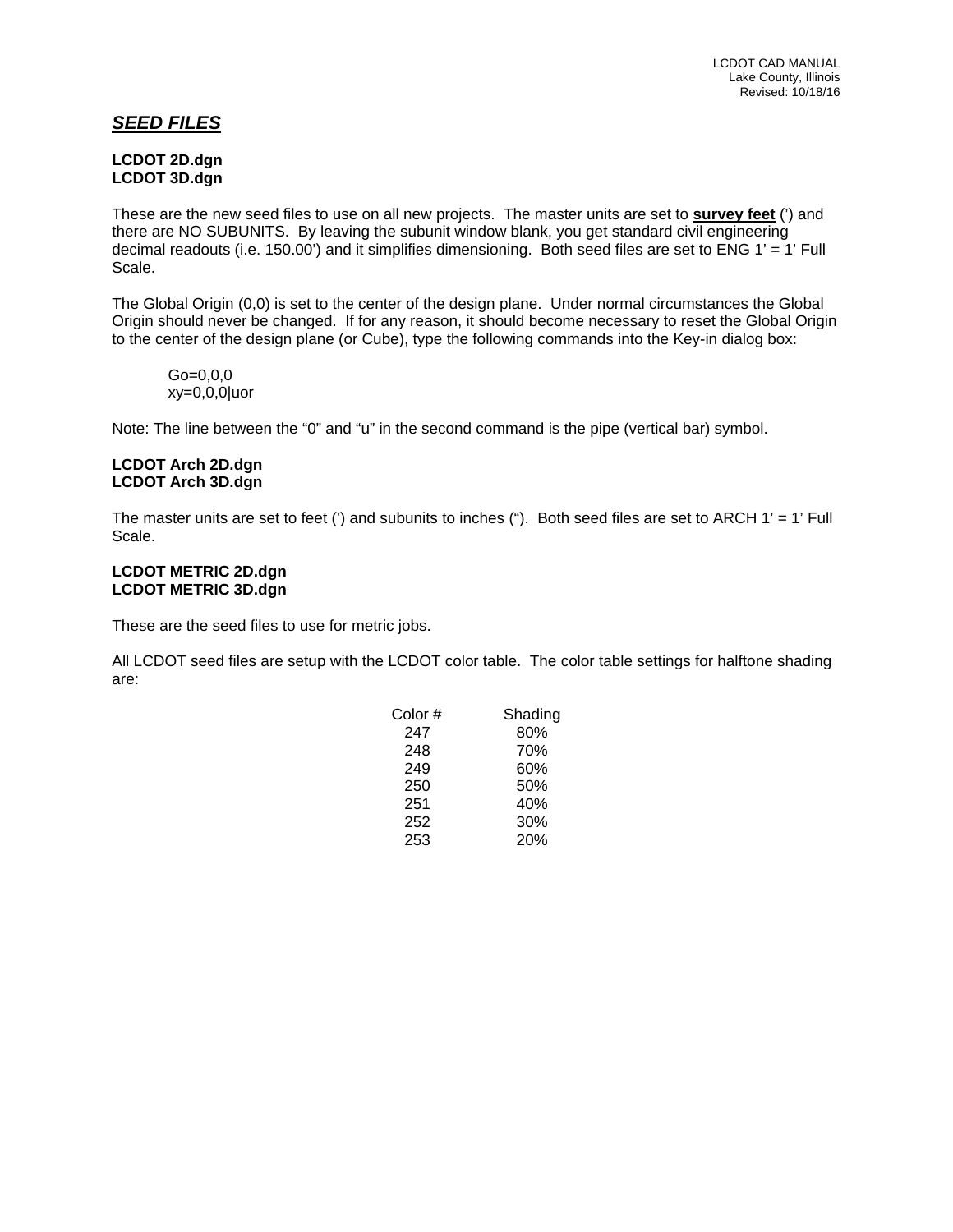# *DESIGN & COMPUTATION MANAGER*

The illustration below shows the basic structure of the LCDOT QUANTITIES Design & Computation Manager to be used in conjunction with GEOPAK. The Alignment/Profile category is for Existing and Proposed alignments. The PAY ITEMS should be used for drawing proposed elements.

| ×<br>Ξ<br>Design and Computation Manager                                                                                                                                                                                                                                                                                                                                                                                                                                                                                                                                                                                                                                                                                                                                        |
|---------------------------------------------------------------------------------------------------------------------------------------------------------------------------------------------------------------------------------------------------------------------------------------------------------------------------------------------------------------------------------------------------------------------------------------------------------------------------------------------------------------------------------------------------------------------------------------------------------------------------------------------------------------------------------------------------------------------------------------------------------------------------------|
| File<br>Edit<br>Favorites<br>Settings<br>Help                                                                                                                                                                                                                                                                                                                                                                                                                                                                                                                                                                                                                                                                                                                                   |
| id ■ <mark>2 0 ∞ 6 h é</mark><br>ă                                                                                                                                                                                                                                                                                                                                                                                                                                                                                                                                                                                                                                                                                                                                              |
| @229 U:\Design\lake\bin\LCDOT D&C Manager.ddb<br>Alignment/Profile<br>e 20 Scale Existing<br>▲ 20 Scale Proposed<br>▲ 40 Scale Existing<br>40 Scale Proposed<br><mark>▲</mark> 50 Scale Existing<br>▲ 50 Scale Proposed<br><u>A</u> 100 Scale Existing<br>은 100 Scale Proposed<br><b>PAY ITEMS</b><br><b>Regregate Materials</b><br><b>Curb &amp; Gutter</b><br><b>Com</b> Drainage<br><b>B</b> Bectrical<br><b>Exposion Control</b><br><b>net</b> Excavation/Backfill<br><b>Reader</b> Landscaping<br><b>Medians/Islands</b><br><b>Miscellaneous</b><br><b>next</b> Pavement<br><b>net Marking</b> Pavement Marking<br><b>es Right-of-Way</b><br><b>Com</b> Safety<br><b>noulders</b><br><b>ndewalk</b><br><b>Company</b> Survey<br><b>िका</b> Traffic<br><b>the Utilities</b> |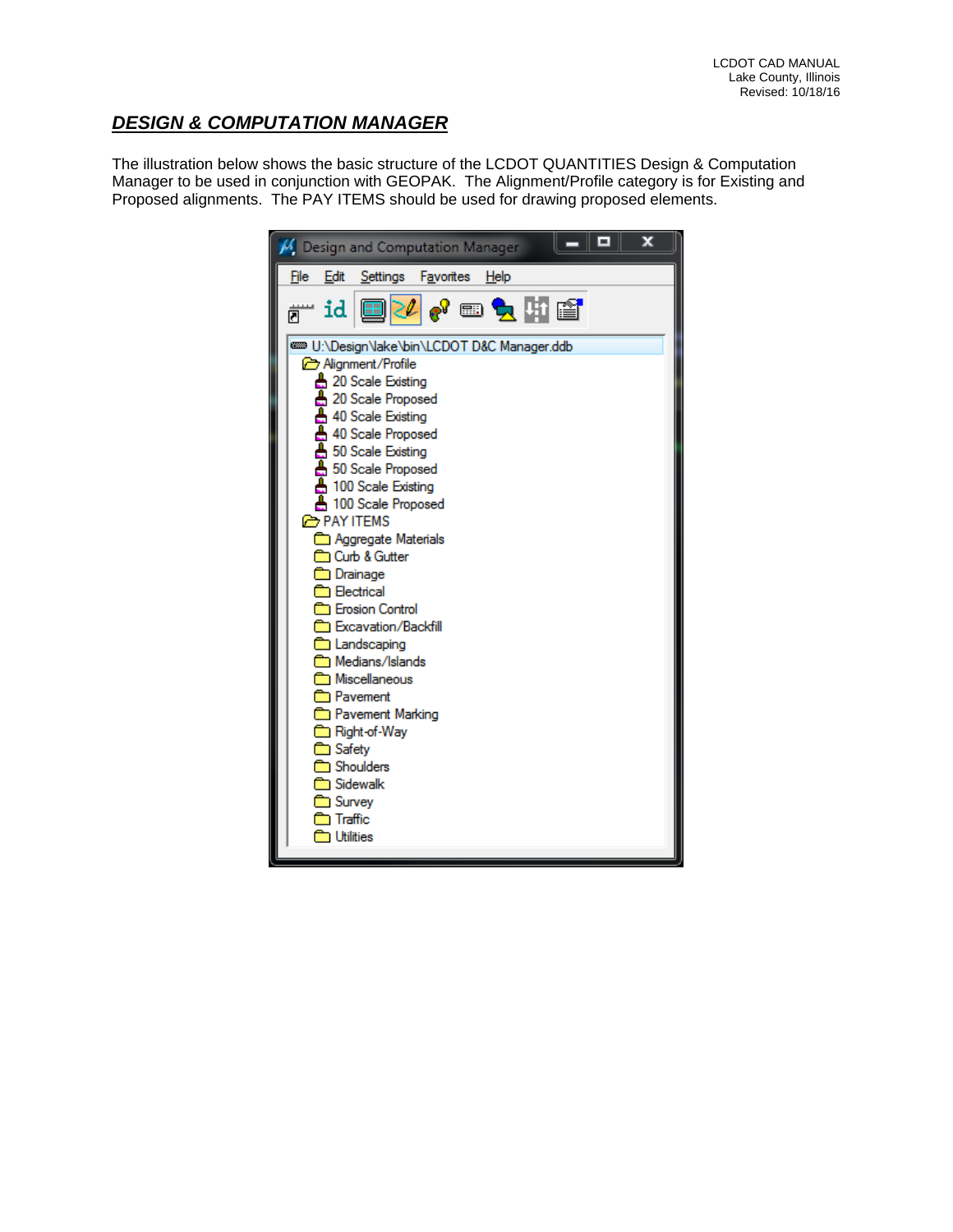# *DIRECTORY STRUCTURE*

This chart shows the location of the customized LCDOT Microstation files.

#### **Lake\**

LCDOT.smd LCDOT Plan.lsf LCDOT DTM.lpf LCDOT D&C Manager.ddb **Cell\**  V8-LCDOT.cel LCDOT ARCHPAT.cel LCDOT ELECTRICAL.cel LCDOT QUANTITIES.cel LCDOT SURVEY.cel LCDOT TRAFFIC SIGNS.cel LCDOT XSECTION.cel

### **Data\**

**Bin\**

LCDOT V8.stg XSECTION V8.stg SCALES.stg

#### **Menus\**

Lake.mnu

#### **Erosion Control\**

Drainage Basins-Full Scale.dgn ECP-Base 22x34.dgn ECP-Street Map.dgn

#### **InRoads\**

Lake\_County.idf LCDOT Notes.dft LCDOT runoff.dat LCDOT Templates.itl LCDOT.xin

#### **Seed\**

LCDOT 2d.dgn LCDOT 3d.dgn LCDOT LEVELS.csv LCDOT QUANTITY LEVELS.csv

#### **Symb\**

LCDOT Line Styles.rsc LCFONT.rsc

#### **System\ Data\**

units.def

#### **tbl\**

LCDOT.tbl Text Substitution.tbl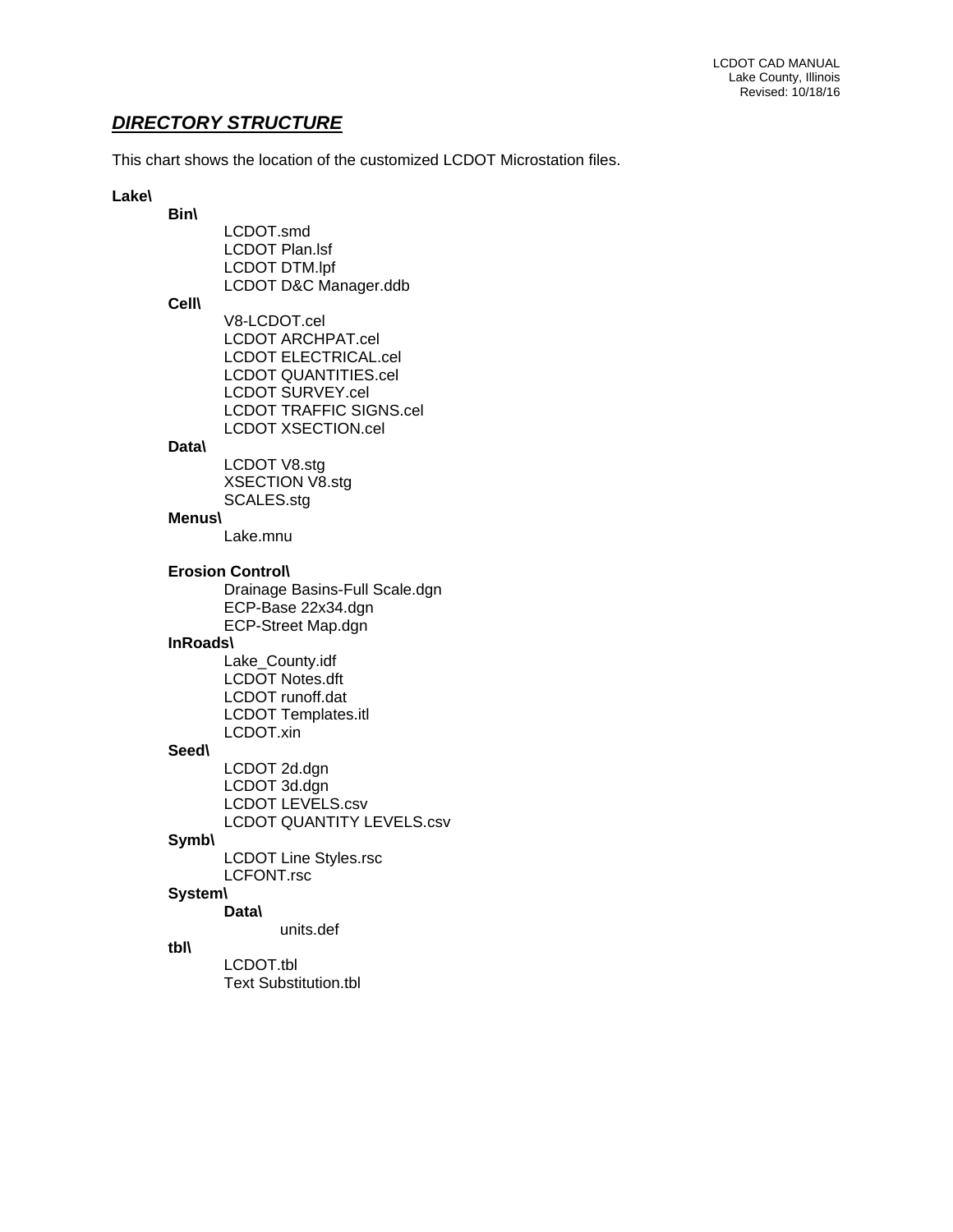# *SURVEY POINTS*

The following index lists the survey points sequentially by PCODE number and has the description of each point, the level on which it is placed, its color, its weight and its linestyle. The OFF/ON column controls the linestyle visibility. If "OFF" is listed then no line is drawn. If a line is associated with a point then the attribute of the line is shown.

The point's Digital Terrain Model status is shown in the DTM column. The abbreviations in the DTM column are:

- $DNI = Do Not Include$
- $S =$  Spot elevation
- $SB =$  Spot elevation and break line

The Plan Cell column lists the cell associated with the point which is automatically placed by the software (both GEOPAK and InRoads) into the plan view drawing. The column for Xsection Cell is in reference to equivalent cells for cross section drawings and is primarily for InRoads.

The LCDOT.smd file places the appropriate cell, point #, elevation and description.

To connect the dots, click on the Microstation "Match Element Attributes" button, select the text for the desired point and that will set the attributes for that level. Levels with custom line styles are set to either 1 or 10. Except for custom striping line styles, this can be changed as needed. Linestyles, colors, and weights can be adjusted very quickly by resetting the level attributes in the Level Manager.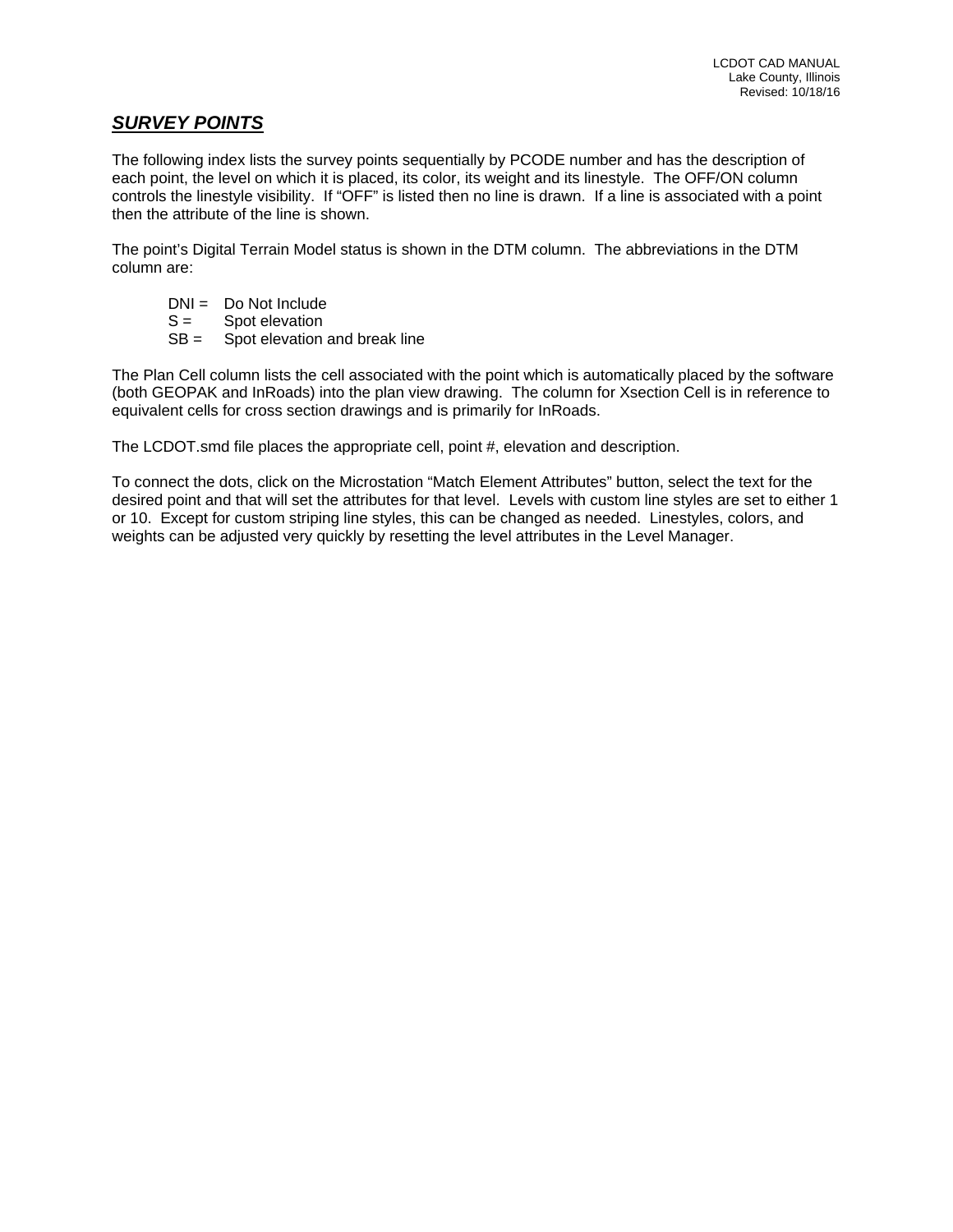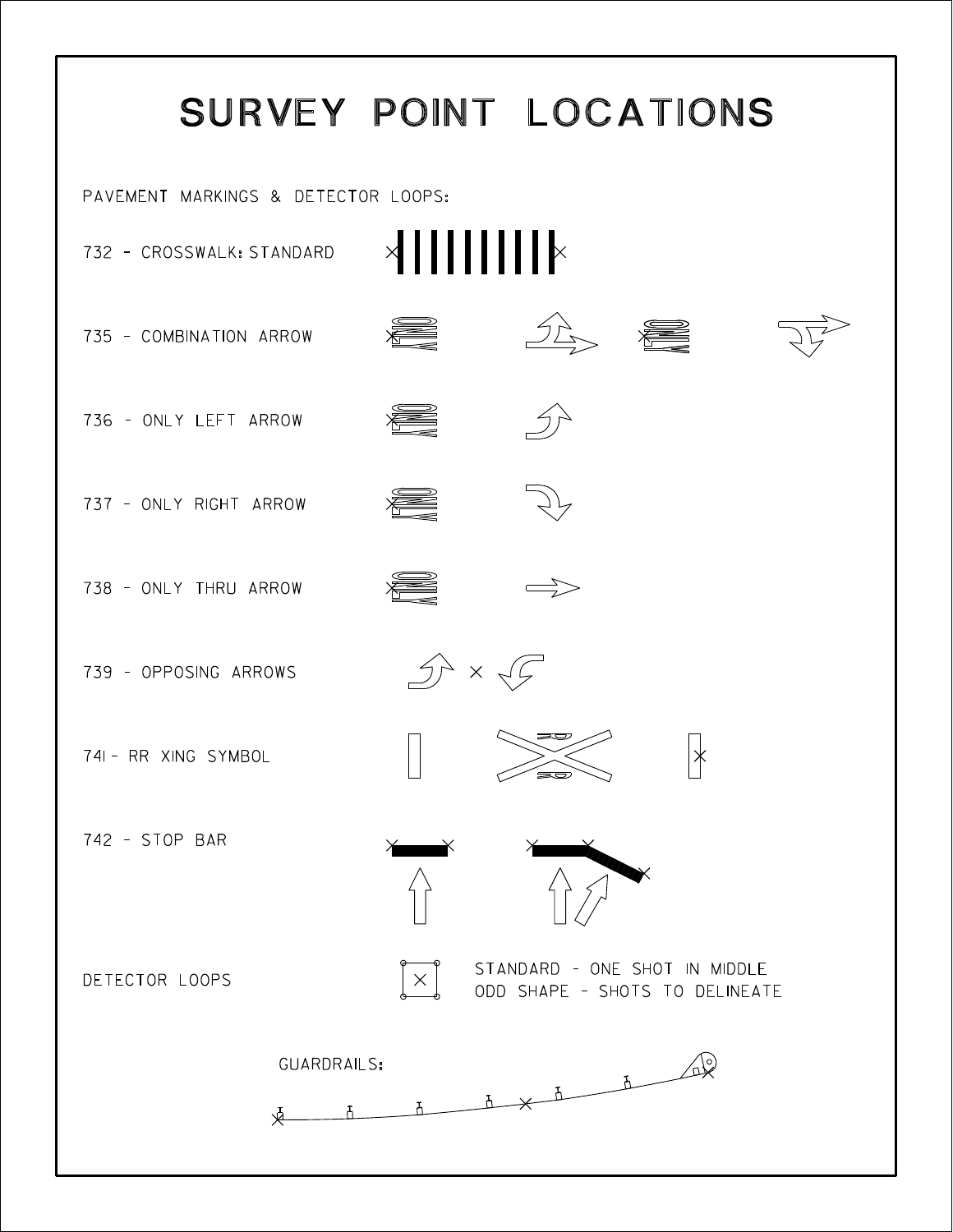| <b>Survey Points and Levels - Numerical</b> |                                   |                |                                    |                                  |                                  |                |                   |                  |                                |
|---------------------------------------------|-----------------------------------|----------------|------------------------------------|----------------------------------|----------------------------------|----------------|-------------------|------------------|--------------------------------|
| Pcode                                       | <b>DESCRIPTION</b>                | Level          | Color                              | Weight                           | Linestyle                        | OFF/ON         | <b>DTM</b>        | <b>Plan Cell</b> | <b>XSection Cell</b>           |
| 100                                         | Backsight Station                 | 100            | ByLevel                            | <b>ByLevel</b>                   | <b>ByLevel</b>                   | OFF            | DNI               | 0000             |                                |
| 101                                         | Foresight_Station                 | 100            | ByLevel                            | <b>ByLevel</b>                   | ByLevel                          | OFF            | DNI               | 0000             | $\overline{\phantom{a}}$       |
| 102                                         | Cotton Pin                        | 100            | <b>ByLevel</b>                     | <b>ByLevel</b>                   | <b>ByLevel</b>                   | OFF            | <b>DNI</b>        | 0000             | ÷.                             |
| 103                                         | <b>Traverse Station</b>           | 100            | <b>ByLevel</b>                     | <b>ByLevel</b>                   | <b>ByLevel</b>                   | OFF            | DNI               | 0000             | $\overline{\phantom{a}}$       |
| 104                                         | Elevation_Control:Check           | 100            | <b>ByLevel</b>                     | <b>ByLevel</b>                   | <b>ByLevel</b>                   | OFF            | DNI               | 0000             | $\sim$                         |
| 105                                         | Benchmark                         | 100            | <b>ByLevel</b>                     | <b>ByLevel</b>                   | <b>ByLevel</b>                   | OFF            | <b>DNI</b>        | 0000             | $\sim$                         |
| 109                                         | Horizontal_Control_Station        | 100            | <b>ByLevel</b>                     | <b>ByLevel</b>                   | <b>ByLevel</b>                   | OFF            | DNI               | 0000             | $\overline{\phantom{a}}$       |
| 110                                         | Calculated Point                  | 100            | <b>ByLevel</b>                     | <b>ByLevel</b>                   | ByLevel                          | OFF<br>OFF     | DNI<br>S          | 0000             | $\sim$<br>$\sim$               |
| 111<br>112                                  | Common Point<br>GPS Control Point | 111<br>100     | <b>ByLevel</b><br><b>ByLevel</b>   | <b>ByLevel</b><br><b>ByLevel</b> | <b>ByLevel</b><br><b>ByLevel</b> | OFF            | <b>DNI</b>        | 0000<br>0000     | $\overline{\phantom{a}}$       |
| 196                                         | Photo_Control:Horizontal          | 100            | <b>ByLevel</b>                     | <b>ByLevel</b>                   | <b>ByLevel</b>                   | OFF            | <b>DNI</b>        | 0000             | $\overline{\phantom{a}}$       |
| 197                                         | Photo Control:Vertical            | 100            | <b>ByLevel</b>                     | <b>ByLevel</b>                   | ByLevel                          | OFF            | <b>DNI</b>        | 0000             | $\sim$                         |
| 198                                         | Photo Control:H&V                 | 100            | <b>ByLevel</b>                     | <b>ByLevel</b>                   | ByLevel                          | OFF            | <b>DNI</b>        | 0000             | $\overline{\phantom{a}}$       |
| 200                                         | Corner:Section                    | 200            | <b>ByLevel</b>                     | <b>ByLevel</b>                   | L-Section Line                   | OFF            | DNI               | 0200             | $\overline{\phantom{a}}$       |
| 201                                         | Corner:1/4                        | 201            | <b>ByLevel</b>                     | <b>ByLevel</b>                   | L-Section-1/4                    | OFF            | <b>DNI</b>        | 0201NW           | $\sim$                         |
| 202                                         | Corner: 1/4-1/4                   | 202            | ByLevel                            | <b>ByLevel</b>                   | L-Section-1/4-1/4                | OFF            | <b>DNI</b>        | 0000             | $\overline{\phantom{a}}$       |
| 203                                         | Corner: Meander                   | 206            | <b>ByLevel</b>                     | <b>ByLevel</b>                   | <b>ByLevel</b>                   | OFF            | DNI               | 0000             | $\overline{\phantom{a}}$       |
| 204                                         | Corner: Witness                   | 206            | <b>ByLevel</b>                     | <b>ByLevel</b>                   | <b>ByLevel</b>                   | OFF            | <b>DNI</b>        | 0000             | $\omega$                       |
| 205                                         | Corner:Reference                  | 206            | <b>ByLevel</b>                     | <b>ByLevel</b>                   | <b>ByLevel</b>                   | OFF            | DNI               | 0000             | $\overline{\phantom{a}}$       |
| 206                                         | Corner: Property                  | 206            | <b>ByLevel</b>                     | <b>ByLevel</b>                   | $L-P/L$                          | OFF            | <b>DNI</b>        | 0206             | $\overline{\phantom{a}}$       |
| 208                                         | Corner:Block                      | 206            | ByLevel                            | <b>ByLevel</b>                   | <b>ByLevel</b>                   | OFF            | <b>DNI</b>        | 0000             | $\sim$                         |
| 211                                         | Corner:ROW                        | 206            | ByLevel                            | <b>ByLevel</b>                   | L-ROW-X                          | OFF            | <b>DNI</b>        | 0000             | $\overline{\phantom{a}}$       |
| 213                                         | ROW Marker                        | 213            | <b>ByLevel</b>                     | <b>ByLevel</b>                   | L-ROW-X                          | OFF            | <b>DNI</b>        | 0213             | <b>XSF010</b>                  |
| 214                                         | Drainage Marker                   | 214            | <b>ByLevel</b>                     | <b>ByLevel</b>                   | <b>ByLevel</b>                   | OFF            | DNI               | 0000             |                                |
| 215                                         | Chiseled_Square                   | 100            | <b>ByLevel</b>                     | <b>ByLevel</b>                   | ByLevel                          | OFF            | DNI               | 0000             | $\overline{\phantom{a}}$       |
| 216                                         | Pole:misc                         | 216            | <b>ByLevel</b>                     | <b>ByLevel</b>                   | <b>ByLevel</b>                   | OFF            | S                 | 0001             | <b>XSU014</b>                  |
| 217                                         | Soil Boring<br>Barricade          | 217            | <b>ByLevel</b>                     | <b>ByLevel</b>                   | <b>ByLevel</b>                   | OFF<br>OFF     | <b>DNI</b>        | 0000             |                                |
| 219<br>220                                  | <b>Traffic Signal</b>             | 219<br>11      | <b>ByLevel</b><br><b>ByLevel</b>   | <b>ByLevel</b><br><b>ByLevel</b> | <b>ByLevel</b><br>ByLevel        | OFF            | DNI<br>DNI        | 0000<br>0220     | <b>XSU013</b>                  |
| 221                                         | Traffic_Signal:foundation         | 11             | <b>ByLevel</b>                     | <b>ByLevel</b>                   | <b>ByLevel</b>                   | OFF            | DNI               | 0000             |                                |
| 222                                         | Traffic Signal:cantilever         | 11             | <b>ByLevel</b>                     | <b>ByLevel</b>                   | ByLevel                          | OFF            | DNI               | 0222             | XSU007/8                       |
| 223                                         | Traffic_Signal:controller         | 11             | <b>ByLevel</b>                     | <b>ByLevel</b>                   | <b>ByLevel</b>                   | OFF            | <b>DNI</b>        | 0014             | <b>XSU012</b>                  |
| 224                                         | Detector Loop:small               | 11             | <b>ByLevel</b>                     | <b>ByLevel</b>                   | <b>ByLevel</b>                   | OFF            | DNI               | 0224             |                                |
| 225                                         | Combination Mast Arm              | 11             | ByLevel                            | <b>ByLevel</b>                   | ByLevel                          | OFF            | <b>DNI</b>        | 0225             | XSU007/8                       |
| 226                                         | No_Pass_Paint_Stripe              | $\overline{7}$ | <b>ByLevel</b>                     | <b>ByLevel</b>                   | <b>ByLevel</b>                   | <b>ByLevel</b> | DNI               | 0000             | ×.                             |
| 227                                         | Flashing_Signal                   | 11             | ByLevel                            | <b>ByLevel</b>                   | <b>ByLevel</b>                   | OFF            | DNI               | 0227             |                                |
| 228                                         | Vehicle_Detector                  | 11             | ByLevel                            | <b>ByLevel</b>                   | ByLevel                          | OFF            | <b>DNI</b>        | 0228             | $\overline{\phantom{a}}$       |
| 249                                         | Pole                              | 249            | ByLevel                            | <b>ByLevel</b>                   | <b>ByLevel</b>                   | OFF            | S                 | 0001             | <b>XSU014</b>                  |
| 250                                         | Pole:foundation                   | 250            | ByLevel                            | <b>ByLevel</b>                   | ByLevel                          | OFF            | DNI               | 0000             |                                |
| 251                                         | Pole:guy                          | 251            | ByLevel                            | <b>ByLevel</b>                   | ByLevel                          | OFF            | S                 | 0001             |                                |
| 252                                         | Pole:light                        | 252            | <b>ByLevel</b>                     | <b>ByLevel</b>                   | <b>ByLevel</b>                   | OFF            | S                 | 0002             | <b>XSU014</b>                  |
| 253                                         | Pole:power                        | 253            | ByLevel ByLevel                    |                                  | ByLevel                          | OFF            | S                 | 0003             | <b>XSU014</b>                  |
| 254                                         | Pole:power_w/light                | 254            | ByLevel ByLevel                    |                                  | ByLevel                          | OFF            | S                 | 0003             | <b>XSU014</b>                  |
| 255                                         | Pole:power w/transformer          | 255            | ByLevel ByLevel                    |                                  | <b>ByLevel</b>                   | OFF            | S                 | 0003             | <b>XSU014</b>                  |
| 256<br>257                                  | Pole:sign<br>Pole:telegraph       | 256<br>257     | ByLevel ByLevel<br>ByLevel ByLevel |                                  | ByLevel<br>ByLevel               | OFF<br>OFF     | S<br>S            | 0001<br>0004     | XSF011/12<br><b>XSU014</b>     |
| 258                                         | Pole:telephone                    | 258            | ByLevel                            | <b>ByLevel</b>                   | ByLevel                          | OFF            | S                 | 0004             | <b>XSU014</b>                  |
| 260                                         | Pole:television                   | 260            | ByLevel ByLevel                    |                                  | ByLevel                          | OFF            | S                 | 0004             | <b>XSU014</b>                  |
| 261                                         | Pole:meter                        | 261            | ByLevel                            | <b>ByLevel</b>                   | ByLevel                          | OFF            | S                 | 0001             | <b>XSU014</b>                  |
| 262                                         | Pole:street light                 | 262            | ByLevel                            | <b>ByLevel</b>                   | <b>ByLevel</b>                   | OFF            | S                 | 0002             | XSU009/10                      |
| 263                                         | Pole:power w/telephone            | 263            | ByLevel ByLevel                    |                                  | <b>ByLevel</b>                   | OFF            | S                 | 0003             | <b>XSU014</b>                  |
| 264                                         | Post                              | 264            | ByLevel                            | <b>ByLevel</b>                   | ByLevel                          | OFF            | S                 | 0001             | $\blacksquare$                 |
| 265                                         | Guy_Wire                          | 265            | ByLevel                            | <b>ByLevel</b>                   | <b>ByLevel</b>                   | OFF            | S                 | 0265             | $\overline{\phantom{a}}$       |
| 266                                         | Light                             | 266            | ByLevel                            | <b>ByLevel</b>                   | <b>ByLevel</b>                   | OFF            | S                 | 0002             |                                |
| 267                                         | Street Light                      | 267            | ByLevel                            | <b>ByLevel</b>                   | ByLevel                          | OFF            | S                 | 0002             | XSU009/10                      |
| 268                                         | Street Light:cantilever           | 268            | ByLevel                            | <b>ByLevel</b>                   | <b>ByLevel</b>                   | OFF            | S                 | 0002             | XSU009/10                      |
| 269                                         | Street Light Control Box          | 269            | ByLevel                            | <b>ByLevel</b>                   | <b>ByLevel</b>                   | OFF            | S                 | 0269             | <b>XSU012</b>                  |
| 270                                         | Transmission Tower                | 270            | ByLevel                            | <b>ByLevel</b>                   | ByLevel                          | OFF            | S                 | 0270             | <b>XSU014</b>                  |
| 271                                         | Landscape Perimeter               | 8              | ByLevel                            | <b>ByLevel</b>                   | <b>ByLevel</b>                   | ByLevel        | SB                | 0000             |                                |
| 272                                         | Anchor:deadman                    | 272            | ByLevel                            | ByLevel                          | <b>ByLevel</b>                   | OFF            | S                 | 0000             |                                |
| 273                                         | Planter                           | 8              | ByLevel                            | <b>ByLevel</b>                   | ByLevel                          | ByLevel        | SB                | 0000             | $\overline{\phantom{a}}$       |
| 274<br>275                                  | Handhole<br>Handhole:double       | 274<br>274     | ByLevel<br>ByLevel ByLevel         | <b>ByLevel</b>                   | <b>ByLevel</b><br>ByLevel        | OFF<br>OFF     | DNI<br><b>DNI</b> | 0274<br>0275     | <b>XSU002</b><br><b>XSU004</b> |
| 276                                         | Handhole:heavy_duty               | 274            | ByLevel ByLevel                    |                                  | ByLevel                          | OFF            | DNI               | 0276             | <b>XSU003</b>                  |
| 277                                         | Outlet                            | 277            | ByLevel ByLevel                    |                                  | ByLevel                          | OFF            | DNI               | 0000             | $\overline{\phantom{a}}$       |
|                                             |                                   |                |                                    |                                  |                                  |                |                   |                  |                                |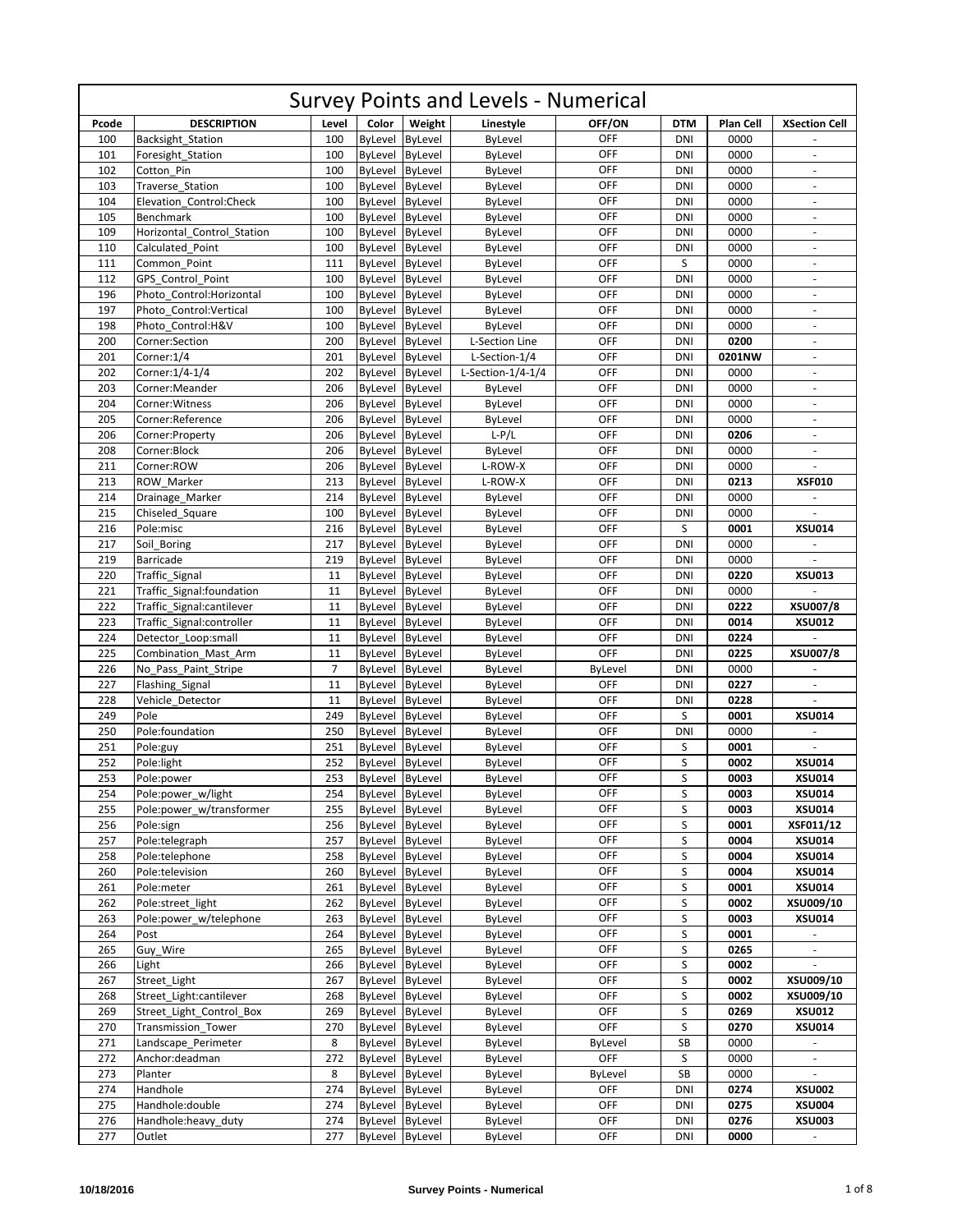|            | <b>Survey Points and Levels - Numerical</b> |            |                    |                                  |                                  |                       |                 |              |                                                      |  |  |
|------------|---------------------------------------------|------------|--------------------|----------------------------------|----------------------------------|-----------------------|-----------------|--------------|------------------------------------------------------|--|--|
| 278        | Detector_Loop:large                         | 11         | ByLevel            | ByLevel                          | <b>ByLevel</b>                   | OFF                   | DNI             | 0278         |                                                      |  |  |
| 279        | Inlet:curb                                  | 279        | ByLevel            | <b>ByLevel</b>                   | <b>ByLevel</b>                   | OFF                   | S               | 0013         | <b>XSD025</b>                                        |  |  |
| 280        | Junction Box                                | 280        | ByLevel            | <b>ByLevel</b>                   | ByLevel                          | OFF                   | S               | 0280         | <b>XSU006</b>                                        |  |  |
| 281        | Splice Box:above ground                     | 281        | ByLevel            | <b>ByLevel</b>                   | ByLevel                          | OFF                   | S               | 0017         | <b>XSU011</b>                                        |  |  |
| 282        | Splice Box:electrical                       | 282        | ByLevel            | <b>ByLevel</b>                   | <b>ByLevel</b>                   | OFF                   | S               | 0017         | <b>XSU011</b>                                        |  |  |
| 283        | Splice Box:telephone                        | 283        | ByLevel            | ByLevel                          | ByLevel                          | OFF                   | S               | 0017         | <b>XSU011</b>                                        |  |  |
| 284        | Splice Box:cable TV                         | 284        | ByLevel            | ByLevel                          | ByLevel                          | OFF                   | S               | 0017         | <b>XSU011</b>                                        |  |  |
| 285        | UG Cable:power                              | 285        | ByLevel            | <b>ByLevel</b>                   | U-UG Cable                       | U-UG Cable            | <b>DNI</b>      | 0000         | <b>XSM007</b>                                        |  |  |
| 286        | UG Cable:telephone                          | 286        | ByLevel            | <b>ByLevel</b>                   | U-Telephone                      | U-Telephone           | DNI             | 0000         | <b>XSM007</b><br><b>XSM007</b>                       |  |  |
| 287        | Vault<br>UG Cable:television                | 287<br>288 | ByLevel<br>ByLevel | <b>ByLevel</b><br><b>ByLevel</b> | U-Telephone<br>U-CATV            | U-Telephone<br>U-CATV | S<br><b>DNI</b> | 0000<br>0000 |                                                      |  |  |
| 288<br>289 | UG Cable:fiber optic                        | 289        | ByLevel            | <b>ByLevel</b>                   | U-Fiber Optic                    | U-Fiber Optic         | DNI             | 0000         | $\overline{\phantom{a}}$<br>$\overline{\phantom{a}}$ |  |  |
| 290        | Radius Point                                | Default    | <b>ByLevel</b>     | <b>ByLevel</b>                   | ByLevel                          | OFF                   | DNI             | 0000         |                                                      |  |  |
| 291        | Sidewalk                                    | 291        | ByLevel            | ByLevel                          | <b>ByLevel</b>                   | ByLevel               | DNI             | 0000         | $\overline{\phantom{a}}$                             |  |  |
| 292        | Sidewalk:edge                               | 292        | ByLevel            | <b>ByLevel</b>                   | <b>ByLevel</b>                   | ByLevel               | SB              | 0000         | $\sim$                                               |  |  |
| 294        | Wall                                        | 294        | ByLevel            | <b>ByLevel</b>                   | <b>ByLevel</b>                   | <b>ByLevel</b>        | SB              | 0000         | <b>XSF004</b>                                        |  |  |
| 295        | Wall:noise                                  | 294        | ByLevel            | <b>ByLevel</b>                   | ByLevel                          | <b>ByLevel</b>        | SB              | 0000         | <b>XSF004</b>                                        |  |  |
| 296        | Wall:retaining                              | 294        | ByLevel            | <b>ByLevel</b>                   | <b>ByLevel</b>                   | ByLevel               | SB              | 0000         | <b>XSF004</b>                                        |  |  |
| 297        | Misc. Concrete Slab                         | 699        | ByLevel            | <b>ByLevel</b>                   | <b>ByLevel</b>                   | <b>ByLevel</b>        | SB              | 0000         |                                                      |  |  |
| 298        | Telephone_Booth                             | 298        | ByLevel            | <b>ByLevel</b>                   | ByLevel                          | OFF                   | <b>DNI</b>      | 0000         | <b>XSU012</b>                                        |  |  |
| 299        | Inlet 542546                                | 299        | ByLevel            | <b>ByLevel</b>                   | <b>ByLevel</b>                   | OFF                   | S               | 0299         | <b>XSD023</b>                                        |  |  |
| 300        | Culvert:pipe                                | 300        | ByLevel            | <b>ByLevel</b>                   | <b>ByLevel</b>                   | OFF                   | S               | 0000         | <b>XSM003</b>                                        |  |  |
| 301        | Culvert:pipe;arch                           | 300        | ByLevel            | ByLevel                          | ByLevel                          | OFF                   | S               | 0000         |                                                      |  |  |
| 302        | Culvert:pipe;elliptical                     | 300        | ByLevel            | <b>ByLevel</b>                   | ByLevel                          | OFF                   | S               | 0000         |                                                      |  |  |
| 303        | Culvert:box                                 | 303        | ByLevel            | <b>ByLevel</b>                   | <b>ByLevel</b>                   | OFF                   | S               | 0000         |                                                      |  |  |
| 304        | Tile                                        | 304        | <b>ByLevel</b>     | <b>ByLevel</b>                   | ByLevel                          | OFF                   | S               | 0000         |                                                      |  |  |
| 305        | Drop Box                                    | 305        | <b>ByLevel</b>     | <b>ByLevel</b>                   | ByLevel                          | OFF                   | S               | 0000         | XSD003                                               |  |  |
| 306        | Catch Basin                                 | 306        | ByLevel            | <b>ByLevel</b>                   | <b>ByLevel</b>                   | OFF                   | <b>DNI</b>      | 0012         | <b>XSD003</b>                                        |  |  |
| 307        | Catch_Basin:grate                           | 307        | ByLevel            | <b>ByLevel</b>                   | ByLevel                          | OFF                   | S               | 0012         | <b>XSD003</b>                                        |  |  |
| 308        | Drop Inlet                                  | 308        | ByLevel            | <b>ByLevel</b>                   | ByLevel                          | OFF                   | <b>DNI</b>      | 0013         | <b>XSD025</b>                                        |  |  |
| 309        | End Section: flared                         | 309        | ByLevel            | <b>ByLevel</b>                   | <b>ByLevel</b>                   | OFF                   | S               | 0309         | <b>XSD007</b>                                        |  |  |
| 310        | End Section: flared w/grate                 | 310        | ByLevel            | <b>ByLevel</b>                   | ByLevel                          | OFF<br>OFF            | S               | 0310         | <b>XSD007</b>                                        |  |  |
| 311<br>312 | Headwall<br>Drainage_Structure:non-typical  | 311<br>312 | ByLevel<br>ByLevel | <b>ByLevel</b><br><b>ByLevel</b> | <b>ByLevel</b><br><b>ByLevel</b> | OFF                   | SB<br>S         | 0000<br>0000 | <b>XSM010</b>                                        |  |  |
| 314        | Catch Basin:curb                            | 314        | ByLevel            | <b>ByLevel</b>                   | ByLevel                          | OFF                   | S               | 0012         | <b>XSD003</b>                                        |  |  |
| 315        | Manhole lid:Type 1                          | 315        | ByLevel            | <b>ByLevel</b>                   | <b>ByLevel</b>                   | OFF                   | S               | 0016         | <b>XSD018</b>                                        |  |  |
| 316        | Inlet:Type_1258                             | 316        | ByLevel            | <b>ByLevel</b>                   | ByLevel                          | OFF                   | <b>DNI</b>      | 0316         | <b>XSD022</b>                                        |  |  |
| 317        | Manhole_lid:Type_8                          | 317        | ByLevel            | <b>ByLevel</b>                   | ByLevel                          | OFF                   | S               | 0016         | <b>XSD019</b>                                        |  |  |
| 318        | Valve:test                                  | 318        | ByLevel            | <b>ByLevel</b>                   | ByLevel                          | OFF                   | S               | 0018         | <b>XSU001</b>                                        |  |  |
| 319        | Buffalo_Box:gas                             | 319        | ByLevel            | <b>ByLevel</b>                   | ByLevel                          | OFF                   | S               | 0018         | <b>XSU001</b>                                        |  |  |
| 320        | Buffalo_Box:water                           | 320        | ByLevel            | <b>ByLevel</b>                   | ByLevel                          | OFF                   | S               | 0018         | <b>XSU001</b>                                        |  |  |
| 321        | Headwall:Pipe Drain                         | 321        | ByLevel            | <b>ByLevel</b>                   | ByLevel                          | OFF                   | S               | 0321         | XSD020/21                                            |  |  |
| 323        | Vain_Drain                                  | 699        | ByLevel ByLevel    |                                  | ByLevel                          | OFF                   | S               | 0000         | $\overline{\phantom{a}}$                             |  |  |
| 324        | Hydrant:water                               | 324        | ByLevel ByLevel    |                                  | ByLevel                          | <b>OFF</b>            | DNI             | 0008         | <b>XSU005</b>                                        |  |  |
| 325        | Lift Station                                | 325        | ByLevel            | ByLevel                          | ByLevel                          | OFF                   | DNI             | 0000         | <b>XSD023</b>                                        |  |  |
| 326        | Lift Station:sanitary                       | 326        | ByLevel            | <b>ByLevel</b>                   | ByLevel                          | OFF                   | DNI             | 0000         | <b>XSD023</b>                                        |  |  |
| 327        | Lift Station:storm                          | 327        | ByLevel            | ByLevel                          | ByLevel                          | OFF                   | DNI             | 0000         | XSD023                                               |  |  |
| 328        | Meter                                       | 328        | ByLevel            | <b>ByLevel</b>                   | ByLevel                          | OFF<br>OFF            | DNI             | 0018         | <b>XSU001</b>                                        |  |  |
| 329<br>330 | Meter:gas<br>Meter:electrical               | 329<br>330 | ByLevel<br>ByLevel | ByLevel<br>ByLevel               | ByLevel<br>ByLevel               | OFF                   | DNI<br>DNI      | 0018<br>0018 | <b>XSU001</b><br><b>XSU001</b>                       |  |  |
| 331        | Meter:water                                 | 331        | ByLevel            | <b>ByLevel</b>                   | ByLevel                          | OFF                   | DNI             | 0018         | <b>XSU001</b>                                        |  |  |
| 332        | Meter:petroleum                             | 332        |                    | ByLevel ByLevel                  | ByLevel                          | OFF                   | DNI             | 0018         | <b>XSU001</b>                                        |  |  |
| 333        | Pipe:drainage                               | 333        | ByLevel            | ByLevel                          | ByLevel                          | OFF                   | DNI             | 0000         | <b>XSM003</b>                                        |  |  |
| 334        | Regulator                                   | 334        | ByLevel            | <b>ByLevel</b>                   | ByLevel                          | OFF                   | DNI             | 0018         | <b>XSU001</b>                                        |  |  |
| 335        | Regulator:gas                               | 335        | ByLevel            | ByLevel                          | ByLevel                          | OFF                   | DNI             | 0018         | <b>XSU001</b>                                        |  |  |
| 336        | Gabion                                      | 336        | ByLevel            | <b>ByLevel</b>                   | ByLevel                          | OFF                   | SB              | 0000         | $\omega$                                             |  |  |
| 337        | Sewer:sanitary                              | 337        | ByLevel            | ByLevel                          | D-SanSewer                       | D-SanSewer            | DNI             | 0000         | <b>XSM003</b>                                        |  |  |
| 338        | Sewer:storm                                 | 338        |                    | ByLevel ByLevel                  | D-StormSewer-X                   | D-StormSewer-X        | DNI             | 0000         | <b>XSM003</b>                                        |  |  |
| 339        | Inlet:standard                              | 339        | ByLevel            | <b>ByLevel</b>                   | ByLevel                          | OFF                   | S               | 0339         | <b>XSD025</b>                                        |  |  |
| 340        | Tee                                         | 340        | ByLevel            | ByLevel                          | ByLevel                          | OFF                   | <b>DNI</b>      | 0000         |                                                      |  |  |
| 341        | Valve                                       | 341        | <b>ByLevel</b>     | <b>ByLevel</b>                   | ByLevel                          | OFF                   | DNI             | 0018         | <b>XSU001</b>                                        |  |  |
| 342        | Valve:box                                   | 342        | ByLevel            | <b>ByLevel</b>                   | ByLevel                          | OFF                   | <b>DNI</b>      | 0018         | <b>XSU001</b>                                        |  |  |
| 343        | Valve:water                                 | 343        | ByLevel            | <b>ByLevel</b>                   | ByLevel                          | OFF                   | DNI             | 0018         | <b>XSU001</b>                                        |  |  |
| 344        | Valve:gas                                   | 344        | ByLevel            | ByLevel                          | ByLevel                          | <b>OFF</b>            | DNI             | 0018         | <b>XSU001</b>                                        |  |  |
| 345        | Manhole_lid:vault                           | 345        | ByLevel            | <b>ByLevel</b>                   | ByLevel                          | OFF                   | DNI             | 0016         | XSD018                                               |  |  |
| 346        | Manhole lid:vault valve                     | 346        | ByLevel            | <b>ByLevel</b>                   | ByLevel                          | OFF                   | DNI             | 0016         | <b>XSD018</b>                                        |  |  |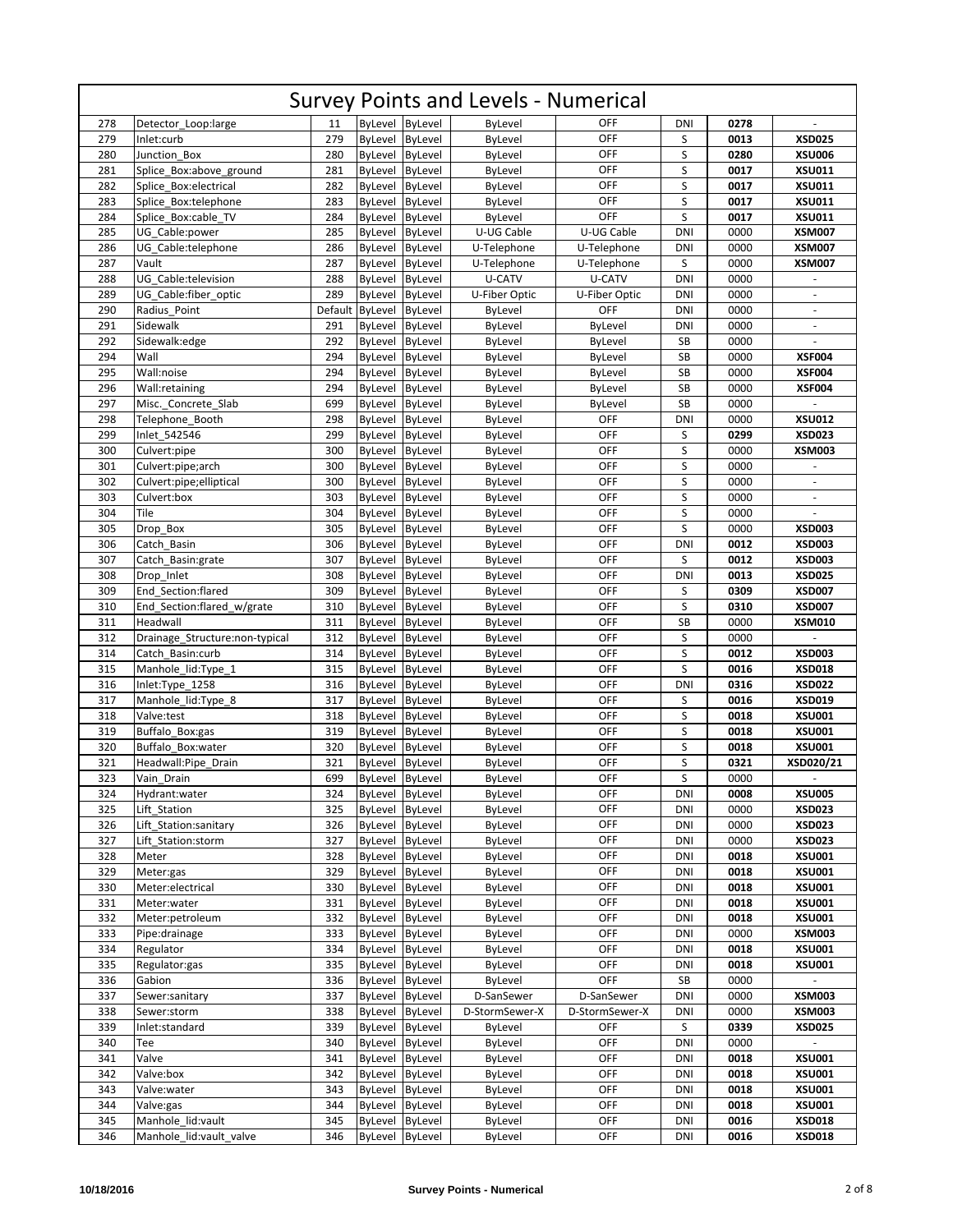|            |                           |            |                           |                                  | <b>Survey Points and Levels - Numerical</b> |                                  |            |              |                                                      |
|------------|---------------------------|------------|---------------------------|----------------------------------|---------------------------------------------|----------------------------------|------------|--------------|------------------------------------------------------|
| 347        | Manhole_lid:vault_meter   | 347        | ByLevel ByLevel           |                                  | <b>ByLevel</b>                              | OFF                              | DNI        | 0016         | <b>XSD018</b>                                        |
| 348        | Line:crossing             | Default    | ByLevel                   | <b>ByLevel</b>                   | <b>ByLevel</b>                              | OFF                              | DNI        | 0000         |                                                      |
| 349        | Hydrant:fire              | 349        | ByLevel                   | <b>ByLevel</b>                   | ByLevel                                     | OFF                              | S          | 0008         | <b>XSU005</b>                                        |
| 350        | UG Utility Warning Sign   | 350        | ByLevel                   | <b>ByLevel</b>                   | ByLevel                                     | OFF                              | S          | 0350         |                                                      |
| 351        | Manhole                   | 351        | ByLevel                   | <b>ByLevel</b>                   | ByLevel                                     | OFF                              | S          | 0016         | <b>XSD026</b>                                        |
| 352        | Manhole lid:unidentified  | 352        | <b>ByLevel</b>            | <b>ByLevel</b>                   | <b>ByLevel</b>                              | OFF                              | S          | 0016         | <b>XSD026</b>                                        |
| 353        | Manhole lid:grate         | 353        | ByLevel                   | <b>ByLevel</b>                   | <b>ByLevel</b>                              | OFF                              | S          | 0016         | <b>XSD018</b>                                        |
| 354        | Vent Pipe                 | 354        | ByLevel                   | <b>ByLevel</b>                   | <b>ByLevel</b>                              | OFF                              | S          | 0000         | <b>XSU001</b>                                        |
| 355        | Grate:Type_11             | 355        | ByLevel                   | <b>ByLevel</b>                   | ByLevel                                     | OFF                              | S          | 0355         | <b>XSD016</b>                                        |
| 356        | Grate:Type 24             | 356        | ByLevel                   | <b>ByLevel</b>                   | <b>ByLevel</b>                              | OFF                              | S          | 0356         | <b>XSD017</b>                                        |
| 359        | Paved Ditch               | 359        | <b>ByLevel</b>            | <b>ByLevel</b>                   | ByLevel                                     | <b>ByLevel</b>                   | SB         | 0000         | $\overline{\phantom{a}}$                             |
| 360        | Paved Ditch:flat          | 359        | <b>ByLevel</b>            | <b>ByLevel</b>                   | <b>ByLevel</b>                              | <b>ByLevel</b>                   | SB         | 0000         | $\overline{\phantom{a}}$                             |
| 361        | Paved Ditch:round         | 359        | ByLevel                   | <b>ByLevel</b>                   | ByLevel                                     | <b>ByLevel</b>                   | SB         | 0000         | $\bar{\phantom{a}}$                                  |
| 362        | Paved Ditch:V             | 359        | ByLevel                   | <b>ByLevel</b>                   | <b>ByLevel</b>                              | <b>ByLevel</b>                   | SB         | 0000         | $\overline{\phantom{a}}$                             |
| 363        | Ditch                     | 363        | <b>ByLevel</b>            | <b>ByLevel</b>                   | <b>ByLevel</b>                              | <b>ByLevel</b>                   | SB         | 0000         | ÷,                                                   |
| 364        | Stream                    | 5          | ByLevel                   | <b>ByLevel</b>                   | T-Water Edge                                | T-Water Edge                     | SB         | 0000         | $\overline{\phantom{a}}$                             |
| 365        | River                     | 5          | ByLevel                   | <b>ByLevel</b>                   | T-Water Edge                                | T-Water Edge                     | SB         | 0000         | $\overline{\phantom{a}}$                             |
| 366        | Pond                      | 5<br>5     | <b>ByLevel</b>            | <b>ByLevel</b>                   | T-Water Edge                                | T-Water Edge                     | SB         | 0000         | $\overline{\phantom{a}}$<br>$\sim$                   |
| 367        | Lake                      |            | ByLevel                   | <b>ByLevel</b>                   | T-Water Edge                                | T-Water Edge                     | SB<br>SB   | 0000         |                                                      |
| 368<br>369 | Retension Basin           | 368<br>369 | ByLevel                   | <b>ByLevel</b>                   | T-Water Edge<br>ByLevel                     | T-Water Edge                     | SB         | 0000<br>0000 | $\overline{\phantom{a}}$<br>$\overline{\phantom{a}}$ |
| 370        | Levee Top<br>Levee Toe    | 370        | <b>ByLevel</b><br>ByLevel | <b>ByLevel</b><br><b>ByLevel</b> | <b>ByLevel</b>                              | <b>ByLevel</b><br><b>ByLevel</b> | SB         | 0000         | $\bar{a}$                                            |
| 371        | Dam Crest                 | 371        | ByLevel                   | <b>ByLevel</b>                   | ByLevel                                     | ByLevel                          | SB         | 0000         | $\overline{\phantom{a}}$                             |
| 372        | Spillway                  | 372        | <b>ByLevel</b>            | <b>ByLevel</b>                   | <b>ByLevel</b>                              | <b>ByLevel</b>                   | SB         | 0000         | $\overline{\phantom{a}}$                             |
| 373        | Apron                     | 373        | ByLevel                   | <b>ByLevel</b>                   | ByLevel                                     | <b>ByLevel</b>                   | SB         | 0000         | $\overline{\phantom{a}}$                             |
| 376        | Runway                    | 699        | ByLevel                   | <b>ByLevel</b>                   | ByLevel                                     | <b>ByLevel</b>                   | SB         | 0000         | $\overline{\phantom{a}}$                             |
| 377        | Well                      | 377        | <b>ByLevel</b>            | <b>ByLevel</b>                   | <b>ByLevel</b>                              | <b>ByLevel</b>                   | S          | 0000         | $\overline{\phantom{a}}$                             |
| 378        | Cistern                   | 378        | ByLevel                   | <b>ByLevel</b>                   | <b>ByLevel</b>                              | <b>ByLevel</b>                   | <b>DNI</b> | 0000         |                                                      |
| 379        | Wetland                   | 379        | <b>ByLevel</b>            | <b>ByLevel</b>                   | T-Wetland                                   | T-Wetland                        | SB         | 0000         | <b>XSV004</b>                                        |
| 380        | Manhole lid:sanitary      | 380        | <b>ByLevel</b>            | <b>ByLevel</b>                   | ByLevel                                     | OFF                              | S          | 0016         | <b>XSD018</b>                                        |
| 381        | Manhole lid:storm         | 381        | ByLevel                   | <b>ByLevel</b>                   | <b>ByLevel</b>                              | OFF                              | S          | 0016         | <b>XSD018</b>                                        |
| 382        | Manhole lid: vault water  | 382        | ByLevel                   | <b>ByLevel</b>                   | ByLevel                                     | OFF                              | S          | 0016         | <b>XSD018</b>                                        |
| 400        | Mailbox                   | 400        | ByLevel                   | <b>ByLevel</b>                   | ByLevel                                     | OFF                              | S          | 0400         | <b>XSF009</b>                                        |
| 401        | Mailbox Turnout           | 401        | ByLevel                   | <b>ByLevel</b>                   | <b>ByLevel</b>                              | OFF                              | SB         | 0000         |                                                      |
| 402        | Oil Storage Tank          | 699        | <b>ByLevel</b>            | <b>ByLevel</b>                   | ByLevel                                     | OFF                              | <b>DNI</b> | 0000         | $\overline{\phantom{a}}$                             |
| 403        | Grain Bin & Silo          | 699        | <b>ByLevel</b>            | <b>ByLevel</b>                   | <b>ByLevel</b>                              | OFF                              | DNI        | 0000         | $\overline{\phantom{a}}$                             |
| 404        | Cattle Guard              | 699        | ByLevel                   | <b>ByLevel</b>                   | <b>ByLevel</b>                              | OFF                              | <b>DNI</b> | 0000         |                                                      |
| 405        | Trees Deciduous           | 405        | <b>ByLevel</b>            | <b>ByLevel</b>                   | ByLevel                                     | OFF                              | S          | 0005         | <b>XSV007</b>                                        |
| 406        | Trees Evergreen           | 406        | ByLevel                   | <b>ByLevel</b>                   | <b>ByLevel</b>                              | OFF                              | S          | 0006         | XSV010                                               |
| 407        | Stump                     | 407        | ByLevel                   | <b>ByLevel</b>                   | ByLevel                                     | OFF                              | S          | 0407         | 0407                                                 |
| 408        | Bush                      | 408        | <b>ByLevel</b>            | <b>ByLevel</b>                   | ByLevel                                     | OFF                              | S          | 0009         | <b>XSV003</b>                                        |
| 409        | Tree: Locust              | 405        | <b>ByLevel</b>            | <b>ByLevel</b>                   | <b>ByLevel</b>                              | OFF                              | S          | 0005         | <b>XSV007</b>                                        |
| 410        | Timber Edge               | 410        | ByLevel                   | ByLevel                          | V-Tree Line                                 | V-Tree Line                      | S          | 0000         |                                                      |
| 411        | Crop Line                 | 411        | ByLevel ByLevel           |                                  | V-Crop Line                                 | V-Crop Line                      | S          | 0000         | $\overline{\phantom{a}}$                             |
| 412        | Hedge Row                 | 412        | <b>ByLevel</b>            | ByLevel                          | V-Hedge Line                                | V-Hedge Line                     | S          | 0000         |                                                      |
| 413        | Fence Column              | 414        | ByLevel ByLevel           |                                  | ByLevel                                     | OFF                              | DNI        | 0000         |                                                      |
| 414        | Fence                     | 414        | ByLevel                   | <b>ByLevel</b>                   | T-Fence                                     | T-Fence                          | S          | 0000         | <b>XSF001</b>                                        |
| 415        | Fence:corner              | 414        | ByLevel                   | <b>ByLevel</b>                   | ByLevel                                     | OFF<br>OFF                       | S          | 0000<br>0000 | <b>XSF001</b>                                        |
| 416<br>417 | Fence:end                 | 414<br>414 | ByLevel ByLevel           | <b>ByLevel</b>                   | ByLevel<br>ByLevel                          | OFF                              | S<br>S     | 0000         | <b>XSF001</b><br><b>XSF001</b>                       |
| 418        | Fence:post<br>Gate Post   | 414        | ByLevel<br>ByLevel        | ByLevel                          | ByLevel                                     | OFF                              | S          | 0001         | $\overline{\phantom{a}}$                             |
| 419        | Guardpost                 | 419        | ByLevel ByLevel           |                                  | ByLevel                                     | OFF                              | S          | 0001         |                                                      |
| 420        | Guardrail                 | 420        | ByLevel ByLevel           |                                  | T-Guardrail-X                               | T-Guardrail-X                    | <b>DNI</b> | 0000         | XSF006/7                                             |
| 421        | Grdrail:steel plate beam  | 420        | ByLevel                   | <b>ByLevel</b>                   | T-Guardrail-X                               | T-Guardrail-X                    | <b>DNI</b> | 0000         | XSF006/7                                             |
| 422        | Grdrail:end section       | 422        | ByLevel                   | <b>ByLevel</b>                   | ByLevel                                     | OFF                              | <b>DNI</b> | 0000         | XSF006/7                                             |
| 423        | Sign:advertising          | 425        | ByLevel                   | <b>ByLevel</b>                   | ByLevel                                     | OFF                              | S          | 0423         | $\sim$                                               |
| 424        | Sign:foundation           | 425        | ByLevel                   | <b>ByLevel</b>                   | ByLevel                                     | OFF                              | <b>DNI</b> | 0000         |                                                      |
| 425        | Sign                      | 425        | ByLevel                   | <b>ByLevel</b>                   | ByLevel                                     | OFF                              | S          | 0425         | XSF011/12                                            |
| 426        | Tank                      | 699        | ByLevel                   | <b>ByLevel</b>                   | ByLevel                                     | OFF                              | <b>DNI</b> | 0000         |                                                      |
| 427        | Guardrail_Terminal_Type_1 | 422        | ByLevel                   | <b>ByLevel</b>                   | ByLevel                                     | OFF                              | <b>DNI</b> | 0000         | XSF006/7                                             |
| 428        | Guardrail Terminal Type 2 | 422        | ByLevel ByLevel           |                                  | ByLevel                                     | OFF                              | DNI        | 0000         | XSF006/7                                             |
| 429        | Guardrail Terminal Type 3 | 422        | ByLevel                   | <b>ByLevel</b>                   | ByLevel                                     | OFF                              | DNI        | 0000         | XSF006/7                                             |
| 430        | Guardrail_Terminal_Type_4 | 422        | ByLevel                   | <b>ByLevel</b>                   | ByLevel                                     | OFF                              | DNI        | 0000         | XSF006/7                                             |
| 447        | RR Ballast                | 38         | ByLevel ByLevel           |                                  | ByLevel                                     | OFF                              | S          | 0000         |                                                      |
| 448        | RR Crossing Rubber Mat    | 38         | ByLevel ByLevel           |                                  | ByLevel                                     | OFF                              | SB         | 0000         | $\omega$                                             |
| 449        | RR_Tie                    | 38         | ByLevel ByLevel           |                                  | ByLevel                                     | OFF                              | DNI        | 0000         | $\overline{\phantom{a}}$                             |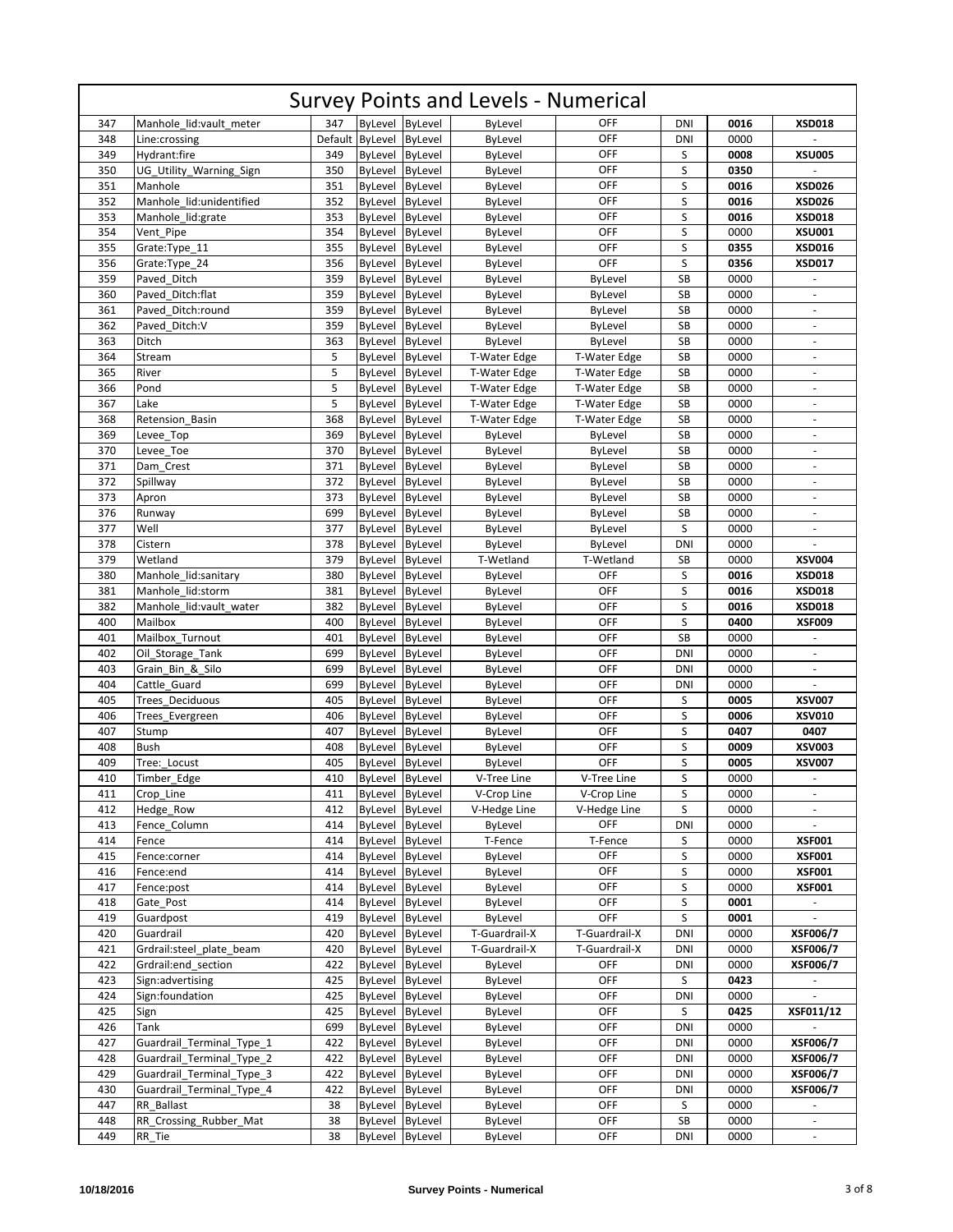|            |                                                 |            |                                    |                                  | <b>Survey Points and Levels - Numerical</b> |                    |            |              |                                |
|------------|-------------------------------------------------|------------|------------------------------------|----------------------------------|---------------------------------------------|--------------------|------------|--------------|--------------------------------|
| 450        | Railroad:C/L                                    | 450        | ByLevel ByLevel                    |                                  | <b>ByLevel</b>                              | <b>ByLevel</b>     | <b>DNI</b> | 0000         | $\overline{\phantom{a}}$       |
| 451        | Rail:top                                        | 38         | ByLevel                            | ByLevel                          | <b>ByLevel</b>                              | OFF                | DNI        | 0000         | $\overline{\phantom{a}}$       |
| 452        | Rail@Guage Line                                 | 38         | ByLevel                            | <b>ByLevel</b>                   | ByLevel                                     | OFF                | DNI        | 0000         | $\overline{\phantom{a}}$       |
| 453        | RR Crossing                                     | 38         | ByLevel                            | <b>ByLevel</b>                   | <b>ByLevel</b>                              | OFF                | SB         | 0000         | L.                             |
| 454        | RR Relay Box                                    | 38         | <b>ByLevel</b>                     | <b>ByLevel</b>                   | <b>ByLevel</b>                              | OFF                | <b>DNI</b> | 0014         | <b>XSU012</b>                  |
| 455        | RR Switch Control                               | 38         | ByLevel                            | <b>ByLevel</b>                   | <b>ByLevel</b>                              | OFF                | DNI        | 0014         | <b>XSU012</b>                  |
| 456        | RR Semaphore                                    | 38         | ByLevel                            | <b>ByLevel</b>                   | <b>ByLevel</b>                              | OFF                | DNI        | 0000         | <b>XSU013</b>                  |
| 457        | RR Crossbuck                                    | 38         | ByLevel                            | <b>ByLevel</b>                   | <b>ByLevel</b>                              | OFF                | DNI        | 0000         |                                |
| 458        | RR Signal Cabinet                               | 38         | ByLevel                            | ByLevel                          | <b>ByLevel</b>                              | OFF                | DNI        | 0014         | <b>XSU012</b>                  |
| 459        | RR Signal Foundation                            | 38         | ByLevel                            | <b>ByLevel</b>                   | <b>ByLevel</b>                              | OFF                | DNI        | 0014         |                                |
| 460        | RR Battery Box                                  | 38         | ByLevel                            | <b>ByLevel</b>                   | ByLevel                                     | OFF                | <b>DNI</b> | 0000         | $\overline{\phantom{a}}$       |
| 461        | RR Mile Post                                    | 38         | ByLevel                            | ByLevel                          | <b>ByLevel</b>                              | OFF                | DNI        | 0000         | ÷<br>$\bar{\phantom{a}}$       |
| 462<br>463 | RR Point of Switch<br>RR Point of Frog          | 38<br>38   | ByLevel                            | <b>ByLevel</b>                   | <b>ByLevel</b>                              | OFF<br>OFF         | DNI<br>DNI | 0000<br>0000 | ÷,                             |
| 464        | RR Derail                                       | 38         | ByLevel<br>ByLevel                 | <b>ByLevel</b><br><b>ByLevel</b> | <b>ByLevel</b><br><b>ByLevel</b>            | OFF                | DNI        | 0000         | $\sim$                         |
| 465        | RR_Flashing_Signal                              | 38         | ByLevel                            | <b>ByLevel</b>                   | <b>ByLevel</b>                              | OFF                | DNI        | 0465         | <b>XSU013</b>                  |
| 466        | RR Crossing Gate                                | 38         | ByLevel                            | <b>ByLevel</b>                   | ByLevel                                     | OFF                | DNI        | 0466         | <b>XSU013</b>                  |
| 467        | Tree: Poplar                                    | 405        | ByLevel                            | <b>ByLevel</b>                   | ByLevel                                     | OFF                | S          | 0005         | <b>XSV007</b>                  |
| 468        | Treeline                                        | 468        | ByLevel                            | <b>ByLevel</b>                   | V-Tree Line                                 | V-Tree Line        | S          | 0000         |                                |
| 469        | <b>Brushline</b>                                | 469        | ByLevel ByLevel                    |                                  | V-Brushline                                 | V-Brushline        | S          | 0000         | XSV001/2                       |
| 470        | Tree: Apple                                     | 405        | ByLevel                            | <b>ByLevel</b>                   | <b>ByLevel</b>                              | OFF                | S          | 0005         | <b>XSV007</b>                  |
| 471        | Tree: Ash                                       | 405        | ByLevel ByLevel                    |                                  | <b>ByLevel</b>                              | OFF                | S          | 0005         | <b>XSV007</b>                  |
| 472        | Tree: Box Elder                                 | 405        | ByLevel                            | <b>ByLevel</b>                   | ByLevel                                     | OFF                | S          | 0005         | <b>XSV007</b>                  |
| 473        | Tree: Catalpa                                   | 405        | ByLevel                            | ByLevel                          | ByLevel                                     | OFF                | S          | 0005         | <b>XSV007</b>                  |
| 474        | Tree: Cherry                                    | 405        | ByLevel                            | <b>ByLevel</b>                   | <b>B</b> vLevel                             | OFF                | S          | 0005         | <b>XSV007</b>                  |
| 475        | Tree: Cottonwood                                | 405        | ByLevel                            | <b>ByLevel</b>                   | ByLevel                                     | OFF                | S          | 0005         | <b>XSV007</b>                  |
| 476        | Tree: Dead                                      | 476        | ByLevel ByLevel                    |                                  | <b>ByLevel</b>                              | OFF                | S          | 0010         | <b>XSV006</b>                  |
| 477        | Tree: Elm                                       | 405        | ByLevel                            | <b>ByLevel</b>                   | <b>ByLevel</b>                              | OFF                | S          | 0005         | <b>XSV007</b>                  |
| 478        | Tree: Hickory                                   | 405        | ByLevel                            | ByLevel                          | ByLevel                                     | OFF                | S          | 0005         | <b>XSV007</b>                  |
| 479        | Tree: Maple                                     | 405        | ByLevel                            | <b>ByLevel</b>                   | <b>ByLevel</b>                              | OFF                | S          | 0005         | <b>XSV007</b>                  |
| 480        | Tree: Mulberry                                  | 405        | ByLevel                            | ByLevel                          | ByLevel                                     | OFF                | S          | 0005         | <b>XSV007</b>                  |
| 481        | Tree: Oak                                       | 405        | ByLevel                            | ByLevel                          | <b>ByLevel</b>                              | OFF                | S          | 0005         | <b>XSV007</b>                  |
| 482        | Tree: Osage                                     | 405        | ByLevel                            | <b>ByLevel</b>                   | <b>ByLevel</b>                              | OFF                | S          | 0005         | <b>XSV007</b>                  |
| 483        | Tree: Other                                     | 405        | ByLevel                            | <b>ByLevel</b>                   | <b>ByLevel</b>                              | OFF                | S          | 0005         | <b>XSV007</b>                  |
| 484        | Tree: Walnut                                    | 405        | ByLevel                            | ByLevel                          | <b>ByLevel</b>                              | OFF                | S          | 0005         | <b>XSV007</b>                  |
| 485        | Tree: Willow                                    | 405        | ByLevel                            | <b>ByLevel</b>                   | <b>ByLevel</b>                              | OFF<br>OFF         | S<br>S     | 0005         | <b>XSV007</b>                  |
| 486<br>487 | Shrub: Deciduous                                | 486        | ByLevel                            | <b>ByLevel</b><br>ByLevel        | <b>ByLevel</b>                              | OFF                | S          | 0009<br>0005 | <b>XSV003</b><br><b>XSV007</b> |
| 490        | Tree: Birch<br>Tree: Cedar                      | 405<br>406 | ByLevel<br>ByLevel                 | ByLevel                          | <b>ByLevel</b><br><b>ByLevel</b>            | OFF                | S          | 0007         | XSV010                         |
| 491        | Tree: Pine                                      | 406        | ByLevel                            | ByLevel                          | <b>ByLevel</b>                              | OFF                | S          | 0006         | <b>XSV010</b>                  |
| 492        | Shrub: Evergreen                                | 492        | ByLevel                            | ByLevel                          | <b>ByLevel</b>                              | OFF                | S          | 0011         | XSV003                         |
| 500        | Curb                                            | 500        | ByLevel                            | ByLevel                          | <b>ByLevel</b>                              | ByLevel            | SB         | 0000         |                                |
| 501        | Curb:top                                        | 501        | ByLevel ByLevel                    |                                  | <b>ByLevel</b>                              | <b>ByLevel</b>     | SB         | 0000         |                                |
| 502        | Curb:back                                       | 502        | ByLevel ByLevel                    |                                  | G-CurbX                                     | G-CurbX            | SB         | 0000         | $\overline{\phantom{a}}$       |
| 503        | Curb:depressed/Back                             | 503        | ByLevel                            | ByLevel                          | G-CurbX                                     | G-CurbX            | SB         | 0000         | <b>XSP002</b>                  |
| 504        | Curb:depressed/Front                            | 504        | ByLevel ByLevel                    |                                  | ByLevel                                     | ByLevel            | SB         | 0000         |                                |
| 505        | Curb:Type B/Top                                 | 505        | ByLevel ByLevel                    |                                  | ByLevel                                     | ByLevel            | SB         | 0000         | $\overline{\phantom{a}}$       |
| 506        | Curb:Type B/Back                                | 506        | ByLevel                            | ByLevel                          | G-CurbX                                     | G-CurbX            | SB         | 0000         | $\overline{\phantom{a}}$       |
| 507        | Curb_&_Gutter                                   | 507        | ByLevel ByLevel                    |                                  | <b>ByLevel</b>                              | ByLevel            | SB         | 0000         |                                |
| 508        | Curb:monolithic                                 | 508        | ByLevel                            | ByLevel                          | ByLevel                                     | ByLevel            | SB         | 0000         | $\overline{\phantom{a}}$       |
| 509        | C&G B-6.12/Back                                 | 509        | ByLevel                            | ByLevel                          | G-CurbX                                     | G-CurbX            | SB         | 0000         | $\overline{\phantom{a}}$       |
| 510        | C&G_B-4.12/Back                                 | 510        | ByLevel ByLevel                    |                                  | G-CurbX                                     | G-CurbX            | SB         | 0000         |                                |
| 511        | C&G B-4.24/Back                                 | 511        | ByLevel ByLevel                    |                                  | G-CurbX                                     | G-CurbX            | SB         | 0000         | $\overline{\phantom{a}}$       |
| 512        | C&G M-4.24/Back                                 | 512        | ByLevel                            | ByLevel                          | G-CurbX                                     | G-CurbX            | SB         | 0000         | $\overline{\phantom{a}}$       |
| 513        | $\overline{\text{C&G}}$ <sub>B</sub> -6.18/Back | 513        | ByLevel ByLevel                    |                                  | G-CurbX                                     | G-CurbX            | SB         | 0000         |                                |
| 516        | C&G B-6.24/Back                                 | 516        | ByLevel ByLevel                    |                                  | G-CurbX                                     | G-CurbX            | SB         | 0000         | $\overline{\phantom{a}}$       |
| 519<br>522 | C&G B-9.12/Back<br>C&G_B-9.18/Back              | 519<br>522 | ByLevel ByLevel<br>ByLevel ByLevel |                                  | G-CurbX<br>G-CurbX                          | G-CurbX<br>G-CurbX | SB<br>SB   | 0000<br>0000 |                                |
| 525        | C&G B-9.24/Back                                 | 525        | ByLevel ByLevel                    |                                  | G-CurbX                                     | G-CurbX            | SB         | 0000         | $\overline{\phantom{a}}$       |
| 528        | C&G M-6.06/Back                                 | 528        | ByLevel                            | ByLevel                          | G-CurbX                                     | G-CurbX            | SB         | 0000         | ٠                              |
| 531        | C&G M-6.12/Back                                 | 531        | ByLevel ByLevel                    |                                  | G-CurbX                                     | G-CurbX            | SB         | 0000         |                                |
| 534        | C&G M-6.18/Back                                 | 534        | ByLevel                            | ByLevel                          | G-CurbX                                     | G-CurbX            | SB         | 0000         | $\sim$                         |
| 537        | C&G M-6.24/Back                                 | 537        | ByLevel ByLevel                    |                                  | G-CurbX                                     | G-CurbX            | SB         | 0000         | $\overline{\phantom{a}}$       |
| 540        | C&G M-2.06/Back                                 | 540        | ByLevel ByLevel                    |                                  | G-CurbX                                     | G-CurbX            | SB         | 0000         |                                |
| 542        | Median:corrigated                               | 542        | ByLevel ByLevel                    |                                  | ByLevel                                     | ByLevel            | SB         | 0000         | $\overline{\phantom{a}}$       |
| 543        | C&G_M-2.12/Back                                 | 543        | ByLevel ByLevel                    |                                  | G-CurbX                                     | G-CurbX            | SB         | 0000         |                                |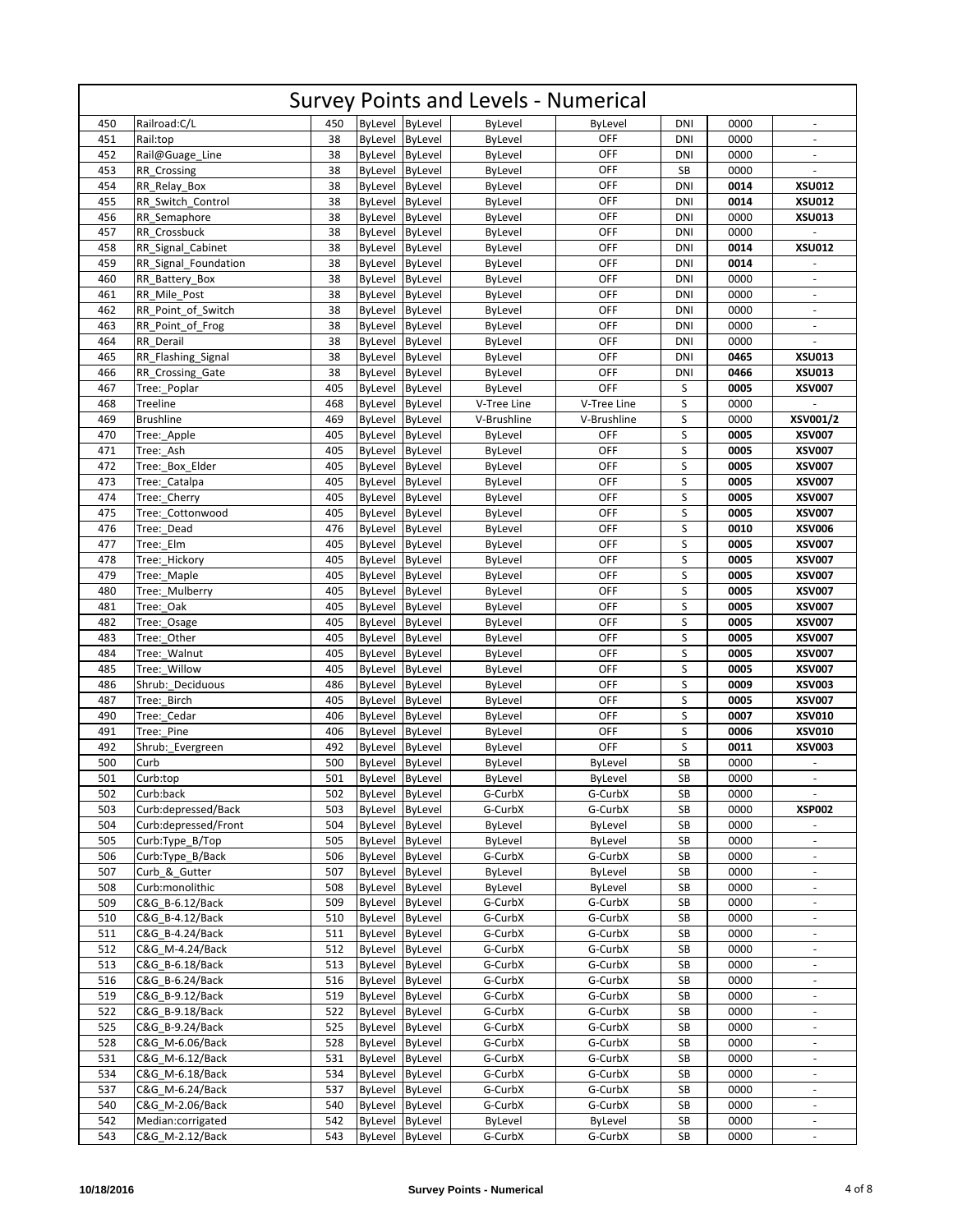|            |                                           |            |                                  |                                  | <b>Survey Points and Levels - Numerical</b> |                       |                          |              |                                                      |
|------------|-------------------------------------------|------------|----------------------------------|----------------------------------|---------------------------------------------|-----------------------|--------------------------|--------------|------------------------------------------------------|
| 544        | Median_SB-6.06/Top                        | 544        | ByLevel ByLevel                  |                                  | <b>ByLevel</b>                              | <b>ByLevel</b>        | SB                       | 0000         | $\overline{\phantom{a}}$                             |
| 546        | Median SB-6.12/Top                        | 546        | ByLevel                          | <b>ByLevel</b>                   | <b>ByLevel</b>                              | ByLevel               | SB                       | 0000         | ÷,                                                   |
| 548        | Median SB-6.24/Top                        | 548        | ByLevel                          | ByLevel                          | <b>ByLevel</b>                              | <b>ByLevel</b>        | <b>SB</b>                | 0000         |                                                      |
| 550        | Median SB-9.06/Top                        | 550        | <b>ByLevel</b>                   | ByLevel                          | <b>ByLevel</b>                              | <b>ByLevel</b>        | SB                       | 0000         | $\overline{\phantom{a}}$                             |
| 551        | Median_SB-9.12/Top                        | 551        | ByLevel                          | ByLevel                          | <b>ByLevel</b>                              | <b>ByLevel</b>        | SB                       | 0000         | $\overline{\phantom{a}}$                             |
| 553        | Median SB-9.24/Top                        | 553        | <b>ByLevel</b>                   | <b>ByLevel</b>                   | <b>ByLevel</b>                              | ByLevel               | <b>SB</b>                | 0000         | $\bar{a}$                                            |
| 555        | Median SM-6.06/Top                        | 555        | ByLevel                          | <b>ByLevel</b>                   | ByLevel                                     | ByLevel               | SB                       | 0000         | $\overline{\phantom{a}}$                             |
| 557        | Median_SM-6.12/Top                        | 557        | <b>ByLevel</b>                   | <b>ByLevel</b>                   | <b>ByLevel</b>                              | <b>ByLevel</b>        | SB                       | 0000         | $\overline{\phantom{a}}$                             |
| 559        | Median_SM-6.24/Top                        | 559        | <b>ByLevel</b>                   | <b>ByLevel</b>                   | <b>ByLevel</b>                              | ByLevel               | <b>SB</b>                | 0000         |                                                      |
| 562        | Median M-2.06/Top                         | 562        | <b>ByLevel</b>                   | <b>ByLevel</b>                   | <b>ByLevel</b>                              | <b>ByLevel</b>        | SB                       | 0000         | $\overline{\phantom{a}}$                             |
| 564        | Median M-2.12/Top                         | 564        | <b>ByLevel</b>                   | <b>ByLevel</b>                   | <b>ByLevel</b>                              | <b>ByLevel</b>        | SB                       | 0000         | $\bar{a}$                                            |
| 565        | Median C-4                                | 565        | <b>ByLevel</b>                   | <b>ByLevel</b>                   | <b>ByLevel</b>                              | ByLevel               | SB                       | 0000         |                                                      |
| 567        | C&G M-4.12/Back                           | 567        | <b>ByLevel</b>                   | ByLevel                          | G-CurbX                                     | G-CurbX               | SB                       | 0000         | $\overline{\phantom{a}}$                             |
| 568<br>569 | Back of Curb Left<br>Back_of_Curb_Right   | 568<br>569 | ByLevel                          | <b>ByLevel</b>                   | G-BOC-L                                     | G-BOC-L               | SB<br>SB                 | 0000<br>0000 | $\overline{\phantom{a}}$<br>$\bar{a}$                |
| 570        | Gutter                                    | 570        | <b>ByLevel</b><br>ByLevel        | <b>ByLevel</b><br><b>ByLevel</b> | G-BOC-R<br>ByLevel                          | G-BOC-R<br>ByLevel    | SB                       | 0000         | $\overline{\phantom{a}}$                             |
| 571        | Gutter:back                               | 571        | <b>ByLevel</b>                   | <b>ByLevel</b>                   | <b>ByLevel</b>                              | <b>ByLevel</b>        | SB                       | 0000         | $\overline{\phantom{a}}$                             |
| 572        | Gutter:depressed                          | 572        | <b>ByLevel</b>                   | <b>ByLevel</b>                   | <b>ByLevel</b>                              | <b>ByLevel</b>        | SB                       | 0000         | ÷,                                                   |
| 573        | Gutter:edge                               | 573        | ByLevel                          | <b>ByLevel</b>                   | <b>ByLevel</b>                              | ByLevel               | SB                       | 0000         | $\overline{\phantom{a}}$                             |
| 574        | Gutter:flag                               | 574        | ByLevel                          | <b>ByLevel</b>                   | <b>ByLevel</b>                              | ByLevel               | SB                       | 0000         | ٠                                                    |
| 575        | Gutter:flowline                           | 575        | <b>ByLevel</b>                   | <b>ByLevel</b>                   | D-Ditch Flow-X                              | D-Ditch Flow-X        | SB                       | 0000         | ÷,                                                   |
| 576        | Gutter:outlet                             | 576        | <b>ByLevel</b>                   | <b>ByLevel</b>                   | <b>ByLevel</b>                              | <b>ByLevel</b>        | SB                       | 0000         | $\overline{\phantom{a}}$                             |
| 577        | Island                                    | 577        | ByLevel                          | <b>ByLevel</b>                   | ByLevel                                     | ByLevel               | SB                       | 0000         | $\overline{\phantom{a}}$                             |
| 578        | Median                                    | 578        | ByLevel                          | <b>ByLevel</b>                   | ByLevel                                     | ByLevel               | <b>SB</b>                | 0000         |                                                      |
| 579        | Concrete Barrier                          | 579        | ByLevel                          | <b>ByLevel</b>                   | ByLevel                                     | ByLevel               | <b>DNI</b>               | 0000         | <b>XSP026</b>                                        |
| 600        | Building:commercial                       | 8          | <b>ByLevel</b>                   | <b>ByLevel</b>                   | <b>ByLevel</b>                              | ByLevel               | SB                       | 0000         |                                                      |
| 601        | Building:public                           | 8          | <b>ByLevel</b>                   | <b>ByLevel</b>                   | <b>ByLevel</b>                              | ByLevel               | <b>SB</b>                | 0000         |                                                      |
| 602        | Building: private                         | 8          | ByLevel                          | <b>ByLevel</b>                   | ByLevel                                     | ByLevel               | SB                       | 0000         | ä,                                                   |
| 603        | Profile                                   | 603        | <b>ByLevel</b>                   | <b>ByLevel</b>                   | <b>ByLevel</b>                              | ByLevel               | SB                       | 0000         | $\overline{\phantom{a}}$                             |
| 604        | Ground Shot                               | 604        | <b>ByLevel</b>                   | <b>ByLevel</b>                   | ByLevel                                     | OFF                   | S                        | 0000         | $\overline{\phantom{a}}$                             |
| 605        | Riprap                                    | 605        | ByLevel                          | <b>ByLevel</b>                   | <b>ByLevel</b>                              | OFF<br>OFF            | S                        | 0000         | ä,                                                   |
| 606<br>609 | Revetment_Mat<br>Porch                    | 606<br>609 | <b>ByLevel</b>                   | <b>ByLevel</b>                   | <b>ByLevel</b>                              |                       | <b>DNI</b><br><b>DNI</b> | 0000<br>0000 | $\overline{\phantom{a}}$                             |
| 610        | Bridge_Section                            | 610        | <b>ByLevel</b><br><b>ByLevel</b> | <b>ByLevel</b><br><b>ByLevel</b> | ByLevel<br><b>ByLevel</b>                   | <b>ByLevel</b><br>OFF | <b>DNI</b>               | 0000         | $\overline{\phantom{m}}$<br>÷,                       |
| 611        | Bridge Curb                               | 611        | ByLevel                          | <b>ByLevel</b>                   | <b>ByLevel</b>                              | OFF                   | SB                       | 0000         | $\overline{\phantom{a}}$                             |
| 612        | Bridge_Headwall                           | 612        | <b>ByLevel</b>                   | <b>ByLevel</b>                   | <b>ByLevel</b>                              | OFF                   | SB                       | 0000         | ٠                                                    |
| 613        | Abutment                                  | 613        | <b>ByLevel</b>                   | <b>ByLevel</b>                   | <b>ByLevel</b>                              | OFF                   | <b>DNI</b>               | 0000         | $\overline{\phantom{a}}$                             |
| 614        | Abutment_@_Ground                         | 614        | <b>ByLevel</b>                   | <b>ByLevel</b>                   | <b>ByLevel</b>                              | OFF                   | SB                       | 0000         | ۰                                                    |
| 615        | Abutment:top                              | 615        | <b>ByLevel</b>                   | <b>ByLevel</b>                   | <b>ByLevel</b>                              | OFF                   | SB                       | 0000         | $\overline{\phantom{a}}$                             |
| 616        | Beam:seat                                 | 616        | <b>ByLevel</b>                   | <b>ByLevel</b>                   | <b>ByLevel</b>                              | OFF                   | <b>DNI</b>               | 0000         | L.                                                   |
| 617        | Beam:bottom                               | 617        | <b>ByLevel</b>                   | <b>ByLevel</b>                   | <b>ByLevel</b>                              | OFF                   | DNI                      | 0000         | $\blacksquare$                                       |
| 618        | Bridge_Approach_Panel                     | 618        | <b>ByLevel</b>                   | <b>ByLevel</b>                   | <b>ByLevel</b>                              | OFF                   | <b>DNI</b>               | 0000         | $\overline{\phantom{a}}$                             |
| 619        | Bridge Deck                               | 619        | ByLevel ByLevel                  |                                  | <b>ByLevel</b>                              | OFF                   | <b>DNI</b>               | 0000         | ÷,                                                   |
| 620        | Bridge_Seat                               | 620        | ByLevel ByLevel                  |                                  | ByLevel                                     | OFF                   | DNI                      | 0000         | ۰                                                    |
| 621        | Deck                                      | 621        | <b>ByLevel</b>                   | <b>ByLevel</b>                   | <b>ByLevel</b>                              | OFF                   | <b>DNI</b>               | 0000         | ٠                                                    |
| 622        | Footing                                   | 622        | ByLevel                          | ByLevel                          | ByLevel                                     | OFF                   | <b>DNI</b>               | 0000         | $\Box$                                               |
| 623        | Expansion Joint                           | 623        | ByLevel ByLevel                  |                                  | ByLevel                                     | OFF                   | <b>DNI</b>               | 0000         | ۰                                                    |
| 624        | Handrail                                  | 624        | ByLevel                          | <b>ByLevel</b>                   | ByLevel<br>ByLevel                          | OFF<br>OFF            | DNI<br><b>DNI</b>        | 0000<br>0000 | $\overline{\phantom{a}}$<br>$\omega$                 |
| 626<br>627 | Low Concrete<br>Low Steel                 | 626<br>627 | ByLevel<br>ByLevel               | ByLevel<br>ByLevel               | ByLevel                                     | OFF                   | <b>DNI</b>               | 0000         |                                                      |
| 628        | Low Timber                                | 628        | <b>ByLevel</b>                   | ByLevel                          | ByLevel                                     | OFF                   | DNI                      | 0000         | $\overline{\phantom{a}}$<br>$\overline{\phantom{a}}$ |
| 629        | Pier                                      | 629        | <b>ByLevel</b>                   | <b>ByLevel</b>                   | ByLevel                                     | OFF                   | <b>DNI</b>               | 0000         | $\blacksquare$                                       |
| 630        | Pier @ ground                             | 630        | ByLevel                          | <b>ByLevel</b>                   | ByLevel                                     | OFF                   | SB                       | 0000         | $\blacksquare$                                       |
| 631        | Pier:top                                  | 631        | <b>ByLevel</b>                   | <b>ByLevel</b>                   | ByLevel                                     | OFF                   | DNI                      | 0000         | $\overline{\phantom{a}}$                             |
| 632        | Slope Wall                                | 632        | ByLevel                          | <b>ByLevel</b>                   | ByLevel                                     | OFF                   | SB                       | 0000         | $\overline{\phantom{a}}$                             |
| 634        | Wing:bottom                               | 634        | ByLevel                          | ByLevel                          | <b>ByLevel</b>                              | OFF                   | SB                       | 0000         | ۰                                                    |
| 635        | Wingwall:top                              | 635        | ByLevel                          | <b>ByLevel</b>                   | ByLevel                                     | OFF                   | SB                       | 0000         | $\overline{\phantom{a}}$                             |
| 640        | Inspection Well                           | 640        | <b>ByLevel</b>                   | <b>ByLevel</b>                   | ByLevel                                     | OFF                   | S                        | 0000         | $\sim$                                               |
| 641        | Stand Pipe                                | 641        | ByLevel                          | <b>ByLevel</b>                   | ByLevel                                     | OFF                   | S                        | 0001         | $\blacksquare$                                       |
| 649        | Shoulder:bituminous                       | 649        | ByLevel                          | <b>ByLevel</b>                   | ByLevel                                     | ByLevel               | SB                       | 0000         | $\overline{\phantom{a}}$                             |
| 650        | Entrance                                  | 650        | ByLevel                          | ByLevel                          | ByLevel                                     | OFF                   | S                        | 0000         |                                                      |
| 651        | Entrance: C/L                             | 651        | ByLevel                          | ByLevel                          | ByLevel                                     | OFF                   | S                        | 0000         | $\blacksquare$                                       |
| 652        | Entrance:comm'l;C/L                       | 652        | ByLevel                          | <b>ByLevel</b>                   | ByLevel                                     | ByLevel               | S                        | 0000         | $\overline{\phantom{a}}$                             |
| 653        | Entrance:comm'l;edge                      | 653        | ByLevel ByLevel                  |                                  | ByLevel                                     | ByLevel               | SB                       | 0000         | ÷                                                    |
| 654<br>655 | Entrance:field;C/L<br>Entrance:field;edge | 654        | ByLevel ByLevel                  |                                  | ByLevel                                     | ByLevel               | S<br>SB                  | 0000<br>0000 | $\overline{\phantom{a}}$                             |
|            |                                           | 655        |                                  | ByLevel ByLevel                  | ByLevel                                     | ByLevel               |                          |              | $\blacksquare$                                       |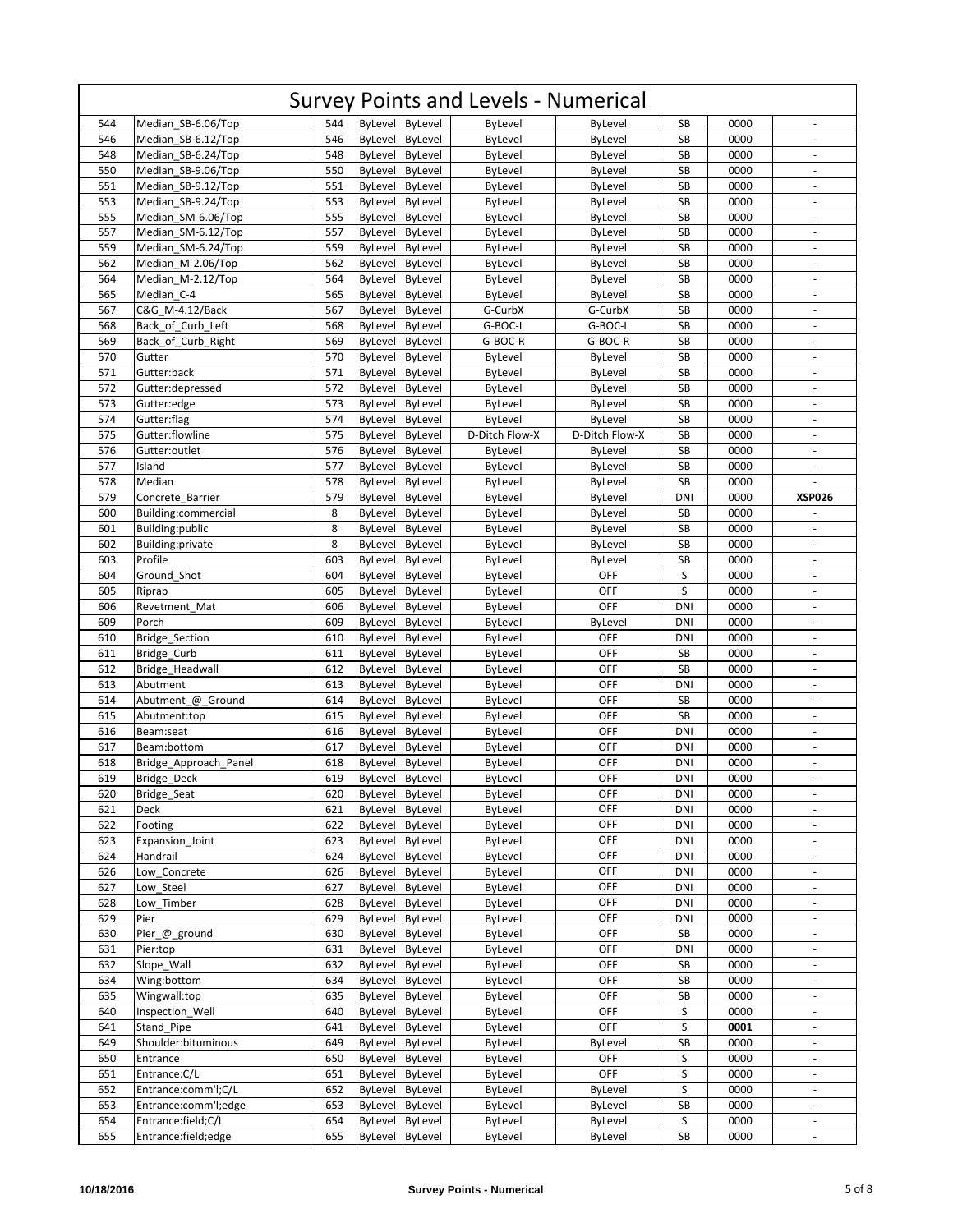|            |                             |                |                                            |                                  | <b>Survey Points and Levels - Numerical</b> |                                        |                   |              |                                                      |
|------------|-----------------------------|----------------|--------------------------------------------|----------------------------------|---------------------------------------------|----------------------------------------|-------------------|--------------|------------------------------------------------------|
| 656        | Entrance:private;C/L        | 656            | ByLevel ByLevel                            |                                  | <b>ByLevel</b>                              | <b>ByLevel</b>                         | S                 | 0000         | $\blacksquare$                                       |
| 657        | Entrance:private;edge       | 657            | ByLevel                                    | <b>ByLevel</b>                   | ByLevel                                     | <b>ByLevel</b>                         | SB                | 0000         | ٠                                                    |
| 659        | Handicap_Ramp               | 659            | ByLevel                                    | <b>ByLevel</b>                   | ByLevel                                     | ByLevel                                | SB                | 0000         | $\sim$                                               |
| 660        | Bike Path:edge              | 660            | ByLevel                                    | <b>ByLevel</b>                   | <b>ByLevel</b>                              | <b>ByLevel</b>                         | SB                | 0000         | $\blacksquare$                                       |
| 661        | Alley:C/L                   | 661            | ByLevel                                    | <b>ByLevel</b>                   | <b>ByLevel</b>                              | ByLevel                                | SB                | 0000         | $\overline{\phantom{a}}$                             |
| 662        | Alley:edge                  | 662            | ByLevel                                    | <b>ByLevel</b>                   | <b>ByLevel</b>                              | ByLevel                                | SB                | 0000         | $\bar{a}$                                            |
| 664        | Road:C/L                    | 664            | ByLevel                                    | <b>ByLevel</b>                   | ByLevel                                     | <b>ByLevel</b>                         | SB                | 0000         | $\blacksquare$                                       |
| 665        | Pavement Breakline          | 666            | ByLevel                                    | <b>ByLevel</b>                   | <b>ByLevel</b>                              | <b>ByLevel</b>                         | S                 | 0000         | $\overline{\phantom{a}}$                             |
| 666        | Pavement                    | 666            | ByLevel                                    | <b>ByLevel</b>                   | <b>ByLevel</b>                              | OFF                                    | S                 | 0000         | $\bar{a}$                                            |
| 667        | Crown                       | 667            | ByLevel                                    | <b>ByLevel</b>                   | <b>ByLevel</b>                              | <b>ByLevel</b>                         | SB                | 0000         | $\overline{\phantom{a}}$                             |
| 668        | Pavement:edge               | 668            | ByLevel                                    | <b>ByLevel</b>                   | ByLevel                                     | <b>ByLevel</b>                         | SB                | 0000         | $\overline{\phantom{a}}$                             |
| 669        | Pavement_Sta._#             | 669            | <b>ByLevel</b>                             | <b>ByLevel</b>                   | ByLevel                                     | OFF                                    | <b>DNI</b>        | 0000         | $\overline{\phantom{a}}$<br>ä,                       |
| 670<br>671 | Easement                    | 670<br>671     | ByLevel                                    | <b>ByLevel</b>                   | <b>ByLevel</b>                              | <b>ByLevel</b>                         | <b>DNI</b><br>SB  | 0000<br>0000 |                                                      |
| 672        | Street:C/L<br>Street:edge   | 672            | ByLevel<br><b>ByLevel</b>                  | <b>ByLevel</b><br><b>ByLevel</b> | ByLevel<br><b>ByLevel</b>                   | <b>ByLevel</b><br><b>ByLevel</b>       | SB                | 0000         | $\blacksquare$                                       |
| 673        | Street_Sign                 | 673            | ByLevel                                    | <b>ByLevel</b>                   | <b>ByLevel</b>                              | OFF                                    | S                 | 0673         | <b>XSF011</b>                                        |
| 674        | Shoulder:gravel             | 674            | ByLevel                                    | <b>ByLevel</b>                   | ByLevel                                     | ByLevel                                | SB                | 0000         |                                                      |
| 677        | Center of Lanes             | 699            | <b>ByLevel</b>                             | <b>ByLevel</b>                   | ByLevel                                     | <b>ByLevel</b>                         | <b>DNI</b>        | 0000         | ٠                                                    |
| 678        | Edge_of_Lanes               | 699            | ByLevel                                    | ByLevel                          | <b>ByLevel</b>                              | <b>ByLevel</b>                         | <b>DNI</b>        | 0000         | $\overline{\phantom{a}}$                             |
| 679        | Parking_Lot                 | 679            | ByLevel                                    | <b>ByLevel</b>                   | <b>ByLevel</b>                              | OFF                                    | S                 | 0000         | $\overline{\phantom{a}}$                             |
| 680        | Parking_Lot:corner          | 679            | <b>ByLevel</b>                             | <b>ByLevel</b>                   | <b>ByLevel</b>                              | <b>ByLevel</b>                         | SB                | 0000         | $\overline{\phantom{a}}$                             |
| 681        | Parking_Lot:edge            | 679            | <b>ByLevel</b>                             | <b>ByLevel</b>                   | <b>ByLevel</b>                              | <b>ByLevel</b>                         | SB                | 0000         | $\overline{a}$                                       |
| 682        | Parking_Meter               | 682            | ByLevel                                    | <b>ByLevel</b>                   | <b>ByLevel</b>                              | OFF                                    | DNI               | 0000         | $\overline{\phantom{a}}$                             |
| 683        | Canopy                      | 683            | <b>ByLevel</b>                             | <b>ByLevel</b>                   | <b>ByLevel</b>                              | OFF                                    | DNI               | 0000         | $\overline{\phantom{a}}$                             |
| 684        | Gas Pump                    | 684            | <b>ByLevel</b>                             | <b>ByLevel</b>                   | <b>ByLevel</b>                              | OFF                                    | <b>DNI</b>        | 0000         | $\overline{\phantom{a}}$                             |
| 685        | Pump Island                 | 685            | <b>ByLevel</b>                             | <b>ByLevel</b>                   | <b>ByLevel</b>                              | ByLevel                                | SB                | 0000         | $\overline{\phantom{a}}$                             |
| 686        | UG Tank Filler Cap          | 699            | <b>ByLevel</b>                             | <b>ByLevel</b>                   | <b>ByLevel</b>                              | OFF                                    | S                 | 0000         | $\overline{\phantom{a}}$                             |
| 687        | Gasoline Test Well          | 699            | <b>ByLevel</b>                             | <b>ByLevel</b>                   | <b>ByLevel</b>                              | OFF                                    | <b>DNI</b>        | 0000         | L.                                                   |
| 688        | UG Gas Pipe                 | 688            | <b>ByLevel</b>                             | <b>ByLevel</b>                   | U-Gas                                       | U-Gas                                  | DNI               | 0000         | <b>XSM007</b>                                        |
| 689        | UG_Water_Pipe               | 689            | <b>ByLevel</b>                             | <b>ByLevel</b>                   | U-Water Pipe                                | U-Water Pipe                           | DNI               | 0000         | <b>XSM007</b>                                        |
| 690<br>691 | UG Oil Pipe                 | 690<br>691     | <b>ByLevel</b><br>ByLevel                  | <b>ByLevel</b>                   | U-Oil                                       | U-Oil<br>OFF                           | <b>DNI</b><br>S   | 0000<br>0000 | <b>XSM007</b>                                        |
| 692        | Flagpole<br>Gravestone      | 692            | <b>ByLevel</b>                             | <b>ByLevel</b><br><b>ByLevel</b> | <b>ByLevel</b><br><b>ByLevel</b>            | OFF                                    | DNI               | 0000         | $\overline{\phantom{a}}$<br>$\overline{\phantom{a}}$ |
| 699        | Miscellaneous               | 699            | <b>ByLevel</b>                             | <b>ByLevel</b>                   | <b>ByLevel</b>                              | OFF                                    | <b>DNI</b>        | 0000         | $\overline{\phantom{a}}$                             |
| 701        | See Book                    | Default        | <b>ByLevel</b>                             | ByLevel                          | <b>ByLevel</b>                              | OFF                                    | <b>DNI</b>        | 0000         | $\blacksquare$                                       |
| 731        | Solid_w/_Skip_Dash:yellow   | 731            | <b>ByLevel</b>                             | <b>ByLevel</b>                   | S-10/30 Skip/Dash                           | S-10/30 Skip/Dash                      | <b>DNI</b>        | 0000         | $\overline{\phantom{a}}$                             |
| 732        | Crosswalk:standard          | 732            | ByLevel                                    | <b>ByLevel</b>                   | S-Xwalk 6'                                  | S-Xwalk 6'                             | <b>DNI</b>        | 0000         | $\overline{\phantom{a}}$                             |
| 733        | Median:white flush          | 733            | ByLevel                                    | <b>ByLevel</b>                   | S-Double Solid                              | S-Double Solid                         | DNI               | 0000         | $\overline{\phantom{a}}$                             |
| 734        | Median:yellow flush         | 734            | ByLevel                                    | <b>ByLevel</b>                   | S-Double Solid                              | S-Double Solid                         | DNI               | 0000         | $\overline{\phantom{a}}$                             |
| 735        | Combination Arrow           | $\overline{7}$ | ByLevel                                    | <b>ByLevel</b>                   | ByLevel                                     | OFF                                    | <b>DNI</b>        | 0735         | $\sim$                                               |
| 736        | Only Left Arrow             | 7              | ByLevel                                    | <b>ByLevel</b>                   | <b>ByLevel</b>                              | OFF                                    | DNI               | 0736         | ÷                                                    |
| 737        | Only_Right_Arrow            | 7              | ByLevel                                    | <b>ByLevel</b>                   | <b>ByLevel</b>                              | OFF                                    | <b>DNI</b>        | 0737         | $\bar{a}$                                            |
| 738        | Only Thru Arrow             | $\overline{7}$ | ByLevel ByLevel                            |                                  | ByLevel                                     | OFF                                    | DNI               | 0738         | $\blacksquare$                                       |
| 739        | Opposing_Arrows             | 7              | ByLevel ByLevel                            |                                  | ByLevel                                     | OFF                                    | DNI               | 0739         | $\overline{\phantom{a}}$                             |
| 740        | Raised Pavement Marker      | 7              | ByLevel                                    | ByLevel                          | ByLevel                                     | OFF                                    | DNI               | <b>PM005</b> | ÷.                                                   |
| 741        | RR_Xing_Symbol              | $\overline{7}$ | ByLevel ByLevel                            |                                  | ByLevel                                     | OFF                                    | DNI               | 0741         |                                                      |
| 742        | Stop Bar<br>Skip Dash:white | 742            | ByLevel ByLevel                            |                                  | S-Stop Bar                                  | S-Stop Bar                             | <b>DNI</b>        | 0000         | $\overline{\phantom{a}}$                             |
| 743<br>744 | Skip Dash:yellow            | 743<br>744     | ByLevel<br>ByLevel                         | <b>ByLevel</b><br><b>ByLevel</b> | S-10/30 Skip/Dash<br>S-10/30 Skip/Dash      | S-10/30 Skip/Dash<br>S-10/30 Skip/Dash | DNI<br><b>DNI</b> | 0000<br>0000 | $\overline{\phantom{a}}$<br>$\blacksquare$           |
| 745        | Thermoplastic               | Default        | <b>ByLevel</b>                             | ByLevel                          | ByLevel                                     | OFF                                    | DNI               | 0000         | $\overline{\phantom{a}}$                             |
| 746        | White_Lane_Line             | 7              | ByLevel                                    | <b>ByLevel</b>                   | ByLevel                                     | ByLevel                                | DNI               | 0000         | $\overline{\phantom{a}}$                             |
| 747        | Solid Double: yellow        | 747            | ByLevel ByLevel                            |                                  | S-Double Solid                              | S-Double Solid                         | DNI               | 0000         |                                                      |
| 748        | Solid Single:yellow         | 748            | ByLevel ByLevel                            |                                  | ByLevel                                     | <b>ByLevel</b>                         | DNI               | 0000         | $\blacksquare$                                       |
| 749        | Disrepair                   |                | Default ByLevel                            | <b>ByLevel</b>                   | ByLevel                                     | OFF                                    | DNI               | 0000         | ÷,                                                   |
| 750        | Abandoned                   |                | Default ByLevel                            | <b>ByLevel</b>                   | ByLevel                                     | OFF                                    | DNI               | 0000         | $\blacksquare$                                       |
| 751        | Aerial                      |                | Default ByLevel                            | <b>ByLevel</b>                   | ByLevel                                     | OFF                                    | DNI               | 0000         | $\overline{\phantom{a}}$                             |
| 752        | Aggregate                   | 752            | ByLevel                                    | <b>ByLevel</b>                   | ByLevel                                     | OFF                                    | DNI               | 0000         | $\overline{\phantom{a}}$                             |
| 753        | Aluminum                    |                | Default ByLevel ByLevel                    |                                  | ByLevel                                     | OFF                                    | DNI               | 0000         | ÷.                                                   |
| 754        | Axle                        |                | Default ByLevel                            | <b>ByLevel</b>                   | ByLevel                                     | OFF                                    | DNI               | 0000         | $\overline{\phantom{a}}$                             |
| 755        | <b>Back</b>                 |                | Default ByLevel                            | <b>ByLevel</b>                   | ByLevel                                     | OFF                                    | DNI               | 0000         | $\blacksquare$                                       |
| 756        | Barb                        |                | Default ByLevel                            | <b>ByLevel</b>                   | ByLevel                                     | OFF                                    | <b>DNI</b>        | 0000         | ÷,                                                   |
| 757        | Split Rail                  |                | Default ByLevel ByLevel                    |                                  | ByLevel                                     | OFF                                    | DNI               | 0000         | $\overline{\phantom{a}}$                             |
| 758        | Beginning                   |                | Default ByLevel                            | ByLevel                          | ByLevel                                     | OFF                                    | DNI               | 0000         | $\overline{\phantom{a}}$                             |
| 759<br>760 | Bituminous<br>Bolt          | 759            | ByLevel ByLevel<br>Default ByLevel ByLevel |                                  | ByLevel                                     | OFF<br>OFF                             | DNI               | 0000         | $\overline{\phantom{a}}$                             |
|            |                             |                |                                            |                                  | ByLevel                                     |                                        | DNI               | 0000         | $\overline{\phantom{a}}$                             |
| 761        | Bottom                      | 761            | ByLevel ByLevel                            |                                  | ByLevel                                     | OFF                                    | SB                | 0000         |                                                      |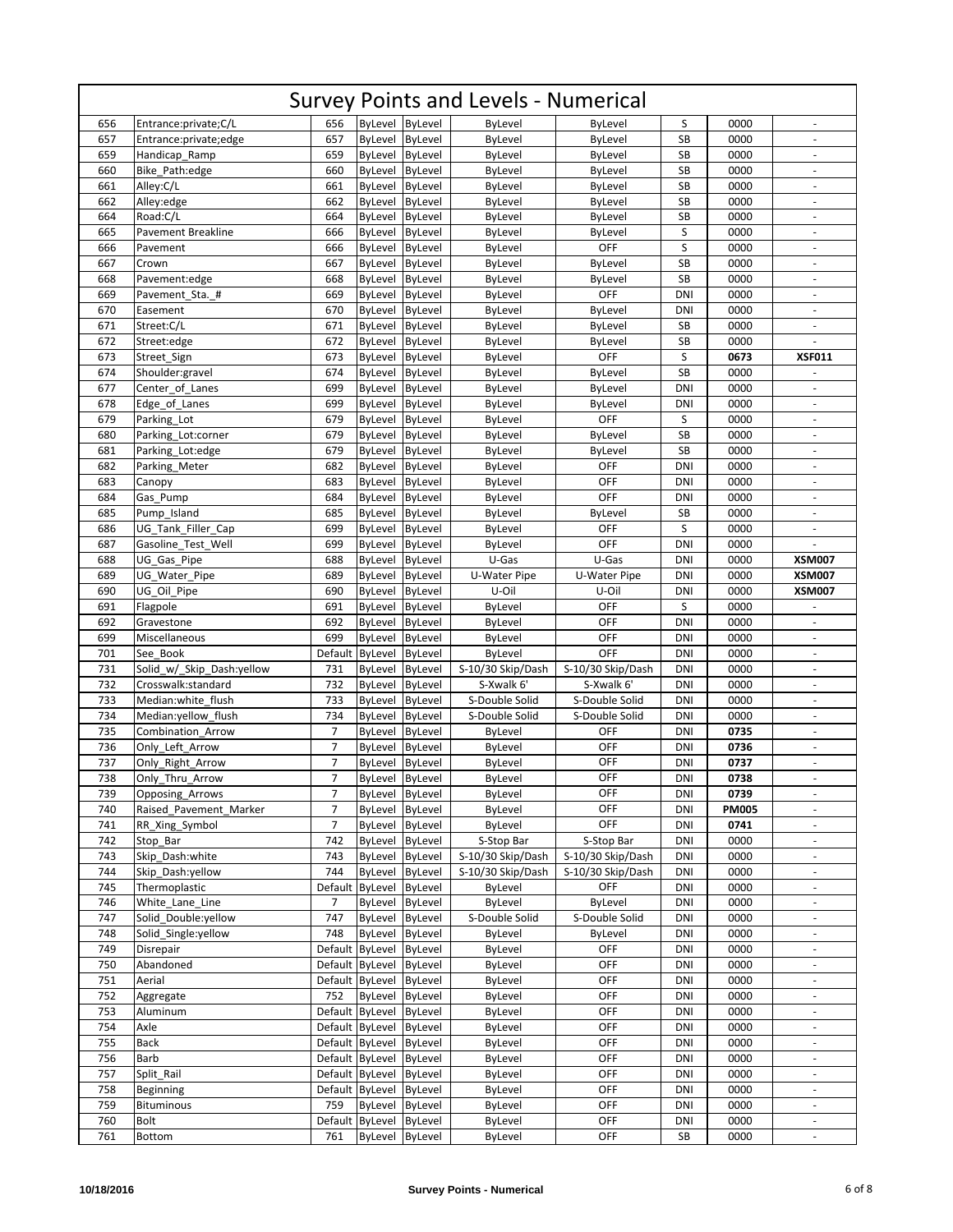|     |                         |         |                         |                | <b>Survey Points and Levels - Numerical</b> |              |            |      |                          |
|-----|-------------------------|---------|-------------------------|----------------|---------------------------------------------|--------------|------------|------|--------------------------|
| 762 | <b>Brick</b>            |         | Default ByLevel ByLevel |                | <b>ByLevel</b>                              | OFF          | DNI        | 0000 | $\sim$                   |
| 763 | <b>Buried</b>           |         | Default ByLevel ByLevel |                | ByLevel                                     | OFF          | DNI        | 0000 | $\blacksquare$           |
| 764 | Cable                   |         | Default ByLevel ByLevel |                | ByLevel                                     | OFF          | DNI        | 0000 | ÷,                       |
| 765 | Cable TV                | 765     | ByLevel ByLevel         |                | U-CATV                                      | U-CATV       | <b>DNI</b> | 0000 | $\overline{\phantom{a}}$ |
| 766 | Cast Iron               |         | Default ByLevel ByLevel |                | <b>ByLevel</b>                              | OFF          | <b>DNI</b> | 0000 | $\overline{\phantom{a}}$ |
| 767 | Center                  |         | Default ByLevel         | <b>ByLevel</b> | ByLevel                                     | OFF          | DNI        | 0000 | $\overline{\phantom{a}}$ |
| 768 | Pavement:C/L            | 768     | ByLevel ByLevel         |                | $L-C/L$                                     | $L-C/L$      | SB         | 0000 | $\overline{\phantom{a}}$ |
| 769 | Chain Link              |         | Default ByLevel ByLevel |                | ByLevel                                     | OFF          | <b>DNI</b> | 0000 | $\blacksquare$           |
| 770 | Transite                |         | Default ByLevel         | <b>ByLevel</b> | ByLevel                                     | OFF          | <b>DNI</b> | 0000 | $\blacksquare$           |
| 771 | Clay                    | Default | <b>ByLevel</b>          | <b>ByLevel</b> | ByLevel                                     | OFF          | <b>DNI</b> | 0000 | $\blacksquare$           |
| 772 | <b>CMP</b>              | 772     | ByLevel                 | <b>ByLevel</b> | ByLevel                                     | OFF          | <b>DNI</b> | 0000 | $\overline{\phantom{a}}$ |
| 773 | CMP:arch                | 772     | ByLevel                 | <b>ByLevel</b> | ByLevel                                     | OFF          | DNI        | 0000 | $\overline{\phantom{a}}$ |
| 774 | Concrete                | 774     | ByLevel                 | <b>ByLevel</b> | ByLevel                                     | OFF          | <b>DNI</b> | 0000 | ÷,                       |
| 775 | Concrete Block          | Default | ByLevel                 | <b>ByLevel</b> | ByLevel                                     | OFF          | <b>DNI</b> | 0000 | $\overline{\phantom{a}}$ |
| 776 | Corner                  | Default | <b>ByLevel</b>          | <b>ByLevel</b> | <b>ByLevel</b>                              | OFF          | <b>DNI</b> | 0000 | $\blacksquare$           |
| 777 | Cross Cut               | 206     | ByLevel                 | <b>ByLevel</b> | <b>ByLevel</b>                              | OFF          | <b>DNI</b> | 0000 | $\blacksquare$           |
| 778 | Crushed Stone           | Default | <b>ByLevel</b>          | <b>ByLevel</b> | ByLevel                                     | OFF          | <b>DNI</b> | 0000 | $\overline{\phantom{a}}$ |
| 779 | Duct                    |         | Default ByLevel         | <b>ByLevel</b> | <b>ByLevel</b>                              | OFF          | <b>DNI</b> | 0000 | $\blacksquare$           |
| 780 | Dirt                    |         | Default ByLevel         | <b>ByLevel</b> | ByLevel                                     | OFF          | <b>DNI</b> | 0000 | $\overline{\phantom{a}}$ |
| 781 | Disk                    | 206     | ByLevel                 | <b>ByLevel</b> | ByLevel                                     | OFF          | <b>DNI</b> | 0000 | $\overline{\phantom{a}}$ |
| 782 | Door_Sill               | Default | ByLevel                 | <b>ByLevel</b> | <b>ByLevel</b>                              | OFF          | <b>DNI</b> | 0000 | $\overline{\phantom{a}}$ |
| 783 | Drill Hole              | 699     | <b>ByLevel</b>          | <b>ByLevel</b> | <b>ByLevel</b>                              | OFF          | <b>DNI</b> | 0000 | ÷,                       |
| 784 | Ductile_Iron_Pipe       | Default | <b>ByLevel</b>          | <b>ByLevel</b> | ByLevel                                     | OFF          | <b>DNI</b> | 0000 | $\overline{\phantom{a}}$ |
| 785 | Edge                    | Default | <b>ByLevel</b>          | <b>ByLevel</b> | <b>ByLevel</b>                              | OFF          | <b>DNI</b> | 0000 | $\blacksquare$           |
| 786 | Edge of Water           | 786     | ByLevel                 | <b>ByLevel</b> | T-Water Edge                                | T-Water Edge | SB         | 0000 | T013                     |
| 787 | Electrical              | 787     | ByLevel                 | <b>ByLevel</b> | U-Electric                                  | U-Electric   | <b>DNI</b> | 0000 | $\blacksquare$           |
| 788 | End                     | Default | <b>ByLevel</b>          | <b>ByLevel</b> | <b>ByLevel</b>                              | OFF          | DNI        | 0000 | $\overline{\phantom{a}}$ |
| 789 | Face                    |         | Default ByLevel         | <b>ByLevel</b> | ByLevel                                     | OFF          | <b>DNI</b> | 0000 |                          |
| 790 | Field                   | 699     | ByLevel                 | <b>ByLevel</b> | ByLevel                                     | OFF          | <b>DNI</b> | 0000 | $\overline{\phantom{a}}$ |
| 791 | Flag:warning            | 791     | <b>ByLevel</b>          | <b>ByLevel</b> | <b>ByLevel</b>                              | OFF          | DNI        | 0000 | $\overline{\phantom{a}}$ |
| 792 | Floor                   | 699     | ByLevel                 | <b>ByLevel</b> | ByLevel                                     | OFF          | <b>DNI</b> | 0000 | ÷,                       |
| 793 | Flow Line               | 793     | ByLevel                 | <b>ByLevel</b> | ByLevel                                     | OFF          | SB         | 0000 | $\overline{\phantom{a}}$ |
| 794 | Monitoring_Well         | 699     | ByLevel                 | <b>ByLevel</b> | <b>ByLevel</b>                              | OFF          | <b>DNI</b> | 0000 | $\overline{\phantom{a}}$ |
| 795 | Foundation              | 699     | ByLevel                 | <b>ByLevel</b> | ByLevel                                     | OFF          | <b>DNI</b> | 0000 | ÷,                       |
| 796 | Front                   | Default | ByLevel                 | <b>ByLevel</b> | ByLevel                                     | OFF          | <b>DNI</b> | 0000 | $\blacksquare$           |
| 797 | Garage                  | 797     | <b>ByLevel</b>          | <b>ByLevel</b> | <b>ByLevel</b>                              | OFF          | SB         | 0000 | $\overline{\phantom{a}}$ |
| 798 | Gas                     | 798     | ByLevel                 | <b>ByLevel</b> | U-Gas                                       | U-Gas        | <b>DNI</b> | 0000 |                          |
| 799 | Gasoline                | Default | ByLevel                 | <b>ByLevel</b> | <b>ByLevel</b>                              | OFF          | <b>DNI</b> | 0000 | ÷,                       |
| 800 | Gravel                  | 800     | ByLevel                 | <b>ByLevel</b> | ByLevel                                     | OFF          | <b>DNI</b> | 0000 |                          |
| 801 | House                   | 801     | ByLevel                 | <b>ByLevel</b> | ByLevel                                     | OFF          | SB         | 0000 | XSM010                   |
| 802 | Inside                  | Default | ByLevel                 | <b>ByLevel</b> | ByLevel                                     | OFF          | <b>DNI</b> | 0000 | ÷,                       |
| 803 | Intersection            | Default | ByLevel                 | <b>ByLevel</b> | <b>ByLevel</b>                              | OFF          | <b>DNI</b> | 0000 | $\blacksquare$           |
| 804 | Iron                    | 206     | ByLevel ByLevel         |                | <b>ByLevel</b>                              | OFF          | <b>DNI</b> | 0804 | $\blacksquare$           |
| 805 | Meanderline             | 699     | ByLevel ByLevel         |                | <b>ByLevel</b>                              | OFF          | DNI        | 0000 | $\overline{\phantom{a}}$ |
| 806 | Metal                   |         | Default ByLevel ByLevel |                | ByLevel                                     | OFF          | <b>DNI</b> | 0000 | $\overline{\phantom{a}}$ |
| 807 | Midpoint                |         | Default ByLevel ByLevel |                | ByLevel                                     | OFF          | DNI        | 0000 | $\overline{\phantom{a}}$ |
| 808 | Multiple Use            |         | Default ByLevel ByLevel |                | ByLevel                                     | OFF          | DNI        | 0000 | $\overline{\phantom{a}}$ |
| 809 | Nail                    |         | Default ByLevel ByLevel |                | ByLevel                                     | OFF          | DNI        | 0000 | $\overline{\phantom{a}}$ |
| 810 | Oiled Earth             |         | Default ByLevel ByLevel |                | ByLevel                                     | OFF          | DNI        | 0000 | $\overline{\phantom{a}}$ |
| 811 | Oil & Chips             |         | Default ByLevel ByLevel |                | ByLevel                                     | OFF          | DNI        | 0000 | ä,                       |
| 812 | Ornamental              |         | Default ByLevel ByLevel |                | ByLevel                                     | OFF          | DNI        | 0000 | $\overline{\phantom{a}}$ |
| 813 | Outside                 |         | Default ByLevel ByLevel |                | ByLevel                                     | OFF          | DNI        | 0000 | $\overline{\phantom{a}}$ |
| 814 | Overhang                | 814     | ByLevel ByLevel         |                | ByLevel                                     | OFF          | DNI        | 0000 | ä,                       |
| 815 | Painted                 |         | Default ByLevel ByLevel |                | ByLevel                                     | OFF          | DNI        | 0000 | $\overline{\phantom{a}}$ |
| 816 | PC                      | 206     | ByLevel ByLevel         |                | ByLevel                                     | OFF          | <b>DNI</b> | 0000 | $\overline{\phantom{0}}$ |
| 817 | PCC                     | 206     | ByLevel ByLevel         |                | <b>ByLevel</b>                              | OFF          | <b>DNI</b> | 0000 | ä,                       |
| 818 | Survey Marker: Harrison | 818     | ByLevel                 | <b>ByLevel</b> | ByLevel                                     | OFF          | DNI        | 0818 | $\blacksquare$           |
| 820 | PI                      | 206     | ByLevel ByLevel         |                | ByLevel                                     | OFF          | DNI        | 0000 | ٠                        |
| 821 | Pin                     | 206     | ByLevel ByLevel         |                | ByLevel                                     | OFF          | <b>DNI</b> | 0821 | ä,                       |
| 822 | Pinch Pipe              | 206     | ByLevel                 | <b>ByLevel</b> | ByLevel                                     | OFF          | DNI        | 0822 | ۰                        |
| 823 | Pipe:survey             | 206     | ByLevel                 | <b>ByLevel</b> | ByLevel                                     | OFF          | DNI        | 0823 | $\overline{\phantom{a}}$ |
| 824 | PK Nail                 | 206     | ByLevel                 | ByLevel        | ByLevel                                     | OFF          | <b>DNI</b> | 0824 | ä,                       |
| 825 | Plate                   | 206     | ByLevel ByLevel         |                | ByLevel                                     | OFF          | DNI        | 0000 | $\overline{\phantom{a}}$ |
| 826 | Plug                    | 206     | ByLevel ByLevel         |                | ByLevel                                     | OFF          | DNI        | 0000 | $\overline{\phantom{a}}$ |
| 827 | Iron_W/Cap              | 206     | ByLevel ByLevel         |                | ByLevel                                     | OFF          | DNI        | 0827 | $\blacksquare$           |
| 828 | Butt_Joint              | 828     | ByLevel ByLevel         |                | ByLevel                                     | ByLevel      | SB         | 0000 | $\blacksquare$           |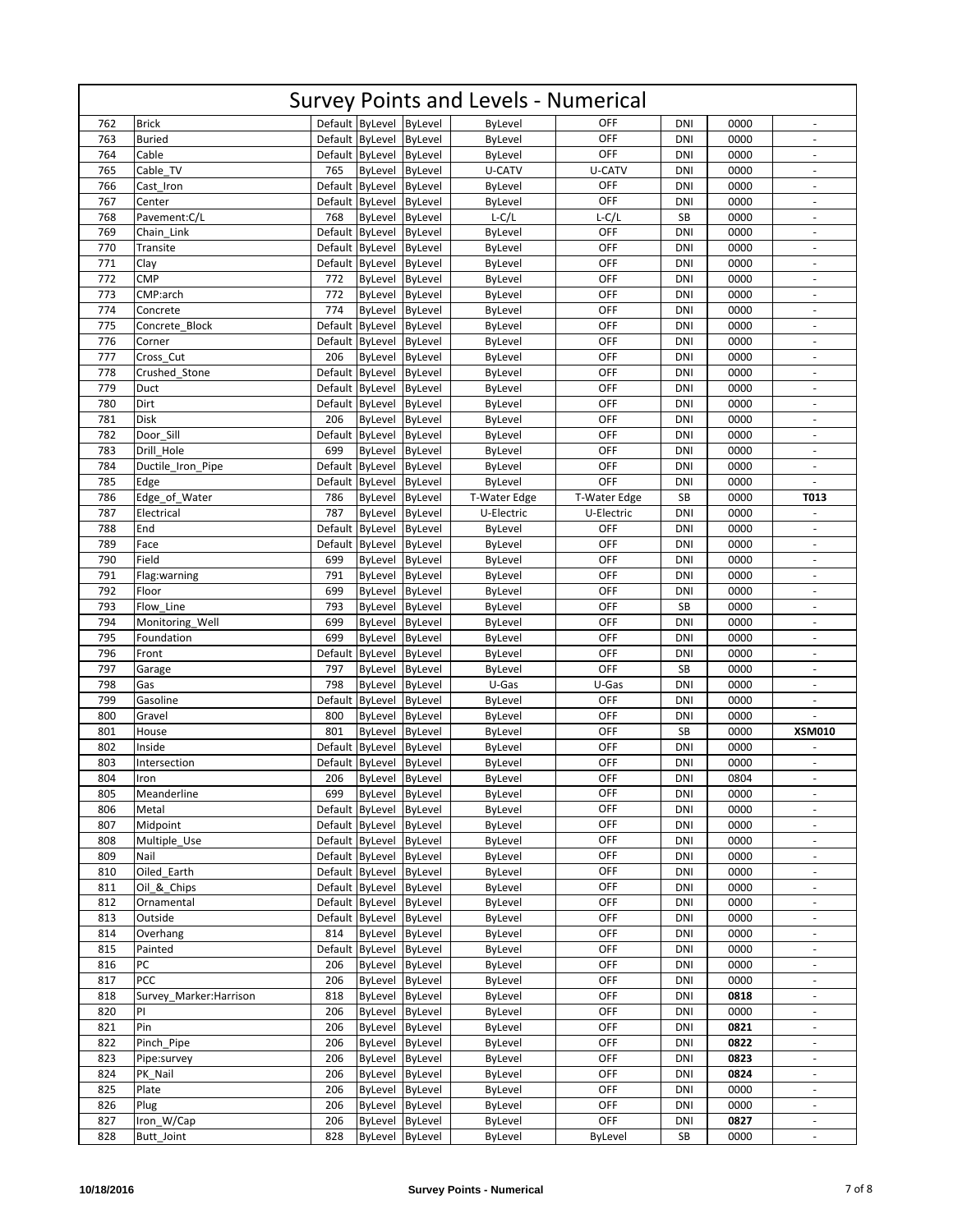| <b>Survey Points and Levels - Numerical</b> |                    |         |                         |                |                   |                   |            |      |                          |  |  |  |
|---------------------------------------------|--------------------|---------|-------------------------|----------------|-------------------|-------------------|------------|------|--------------------------|--|--|--|
| 829                                         | POC                | 206     | ByLevel ByLevel         |                | ByLevel           | OFF               | <b>DNI</b> | 0000 | ä,                       |  |  |  |
| 830                                         | Pillar             | 699     | ByLevel                 | <b>ByLevel</b> | ByLevel           | OFF               | <b>DNI</b> | 0000 | ä,                       |  |  |  |
| 831                                         | Plastic            | Default | ByLevel ByLevel         |                | ByLevel           | OFF               | <b>DNI</b> | 0000 | $\overline{\phantom{a}}$ |  |  |  |
| 832                                         | POT                | 206     | ByLevel ByLevel         |                | ByLevel           | OFF               | <b>DNI</b> | 0000 | ä,                       |  |  |  |
| 833                                         | PRC                | 206     | <b>ByLevel ByLevel</b>  |                | ByLevel           | OFF               | <b>DNI</b> | 0000 | ä,                       |  |  |  |
| 834                                         | Private            | Default | <b>ByLevel</b>          | <b>ByLevel</b> | ByLevel           | OFF               | <b>DNI</b> | 0000 | ÷,                       |  |  |  |
| 835                                         | PT                 | 206     | <b>ByLevel</b>          | <b>ByLevel</b> | ByLevel           | OFF               | <b>DNI</b> | 0000 | $\overline{\phantom{a}}$ |  |  |  |
| 836                                         | <b>PVC</b>         | Default | <b>ByLevel</b>          | <b>ByLevel</b> | ByLevel           | OFF               | <b>DNI</b> | 0000 | $\overline{\phantom{a}}$ |  |  |  |
| 837                                         | PVC Pipe           | 699     | ByLevel                 | <b>ByLevel</b> | ByLevel           | ByLevel           | <b>DNI</b> | 0000 | ÷,                       |  |  |  |
| 838                                         | RR Spike           | 38      | <b>ByLevel</b>          | <b>ByLevel</b> | ByLevel           | OFF               | DNI        | 0838 | $\blacksquare$           |  |  |  |
| 839                                         | Ramp               | 699     | <b>ByLevel</b>          | <b>ByLevel</b> | <b>ByLevel</b>    | OFF               | <b>DNI</b> | 0000 | $\overline{\phantom{a}}$ |  |  |  |
| 840                                         | <b>RCP</b>         | 840     | ByLevel ByLevel         |                | ByLevel           | ByLevel           | <b>DNI</b> | 0000 | $\overline{\phantom{a}}$ |  |  |  |
| 841                                         | RCP:arch           | 840     | <b>ByLevel ByLevel</b>  |                | ByLevel           | OFF               | S          | 0000 | $\bar{\phantom{a}}$      |  |  |  |
| 843                                         | Rubber             | Default | <b>ByLevel</b>          | <b>ByLevel</b> | ByLevel           | OFF               | <b>DNI</b> | 0000 | ä,                       |  |  |  |
| 845                                         | Sanitary           | Default | <b>ByLevel</b>          | <b>ByLevel</b> | D-SanSewer        | <b>TRUE</b>       | <b>DNI</b> | 0000 | $\overline{\phantom{a}}$ |  |  |  |
| 847                                         | Set                | Default | <b>ByLevel</b>          | <b>ByLevel</b> | ByLevel           | OFF               | <b>DNI</b> | 0000 | $\overline{\phantom{a}}$ |  |  |  |
| 848                                         | Shed               | 848     | ByLevel                 | <b>ByLevel</b> | ByLevel           | OFF               | SB         | 0000 | $\overline{\phantom{a}}$ |  |  |  |
| 849                                         | Square Rod         | 206     | ByLevel                 | <b>ByLevel</b> | ByLevel           | OFF               | <b>DNI</b> | 0000 | $\bar{\phantom{a}}$      |  |  |  |
| 850                                         | Swale              | 850     | ByLevel ByLevel         |                | ByLevel           | ByLevel           | <b>SB</b>  | 0000 | $\overline{\phantom{a}}$ |  |  |  |
| 851                                         | Steel              |         | Default ByLevel ByLevel |                | ByLevel           | OFF               | <b>DNI</b> | 0000 | ÷,                       |  |  |  |
| 852                                         | Step               |         | Default ByLevel ByLevel |                | ByLevel           | OFF               | <b>DNI</b> | 0000 | $\overline{\phantom{m}}$ |  |  |  |
| 853                                         | Stone              | Default | <b>ByLevel</b>          | <b>ByLevel</b> | ByLevel           | OFF               | <b>DNI</b> | 0000 | ÷.                       |  |  |  |
| 854                                         | Storm              |         | Default ByLevel ByLevel |                | ByLevel           | OFF               | <b>DNI</b> | 0000 | $\overline{\phantom{a}}$ |  |  |  |
| 855                                         | Structure_Entrance | 699     | ByLevel ByLevel         |                | <b>ByLevel</b>    | OFF               | <b>DNI</b> | 0000 | ÷,                       |  |  |  |
| 856                                         | Survey Marker:Disc | 856     | ByLevel                 | <b>ByLevel</b> | <b>ByLevel</b>    | <b>OFF</b>        | <b>DNI</b> | 0856 | $\overline{\phantom{a}}$ |  |  |  |
| 857                                         | Telephone          | 857     | ByLevel                 | <b>ByLevel</b> | U-Telephone       | U-Telephone       | DNI        | 0000 | ÷,                       |  |  |  |
| 858                                         | Thalweg            | 858     | ByLevel                 | <b>ByLevel</b> | <b>ByLevel</b>    | ByLevel           | <b>DNI</b> | 0000 | $\overline{\phantom{0}}$ |  |  |  |
| 859                                         | Timber             | Default | <b>ByLevel</b>          | <b>ByLevel</b> | ByLevel           | OFF               | <b>DNI</b> | 0000 | $\overline{\phantom{a}}$ |  |  |  |
| 860                                         | Toe                | 860     | ByLevel ByLevel         |                | ByLevel           | ByLevel           | SB         | 0000 |                          |  |  |  |
| 861                                         | Top                | 861     | ByLevel                 | <b>ByLevel</b> | ByLevel           | ByLevel           | SB         | 0000 | L.                       |  |  |  |
| 862                                         | Top of Bank        | 862     | <b>ByLevel</b>          | <b>ByLevel</b> | ByLevel           | ByLevel           | SB         | 0000 | $\overline{\phantom{a}}$ |  |  |  |
| 863                                         | Top of Slope       | 863     | ByLevel                 | ByLevel        | ByLevel           | ByLevel           | SB         | 0000 | $\overline{\phantom{a}}$ |  |  |  |
| 864                                         | Vegetation Line    | 864     | <b>ByLevel</b>          | <b>ByLevel</b> | V-Vegetation Line | V-Vegetation Line | S          | 0000 | $\overline{\phantom{a}}$ |  |  |  |
| 865                                         | Vitrified_Clay     | Default | ByLevel                 | <b>ByLevel</b> | ByLevel           | <b>OFF</b>        | <b>DNI</b> | 0000 | $\sim$                   |  |  |  |
| 867                                         | Water              | Default | <b>ByLevel</b>          | <b>ByLevel</b> | ByLevel           | OFF               | <b>DNI</b> | 0000 | ÷,                       |  |  |  |
| 868                                         | Wood Stake         | 699     | ByLevel ByLevel         |                | ByLevel           | OFF               | <b>DNI</b> | 0000 | $\overline{\phantom{a}}$ |  |  |  |
| 869                                         | Wood               |         | Default ByLevel ByLevel |                | T-Fence           | OFF               | <b>DNI</b> | 0000 |                          |  |  |  |
| 870                                         | Woven_Wire         |         | Default ByLevel ByLevel |                | T-Fence           | OFF               | <b>DNI</b> | 0000 | ÷.                       |  |  |  |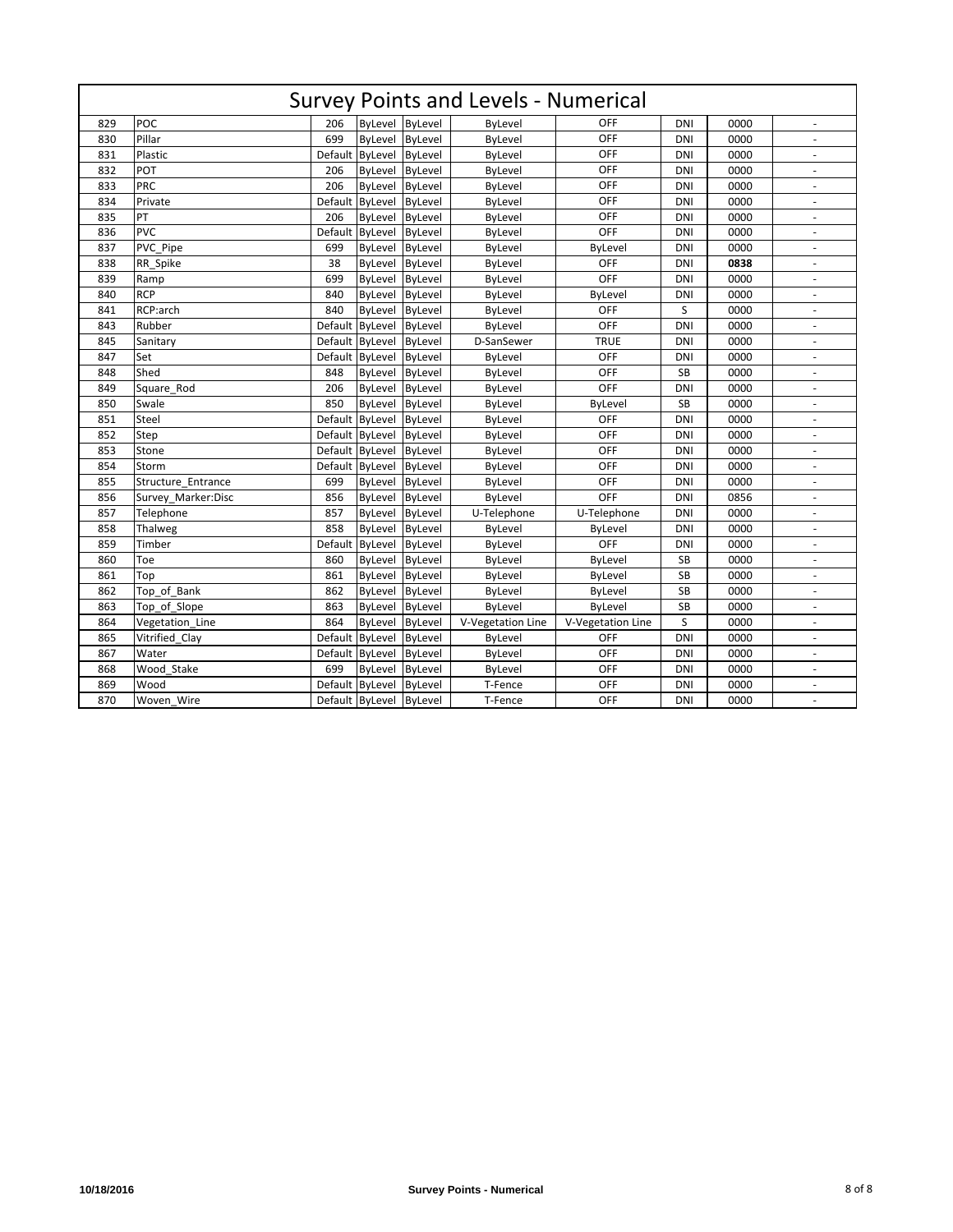|            | <b>Survey Points and Levels - Alphabetical</b> |                |                                  |                                  |                           |                       |                  |                  |                                                         |  |  |
|------------|------------------------------------------------|----------------|----------------------------------|----------------------------------|---------------------------|-----------------------|------------------|------------------|---------------------------------------------------------|--|--|
| Pcode      | <b>DESCRIPTION</b>                             | Level          | Color                            | Weight                           | Linestyle                 | OFF/ON                | <b>DTM</b>       | <b>Plan Cell</b> | <b>XSection Cell</b>                                    |  |  |
| 750        | Abandoned                                      | Default        | ByLevel                          | ByLevel                          | ByLevel                   | OFF                   | DNI              | 0000             |                                                         |  |  |
| 613        | Abutment                                       | 613            | ByLevel                          | <b>ByLevel</b>                   | <b>ByLevel</b>            | OFF                   | DNI              | 0000             | $\bar{a}$                                               |  |  |
| 615        | Abutment:top                                   | 615            | <b>ByLevel</b>                   | <b>ByLevel</b>                   | <b>ByLevel</b>            | OFF                   | SB               | 0000             | ä,                                                      |  |  |
| 614        | Abutment_@_Ground                              | 614            | <b>ByLevel</b>                   | <b>ByLevel</b>                   | <b>ByLevel</b>            | OFF                   | SB               | 0000             | $\blacksquare$                                          |  |  |
| 751        | Aerial                                         | Default        | <b>ByLevel</b>                   | <b>ByLevel</b>                   | <b>ByLevel</b>            | OFF                   | DNI              | 0000             | $\overline{\phantom{a}}$                                |  |  |
| 752        | Aggregate                                      | 752            | <b>ByLevel</b>                   | <b>ByLevel</b>                   | <b>ByLevel</b>            | OFF                   | <b>DNI</b>       | 0000             | $\overline{\phantom{a}}$                                |  |  |
| 661        | Alley:C/L                                      | 661            | <b>ByLevel</b>                   | <b>ByLevel</b>                   | <b>ByLevel</b>            | ByLevel               | SB               | 0000             | $\blacksquare$                                          |  |  |
| 662        | Alley:edge                                     | 662            | <b>ByLevel</b>                   | <b>ByLevel</b>                   | <b>ByLevel</b>            | ByLevel               | SB               | 0000             | $\overline{\phantom{a}}$                                |  |  |
| 753        | Aluminum                                       | Default        | <b>ByLevel</b>                   | <b>ByLevel</b>                   | ByLevel                   | OFF                   | <b>DNI</b>       | 0000             | ä,                                                      |  |  |
| 272        | Anchor:deadman                                 | 272            | <b>ByLevel</b>                   | <b>ByLevel</b>                   | <b>ByLevel</b>            | OFF                   | S                | 0000             | $\blacksquare$                                          |  |  |
| 373<br>754 | Apron<br>Axle                                  | 373<br>Default | <b>ByLevel</b>                   | <b>ByLevel</b>                   | <b>ByLevel</b>            | <b>ByLevel</b><br>OFF | SB<br><b>DNI</b> | 0000<br>0000     | $\overline{\phantom{a}}$<br>$\overline{\phantom{a}}$    |  |  |
| 755        | <b>Back</b>                                    | Default        | <b>ByLevel</b><br>ByLevel        | <b>ByLevel</b><br><b>ByLevel</b> | <b>ByLevel</b><br>ByLevel | OFF                   | <b>DNI</b>       | 0000             | $\overline{\phantom{a}}$                                |  |  |
| 568        | Back of Curb Left                              | 568            | <b>ByLevel</b>                   | <b>ByLevel</b>                   | G-BOC-L                   | G-BOC-L               | SB               | 0000             | $\overline{\phantom{a}}$                                |  |  |
| 569        | Back of Curb Right                             | 569            | <b>ByLevel</b>                   | <b>ByLevel</b>                   | G-BOC-R                   | G-BOC-R               | SB               | 0000             | $\overline{\phantom{a}}$                                |  |  |
| 100        | Backsight_Station                              | 100            | <b>ByLevel</b>                   | <b>ByLevel</b>                   | <b>ByLevel</b>            | OFF                   | <b>DNI</b>       | 0000             | $\overline{\phantom{a}}$                                |  |  |
| 756        | Barb                                           | Default        | <b>ByLevel</b>                   | <b>ByLevel</b>                   | ByLevel                   | OFF                   | DNI              | 0000             | $\overline{\phantom{a}}$                                |  |  |
| 219        | Barricade                                      | 219            | <b>ByLevel</b>                   | <b>ByLevel</b>                   | <b>ByLevel</b>            | OFF                   | <b>DNI</b>       | 0000             | $\bar{\phantom{a}}$                                     |  |  |
| 617        | Beam:bottom                                    | 617            | <b>ByLevel</b>                   | <b>ByLevel</b>                   | ByLevel                   | OFF                   | <b>DNI</b>       | 0000             | $\overline{\phantom{a}}$                                |  |  |
| 616        | Beam:seat                                      | 616            | ByLevel                          | <b>ByLevel</b>                   | ByLevel                   | OFF                   | <b>DNI</b>       | 0000             | $\overline{\phantom{a}}$                                |  |  |
| 758        | Beginning                                      | Default        | ByLevel                          | <b>ByLevel</b>                   | ByLevel                   | OFF                   | <b>DNI</b>       | 0000             | ä,                                                      |  |  |
| 105        | Benchmark                                      | 100            | <b>ByLevel</b>                   | <b>ByLevel</b>                   | <b>ByLevel</b>            | OFF                   | <b>DNI</b>       | 0000             | $\overline{\phantom{a}}$                                |  |  |
| 660        | Bike Path:edge                                 | 660            | <b>ByLevel</b>                   | <b>ByLevel</b>                   | <b>ByLevel</b>            | ByLevel               | SB               | 0000             | $\overline{\phantom{m}}$                                |  |  |
| 759        | <b>Bituminous</b>                              | 759            | <b>ByLevel</b>                   | <b>ByLevel</b>                   | <b>ByLevel</b>            | OFF                   | DNI              | 0000             | $\omega$                                                |  |  |
| 760        | Bolt                                           | Default        | <b>ByLevel</b>                   | <b>ByLevel</b>                   | <b>ByLevel</b>            | OFF                   | DNI              | 0000             | $\overline{\phantom{a}}$                                |  |  |
| 761        | Bottom                                         | 761            | <b>ByLevel</b>                   | <b>ByLevel</b>                   | <b>ByLevel</b>            | OFF                   | SB               | 0000             | $\overline{\phantom{m}}$                                |  |  |
| 762        | <b>Brick</b>                                   | Default        | ByLevel                          | <b>ByLevel</b>                   | <b>ByLevel</b>            | OFF                   | <b>DNI</b>       | 0000             | ÷,                                                      |  |  |
| 618        | Bridge_Approach_Panel                          | 618            | <b>ByLevel</b>                   | <b>ByLevel</b>                   | <b>ByLevel</b>            | OFF                   | DNI              | 0000             | $\overline{\phantom{a}}$                                |  |  |
| 611        | Bridge_Curb                                    | 611            | <b>ByLevel</b>                   | <b>ByLevel</b>                   | ByLevel                   | OFF                   | SB               | 0000             | $\overline{\phantom{a}}$                                |  |  |
| 619        | Bridge Deck                                    | 619            | <b>ByLevel</b>                   | <b>ByLevel</b>                   | <b>ByLevel</b>            | OFF                   | DNI              | 0000             |                                                         |  |  |
| 612        | Bridge Headwall                                | 612            | <b>ByLevel</b>                   | <b>ByLevel</b>                   | <b>ByLevel</b>            | OFF                   | SB               | 0000             | $\overline{\phantom{a}}$                                |  |  |
| 620        | Bridge_Seat                                    | 620            | <b>ByLevel</b>                   | <b>ByLevel</b>                   | <b>ByLevel</b>            | OFF                   | <b>DNI</b>       | 0000             | $\overline{\phantom{a}}$                                |  |  |
| 610        | Bridge_Section                                 | 610            | <b>ByLevel</b>                   | <b>ByLevel</b>                   | <b>ByLevel</b>            | OFF                   | <b>DNI</b>       | 0000             |                                                         |  |  |
| 469        | <b>Brushline</b>                               | 469            | <b>ByLevel</b>                   | <b>ByLevel</b>                   | V-Brushline               | V-Brushline           | S                | 0000             | XSV001/2                                                |  |  |
| 319        | Buffalo_Box:gas                                | 319            | <b>ByLevel</b>                   | <b>ByLevel</b>                   | ByLevel                   | OFF<br>OFF            | S<br>S           | 0018<br>0018     | <b>XSU001</b>                                           |  |  |
| 320<br>600 | Buffalo Box:water<br>Building:commercial       | 320<br>8       | <b>ByLevel</b><br><b>ByLevel</b> | <b>ByLevel</b><br><b>ByLevel</b> | <b>ByLevel</b>            | ByLevel               | SB               | 0000             | <b>XSU001</b><br>$\overline{\phantom{a}}$               |  |  |
| 602        | Building:private                               | 8              | <b>ByLevel</b>                   | <b>ByLevel</b>                   | <b>ByLevel</b><br>ByLevel | ByLevel               | SB               | 0000             | $\overline{\phantom{a}}$                                |  |  |
| 601        | Building:public                                | 8              | <b>ByLevel</b>                   | <b>ByLevel</b>                   | <b>ByLevel</b>            | <b>ByLevel</b>        | SB               | 0000             |                                                         |  |  |
| 763        | <b>Buried</b>                                  | Default        | <b>ByLevel</b>                   | <b>ByLevel</b>                   | <b>ByLevel</b>            | OFF                   | <b>DNI</b>       | 0000             |                                                         |  |  |
| 408        | Bush                                           | 408            | <b>ByLevel</b>                   | <b>ByLevel</b>                   | <b>ByLevel</b>            | OFF                   | S                | 0009             | XSV003                                                  |  |  |
| 828        | Butt Joint                                     | 828            | ByLevel ByLevel                  |                                  | <b>ByLevel</b>            | <b>ByLevel</b>        | SB               | 0000             |                                                         |  |  |
| 510        | C&G B-4.12/Back                                | 510            | ByLevel ByLevel                  |                                  | G-CurbX                   | G-CurbX               | SB               | 0000             | $\sim$                                                  |  |  |
| 511        | C&G B-4.24/Back                                | 511            | ByLevel ByLevel                  |                                  | G-CurbX                   | G-CurbX               | SB               | 0000             | $\overline{\phantom{a}}$                                |  |  |
| 509        | C&G B-6.12/Back                                | 509            | ByLevel ByLevel                  |                                  | G-CurbX                   | G-CurbX               | SB               | 0000             | ÷.                                                      |  |  |
| 513        | C&G B-6.18/Back                                | 513            | ByLevel ByLevel                  |                                  | G-CurbX                   | G-CurbX               | SB               | 0000             | $\overline{\phantom{a}}$                                |  |  |
| 516        | C&G_B-6.24/Back                                | 516            | ByLevel                          | <b>ByLevel</b>                   | G-CurbX                   | G-CurbX               | SB               | 0000             | $\overline{\phantom{a}}$                                |  |  |
| 519        | C&G B-9.12/Back                                | 519            | ByLevel ByLevel                  |                                  | G-CurbX                   | G-CurbX               | SB               | 0000             | $\overline{\phantom{a}}$                                |  |  |
| 522        | C&G B-9.18/Back                                | 522            | ByLevel                          | <b>ByLevel</b>                   | G-CurbX                   | G-CurbX               | SB               | 0000             | $\overline{\phantom{a}}$                                |  |  |
| 525        | C&G_B-9.24/Back                                | 525            | ByLevel                          | <b>ByLevel</b>                   | G-CurbX                   | G-CurbX               | SB               | 0000             | $\overline{\phantom{a}}$                                |  |  |
| 540        | C&G M-2.06/Back                                | 540            | ByLevel ByLevel                  |                                  | G-CurbX                   | G-CurbX               | SB               | 0000             | ÷.                                                      |  |  |
| 543        | C&G M-2.12/Back                                | 543            | ByLevel ByLevel                  |                                  | G-CurbX                   | G-CurbX               | SB               | 0000             | $\overline{\phantom{a}}$                                |  |  |
| 567        | C&G_M-4.12/Back                                | 567            | ByLevel                          | <b>ByLevel</b>                   | G-CurbX                   | G-CurbX               | SB               | 0000             | $\overline{\phantom{a}}$                                |  |  |
| 512        | C&G M-4.24/Back                                | 512            | ByLevel ByLevel                  |                                  | G-CurbX                   | G-CurbX               | SB               | 0000             | $\blacksquare$                                          |  |  |
| 528        | C&G M-6.06/Back                                | 528            | ByLevel ByLevel                  |                                  | G-CurbX                   | G-CurbX               | SB               | 0000             | $\overline{\phantom{a}}$                                |  |  |
| 531<br>534 | C&G_M-6.12/Back<br>C&G M-6.18/Back             | 531<br>534     | ByLevel<br>ByLevel ByLevel       | <b>ByLevel</b>                   | G-CurbX<br>G-CurbX        | G-CurbX<br>G-CurbX    | SB<br>SB         | 0000<br>0000     | $\overline{\phantom{a}}$<br>$\mathcal{L}_{\mathcal{A}}$ |  |  |
| 537        | C&G M-6.24/Back                                | 537            | ByLevel ByLevel                  |                                  | G-CurbX                   | G-CurbX               | SB               | 0000             | $\overline{\phantom{a}}$                                |  |  |
| 764        | Cable                                          | Default        | <b>ByLevel</b>                   | <b>ByLevel</b>                   | ByLevel                   | OFF                   | <b>DNI</b>       | 0000             | $\overline{\phantom{a}}$                                |  |  |
| 765        | Cable TV                                       | 765            | ByLevel                          | <b>ByLevel</b>                   | U-CATV                    | U-CATV                | DNI              | 0000             |                                                         |  |  |
| 110        | Calculated Point                               | 100            | ByLevel                          | <b>ByLevel</b>                   | <b>ByLevel</b>            | <b>OFF</b>            | <b>DNI</b>       | 0000             | $\overline{\phantom{a}}$                                |  |  |
| 683        | Canopy                                         | 683            | ByLevel                          | <b>ByLevel</b>                   | ByLevel                   | <b>OFF</b>            | <b>DNI</b>       | 0000             | $\overline{\phantom{a}}$                                |  |  |
| 766        | Cast Iron                                      | Default        | ByLevel ByLevel                  |                                  | <b>ByLevel</b>            | OFF                   | DNI              | 0000             |                                                         |  |  |
| 306        | Catch Basin                                    | 306            | ByLevel ByLevel                  |                                  | ByLevel                   | OFF                   | DNI              | 0012             | XSD003                                                  |  |  |
| 314        | Catch Basin:curb                               | 314            | <b>ByLevel ByLevel</b>           |                                  | <b>ByLevel</b>            | OFF                   | S                | 0012             | XSD003                                                  |  |  |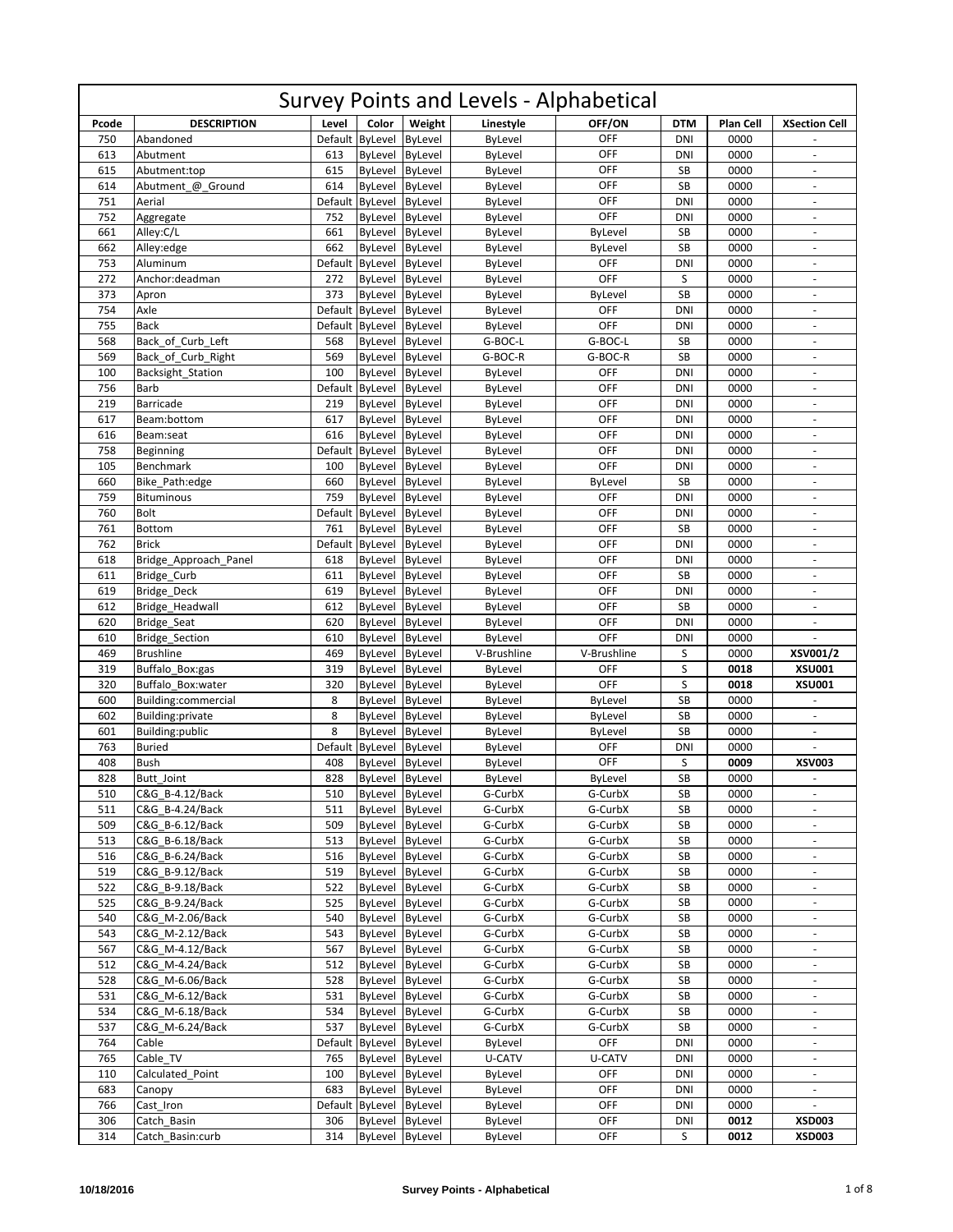|            |                                 |                |                                    |                                  | Survey Points and Levels - Alphabetical |                |                          |              |                             |
|------------|---------------------------------|----------------|------------------------------------|----------------------------------|-----------------------------------------|----------------|--------------------------|--------------|-----------------------------|
| 307        | Catch_Basin:grate               | 307            | ByLevel ByLevel                    |                                  | <b>ByLevel</b>                          | OFF            | S                        | 0012         | <b>XSD003</b>               |
| 404        | Cattle Guard                    | 699            | <b>ByLevel</b>                     | <b>ByLevel</b>                   | ByLevel                                 | OFF            | <b>DNI</b>               | 0000         |                             |
| 767        | Center                          | Default        | ByLevel                            | ByLevel                          | ByLevel                                 | OFF            | <b>DNI</b>               | 0000         | $\overline{\phantom{a}}$    |
| 677        | Center of Lanes                 | 699            | ByLevel ByLevel                    |                                  | <b>ByLevel</b>                          | <b>ByLevel</b> | <b>DNI</b>               | 0000         | L.                          |
| 769        | Chain Link                      | Default        | <b>ByLevel</b>                     | <b>ByLevel</b>                   | <b>ByLevel</b>                          | OFF            | <b>DNI</b>               | 0000         | $\overline{\phantom{a}}$    |
| 215        | Chiseled Square                 | 100            | ByLevel                            | <b>ByLevel</b>                   | ByLevel                                 | OFF            | <b>DNI</b>               | 0000         | ÷.                          |
| 378        | Cistern                         | 378            | ByLevel                            | <b>ByLevel</b>                   | ByLevel                                 | <b>ByLevel</b> | DNI                      | 0000         | $\mathcal{L}_{\mathcal{A}}$ |
| 771        | Clay                            | Default        | <b>ByLevel</b>                     | <b>ByLevel</b>                   | ByLevel                                 | OFF            | <b>DNI</b>               | 0000         | $\overline{\phantom{a}}$    |
| 772        | <b>CMP</b>                      | 772            | ByLevel                            | <b>ByLevel</b>                   | <b>ByLevel</b>                          | OFF            | <b>DNI</b>               | 0000         | $\overline{\phantom{a}}$    |
| 773        | CMP:arch                        | 772            | ByLevel                            | <b>ByLevel</b>                   | <b>ByLevel</b>                          | OFF            | <b>DNI</b>               | 0000         |                             |
| 735        | Combination Arrow               | $\overline{7}$ | ByLevel                            | <b>ByLevel</b>                   | <b>ByLevel</b><br>ByLevel               | OFF            | <b>DNI</b>               | 0735<br>0225 |                             |
| 225<br>111 | Combination Mast Arm            | 11<br>111      | ByLevel<br>ByLevel                 | <b>ByLevel</b><br><b>ByLevel</b> | ByLevel                                 | OFF<br>OFF     | DNI<br>S                 | 0000         | XSU007/8                    |
| 774        | Common_Point<br>Concrete        | 774            | ByLevel                            | <b>ByLevel</b>                   | <b>ByLevel</b>                          | OFF            | <b>DNI</b>               | 0000         |                             |
| 579        | Concrete Barrier                | 579            | <b>ByLevel</b>                     | <b>ByLevel</b>                   | <b>ByLevel</b>                          | <b>ByLevel</b> | DNI                      | 0000         | <b>XSP026</b>               |
| 775        | Concrete Block                  | Default        | ByLevel                            | <b>ByLevel</b>                   | ByLevel                                 | OFF            | DNI                      | 0000         |                             |
| 776        | Corner                          | Default        | <b>ByLevel</b>                     | <b>ByLevel</b>                   | <b>ByLevel</b>                          | OFF            | DNI                      | 0000         | $\overline{\phantom{a}}$    |
| 201        | Corner:1/4                      | 201            | ByLevel                            | <b>ByLevel</b>                   | L-Section-1/4                           | OFF            | DNI                      | 0201NW       | $\overline{\phantom{a}}$    |
| 202        | Corner: 1/4-1/4                 | 202            | ByLevel                            | <b>ByLevel</b>                   | L-Section-1/4-1/4                       | OFF            | <b>DNI</b>               | 0000         | ä,                          |
| 208        | Corner:Block                    | 206            | ByLevel                            | <b>ByLevel</b>                   | <b>ByLevel</b>                          | OFF            | <b>DNI</b>               | 0000         | $\overline{\phantom{a}}$    |
| 203        | Corner:Meander                  | 206            | ByLevel                            | ByLevel                          | ByLevel                                 | OFF            | DNI                      | 0000         | $\overline{\phantom{a}}$    |
| 206        | Corner: Property                | 206            | ByLevel ByLevel                    |                                  | $L-P/L$                                 | OFF            | DNI                      | 0206         | ÷,                          |
| 205        | Corner:Reference                | 206            | ByLevel                            | <b>ByLevel</b>                   | <b>ByLevel</b>                          | OFF            | DNI                      | 0000         | $\overline{\phantom{a}}$    |
| 211        | Corner:ROW                      | 206            | ByLevel                            | <b>ByLevel</b>                   | L-ROW-X                                 | OFF            | <b>DNI</b>               | 0000         | $\overline{\phantom{a}}$    |
| 200        | Corner:Section                  | 200            | ByLevel ByLevel                    |                                  | L-Section Line                          | OFF            | <b>DNI</b>               | 0200         | $\mathcal{L}_{\mathcal{A}}$ |
| 204        | Corner: Witness                 | 206            | ByLevel                            | ByLevel                          | <b>ByLevel</b>                          | OFF            | <b>DNI</b>               | 0000         | $\overline{\phantom{a}}$    |
| 102        | Cotton Pin                      | 100            | ByLevel                            | <b>ByLevel</b>                   | ByLevel                                 | OFF            | <b>DNI</b>               | 0000         | $\overline{\phantom{a}}$    |
| 411        | Crop Line                       | 411            | ByLevel ByLevel                    |                                  | V-Crop Line                             | V-Crop Line    | S                        | 0000         | ÷.                          |
| 777        | Cross Cut                       | 206            | ByLevel                            | <b>ByLevel</b>                   | <b>ByLevel</b>                          | OFF            | <b>DNI</b>               | 0000         | $\overline{\phantom{a}}$    |
| 732        | Crosswalk:standard              | 732            | ByLevel                            | <b>ByLevel</b>                   | S-Xwalk 6'                              | S-Xwalk 6'     | DNI                      | 0000         | $\overline{\phantom{a}}$    |
| 667        | Crown                           | 667            | ByLevel                            | <b>ByLevel</b>                   | <b>ByLevel</b>                          | <b>ByLevel</b> | SB                       | 0000         | ÷.                          |
| 778        | Crushed Stone                   | Default        | ByLevel                            | <b>ByLevel</b>                   | <b>ByLevel</b>                          | OFF            | <b>DNI</b>               | 0000         | $\overline{\phantom{a}}$    |
| 303        | Culvert:box                     | 303            | ByLevel                            | <b>ByLevel</b>                   | ByLevel                                 | OFF            | S                        | 0000         | $\overline{\phantom{a}}$    |
| 300        | Culvert:pipe                    | 300            | ByLevel                            | <b>ByLevel</b>                   | ByLevel                                 | OFF            | S                        | 0000         | <b>XSM003</b>               |
| 301        | Culvert:pipe;arch               | 300            | ByLevel                            | <b>ByLevel</b>                   | <b>ByLevel</b>                          | OFF<br>OFF     | S                        | 0000         | ÷,                          |
| 302<br>500 | Culvert:pipe;elliptical<br>Curb | 300<br>500     | ByLevel<br>ByLevel ByLevel         | <b>ByLevel</b>                   | ByLevel<br>ByLevel                      | ByLevel        | S<br>SB                  | 0000<br>0000 | ÷.<br>ä,                    |
| 502        | Curb:back                       | 502            | ByLevel                            | <b>ByLevel</b>                   | G-CurbX                                 | G-CurbX        | SB                       | 0000         | $\blacksquare$              |
| 503        | Curb:depressed/Back             | 503            | ByLevel                            | <b>ByLevel</b>                   | G-CurbX                                 | G-CurbX        | SB                       | 0000         | <b>XSP002</b>               |
| 504        | Curb:depressed/Front            | 504            | ByLevel                            | <b>ByLevel</b>                   | ByLevel                                 | <b>ByLevel</b> | SB                       | 0000         |                             |
| 508        | Curb:monolithic                 | 508            | ByLevel                            | <b>ByLevel</b>                   | ByLevel                                 | ByLevel        | SB                       | 0000         | $\overline{\phantom{a}}$    |
| 501        | Curb:top                        | 501            | ByLevel                            | <b>ByLevel</b>                   | <b>ByLevel</b>                          | <b>ByLevel</b> | SB                       | 0000         | ÷.                          |
| 506        | Curb:Type_B/Back                | 506            | <b>ByLevel ByLevel</b>             |                                  | G-CurbX                                 | G-CurbX        | SB                       | 0000         | $\overline{\phantom{a}}$    |
| 505        | Curb:Type_B/Top                 | 505            | ByLevel ByLevel                    |                                  | ByLevel                                 | ByLevel        | SB                       | 0000         | $\overline{\phantom{a}}$    |
| 507        | Curb & Gutter                   | 507            | ByLevel ByLevel                    |                                  | <b>ByLevel</b>                          | ByLevel        | SB                       | 0000         |                             |
| 371        | Dam Crest                       | 371            | ByLevel ByLevel                    |                                  | <b>ByLevel</b>                          | ByLevel        | SB                       | 0000         |                             |
| 621        | Deck                            | 621            | ByLevel ByLevel                    |                                  | ByLevel                                 | OFF            | <b>DNI</b>               | 0000         | $\overline{\phantom{a}}$    |
| 278        | Detector Loop:large             | 11             | ByLevel ByLevel                    |                                  | <b>ByLevel</b>                          | OFF            | DNI                      | 0278         | $\overline{\phantom{a}}$    |
| 224        | Detector Loop:small             | 11             | ByLevel ByLevel                    |                                  | <b>ByLevel</b>                          | OFF            | <b>DNI</b>               | 0224         |                             |
| 780        | Dirt                            | Default        | ByLevel ByLevel                    |                                  | ByLevel                                 | OFF            | <b>DNI</b>               | 0000         | $\overline{\phantom{a}}$    |
| 781        | Disk                            | 206            | ByLevel ByLevel                    |                                  | <b>ByLevel</b>                          | OFF            | DNI                      | 0000         | $\overline{\phantom{a}}$    |
| 749        | Disrepair                       |                | Default ByLevel ByLevel            |                                  | <b>ByLevel</b>                          | OFF            | DNI                      | 0000         |                             |
| 363        | Ditch                           | 363            | ByLevel ByLevel                    |                                  | <b>ByLevel</b>                          | <b>ByLevel</b> | SB                       | 0000         | $\overline{\phantom{a}}$    |
| 782<br>214 | Door Sill<br>Drainage_Marker    | Default<br>214 | ByLevel ByLevel<br>ByLevel ByLevel |                                  | <b>ByLevel</b><br><b>ByLevel</b>        | OFF<br>OFF     | <b>DNI</b><br><b>DNI</b> | 0000<br>0000 | $\overline{\phantom{a}}$    |
| 312        | Drainage Structure:non-typical  | 312            | ByLevel ByLevel                    |                                  | ByLevel                                 | OFF            | S                        | 0000         | $\mathcal{L}_{\mathcal{A}}$ |
| 783        | Drill Hole                      | 699            | ByLevel ByLevel                    |                                  | ByLevel                                 | OFF            | DNI                      | 0000         | $\overline{\phantom{a}}$    |
| 305        | Drop Box                        | 305            | ByLevel ByLevel                    |                                  | ByLevel                                 | OFF            | S                        | 0000         | <b>XSD003</b>               |
| 308        | Drop Inlet                      | 308            | ByLevel ByLevel                    |                                  | ByLevel                                 | OFF            | <b>DNI</b>               | 0013         | <b>XSD025</b>               |
| 779        | Duct                            | Default        | ByLevel ByLevel                    |                                  | ByLevel                                 | OFF            | DNI                      | 0000         |                             |
| 784        | Ductile Iron Pipe               |                | Default ByLevel ByLevel            |                                  | ByLevel                                 | OFF            | <b>DNI</b>               | 0000         |                             |
| 670        | Easement                        | 670            | ByLevel ByLevel                    |                                  | ByLevel                                 | ByLevel        | <b>DNI</b>               | 0000         | $\blacksquare$              |
| 785        | Edge                            | Default        | ByLevel ByLevel                    |                                  | ByLevel                                 | OFF            | DNI                      | 0000         | $\overline{\phantom{a}}$    |
| 678        | Edge of Lanes                   | 699            | ByLevel ByLevel                    |                                  | ByLevel                                 | ByLevel        | <b>DNI</b>               | 0000         |                             |
| 786        | Edge of Water                   | 786            | ByLevel ByLevel                    |                                  | T-Water Edge                            | T-Water Edge   | SB                       | 0000         | T013                        |
| 787        | Electrical                      | 787            | ByLevel ByLevel                    |                                  | U-Electric                              | U-Electric     | DNI                      | 0000         |                             |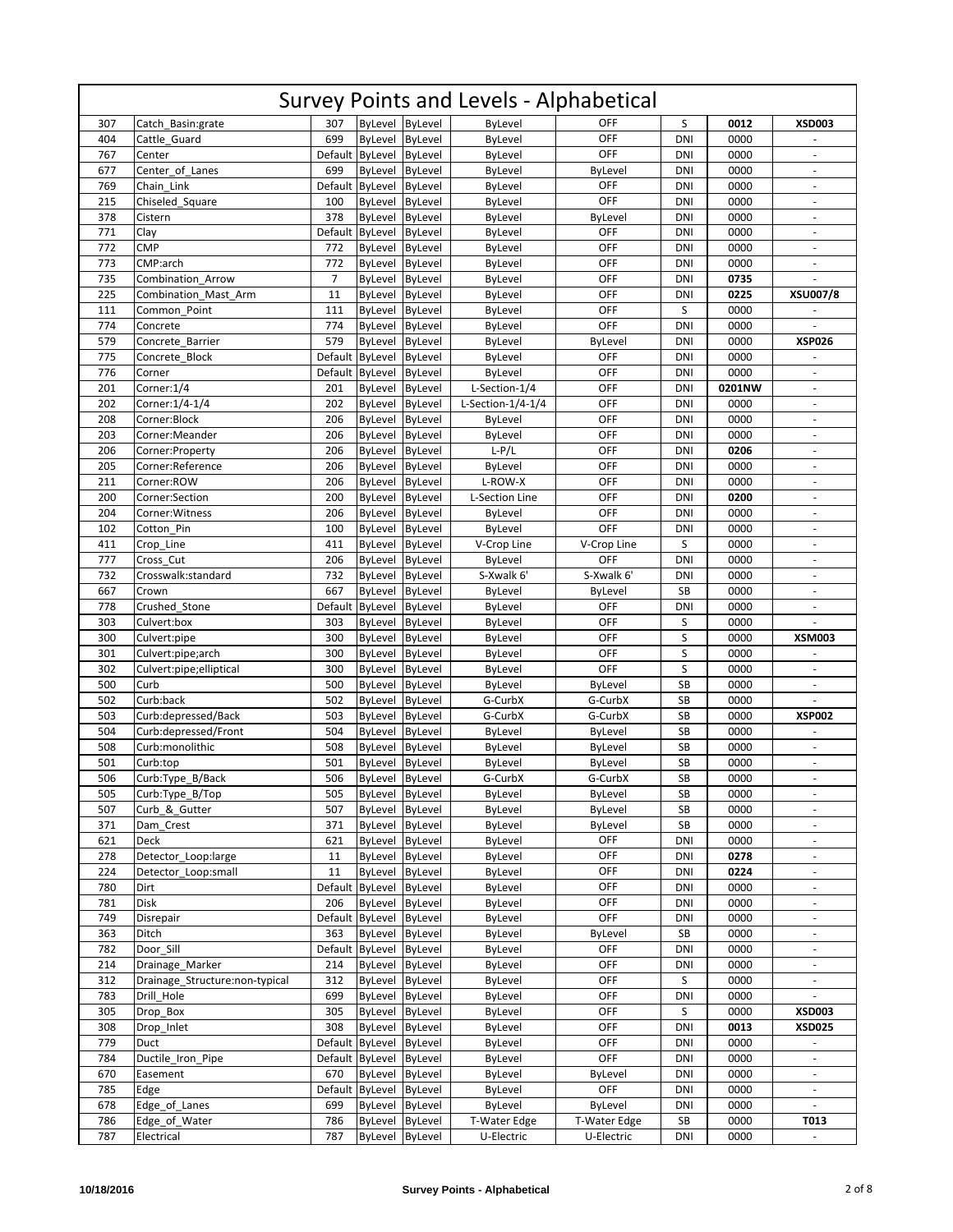|            |                                        |                |                        |                                  | <b>Survey Points and Levels - Alphabetical</b> |                    |                          |              |                                    |
|------------|----------------------------------------|----------------|------------------------|----------------------------------|------------------------------------------------|--------------------|--------------------------|--------------|------------------------------------|
| 104        | Elevation Control:Check                | 100            | ByLevel ByLevel        |                                  | ByLevel                                        | OFF                | DNI                      | 0000         |                                    |
| 788        | End                                    | Default        | <b>ByLevel</b>         | <b>ByLevel</b>                   | ByLevel                                        | OFF                | <b>DNI</b>               | 0000         |                                    |
| 309        | End Section: flared                    | 309            | ByLevel                | <b>ByLevel</b>                   | ByLevel                                        | OFF                | S                        | 0309         | <b>XSD007</b>                      |
| 310<br>650 | End Section:flared w/grate<br>Entrance | 310<br>650     | ByLevel<br>ByLevel     | <b>ByLevel</b><br><b>ByLevel</b> | <b>ByLevel</b><br>ByLevel                      | OFF<br>OFF         | S<br>S                   | 0310<br>0000 | <b>XSD007</b><br>$\sim$            |
| 651        | Entrance: C/L                          | 651            | ByLevel                | <b>ByLevel</b>                   | ByLevel                                        | OFF                | S                        | 0000         | $\overline{\phantom{a}}$           |
| 652        | Entrance:comm'l;C/L                    | 652            | ByLevel                | <b>ByLevel</b>                   | ByLevel                                        | ByLevel            | $\sf S$                  | 0000         |                                    |
| 653        | Entrance:comm'l;edge                   | 653            | ByLevel                | <b>ByLevel</b>                   | ByLevel                                        | ByLevel            | SB                       | 0000         | $\overline{\phantom{a}}$           |
| 654        | Entrance:field;C/L                     | 654            | ByLevel                | ByLevel                          | ByLevel                                        | <b>ByLevel</b>     | S                        | 0000         | $\overline{\phantom{a}}$           |
| 655        | Entrance:field;edge                    | 655            | ByLevel                | <b>ByLevel</b>                   | ByLevel                                        | ByLevel            | SB                       | 0000         |                                    |
| 656        | Entrance:private;C/L                   | 656            | ByLevel                | <b>ByLevel</b>                   | ByLevel                                        | ByLevel            | S                        | 0000         | $\omega$                           |
| 657        | Entrance:private;edge                  | 657            | ByLevel                | <b>ByLevel</b>                   | ByLevel                                        | ByLevel            | SB                       | 0000         | $\overline{\phantom{a}}$           |
| 623<br>789 | Expansion_Joint<br>Face                | 623<br>Default | ByLevel<br>ByLevel     | <b>ByLevel</b><br><b>ByLevel</b> | ByLevel<br>ByLevel                             | OFF<br>OFF         | <b>DNI</b><br><b>DNI</b> | 0000<br>0000 | ä,                                 |
| 414        | Fence                                  | 414            | ByLevel                | <b>ByLevel</b>                   | T-Fence                                        | T-Fence            | S                        | 0000         | <b>XSF001</b>                      |
| 415        | Fence:corner                           | 414            | ByLevel                | <b>ByLevel</b>                   | ByLevel                                        | OFF                | S                        | 0000         | <b>XSF001</b>                      |
| 416        | Fence:end                              | 414            | ByLevel                | <b>ByLevel</b>                   | ByLevel                                        | OFF                | S                        | 0000         | <b>XSF001</b>                      |
| 417        | Fence:post                             | 414            | ByLevel                | <b>ByLevel</b>                   | ByLevel                                        | OFF                | S                        | 0000         | <b>XSF001</b>                      |
| 413        | Fence Column                           | 414            | ByLevel                | <b>ByLevel</b>                   | ByLevel                                        | OFF                | <b>DNI</b>               | 0000         |                                    |
| 790        | Field                                  | 699            | ByLevel                | <b>ByLevel</b>                   | ByLevel                                        | OFF                | <b>DNI</b>               | 0000         | $\omega$                           |
| 791        | Flag:warning                           | 791            | ByLevel                | <b>ByLevel</b>                   | ByLevel                                        | OFF                | <b>DNI</b>               | 0000         | $\overline{\phantom{a}}$           |
| 691        | Flagpole                               | 691            | ByLevel                | <b>ByLevel</b>                   | ByLevel                                        | OFF                | S                        | 0000         |                                    |
| 227        | Flashing Signal                        | 11             | ByLevel                | <b>ByLevel</b>                   | ByLevel                                        | OFF                | <b>DNI</b>               | 0227         | $\equiv$                           |
| 792<br>793 | Floor<br>Flow Line                     | 699<br>793     | ByLevel<br>ByLevel     | <b>ByLevel</b><br><b>ByLevel</b> | ByLevel<br><b>ByLevel</b>                      | OFF<br>OFF         | <b>DNI</b><br><b>SB</b>  | 0000<br>0000 | ä,<br>$\sim$                       |
| 622        | Footing                                | 622            | ByLevel                | ByLevel                          | ByLevel                                        | OFF                | <b>DNI</b>               | 0000         | $\overline{\phantom{a}}$           |
| 101        | Foresight_Station                      | 100            | ByLevel                | ByLevel                          | ByLevel                                        | OFF                | <b>DNI</b>               | 0000         | $\overline{\phantom{a}}$           |
| 795        | Foundation                             | 699            | ByLevel                | <b>ByLevel</b>                   | <b>ByLevel</b>                                 | OFF                | DNI                      | 0000         | ٠                                  |
| 796        | Front                                  | Default        | ByLevel                | ByLevel                          | <b>ByLevel</b>                                 | OFF                | DNI                      | 0000         | $\mathcal{L}$                      |
| 336        | Gabion                                 | 336            | ByLevel                | <b>ByLevel</b>                   | ByLevel                                        | OFF                | SB                       | 0000         | $\sim$                             |
| 797        | Garage                                 | 797            | ByLevel                | <b>ByLevel</b>                   | ByLevel                                        | OFF                | SB                       | 0000         | $\overline{\phantom{a}}$           |
| 798        | Gas                                    | 798            | ByLevel                | ByLevel                          | U-Gas                                          | U-Gas              | <b>DNI</b>               | 0000         | $\overline{\phantom{a}}$           |
| 684        | Gas_Pump                               | 684            | ByLevel                | ByLevel                          | <b>ByLevel</b>                                 | OFF                | <b>DNI</b>               | 0000         | $\overline{\phantom{a}}$           |
| 799        | Gasoline                               | Default        | ByLevel                | <b>ByLevel</b>                   | ByLevel                                        | OFF<br>OFF         | DNI                      | 0000<br>0000 | $\overline{\phantom{a}}$<br>$\sim$ |
| 687<br>418 | Gasoline_Test_Well<br>Gate Post        | 699<br>414     | ByLevel<br>ByLevel     | ByLevel<br>ByLevel               | ByLevel<br>ByLevel                             | OFF                | <b>DNI</b><br>S          | 0001         | $\overline{\phantom{a}}$           |
| 112        | GPS_Control_Point                      | 100            | ByLevel                | ByLevel                          | ByLevel                                        | OFF                | DNI                      | 0000         | ٠                                  |
| 403        | Grain_Bin_&_Silo                       | 699            | ByLevel                | <b>ByLevel</b>                   | ByLevel                                        | OFF                | <b>DNI</b>               | 0000         | ÷.                                 |
| 355        | Grate:Type_11                          | 355            | ByLevel                | ByLevel                          | <b>ByLevel</b>                                 | OFF                | S                        | 0355         | <b>XSD016</b>                      |
| 356        | Grate:Type_24                          | 356            | ByLevel                | ByLevel                          | ByLevel                                        | OFF                | S                        | 0356         | <b>XSD017</b>                      |
| 800        | Gravel                                 | 800            | ByLevel                | <b>ByLevel</b>                   | ByLevel                                        | OFF                | <b>DNI</b>               | 0000         |                                    |
| 692        | Gravestone                             | 692            | ByLevel                | ByLevel                          | ByLevel                                        | OFF                | <b>DNI</b>               | 0000         |                                    |
| 422        | Grdrail:end section                    | 422            | <b>ByLevel ByLevel</b> |                                  | ByLevel                                        | OFF                | <b>DNI</b>               | 0000         | XSF006/7                           |
| 421        | Grdrail:steel_plate_beam               | 420            | ByLevel ByLevel        |                                  | T-Guardrail-X                                  | T-Guardrail-X      | <b>DNI</b>               | 0000         | XSF006/7                           |
| 604<br>419 | Ground Shot<br>Guardpost               | 604<br>419     | ByLevel<br>ByLevel     | <b>ByLevel</b><br><b>ByLevel</b> | ByLevel<br>ByLevel                             | OFF<br>OFF         | S<br>S                   | 0000<br>0001 |                                    |
| 420        | Guardrail                              | 420            | <b>ByLevel</b>         | <b>ByLevel</b>                   | T-Guardrail-X                                  | T-Guardrail-X      | <b>DNI</b>               | 0000         | XSF006/7                           |
| 427        | Guardrail Terminal Type 1              | 422            | ByLevel                | <b>ByLevel</b>                   | ByLevel                                        | OFF                | DNI                      | 0000         | XSF006/7                           |
| 428        | Guardrail_Terminal_Type_2              | 422            | ByLevel                | ByLevel                          | ByLevel                                        | OFF                | DNI                      | 0000         | XSF006/7                           |
| 429        | Guardrail_Terminal_Type_3              | 422            | ByLevel                | <b>ByLevel</b>                   | ByLevel                                        | OFF                | <b>DNI</b>               | 0000         | XSF006/7                           |
| 430        | Guardrail Terminal Type 4              | 422            | ByLevel                | ByLevel                          | ByLevel                                        | OFF                | DNI                      | 0000         | XSF006/7                           |
| 570        | Gutter                                 | 570            | ByLevel                | <b>ByLevel</b>                   | ByLevel                                        | <b>ByLevel</b>     | SB                       | 0000         | $\sim$                             |
| 571        | Gutter:back                            | 571            | ByLevel                | <b>ByLevel</b>                   | ByLevel                                        | ByLevel            | SB                       | 0000         |                                    |
| 572        | Gutter:depressed                       | 572            | ByLevel                | <b>ByLevel</b>                   | ByLevel                                        | ByLevel            | SB                       | 0000         | $\overline{\phantom{a}}$           |
| 573<br>574 | Gutter:edge<br>Gutter:flag             | 573<br>574     | ByLevel<br>ByLevel     | ByLevel<br><b>ByLevel</b>        | ByLevel<br>ByLevel                             | ByLevel<br>ByLevel | SB<br>SB                 | 0000<br>0000 | $\overline{\phantom{a}}$           |
| 575        | Gutter:flowline                        | 575            | ByLevel                | ByLevel                          | D-Ditch Flow-X                                 | D-Ditch Flow-X     | SB                       | 0000         | $\overline{\phantom{a}}$           |
| 576        | Gutter:outlet                          | 576            | ByLevel                | ByLevel                          | <b>ByLevel</b>                                 | <b>ByLevel</b>     | SB                       | 0000         | $\overline{\phantom{a}}$           |
| 265        | Guy_Wire                               | 265            | ByLevel                | <b>ByLevel</b>                   | ByLevel                                        | OFF                | S                        | 0265         |                                    |
| 274        | Handhole                               | 274            | ByLevel                | ByLevel                          | ByLevel                                        | OFF                | <b>DNI</b>               | 0274         | <b>XSU002</b>                      |
| 275        | Handhole:double                        | 274            | <b>ByLevel</b>         | ByLevel                          | ByLevel                                        | OFF                | DNI                      | 0275         | <b>XSU004</b>                      |
| 276        | Handhole:heavy duty                    | 274            | ByLevel                | <b>ByLevel</b>                   | ByLevel                                        | OFF                | <b>DNI</b>               | 0276         | <b>XSU003</b>                      |
| 659        | Handicap_Ramp                          | 659            | ByLevel                | ByLevel                          | ByLevel                                        | ByLevel            | SB                       | 0000         | $\sim$                             |
| 624        | Handrail                               | 624            | ByLevel                | <b>ByLevel</b>                   | ByLevel                                        | OFF                | <b>DNI</b>               | 0000         | $\overline{\phantom{a}}$           |
| 311        | Headwall                               | 311            | ByLevel ByLevel        |                                  | ByLevel                                        | OFF                | SB                       | 0000         | <b>XSM010</b>                      |
| 321        | Headwall:Pipe_Drain                    | 321            | ByLevel ByLevel        |                                  | ByLevel                                        | OFF                | S                        | 0321         | XSD020/21                          |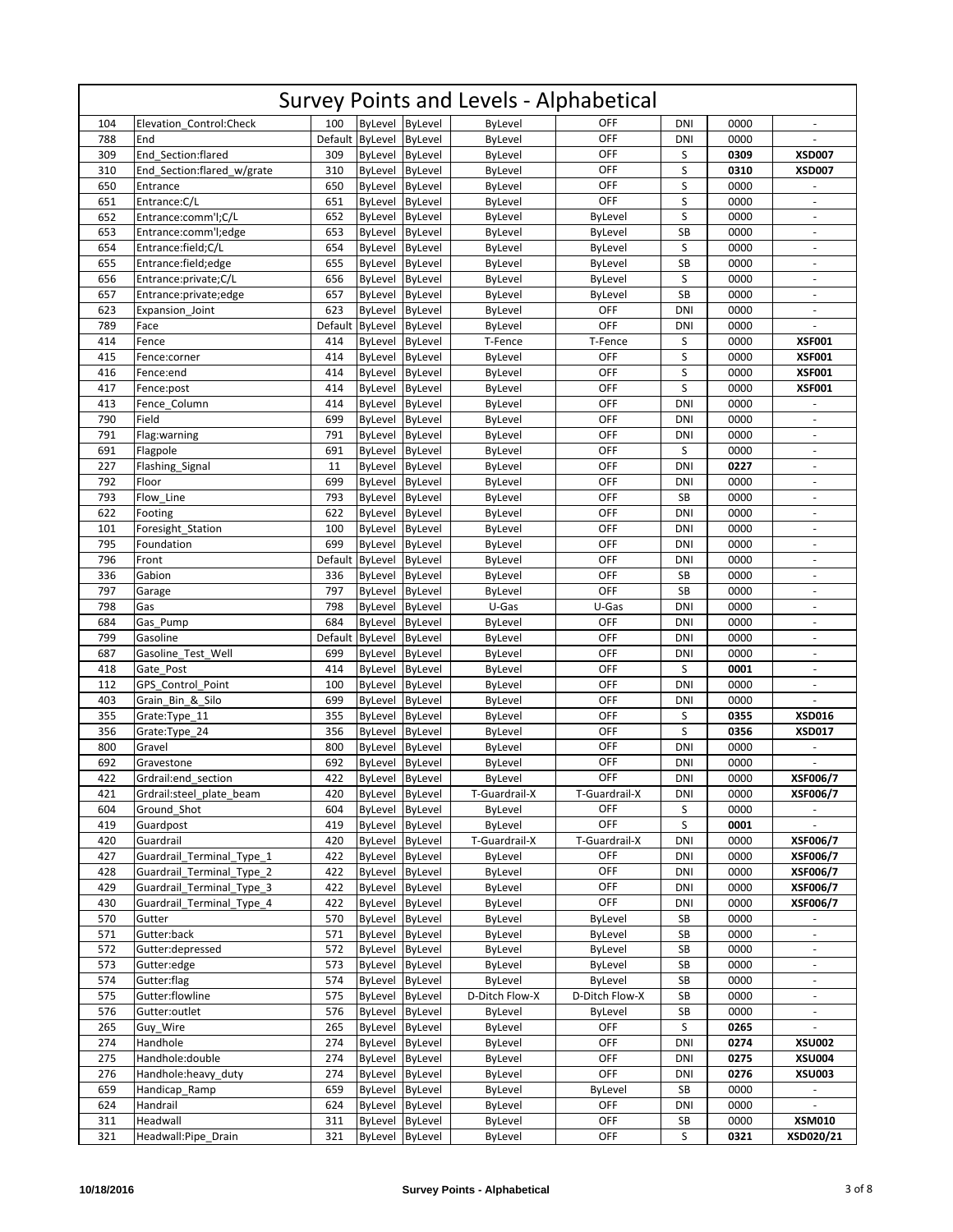|            |                                         |            |                            |                                  | Survey Points and Levels - Alphabetical |                           |                          |              |                                                      |
|------------|-----------------------------------------|------------|----------------------------|----------------------------------|-----------------------------------------|---------------------------|--------------------------|--------------|------------------------------------------------------|
| 412        | Hedge_Row                               | 412        | ByLevel ByLevel            |                                  | V-Hedge Line                            | V-Hedge Line              | S                        | 0000         |                                                      |
| 109        | Horizontal Control Station              | 100        | ByLevel                    | ByLevel                          | <b>ByLevel</b>                          | OFF                       | <b>DNI</b>               | 0000         |                                                      |
| 801        | House                                   | 801        | ByLevel ByLevel            |                                  | ByLevel                                 | OFF                       | SB                       | 0000         | <b>XSM010</b>                                        |
| 349        | Hydrant:fire                            | 349        | ByLevel ByLevel            |                                  | <b>ByLevel</b>                          | OFF                       | S                        | 0008         | <b>XSU005</b>                                        |
| 324        | Hydrant:water                           | 324        | ByLevel                    | <b>ByLevel</b>                   | ByLevel                                 | OFF                       | <b>DNI</b>               | 0008         | <b>XSU005</b>                                        |
| 279        | Inlet:curb                              | 279        | ByLevel                    | <b>ByLevel</b>                   | ByLevel                                 | OFF                       | S                        | 0013         | <b>XSD025</b>                                        |
| 339<br>316 | Inlet:standard                          | 339        | ByLevel                    | <b>ByLevel</b>                   | <b>ByLevel</b>                          | OFF                       | S                        | 0339         | <b>XSD025</b><br><b>XSD022</b>                       |
| 299        | Inlet:Type_1258<br>Inlet 542546         | 316<br>299 | <b>ByLevel</b>             | <b>ByLevel</b>                   | <b>ByLevel</b>                          | OFF<br>OFF                | <b>DNI</b><br>S          | 0316<br>0299 | <b>XSD023</b>                                        |
| 802        | Inside                                  | Default    | ByLevel<br>ByLevel         | <b>ByLevel</b><br><b>ByLevel</b> | <b>ByLevel</b><br><b>ByLevel</b>        | OFF                       | <b>DNI</b>               | 0000         |                                                      |
| 640        | Inspection Well                         | 640        | ByLevel                    | ByLevel                          | <b>ByLevel</b>                          | OFF                       | S                        | 0000         | $\overline{\phantom{a}}$                             |
| 803        | Intersection                            | Default    | ByLevel                    | <b>ByLevel</b>                   | <b>ByLevel</b>                          | OFF                       | <b>DNI</b>               | 0000         | $\overline{\phantom{a}}$                             |
| 804        | Iron                                    | 206        | ByLevel                    | <b>ByLevel</b>                   | <b>ByLevel</b>                          | OFF                       | DNI                      | 0804         | ÷.                                                   |
| 827        | Iron_W/Cap                              | 206        | ByLevel ByLevel            |                                  | <b>ByLevel</b>                          | OFF                       | <b>DNI</b>               | 0827         | $\overline{\phantom{a}}$                             |
| 577        | Island                                  | 577        | ByLevel                    | <b>ByLevel</b>                   | <b>ByLevel</b>                          | <b>ByLevel</b>            | SB                       | 0000         | $\overline{\phantom{a}}$                             |
| 280        | Junction Box                            | 280        | ByLevel                    | <b>ByLevel</b>                   | <b>ByLevel</b>                          | OFF                       | S                        | 0280         | <b>XSU006</b>                                        |
| 367        | Lake                                    | 5          | ByLevel                    | <b>ByLevel</b>                   | T-Water Edge                            | T-Water Edge              | SB                       | 0000         | ÷,                                                   |
| 271        | Landscape Perimeter                     | 8          | ByLevel                    | <b>ByLevel</b>                   | <b>ByLevel</b>                          | <b>ByLevel</b>            | SB                       | 0000         | $\overline{\phantom{a}}$                             |
| 370        | Levee Toe                               | 370        | ByLevel                    | <b>ByLevel</b>                   | ByLevel                                 | ByLevel                   | SB                       | 0000         | ÷.                                                   |
| 369        | Levee Top                               | 369        | ByLevel                    | ByLevel                          | ByLevel                                 | ByLevel                   | SB                       | 0000         | ÷,                                                   |
| 325        | Lift Station                            | 325        | ByLevel                    | <b>ByLevel</b>                   | <b>ByLevel</b>                          | OFF                       | <b>DNI</b>               | 0000         | <b>XSD023</b>                                        |
| 326        | Lift_Station:sanitary                   | 326        | ByLevel                    | <b>ByLevel</b>                   | <b>ByLevel</b>                          | OFF                       | <b>DNI</b>               | 0000         | <b>XSD023</b>                                        |
| 327        | Lift Station:storm                      | 327        | ByLevel                    | <b>ByLevel</b>                   | ByLevel                                 | OFF                       | DNI                      | 0000         | <b>XSD023</b>                                        |
| 266        | Light                                   | 266        | ByLevel                    | ByLevel                          | <b>ByLevel</b>                          | OFF                       | S                        | 0002         | $\overline{\phantom{a}}$                             |
| 348        | Line:crossing                           | Default    | ByLevel                    | <b>ByLevel</b>                   | <b>ByLevel</b>                          | OFF                       | <b>DNI</b>               | 0000         | $\overline{\phantom{a}}$                             |
| 626        | Low Concrete                            | 626        | ByLevel                    | <b>ByLevel</b>                   | <b>ByLevel</b>                          | OFF                       | DNI                      | 0000         | $\overline{\phantom{a}}$                             |
| 627<br>628 | Low Steel<br>Low Timber                 | 627<br>628 | ByLevel<br><b>ByLevel</b>  | <b>ByLevel</b><br><b>ByLevel</b> | <b>ByLevel</b><br><b>ByLevel</b>        | OFF<br>OFF                | <b>DNI</b><br><b>DNI</b> | 0000<br>0000 | $\blacksquare$                                       |
| 400        | Mailbox                                 | 400        | ByLevel                    | ByLevel                          | ByLevel                                 | OFF                       | S                        | 0400         | <b>XSF009</b>                                        |
| 401        | Mailbox_Turnout                         | 401        | ByLevel                    | <b>ByLevel</b>                   | <b>ByLevel</b>                          | OFF                       | SB                       | 0000         | ÷.                                                   |
| 351        | Manhole                                 | 351        | ByLevel                    | <b>ByLevel</b>                   | <b>ByLevel</b>                          | OFF                       | S                        | 0016         | <b>XSD026</b>                                        |
| 353        | Manhole_lid:grate                       | 353        | ByLevel                    | ByLevel                          | ByLevel                                 | OFF                       | S                        | 0016         | <b>XSD018</b>                                        |
| 380        | Manhole lid:sanitary                    | 380        | ByLevel                    | <b>ByLevel</b>                   | <b>ByLevel</b>                          | OFF                       | S                        | 0016         | <b>XSD018</b>                                        |
| 381        | Manhole lid:storm                       | 381        | ByLevel ByLevel            |                                  | <b>ByLevel</b>                          | OFF                       | S                        | 0016         | <b>XSD018</b>                                        |
| 315        | Manhole lid:Type 1                      | 315        | ByLevel                    | ByLevel                          | <b>ByLevel</b>                          | OFF                       | S                        | 0016         | <b>XSD018</b>                                        |
| 317        | Manhole lid:Type 8                      | 317        | ByLevel                    | <b>ByLevel</b>                   | <b>ByLevel</b>                          | OFF                       | S                        | 0016         | <b>XSD019</b>                                        |
| 352        | Manhole lid:unidentified                | 352        | ByLevel                    | <b>ByLevel</b>                   | <b>ByLevel</b>                          | OFF                       | S                        | 0016         | <b>XSD026</b>                                        |
| 345        | Manhole lid:vault                       | 345        | ByLevel                    | <b>ByLevel</b>                   | ByLevel                                 | OFF                       | <b>DNI</b>               | 0016         | <b>XSD018</b>                                        |
| 347        | Manhole lid:vault meter                 | 347        | ByLevel                    | <b>ByLevel</b>                   | <b>ByLevel</b>                          | OFF                       | DNI                      | 0016         | <b>XSD018</b>                                        |
| 346        | Manhole lid: vault valve                | 346        | ByLevel ByLevel            |                                  | <b>ByLevel</b>                          | OFF                       | DNI                      | 0016         | <b>XSD018</b>                                        |
| 382        | Manhole lid:vault water                 | 382        | ByLevel                    | <b>ByLevel</b>                   | ByLevel                                 | OFF                       | S                        | 0016         | <b>XSD018</b>                                        |
| 805        | Meanderline                             | 699        | ByLevel                    | <b>ByLevel</b>                   | <b>ByLevel</b>                          | OFF                       | DNI                      | 0000         |                                                      |
| 578        | Median                                  | 578        | ByLevel ByLevel            |                                  | ByLevel                                 | <b>ByLevel</b>            | SB                       | 0000         |                                                      |
| 542        | Median:corrigated<br>Median:white flush | 542<br>733 | ByLevel ByLevel            | ByLevel                          | ByLevel                                 | ByLevel<br>S-Double Solid | SB                       | 0000<br>0000 | $\overline{\phantom{a}}$<br>$\overline{\phantom{a}}$ |
| 733<br>734 | Median:yellow flush                     | 734        | ByLevel<br>ByLevel ByLevel |                                  | S-Double Solid<br>S-Double Solid        | S-Double Solid            | <b>DNI</b><br><b>DNI</b> | 0000         |                                                      |
| 565        | Median C-4                              | 565        | ByLevel ByLevel            |                                  | <b>ByLevel</b>                          | ByLevel                   | SB                       | 0000         | $\overline{\phantom{a}}$                             |
| 562        | Median M-2.06/Top                       | 562        | ByLevel                    | ByLevel                          | <b>ByLevel</b>                          | ByLevel                   | SB                       | 0000         | $\overline{\phantom{a}}$                             |
| 564        | Median M-2.12/Top                       | 564        | ByLevel ByLevel            |                                  | ByLevel                                 | ByLevel                   | SB                       | 0000         |                                                      |
| 544        | Median SB-6.06/Top                      | 544        | ByLevel ByLevel            |                                  | ByLevel                                 | ByLevel                   | SB                       | 0000         | $\omega$                                             |
| 546        | Median SB-6.12/Top                      | 546        | ByLevel ByLevel            |                                  | ByLevel                                 | ByLevel                   | SB                       | 0000         | ٠                                                    |
| 548        | Median_SB-6.24/Top                      | 548        | ByLevel ByLevel            |                                  | ByLevel                                 | ByLevel                   | SB                       | 0000         |                                                      |
| 550        | Median SB-9.06/Top                      | 550        | ByLevel ByLevel            |                                  | ByLevel                                 | ByLevel                   | SB                       | 0000         | $\omega$                                             |
| 551        | Median SB-9.12/Top                      | 551        | ByLevel ByLevel            |                                  | ByLevel                                 | ByLevel                   | SB                       | 0000         | ٠                                                    |
| 553        | Median_SB-9.24/Top                      | 553        | ByLevel ByLevel            |                                  | ByLevel                                 | ByLevel                   | SB                       | 0000         |                                                      |
| 555        | Median SM-6.06/Top                      | 555        | ByLevel ByLevel            |                                  | ByLevel                                 | ByLevel                   | SB                       | 0000         | $\equiv$                                             |
| 557        | Median SM-6.12/Top                      | 557        | ByLevel ByLevel            |                                  | <b>ByLevel</b>                          | ByLevel                   | SB                       | 0000         | $\overline{\phantom{a}}$                             |
| 559        | Median SM-6.24/Top                      | 559        | ByLevel ByLevel            |                                  | ByLevel                                 | ByLevel                   | SB                       | 0000         | $\overline{\phantom{a}}$                             |
| 806        | Metal                                   | Default    | ByLevel ByLevel            |                                  | <b>ByLevel</b>                          | OFF                       | <b>DNI</b>               | 0000         | ä,                                                   |
| 328        | Meter                                   | 328        | ByLevel                    | ByLevel                          | <b>ByLevel</b>                          | OFF                       | <b>DNI</b>               | 0018         | <b>XSU001</b>                                        |
| 330<br>329 | Meter:electrical<br>Meter:gas           | 330<br>329 | ByLevel ByLevel            | ByLevel                          | ByLevel                                 | OFF<br>OFF                | <b>DNI</b><br><b>DNI</b> | 0018<br>0018 | <b>XSU001</b><br><b>XSU001</b>                       |
| 332        | Meter:petroleum                         | 332        | ByLevel<br>ByLevel ByLevel |                                  | ByLevel<br>ByLevel                      | OFF                       | <b>DNI</b>               | 0018         | <b>XSU001</b>                                        |
| 331        | Meter:water                             | 331        | ByLevel ByLevel            |                                  | <b>ByLevel</b>                          | OFF                       | <b>DNI</b>               | 0018         | <b>XSU001</b>                                        |
| 807        | Midpoint                                | Default    | ByLevel ByLevel            |                                  | <b>ByLevel</b>                          | OFF                       | <b>DNI</b>               | 0000         | $\omega$                                             |
| 297        | Misc._Concrete_Slab                     | 699        | ByLevel ByLevel            |                                  | ByLevel                                 | ByLevel                   | SB                       | 0000         | $\sim$                                               |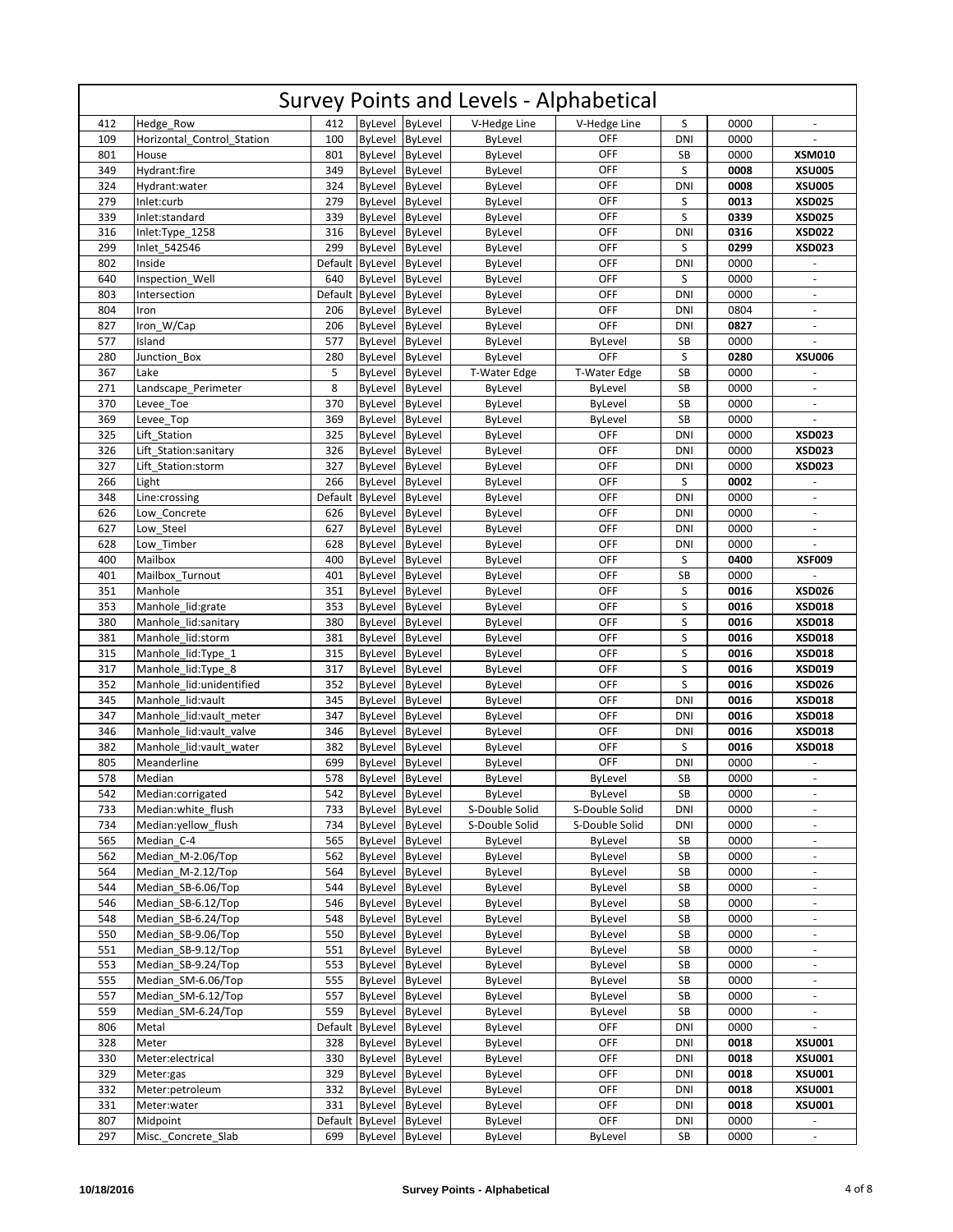|            |                                  |                                  |                                    |                                  | Survey Points and Levels - Alphabetical |                |                   |              |                                                      |
|------------|----------------------------------|----------------------------------|------------------------------------|----------------------------------|-----------------------------------------|----------------|-------------------|--------------|------------------------------------------------------|
| 699        | Miscellaneous                    | 699                              | ByLevel ByLevel                    |                                  | <b>ByLevel</b>                          | OFF            | <b>DNI</b>        | 0000         |                                                      |
| 794        | Monitoring Well                  | 699                              | ByLevel                            | ByLevel                          | ByLevel                                 | OFF            | <b>DNI</b>        | 0000         | $\blacksquare$                                       |
| 808        | Multiple Use                     | Default                          | ByLevel                            | ByLevel                          | ByLevel                                 | OFF            | DNI               | 0000         | ÷                                                    |
| 809        | Nail                             |                                  | Default ByLevel ByLevel            |                                  | ByLevel                                 | OFF            | DNI               | 0000         | $\overline{\phantom{a}}$                             |
| 226        | No Pass Paint Stripe             | 7                                | ByLevel                            | <b>ByLevel</b>                   | <b>ByLevel</b>                          | <b>ByLevel</b> | <b>DNI</b>        | 0000         | ÷,                                                   |
| 811        | Oil_&_Chips                      | Default                          | ByLevel                            | <b>ByLevel</b>                   | ByLevel                                 | OFF            | <b>DNI</b>        | 0000         | $\overline{\phantom{a}}$                             |
| 402        | Oil_Storage_Tank                 | 699                              | ByLevel                            | <b>ByLevel</b>                   | ByLevel                                 | OFF            | <b>DNI</b>        | 0000         | $\bar{\phantom{a}}$                                  |
| 810        | Oiled Earth                      | Default                          | ByLevel                            | <b>ByLevel</b>                   | ByLevel                                 | OFF            | <b>DNI</b>        | 0000         | $\overline{\phantom{a}}$                             |
| 736        | Only_Left_Arrow                  | 7                                | ByLevel                            | <b>ByLevel</b>                   | ByLevel                                 | OFF            | DNI               | 0736         | $\overline{\phantom{a}}$                             |
| 737        | Only Right Arrow                 | $\overline{7}$                   | ByLevel                            | <b>ByLevel</b>                   | <b>ByLevel</b>                          | OFF            | <b>DNI</b>        | 0737         | $\bar{\phantom{a}}$                                  |
| 738<br>739 | Only Thru Arrow                  | $\overline{7}$<br>$\overline{7}$ | ByLevel                            | <b>ByLevel</b><br><b>ByLevel</b> | <b>ByLevel</b><br>ByLevel               | OFF<br>OFF     | <b>DNI</b><br>DNI | 0738<br>0739 | $\overline{\phantom{a}}$<br>$\overline{\phantom{a}}$ |
| 812        | Opposing_Arrows<br>Ornamental    | Default                          | ByLevel<br>ByLevel                 | <b>ByLevel</b>                   | ByLevel                                 | OFF            | DNI               | 0000         | $\bar{\phantom{a}}$                                  |
| 277        | Outlet                           | 277                              | ByLevel                            | <b>ByLevel</b>                   | <b>ByLevel</b>                          | OFF            | <b>DNI</b>        | 0000         | $\overline{\phantom{a}}$                             |
| 813        | Outside                          | Default                          | <b>ByLevel</b>                     | ByLevel                          | <b>ByLevel</b>                          | OFF            | DNI               | 0000         | $\overline{\phantom{a}}$                             |
| 814        | Overhang                         | 814                              | ByLevel                            | <b>ByLevel</b>                   | <b>ByLevel</b>                          | OFF            | DNI               | 0000         | ä,                                                   |
| 815        | Painted                          | Default                          | ByLevel                            | <b>ByLevel</b>                   | <b>ByLevel</b>                          | OFF            | <b>DNI</b>        | 0000         | $\overline{\phantom{a}}$                             |
| 679        | Parking_Lot                      | 679                              | ByLevel                            | <b>ByLevel</b>                   | <b>ByLevel</b>                          | OFF            | S                 | 0000         | $\overline{\phantom{a}}$                             |
| 680        | Parking Lot:corner               | 679                              | ByLevel                            | <b>ByLevel</b>                   | ByLevel                                 | ByLevel        | SB                | 0000         | ÷.                                                   |
| 681        | Parking_Lot:edge                 | 679                              | ByLevel                            | <b>ByLevel</b>                   | ByLevel                                 | <b>ByLevel</b> | SB                | 0000         | $\overline{\phantom{a}}$                             |
| 682        | Parking_Meter                    | 682                              | ByLevel                            | <b>ByLevel</b>                   | <b>ByLevel</b>                          | OFF            | <b>DNI</b>        | 0000         | $\overline{\phantom{a}}$                             |
| 359        | Paved Ditch                      | 359                              | ByLevel                            | ByLevel                          | <b>ByLevel</b>                          | <b>ByLevel</b> | SB                | 0000         | ÷,                                                   |
| 360        | Paved Ditch:flat                 | 359                              | ByLevel                            | <b>ByLevel</b>                   | <b>ByLevel</b>                          | ByLevel        | SB                | 0000         | $\overline{\phantom{a}}$                             |
| 361        | Paved Ditch:round                | 359                              | ByLevel                            | <b>ByLevel</b>                   | <b>ByLevel</b>                          | ByLevel        | SB                | 0000         | $\overline{\phantom{a}}$                             |
| 362        | Paved Ditch:V                    | 359                              | ByLevel                            | <b>ByLevel</b>                   | <b>ByLevel</b>                          | <b>ByLevel</b> | SB                | 0000         | $\overline{\phantom{a}}$                             |
| 666        | Pavement                         | 666                              | ByLevel                            | ByLevel                          | ByLevel                                 | OFF            | S                 | 0000         | $\overline{\phantom{a}}$                             |
| 665        | <b>Pavement Breakline</b>        | 666                              | ByLevel                            | <b>ByLevel</b>                   | <b>ByLevel</b>                          | <b>ByLevel</b> | S                 | 0000         | ÷,                                                   |
| 768        | Pavement:C/L                     | 768                              | ByLevel                            | <b>ByLevel</b>                   | $L-C/L$                                 | $L-C/L$        | SB                | 0000         | ÷,                                                   |
| 668        | Pavement:edge                    | 668                              | ByLevel                            | ByLevel                          | ByLevel                                 | ByLevel        | SB                | 0000         | $\overline{\phantom{a}}$                             |
| 669        | Pavement Sta. #                  | 669                              | ByLevel                            | <b>ByLevel</b>                   | <b>ByLevel</b>                          | OFF            | <b>DNI</b>        | 0000         | $\overline{\phantom{a}}$                             |
| 816        | PC                               | 206                              | ByLevel                            | <b>ByLevel</b>                   | ByLevel                                 | OFF            | <b>DNI</b>        | 0000         | ÷,                                                   |
| 817        | PCC                              | 206                              | ByLevel                            | ByLevel                          | ByLevel                                 | OFF            | <b>DNI</b>        | 0000         | $\overline{\phantom{a}}$                             |
| 198        | Photo_Control:H&V                | 100                              | ByLevel                            | <b>ByLevel</b>                   | <b>ByLevel</b>                          | OFF            | <b>DNI</b>        | 0000         | $\overline{\phantom{a}}$                             |
| 196        | Photo Control: Horizontal        | 100                              | ByLevel                            | <b>ByLevel</b>                   | <b>ByLevel</b>                          | OFF            | <b>DNI</b>        | 0000         |                                                      |
| 197        | Photo Control:Vertical           | 100                              | ByLevel                            | <b>ByLevel</b>                   | ByLevel                                 | OFF            | <b>DNI</b>        | 0000         | $\overline{\phantom{a}}$                             |
| 820<br>629 | PI<br>Pier                       | 206<br>629                       | ByLevel                            | <b>ByLevel</b>                   | <b>ByLevel</b><br>ByLevel               | OFF<br>OFF     | DNI<br><b>DNI</b> | 0000<br>0000 | ÷.                                                   |
| 631        | Pier:top                         | 631                              | ByLevel<br>ByLevel                 | <b>ByLevel</b><br><b>ByLevel</b> | ByLevel                                 | OFF            | <b>DNI</b>        | 0000         | $\overline{\phantom{a}}$                             |
| 630        | Pier_@_ground                    | 630                              | ByLevel                            | <b>ByLevel</b>                   | <b>ByLevel</b>                          | OFF            | SB                | 0000         | ÷                                                    |
| 830        | Pillar                           | 699                              | ByLevel                            | <b>ByLevel</b>                   | <b>ByLevel</b>                          | OFF            | <b>DNI</b>        | 0000         | ä,                                                   |
| 821        | Pin                              | 206                              | ByLevel                            | <b>ByLevel</b>                   | <b>ByLevel</b>                          | OFF            | <b>DNI</b>        | 0821         | $\overline{\phantom{a}}$                             |
| 822        | Pinch Pipe                       | 206                              | ByLevel                            | <b>ByLevel</b>                   | <b>ByLevel</b>                          | OFF            | <b>DNI</b>        | 0822         |                                                      |
| 333        | Pipe:drainage                    | 333                              | ByLevel ByLevel                    |                                  | <b>ByLevel</b>                          | <b>OFF</b>     | <b>DNI</b>        | 0000         | <b>XSM003</b>                                        |
| 823        | Pipe:survey                      | 206                              | <b>ByLevel ByLevel</b>             |                                  | ByLevel                                 | OFF            | DNI               | 0823         | $\overline{\phantom{a}}$                             |
| 824        | PK Nail                          | 206                              | ByLevel ByLevel                    |                                  | <b>ByLevel</b>                          | OFF            | DNI               | 0824         | $\overline{\phantom{a}}$                             |
| 273        | Planter                          | 8                                | ByLevel ByLevel                    |                                  | ByLevel                                 | ByLevel        | SB                | 0000         |                                                      |
| 831        | Plastic                          | Default                          | ByLevel ByLevel                    |                                  | ByLevel                                 | OFF            | <b>DNI</b>        | 0000         | $\overline{\phantom{a}}$                             |
| 825        | Plate                            | 206                              | ByLevel ByLevel                    |                                  | <b>ByLevel</b>                          | OFF            | DNI               | 0000         | $\overline{\phantom{a}}$                             |
| 826        | Plug                             | 206                              | ByLevel ByLevel                    |                                  | ByLevel                                 | OFF            | DNI               | 0000         |                                                      |
| 829        | POC                              | 206                              | ByLevel ByLevel                    |                                  | ByLevel                                 | OFF            | DNI               | 0000         | ÷.                                                   |
| 249        | Pole                             | 249                              | ByLevel ByLevel                    |                                  | ByLevel                                 | OFF            | S                 | 0001         | <b>XSU014</b>                                        |
| 250        | Pole:foundation                  | 250                              | ByLevel ByLevel                    |                                  | ByLevel                                 | OFF            | DNI               | 0000         |                                                      |
| 251        | Pole:guy                         | 251                              | ByLevel ByLevel                    |                                  | ByLevel                                 | OFF            | S                 | 0001         | ä,                                                   |
| 252        | Pole:light                       | 252                              | ByLevel                            | ByLevel                          | ByLevel                                 | OFF            | S                 | 0002         | <b>XSU014</b>                                        |
| 261        | Pole:meter                       | 261                              | ByLevel ByLevel                    |                                  | ByLevel                                 | OFF            | S                 | 0001         | <b>XSU014</b>                                        |
| 216        | Pole:misc                        | 216                              | ByLevel ByLevel                    |                                  | ByLevel                                 | OFF<br>OFF     | S                 | 0001<br>0003 | <b>XSU014</b>                                        |
| 253<br>254 | Pole:power<br>Pole:power_w/light | 253<br>254                       | ByLevel ByLevel<br>ByLevel ByLevel |                                  | ByLevel<br>ByLevel                      | OFF            | S<br>S            | 0003         | <b>XSU014</b><br><b>XSU014</b>                       |
| 263        | Pole:power w/telephone           | 263                              | ByLevel ByLevel                    |                                  | ByLevel                                 | OFF            | S                 | 0003         | <b>XSU014</b>                                        |
| 255        | Pole:power w/transformer         | 255                              | ByLevel                            | ByLevel                          | ByLevel                                 | OFF            | S                 | 0003         | <b>XSU014</b>                                        |
| 256        | Pole:sign                        | 256                              | ByLevel                            | ByLevel                          | <b>ByLevel</b>                          | OFF            | S                 | 0001         | XSF011/12                                            |
| 262        | Pole:street_light                | 262                              | <b>ByLevel</b>                     | ByLevel                          | ByLevel                                 | OFF            | S                 | 0002         | XSU009/10                                            |
| 257        | Pole:telegraph                   | 257                              | ByLevel                            | <b>ByLevel</b>                   | <b>ByLevel</b>                          | OFF            | S                 | 0004         | <b>XSU014</b>                                        |
| 258        | Pole:telephone                   | 258                              | ByLevel ByLevel                    |                                  | <b>ByLevel</b>                          | OFF            | S                 | 0004         | <b>XSU014</b>                                        |
| 260        | Pole:television                  | 260                              | ByLevel ByLevel                    |                                  | ByLevel                                 | OFF            | S                 | 0004         | <b>XSU014</b>                                        |
| 366        | Pond                             | 5                                | ByLevel ByLevel                    |                                  | T-Water Edge                            | T-Water Edge   | SB                | 0000         |                                                      |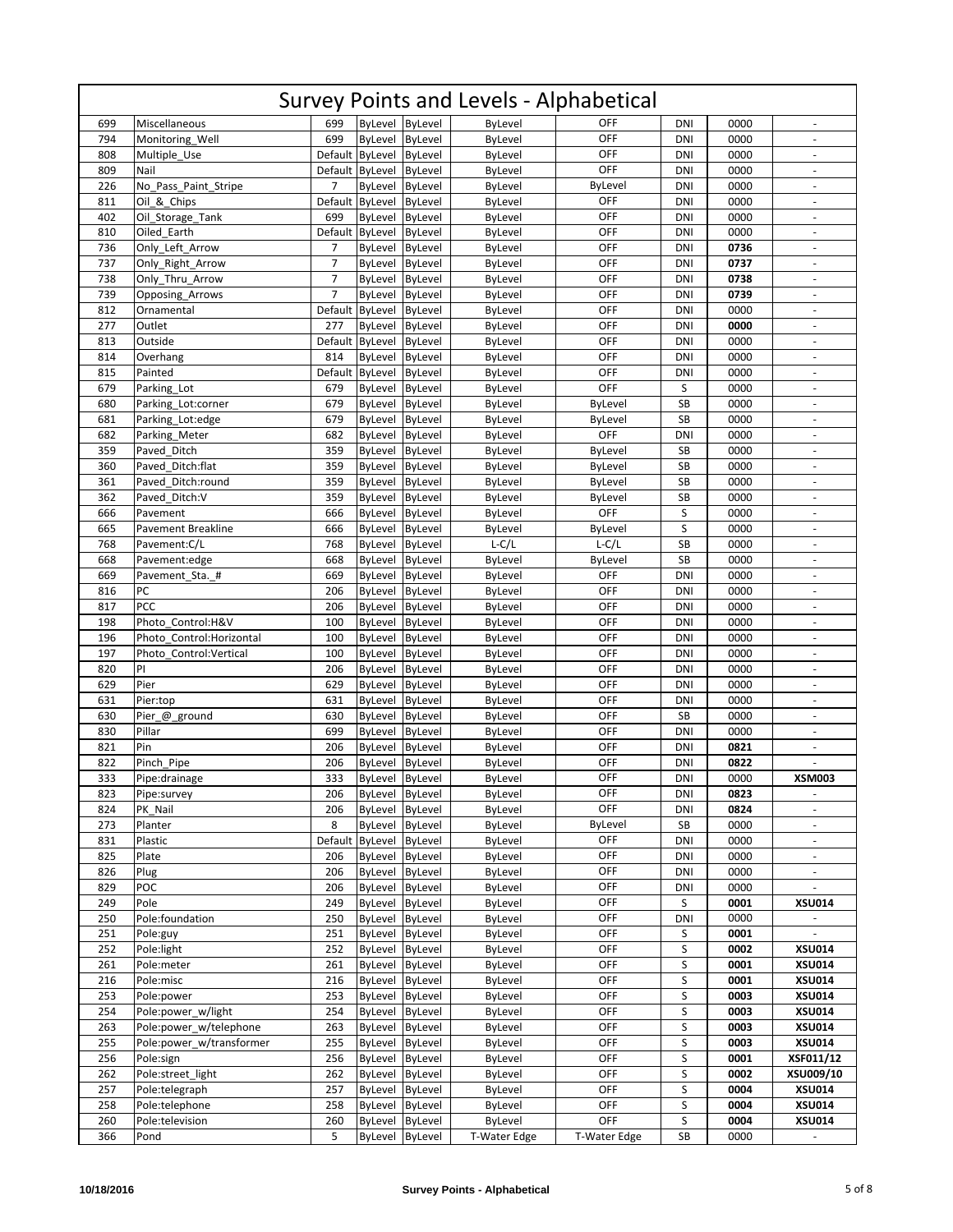|            |                                        |                       |                                           |                                  | Survey Points and Levels - Alphabetical |                       |                   |                      |                                                      |
|------------|----------------------------------------|-----------------------|-------------------------------------------|----------------------------------|-----------------------------------------|-----------------------|-------------------|----------------------|------------------------------------------------------|
| 609        | Porch                                  | 609                   | ByLevel ByLevel                           |                                  | <b>ByLevel</b>                          | <b>ByLevel</b>        | <b>DNI</b>        | 0000                 |                                                      |
| 264        | Post                                   | 264                   | ByLevel                                   | <b>ByLevel</b>                   | <b>ByLevel</b>                          | OFF                   | S                 | 0001                 | $\sim$                                               |
| 832        | POT                                    | 206                   | ByLevel ByLevel                           |                                  | ByLevel                                 | OFF                   | <b>DNI</b>        | 0000                 | $\overline{\phantom{a}}$                             |
| 833        | PRC                                    | 206                   | ByLevel ByLevel                           |                                  | ByLevel                                 | OFF                   | DNI               | 0000                 | $\overline{\phantom{a}}$                             |
| 834        | Private                                | Default               | ByLevel ByLevel                           |                                  | <b>ByLevel</b>                          | OFF                   | <b>DNI</b>        | 0000                 | ÷,                                                   |
| 603        | Profile                                | 603                   | ByLevel ByLevel                           |                                  | ByLevel                                 | <b>ByLevel</b>        | SB                | 0000                 | $\overline{\phantom{a}}$                             |
| 835        | PT                                     | 206                   | ByLevel ByLevel                           |                                  | ByLevel                                 | OFF                   | <b>DNI</b>        | 0000                 | $\mathcal{L}_{\mathcal{A}}$                          |
| 685        | Pump Island                            | 685                   | ByLevel ByLevel                           |                                  | <b>ByLevel</b>                          | ByLevel               | SB                | 0000                 | $\overline{\phantom{a}}$                             |
| 836        | <b>PVC</b>                             | Default               | ByLevel ByLevel                           |                                  | ByLevel                                 | OFF                   | <b>DNI</b>        | 0000                 | $\overline{\phantom{a}}$                             |
| 837        | PVC Pipe                               | 699                   | <b>ByLevel ByLevel</b>                    |                                  | ByLevel                                 | ByLevel               | <b>DNI</b>        | 0000                 | ä,                                                   |
| 290        | Radius Point                           | Default               | ByLevel                                   | <b>ByLevel</b>                   | ByLevel                                 | OFF                   | DNI               | 0000                 | $\overline{\phantom{a}}$                             |
| 451        | Rail:top                               | 38                    | ByLevel                                   | <b>ByLevel</b>                   | ByLevel                                 | OFF                   | DNI               | 0000                 | $\overline{\phantom{a}}$                             |
| 452        | Rail@Guage_Line                        | 38                    | ByLevel ByLevel                           |                                  | ByLevel                                 | OFF                   | DNI               | 0000                 | $\blacksquare$                                       |
| 450        | Railroad:C/L<br>Raised Pavement Marker | 450<br>$\overline{7}$ | ByLevel                                   | <b>ByLevel</b><br><b>ByLevel</b> | <b>ByLevel</b><br>ByLevel               | <b>ByLevel</b><br>OFF | DNI<br><b>DNI</b> | 0000<br><b>PM005</b> | $\overline{\phantom{a}}$<br>$\overline{\phantom{a}}$ |
| 740<br>839 | Ramp                                   | 699                   | ByLevel<br><b>ByLevel ByLevel</b>         |                                  | ByLevel                                 | OFF                   | <b>DNI</b>        | 0000                 | $\blacksquare$                                       |
| 840        | <b>RCP</b>                             | 840                   | ByLevel                                   | <b>ByLevel</b>                   | ByLevel                                 | ByLevel               | DNI               | 0000                 | $\overline{\phantom{a}}$                             |
| 841        | RCP:arch                               | 840                   | ByLevel                                   | <b>ByLevel</b>                   | ByLevel                                 | OFF                   | S                 | 0000                 | $\sim$                                               |
| 334        | Regulator                              | 334                   | ByLevel ByLevel                           |                                  | ByLevel                                 | OFF                   | <b>DNI</b>        | 0018                 | <b>XSU001</b>                                        |
| 335        | Regulator:gas                          | 335                   | ByLevel                                   | <b>ByLevel</b>                   | <b>ByLevel</b>                          | OFF                   | <b>DNI</b>        | 0018                 | <b>XSU001</b>                                        |
| 368        | Retension Basin                        | 368                   | ByLevel                                   | <b>ByLevel</b>                   | T-Water Edge                            | T-Water Edge          | SB                | 0000                 | $\bar{\phantom{a}}$                                  |
| 606        | Revetment Mat                          | 606                   | <b>ByLevel ByLevel</b>                    |                                  | ByLevel                                 | OFF                   | <b>DNI</b>        | 0000                 |                                                      |
| 605        | Riprap                                 | 605                   | ByLevel                                   | <b>ByLevel</b>                   | ByLevel                                 | OFF                   | S                 | 0000                 | $\overline{\phantom{a}}$                             |
| 365        | River                                  | 5                     | ByLevel                                   | <b>ByLevel</b>                   | T-Water Edge                            | T-Water Edge          | SB                | 0000                 | $\overline{\phantom{a}}$                             |
| 664        | Road:C/L                               | 664                   | ByLevel ByLevel                           |                                  | ByLevel                                 | <b>ByLevel</b>        | SB                | 0000                 |                                                      |
| 213        | ROW Marker                             | 213                   | ByLevel                                   | <b>ByLevel</b>                   | L-ROW-X                                 | OFF                   | <b>DNI</b>        | 0213                 | <b>XSF010</b>                                        |
| 447        | RR Ballast                             | 38                    | ByLevel                                   | <b>ByLevel</b>                   | <b>ByLevel</b>                          | OFF                   | S                 | 0000                 |                                                      |
| 460        | RR_Battery_Box                         | 38                    | ByLevel ByLevel                           |                                  | <b>ByLevel</b>                          | OFF                   | <b>DNI</b>        | 0000                 |                                                      |
| 457        | RR Crossbuck                           | 38                    | ByLevel                                   | <b>ByLevel</b>                   | ByLevel                                 | OFF                   | DNI               | 0000                 | $\overline{\phantom{a}}$                             |
| 453        | RR Crossing                            | 38                    | ByLevel                                   | <b>ByLevel</b>                   | ByLevel                                 | OFF                   | SB                | 0000                 | $\blacksquare$                                       |
| 466        | RR_Crossing_Gate                       | 38                    | ByLevel                                   | <b>ByLevel</b>                   | ByLevel                                 | OFF                   | <b>DNI</b>        | 0466                 | <b>XSU013</b>                                        |
| 448        | RR Crossing Rubber Mat                 | 38                    | <b>ByLevel</b>                            | <b>ByLevel</b>                   | ByLevel                                 | OFF                   | SB                | 0000                 | $\mathcal{L}_{\mathcal{A}}$                          |
| 464        | RR Derail                              | 38                    | ByLevel                                   | <b>ByLevel</b>                   | ByLevel                                 | OFF                   | <b>DNI</b>        | 0000                 |                                                      |
| 465        | RR_Flashing_Signal                     | 38                    | <b>ByLevel ByLevel</b>                    |                                  | ByLevel                                 | OFF                   | <b>DNI</b>        | 0465                 | <b>XSU013</b>                                        |
| 461        | RR Mile Post                           | 38                    | ByLevel                                   | <b>ByLevel</b>                   | ByLevel                                 | OFF                   | <b>DNI</b>        | 0000                 | $\sim$                                               |
| 463        | RR Point of Frog                       | 38                    | ByLevel                                   | <b>ByLevel</b>                   | ByLevel                                 | OFF                   | DNI               | 0000                 | $\overline{\phantom{a}}$                             |
| 462        | RR_Point_of_Switch                     | 38                    | <b>ByLevel ByLevel</b>                    |                                  | ByLevel                                 | OFF                   | <b>DNI</b>        | 0000                 |                                                      |
| 454        | RR Relay Box                           | 38                    | ByLevel ByLevel                           |                                  | <b>ByLevel</b>                          | OFF                   | <b>DNI</b>        | 0014                 | <b>XSU012</b>                                        |
| 456        | RR Semaphore                           | 38                    | ByLevel ByLevel                           |                                  | ByLevel                                 | OFF                   | DNI               | 0000                 | <b>XSU013</b>                                        |
| 458        | RR Signal Cabinet                      | 38                    | <b>ByLevel ByLevel</b>                    |                                  | <b>ByLevel</b>                          | OFF                   | <b>DNI</b>        | 0014                 | <b>XSU012</b>                                        |
| 459        | RR Signal Foundation                   | 38                    | ByLevel ByLevel                           |                                  | ByLevel                                 | OFF                   | <b>DNI</b>        | 0014                 | $\overline{\phantom{a}}$                             |
| 838        | RR Spike                               | 38<br>38              | <b>ByLevel ByLevel</b>                    |                                  | ByLevel                                 | OFF<br>OFF            | DNI               | 0838                 |                                                      |
| 455<br>449 | RR Switch Control<br>RR Tie            | 38                    | <b>ByLevel ByLevel</b><br>ByLevel ByLevel |                                  | ByLevel<br>ByLevel                      | OFF                   | <b>DNI</b><br>DNI | 0014<br>0000         | <b>XSU012</b><br>$\overline{\phantom{a}}$            |
| 741        | RR_Xing_Symbol                         | $\overline{7}$        | ByLevel ByLevel                           |                                  | <b>ByLevel</b>                          | OFF                   | DNI               | 0741                 | $\overline{\phantom{a}}$                             |
| 843        | Rubber                                 | Default               | ByLevel ByLevel                           |                                  | ByLevel                                 | OFF                   | <b>DNI</b>        | 0000                 |                                                      |
| 376        | Runway                                 | 699                   | ByLevel ByLevel                           |                                  | ByLevel                                 | ByLevel               | SB                | 0000                 | $\overline{\phantom{a}}$                             |
| 845        | Sanitary                               |                       | Default ByLevel ByLevel                   |                                  | D-SanSewer                              | <b>TRUE</b>           | DNI               | 0000                 | $\overline{\phantom{a}}$                             |
| 701        | See Book                               |                       | Default ByLevel ByLevel                   |                                  | ByLevel                                 | <b>OFF</b>            | DNI               | 0000                 |                                                      |
| 847        | Set                                    |                       | Default ByLevel ByLevel                   |                                  | ByLevel                                 | OFF                   | <b>DNI</b>        | 0000                 | ÷.                                                   |
| 337        | Sewer:sanitary                         | 337                   | ByLevel ByLevel                           |                                  | D-SanSewer                              | D-SanSewer            | DNI               | 0000                 | <b>XSM003</b>                                        |
| 338        | Sewer:storm                            | 338                   | ByLevel ByLevel                           |                                  | D-StormSewer-X                          | D-StormSewer-X        | DNI               | 0000                 | <b>XSM003</b>                                        |
| 848        | Shed                                   | 848                   | ByLevel ByLevel                           |                                  | <b>ByLevel</b>                          | OFF                   | SB                | 0000                 | $\sim$                                               |
| 649        | Shoulder:bituminous                    | 649                   | ByLevel ByLevel                           |                                  | ByLevel                                 | ByLevel               | SB                | 0000                 | $\overline{\phantom{a}}$                             |
| 674        | Shoulder:gravel                        | 674                   | ByLevel ByLevel                           |                                  | ByLevel                                 | ByLevel               | SB                | 0000                 |                                                      |
| 486        | Shrub: Deciduous                       | 486                   | ByLevel ByLevel                           |                                  | ByLevel                                 | OFF                   | S                 | 0009                 | XSV003                                               |
| 492        | Shrub:_Evergreen                       | 492                   | ByLevel ByLevel                           |                                  | ByLevel                                 | OFF                   | S                 | 0011                 | <b>XSV003</b>                                        |
| 291        | Sidewalk                               | 291                   | ByLevel ByLevel                           |                                  | ByLevel                                 | ByLevel               | DNI               | 0000                 | $\overline{\phantom{a}}$                             |
| 292        | Sidewalk:edge                          | 292                   | ByLevel ByLevel                           |                                  | ByLevel                                 | ByLevel               | SB                | 0000                 | L.                                                   |
| 425        | Sign                                   | 425                   | ByLevel ByLevel                           |                                  | ByLevel                                 | OFF                   | S                 | 0425                 | XSF011/12                                            |
| 423        | Sign:advertising                       | 425                   | ByLevel ByLevel                           |                                  | ByLevel                                 | OFF                   | S                 | 0423                 |                                                      |
| 424        | Sign:foundation                        | 425                   | ByLevel ByLevel                           |                                  | ByLevel                                 | OFF                   | <b>DNI</b>        | 0000                 | ÷,                                                   |
| 743        | Skip Dash:white                        | 743                   | ByLevel ByLevel                           |                                  | S-10/30 Skip/Dash                       | S-10/30 Skip/Dash     | DNI               | 0000                 | $\overline{\phantom{a}}$                             |
| 744        | Skip_Dash:yellow                       | 744                   | ByLevel ByLevel                           |                                  | S-10/30 Skip/Dash                       | S-10/30 Skip/Dash     | DNI               | 0000                 | $\overline{\phantom{a}}$                             |
| 632        | Slope Wall                             | 632                   | ByLevel ByLevel                           |                                  | <b>ByLevel</b>                          | OFF                   | SB                | 0000                 | $\overline{\phantom{a}}$                             |
| 217        | Soil_Boring                            | 217                   | ByLevel ByLevel                           |                                  | ByLevel                                 | OFF                   | DNI               | 0000                 | $\overline{\phantom{a}}$                             |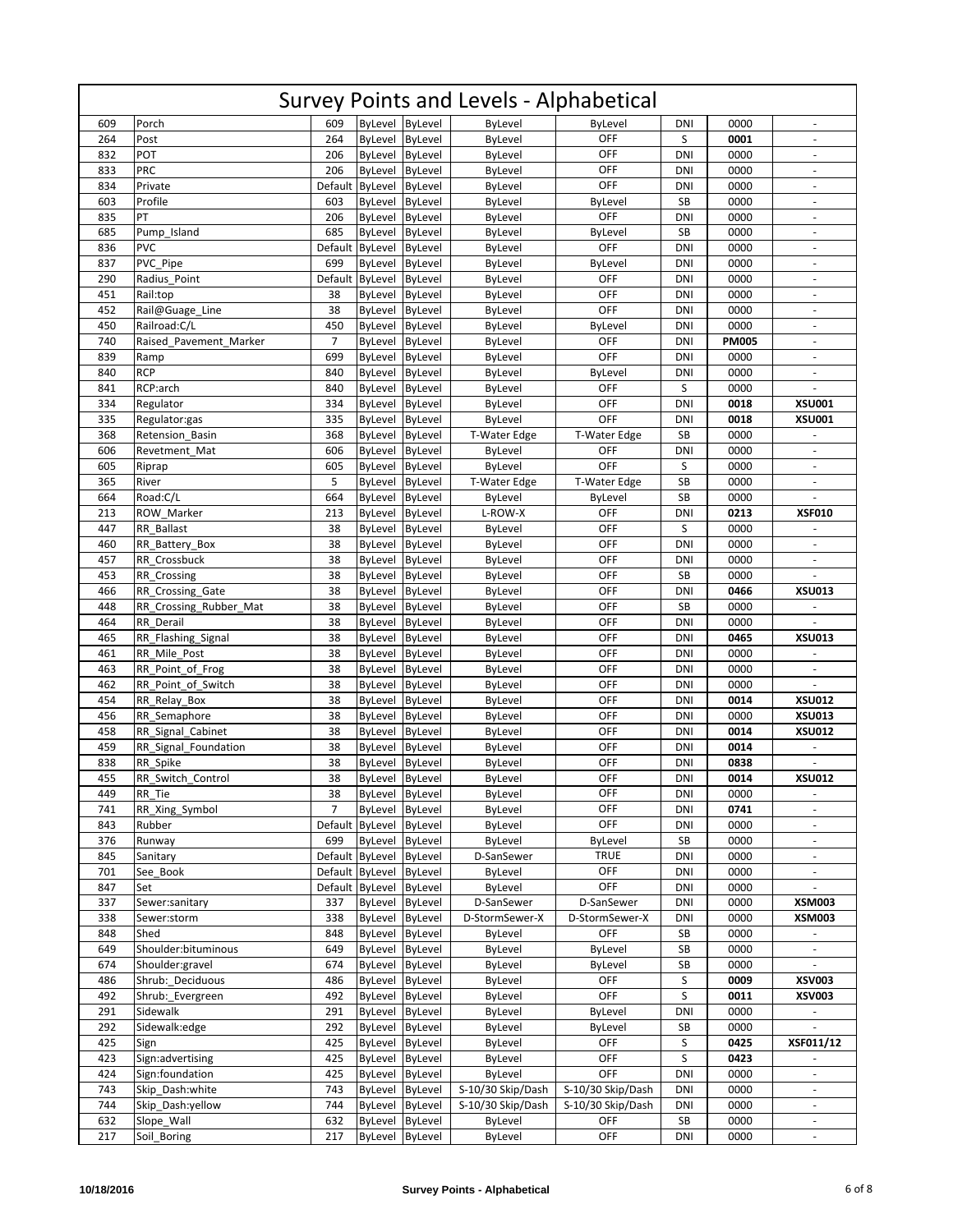|            |                              |                |                            |                    | Survey Points and Levels - Alphabetical |                   |                 |              |                                                      |
|------------|------------------------------|----------------|----------------------------|--------------------|-----------------------------------------|-------------------|-----------------|--------------|------------------------------------------------------|
| 747        | Solid Double:yellow          | 747            | ByLevel ByLevel            |                    | S-Double Solid                          | S-Double Solid    | <b>DNI</b>      | 0000         |                                                      |
| 748        | Solid Single:yellow          | 748            | ByLevel                    | ByLevel            | ByLevel                                 | ByLevel           | <b>DNI</b>      | 0000         | $\blacksquare$                                       |
| 731        | Solid_w/_Skip_Dash:yellow    | 731            | ByLevel ByLevel            |                    | S-10/30 Skip/Dash                       | S-10/30 Skip/Dash | <b>DNI</b>      | 0000         | $\overline{\phantom{a}}$                             |
| 372        | Spillway                     | 372            | ByLevel ByLevel            |                    | ByLevel                                 | <b>ByLevel</b>    | SB              | 0000         |                                                      |
| 281        | Splice Box:above ground      | 281            | ByLevel                    | ByLevel            | ByLevel                                 | OFF               | S               | 0017         | <b>XSU011</b>                                        |
| 284        | Splice Box:cable TV          | 284            | ByLevel                    | ByLevel            | ByLevel                                 | OFF               | S               | 0017         | <b>XSU011</b>                                        |
| 282        | Splice Box:electrical        | 282            | ByLevel                    | ByLevel            | ByLevel                                 | OFF               | S               | 0017         | <b>XSU011</b>                                        |
| 283        | Splice_Box:telephone         | 283            | ByLevel                    | ByLevel            | ByLevel                                 | OFF               | S               | 0017         | <b>XSU011</b>                                        |
| 757        | Split Rail                   | Default        | ByLevel                    | ByLevel            | ByLevel                                 | OFF               | <b>DNI</b>      | 0000         | $\sim$                                               |
| 849        | Square Rod                   | 206            | ByLevel                    | ByLevel            | <b>ByLevel</b>                          | OFF               | <b>DNI</b>      | 0000         | ä,                                                   |
| 641<br>851 | Stand Pipe                   | 641<br>Default | ByLevel                    | ByLevel<br>ByLevel | <b>ByLevel</b><br>ByLevel               | OFF<br>OFF        | S<br><b>DNI</b> | 0001<br>0000 | $\overline{\phantom{a}}$<br>$\overline{\phantom{a}}$ |
| 852        | Steel<br>Step                | Default        | ByLevel<br>ByLevel         | <b>ByLevel</b>     | ByLevel                                 | OFF               | DNI             | 0000         | ä,                                                   |
| 853        | Stone                        | Default        | ByLevel                    | ByLevel            | ByLevel                                 | OFF               | <b>DNI</b>      | 0000         | $\overline{\phantom{a}}$                             |
| 742        | Stop_Bar                     | 742            | ByLevel                    | ByLevel            | S-Stop Bar                              | S-Stop Bar        | DNI             | 0000         | $\blacksquare$                                       |
| 854        | Storm                        | Default        | ByLevel                    | ByLevel            | ByLevel                                 | OFF               | DNI             | 0000         | ä,                                                   |
| 364        | Stream                       | 5              | ByLevel                    | ByLevel            | T-Water Edge                            | T-Water Edge      | SB              | 0000         | $\overline{\phantom{a}}$                             |
| 671        | Street:C/L                   | 671            | ByLevel                    | <b>ByLevel</b>     | <b>ByLevel</b>                          | <b>ByLevel</b>    | SB              | 0000         | $\overline{\phantom{a}}$                             |
| 672        | Street:edge                  | 672            | ByLevel                    | <b>ByLevel</b>     | ByLevel                                 | ByLevel           | SB              | 0000         |                                                      |
| 267        | Street Light                 | 267            | ByLevel                    | <b>ByLevel</b>     | <b>ByLevel</b>                          | OFF               | S               | 0002         | XSU009/10                                            |
| 268        | Street Light:cantilever      | 268            | ByLevel                    | <b>ByLevel</b>     | <b>ByLevel</b>                          | OFF               | S               | 0002         | XSU009/10                                            |
| 269        | Street Light Control Box     | 269            | ByLevel                    | <b>ByLevel</b>     | ByLevel                                 | OFF               | S               | 0269         | <b>XSU012</b>                                        |
| 673        | Street Sign                  | 673            | ByLevel                    | <b>ByLevel</b>     | <b>ByLevel</b>                          | OFF               | S               | 0673         | <b>XSF011</b>                                        |
| 855        | Structure Entrance           | 699            | ByLevel                    | <b>ByLevel</b>     | <b>ByLevel</b>                          | OFF               | <b>DNI</b>      | 0000         | $\bar{\phantom{a}}$                                  |
| 407        | Stump                        | 407            | ByLevel                    | <b>ByLevel</b>     | ByLevel                                 | OFF               | S               | 0407         | 0407                                                 |
| 856        | Survey Marker:Disc           | 856            | ByLevel                    | <b>ByLevel</b>     | <b>ByLevel</b>                          | OFF               | <b>DNI</b>      | 0856         | $\overline{\phantom{a}}$                             |
| 818        | Survey_Marker:Harrison       | 818            | ByLevel                    | <b>ByLevel</b>     | <b>ByLevel</b>                          | OFF               | <b>DNI</b>      | 0818         | $\overline{\phantom{a}}$                             |
| 850        | Swale                        | 850            | ByLevel                    | ByLevel            | <b>ByLevel</b>                          | ByLevel           | SB              | 0000         | $\blacksquare$                                       |
| 426        | Tank                         | 699            | ByLevel                    | ByLevel            | ByLevel                                 | OFF               | <b>DNI</b>      | 0000         | $\overline{\phantom{a}}$                             |
| 340        | Tee                          | 340            | ByLevel                    | <b>ByLevel</b>     | <b>ByLevel</b>                          | OFF               | <b>DNI</b>      | 0000         | $\blacksquare$                                       |
| 857        | Telephone                    | 857            | ByLevel                    | ByLevel            | U-Telephone                             | U-Telephone       | <b>DNI</b>      | 0000         |                                                      |
| 298        | Telephone_Booth              | 298            | ByLevel                    | <b>ByLevel</b>     | ByLevel                                 | OFF               | <b>DNI</b>      | 0000         | <b>XSU012</b>                                        |
| 858        | Thalweg                      | 858            | ByLevel                    | <b>ByLevel</b>     | <b>ByLevel</b>                          | <b>ByLevel</b>    | <b>DNI</b>      | 0000         |                                                      |
| 745        | Thermoplastic                | Default        | ByLevel                    | ByLevel            | ByLevel                                 | OFF               | <b>DNI</b>      | 0000         |                                                      |
| 304        | Tile                         | 304            | ByLevel                    | <b>ByLevel</b>     | ByLevel                                 | OFF<br>OFF        | S               | 0000<br>0000 | $\overline{\phantom{a}}$<br>÷                        |
| 859<br>410 | Timber<br>Timber Edge        | Default<br>410 | ByLevel<br>ByLevel ByLevel | <b>ByLevel</b>     | <b>ByLevel</b><br>V-Tree Line           | V-Tree Line       | DNI<br>S        | 0000         |                                                      |
| 860        | Toe                          | 860            | ByLevel                    | <b>ByLevel</b>     | <b>ByLevel</b>                          | ByLevel           | SB              | 0000         | $\overline{\phantom{a}}$                             |
| 861        | Top                          | 861            | ByLevel                    | <b>ByLevel</b>     | <b>ByLevel</b>                          | <b>ByLevel</b>    | SB              | 0000         | $\overline{\phantom{a}}$                             |
| 862        | Top of Bank                  | 862            | ByLevel ByLevel            |                    | <b>ByLevel</b>                          | <b>ByLevel</b>    | SB              | 0000         | ÷,                                                   |
| 863        | Top_of_Slope                 | 863            | ByLevel                    | <b>ByLevel</b>     | <b>ByLevel</b>                          | <b>ByLevel</b>    | SB              | 0000         | L,                                                   |
| 220        | Traffic_Signal               | 11             | ByLevel                    | <b>ByLevel</b>     | <b>ByLevel</b>                          | OFF               | DNI             | 0220         | <b>XSU013</b>                                        |
| 222        | Traffic_Signal:cantilever    | 11             | ByLevel ByLevel            |                    | <b>ByLevel</b>                          | OFF               | <b>DNI</b>      | 0222         | XSU007/8                                             |
| 223        | Traffic_Signal:controller    | 11             | ByLevel ByLevel            |                    | <b>ByLevel</b>                          | OFF               | DNI             | 0014         | <b>XSU012</b>                                        |
| 221        | Traffic Signal: foundation   | 11             | ByLevel                    | ByLevel            | <b>ByLevel</b>                          | OFF               | <b>DNI</b>      | 0000         |                                                      |
| 770        | Transite                     | Default        | ByLevel ByLevel            |                    | <b>ByLevel</b>                          | OFF               | <b>DNI</b>      | 0000         |                                                      |
| 270        | Transmission Tower           | 270            | ByLevel                    | ByLevel            | ByLevel                                 | OFF               | S               | 0270         | <b>XSU014</b>                                        |
| 103        | Traverse Station             | 100            | ByLevel                    | ByLevel            | ByLevel                                 | OFF               | <b>DNI</b>      | 0000         |                                                      |
| 470        | Tree:_Apple                  | 405            | ByLevel ByLevel            |                    | ByLevel                                 | OFF               | S               | 0005         | <b>XSV007</b>                                        |
| 471        | Tree: Ash                    | 405            | ByLevel                    | ByLevel            | ByLevel                                 | OFF               | S               | 0005         | <b>XSV007</b>                                        |
| 487        | Tree: Birch                  | 405            | ByLevel                    | ByLevel            | <b>ByLevel</b>                          | OFF               | S               | 0005         | <b>XSV007</b>                                        |
| 472        | Tree: Box Elder              | 405            | ByLevel ByLevel            |                    | ByLevel                                 | OFF               | S               | 0005         | <b>XSV007</b>                                        |
| 473<br>490 | Tree: Catalpa<br>Tree: Cedar | 405<br>406     | ByLevel ByLevel<br>ByLevel | ByLevel            | ByLevel<br><b>ByLevel</b>               | OFF<br>OFF        | S               | 0005<br>0007 | <b>XSV007</b><br><b>XSV010</b>                       |
| 474        | Tree: Cherry                 | 405            | ByLevel ByLevel            |                    | ByLevel                                 | OFF               | S<br>S          | 0005         | <b>XSV007</b>                                        |
| 475        | Tree: Cottonwood             | 405            | ByLevel                    | ByLevel            | ByLevel                                 | OFF               | S               | 0005         | <b>XSV007</b>                                        |
| 476        | Tree: Dead                   | 476            | ByLevel                    | ByLevel            | <b>ByLevel</b>                          | OFF               | S               | 0010         | <b>XSV006</b>                                        |
| 477        | Tree: Elm                    | 405            | ByLevel                    | ByLevel            | ByLevel                                 | OFF               | S               | 0005         | <b>XSV007</b>                                        |
| 478        | Tree: Hickory                | 405            | <b>ByLevel</b>             | ByLevel            | ByLevel                                 | OFF               | S               | 0005         | <b>XSV007</b>                                        |
| 409        | Tree: Locust                 | 405            | ByLevel                    | ByLevel            | <b>ByLevel</b>                          | OFF               | S               | 0005         | <b>XSV007</b>                                        |
| 479        | Tree: Maple                  | 405            | ByLevel                    | ByLevel            | ByLevel                                 | OFF               | S               | 0005         | <b>XSV007</b>                                        |
| 480        | Tree: Mulberry               | 405            | ByLevel                    | ByLevel            | <b>ByLevel</b>                          | OFF               | S               | 0005         | <b>XSV007</b>                                        |
| 481        | Tree: Oak                    | 405            | ByLevel                    | ByLevel            | <b>ByLevel</b>                          | OFF               | S               | 0005         | <b>XSV007</b>                                        |
| 482        | Tree: Osage                  | 405            | ByLevel ByLevel            |                    | ByLevel                                 | OFF               | S               | 0005         | <b>XSV007</b>                                        |
| 483        | Tree: Other                  | 405            | ByLevel ByLevel            |                    | <b>ByLevel</b>                          | OFF               | S               | 0005         | <b>XSV007</b>                                        |
| 491        | Tree: Pine                   | 406            | ByLevel ByLevel            |                    | ByLevel                                 | OFF               | S               | 0006         | <b>XSV010</b>                                        |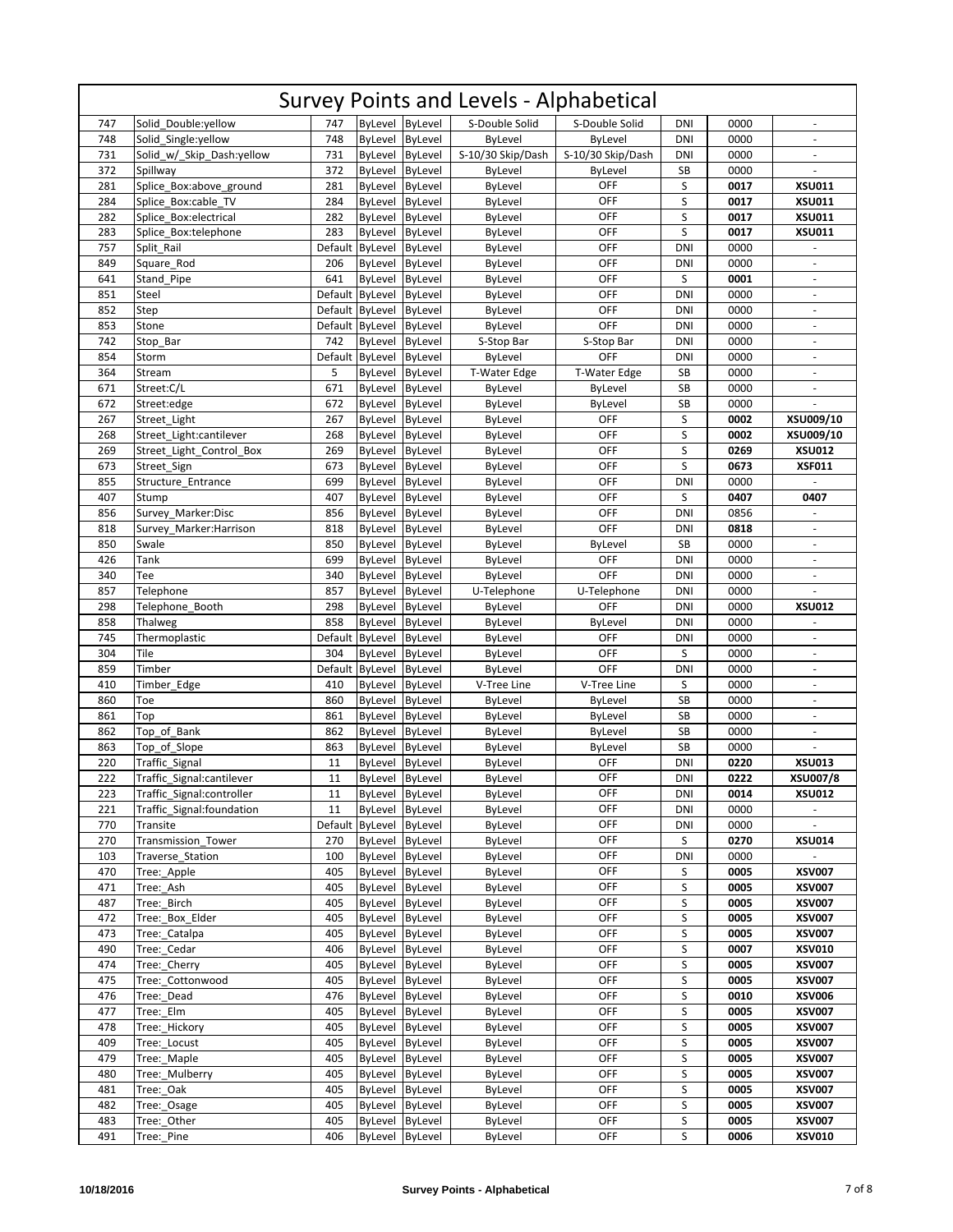|     | Survey Points and Levels - Alphabetical |                |                         |                |                   |                   |            |      |                          |
|-----|-----------------------------------------|----------------|-------------------------|----------------|-------------------|-------------------|------------|------|--------------------------|
| 467 | Tree:_Poplar                            | 405            | <b>ByLevel</b>          | <b>ByLevel</b> | ByLevel           | OFF               | S          | 0005 | <b>XSV007</b>            |
| 484 | Tree: Walnut                            | 405            | ByLevel ByLevel         |                | ByLevel           | OFF               | S          | 0005 | <b>XSV007</b>            |
| 485 | Tree: Willow                            | 405            | ByLevel ByLevel         |                | <b>ByLevel</b>    | OFF               | S          | 0005 | <b>XSV007</b>            |
| 468 | Treeline                                | 468            | ByLevel ByLevel         |                | V-Tree Line       | V-Tree Line       | S          | 0000 |                          |
| 405 | Trees Deciduous                         | 405            | ByLevel                 | ByLevel        | ByLevel           | OFF               | S          | 0005 | <b>XSV007</b>            |
| 406 | Trees Evergreen                         | 406            | ByLevel ByLevel         |                | <b>ByLevel</b>    | OFF               | S          | 0006 | XSV010                   |
| 289 | UG Cable:fiber optic                    | 289            | <b>ByLevel</b>          | <b>ByLevel</b> | U-Fiber Optic     | U-Fiber Optic     | <b>DNI</b> | 0000 |                          |
| 285 | UG Cable:power                          | 285            | ByLevel                 | <b>ByLevel</b> | U-UG Cable        | U-UG Cable        | DNI        | 0000 | <b>XSM007</b>            |
| 286 | UG Cable:telephone                      | 286            | ByLevel                 | ByLevel        | U-Telephone       | U-Telephone       | <b>DNI</b> | 0000 | <b>XSM007</b>            |
| 288 | UG Cable:television                     | 288            | ByLevel                 | <b>ByLevel</b> | U-CATV            | U-CATV            | <b>DNI</b> | 0000 |                          |
| 688 | UG Gas Pipe                             | 688            | ByLevel ByLevel         |                | U-Gas             | U-Gas             | <b>DNI</b> | 0000 | <b>XSM007</b>            |
| 690 | UG Oil Pipe                             | 690            | ByLevel ByLevel         |                | U-Oil             | U-Oil             | <b>DNI</b> | 0000 | <b>XSM007</b>            |
| 686 | UG Tank Filler Cap                      | 699            | ByLevel                 | <b>ByLevel</b> | ByLevel           | OFF               | S          | 0000 | $\mathbf{r}$             |
| 350 | UG Utility Warning Sign                 | 350            | ByLevel                 | <b>ByLevel</b> | <b>ByLevel</b>    | OFF               | S          | 0350 | $\omega$                 |
| 689 | UG Water Pipe                           | 689            | ByLevel ByLevel         |                | U-Water Pipe      | U-Water Pipe      | <b>DNI</b> | 0000 | <b>XSM007</b>            |
| 323 | Vain Drain                              | 699            | ByLevel                 | ByLevel        | ByLevel           | OFF               | S          | 0000 |                          |
| 341 | Valve                                   | 341            | ByLevel                 | ByLevel        | ByLevel           | <b>OFF</b>        | DNI        | 0018 | <b>XSU001</b>            |
| 342 | Valve:box                               | 342            | <b>ByLevel</b>          | ByLevel        | ByLevel           | OFF               | <b>DNI</b> | 0018 | <b>XSU001</b>            |
| 344 | Valve:gas                               | 344            | ByLevel ByLevel         |                | ByLevel           | OFF               | <b>DNI</b> | 0018 | <b>XSU001</b>            |
| 318 | Valve:test                              | 318            | ByLevel ByLevel         |                | ByLevel           | OFF               | S          | 0018 | <b>XSU001</b>            |
| 343 | Valve:water                             | 343            | ByLevel ByLevel         |                | <b>ByLevel</b>    | OFF               | <b>DNI</b> | 0018 | <b>XSU001</b>            |
| 287 | Vault                                   | 287            | ByLevel                 | <b>ByLevel</b> | U-Telephone       | U-Telephone       | S          | 0000 | <b>XSM007</b>            |
| 864 | Vegetation Line                         | 864            | ByLevel ByLevel         |                | V-Vegetation Line | V-Vegetation Line | S          | 0000 | $\sim$                   |
| 228 | Vehicle Detector                        | 11             | ByLevel ByLevel         |                | ByLevel           | OFF               | <b>DNI</b> | 0228 |                          |
| 354 | Vent Pipe                               | 354            | ByLevel                 | ByLevel        | ByLevel           | OFF               | S          | 0000 | <b>XSU001</b>            |
| 865 | Vitrified_Clay                          | Default        | <b>ByLevel</b>          | <b>ByLevel</b> | ByLevel           | OFF               | <b>DNI</b> | 0000 |                          |
| 294 | Wall                                    | 294            | ByLevel ByLevel         |                | ByLevel           | ByLevel           | <b>SB</b>  | 0000 | <b>XSF004</b>            |
| 295 | Wall:noise                              | 294            | ByLevel ByLevel         |                | ByLevel           | <b>ByLevel</b>    | <b>SB</b>  | 0000 | <b>XSF004</b>            |
| 296 | Wall:retaining                          | 294            | ByLevel ByLevel         |                | ByLevel           | ByLevel           | <b>SB</b>  | 0000 | <b>XSF004</b>            |
| 867 | Water                                   | Default        | <b>ByLevel</b>          | <b>ByLevel</b> | ByLevel           | OFF               | <b>DNI</b> | 0000 | $\sim$                   |
| 377 | Well                                    | 377            | ByLevel                 | <b>ByLevel</b> | ByLevel           | <b>ByLevel</b>    | S          | 0000 | $\sim$                   |
| 379 | Wetland                                 | 379            | ByLevel                 | ByLevel        | T-Wetland         | T-Wetland         | SB         | 0000 | <b>XSV004</b>            |
| 746 | White Lane Line                         | $\overline{7}$ | ByLevel                 | ByLevel        | ByLevel           | ByLevel           | <b>DNI</b> | 0000 |                          |
| 634 | Wing:bottom                             | 634            | ByLevel                 | ByLevel        | ByLevel           | OFF               | SB         | 0000 | $\blacksquare$           |
| 635 | Wingwall:top                            | 635            | ByLevel ByLevel         |                | ByLevel           | OFF               | SB         | 0000 | $\overline{\phantom{a}}$ |
| 869 | Wood                                    | Default        | <b>ByLevel</b>          | <b>ByLevel</b> | T-Fence           | OFF               | <b>DNI</b> | 0000 | $\overline{\phantom{a}}$ |
| 868 | Wood Stake                              | 699            | ByLevel ByLevel         |                | ByLevel           | OFF               | <b>DNI</b> | 0000 | $\overline{a}$           |
| 870 | Woven Wire                              |                | Default ByLevel ByLevel |                | T-Fence           | OFF               | <b>DNI</b> | 0000 | $\omega$                 |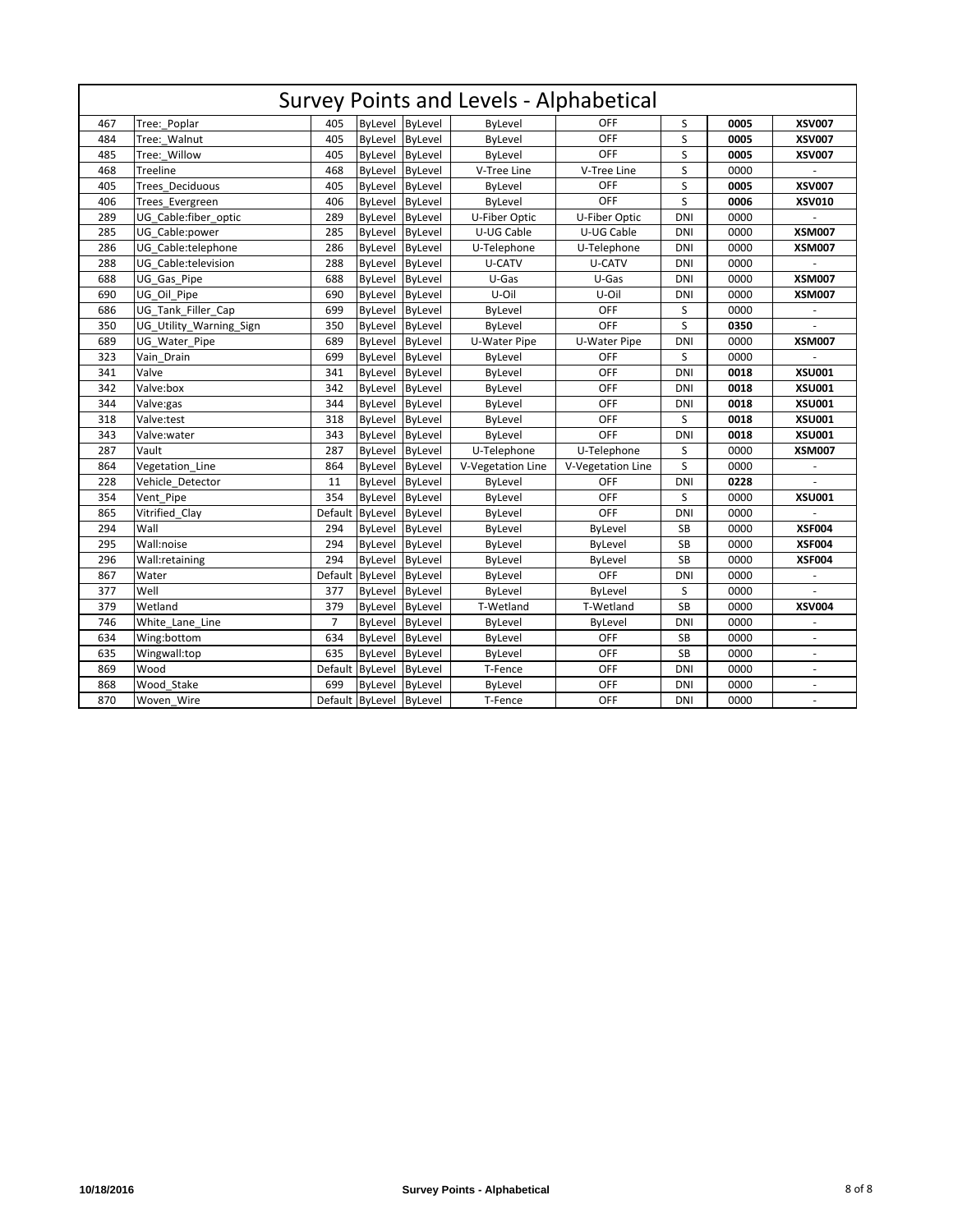## *CELL LIBRARIES*

#### **V8-LCDOT.cel**

The V8-LCDOT cell library is the most used library and has been organized into the following categories:

| Dnnn             | Drainage                 |
|------------------|--------------------------|
| Gnnn             | General                  |
| 00 <sub>nn</sub> | Generic                  |
| Hnnn             | Hatching                 |
| Lnnn             | Legal                    |
| PMnnn            | <b>Pavement Markings</b> |
| 0 <sub>nnn</sub> | Pcode                    |
| Snnn             | Signals                  |
| Tnnn             | Topographic              |
| Unnn             | Utility                  |

#### **LCDOT QUANTITIES.cel**

LCDOT QUANTITIES is the cell library required for doing quantities in GEOPAK. All cells are numbered with the appropriate IDOT pay code item number and use the LCDOT QUANTITY LEVELS. It is important to remember to attach the cell library before using the D&C Manager.

#### **LCDOT XSECTION.cel**

The LCDOT XSECTION cell library is for cross section drawings. They are categorized as follows:

| <b>XSDnnn</b> | Drainage      |
|---------------|---------------|
| <b>XSFnnn</b> | Features      |
| <b>XSMnnn</b> | Miscellaneous |
| <b>XSPnnn</b> | Pavement      |
| <b>XSUnnn</b> | Utilities     |
| <b>XSVnnn</b> | Vegetation    |

#### **LCDOT TRAFFIC SIGNS.cel**

The LCDOT TRAFFIC SIGNS cell library is organized as follows:

**Miscellaneous**  M Series R Series W Series

#### **LCDOT ELECTRICAL.cel**

The LCDOT ELECTRICAL cell library consists of the electrical cells that are very rarely (if ever) used.

#### **LCDOT ARCHPAT.cel**

The LCDOT ARCHPAT cell library consists of pattern cells and is seldom used.

#### **LCDOT SURVEY.cel**

The LCDOT SURVEY cell library consists of title block cells for survey plats and is generally used only by the survey department.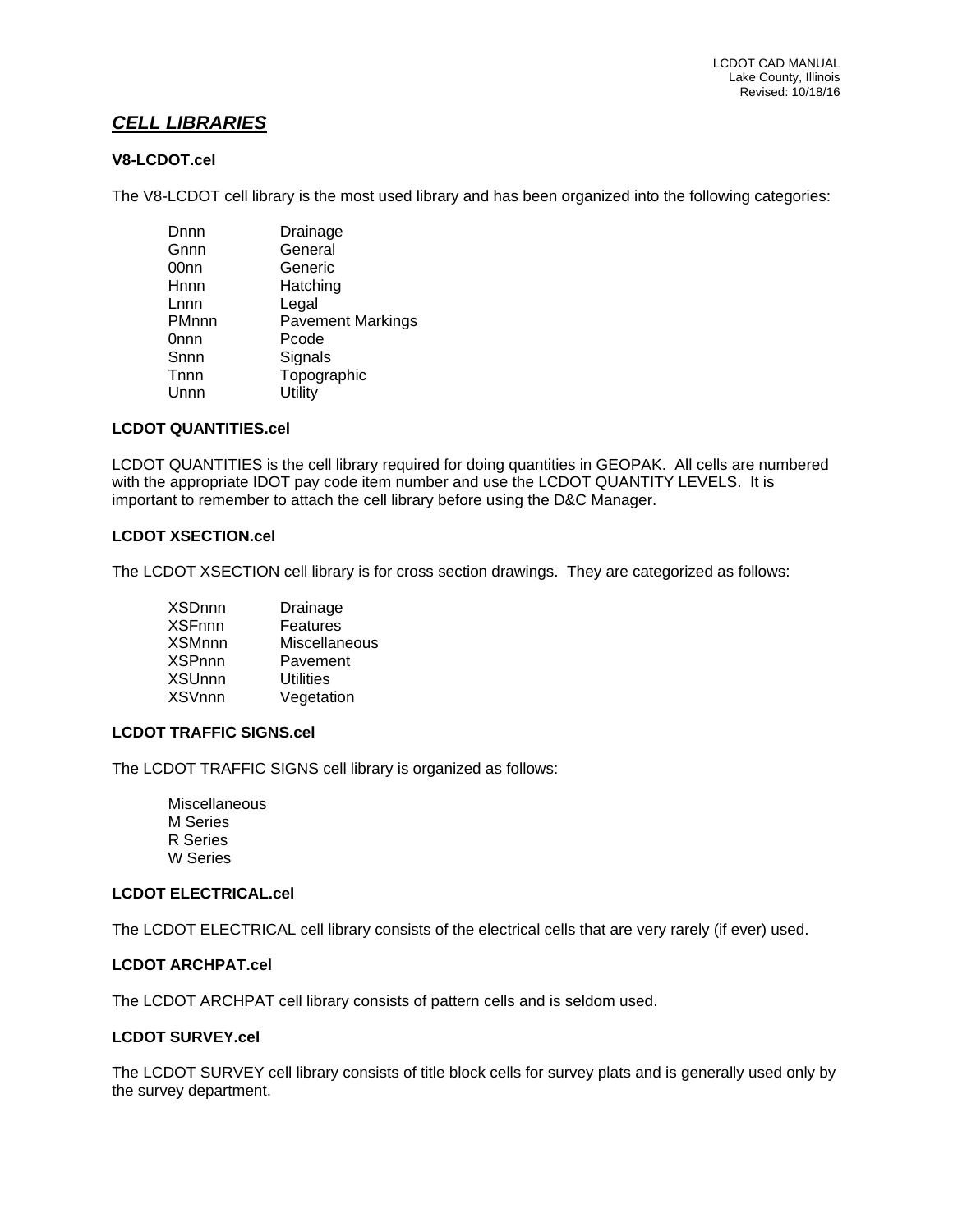|       | <b>V8-LCDOT CELL LIBRARY</b> |      |                             |
|-------|------------------------------|------|-----------------------------|
|       | Generic                      | 0011 | Shrub:_Evergreen            |
| 0000  | <b>Survey Point</b>          |      | Catch_Basin                 |
|       | Flagpole                     | 0012 | Catch_Basin:curb            |
|       | Gate_Post                    |      | Catch_Basin:grate           |
|       | Guardpost                    |      | Inlet                       |
|       | Pole                         | 0013 | Drop_Inlet                  |
| 0001  | Pole:meter                   |      | Inlet:curb                  |
|       | Pole:misc                    |      | <b>Controller Cabinet</b>   |
|       | Pole:sign                    |      | RR_Relay_Box                |
|       | Post                         |      | RR_Signal_Cabinet           |
|       | Stand_Pipe                   | 0014 | RR_Signal_Foundation        |
| 0002  | Pole:light                   |      | RR_Switch_Control           |
|       | Light                        |      | Traffic_Signal:controller   |
|       | Pole:power                   | 0015 | PI Symbol                   |
|       | Pole:power_w/light           |      | Line:crossing               |
|       | Pole:power_w/telephone       |      | Manhole                     |
| 0003  | Pole:power w/transformer     |      | Manhole                     |
|       | Pole:street_light            |      | Manhole_lid:grate           |
|       | Street_Light                 |      | Manhole_lid:sanitary        |
|       | Street_Light:cantilevar      |      | Manhole_lid:storm           |
| 0003A | Pole:proposed                | 0016 | Manhole_lid:Type_1          |
|       | Pole:telegraph               |      | Manhole_lid:Type_8          |
|       | Pole:telephone               |      | Manhole lid: unidentified   |
| 0004  | Pole:telephone/telegraph     |      | Manhole_lid:vault           |
|       | Pole:television              |      | Manhole_lid:vault_meter     |
|       | Tree:_Apple                  |      | Manhole_lid:vault_valve     |
|       | Tree: Ash                    |      | Manhole_lid:vault_water     |
|       | Tree:_Box_Elder              |      | Slice Box                   |
|       | Tree:_Birch                  |      | Splice_Box:above_ground     |
|       | Tree:_Catalpa                | 0017 | Splice_Box:electrical       |
|       | Tree:_Cherry                 |      | Splice_Box:telephone        |
|       | Tree: Cottonwood             |      | Splice_Box:cable_TV         |
|       | Tree:_Elm                    |      | BB, Meter, Regulator, Valve |
|       | Tree:_Hickory                |      | Valve:test                  |
| 0005  | Tree: Locust                 |      | Buffalo_Box:gas             |
|       | Tree:_Maple                  |      | Buffalo_Box:water           |
|       | Tree:_Mulberry               |      | Meter                       |
|       | Tree:_Oak                    |      | Meter:gas                   |
|       | Tree:_Osage                  |      | Meter:electric              |
|       | Tree:_Other                  | 0018 | Meter:water                 |
|       | Tree: Poplar                 |      | Meter:petroleum             |
|       | Tree:_Walnut                 |      | Regulator                   |
|       | Tree:_Willow                 |      | Regulator:gas               |
|       | Evergreen Tree 1             |      | Valve                       |
| 0006  | Tree:_Pine                   |      | Valve:box                   |
|       | Evergreen Tree 2             |      | Valve:water                 |
| 0007  | Tree:_Cedar                  |      | Valve:gas                   |
|       | Hydrant                      |      |                             |
| 0008  | Hydrant:water                |      |                             |
|       | Hydrant:fire                 |      |                             |
|       | Bush                         |      |                             |
| 0009  | Shrub:_Deciduous             |      |                             |
| 0010  | Tree:_Dead                   |      |                             |
|       |                              |      |                             |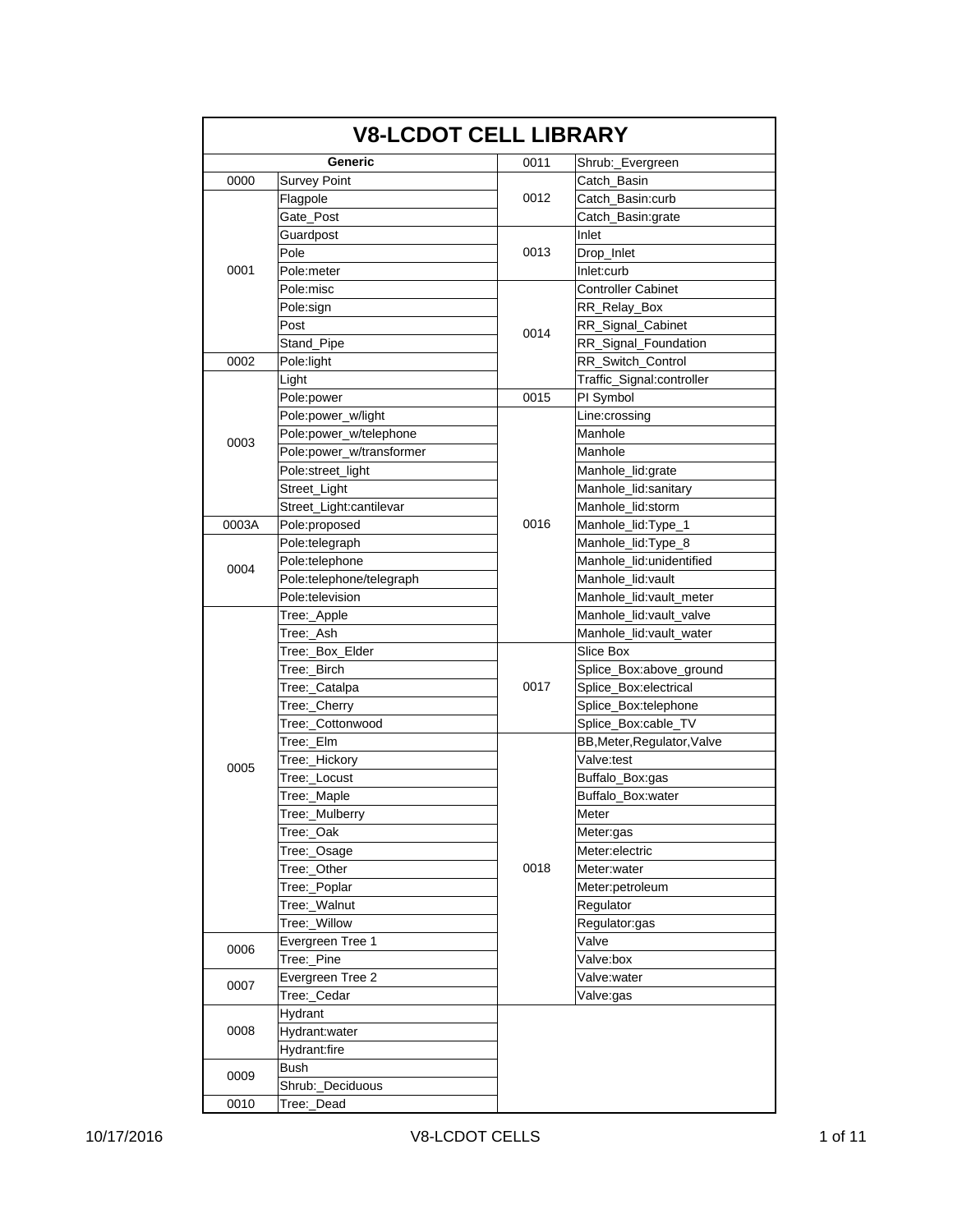|        | <b>V8-LCDOT CELL LIBRARY</b> |                   |                                        |
|--------|------------------------------|-------------------|----------------------------------------|
|        | Pcode                        |                   | <b>Drainage</b>                        |
| 0200   | Corner:Section               | D001              | B6.24 Outlet Modified Prop             |
| 0201NW | Corner: 1/4 NW               | D <sub>0</sub> 02 | B6.24 Outlet Prop                      |
| 0201SE | Corner: 1/4 SE               | D003              | <b>Culvert Template</b>                |
| 0206   | Corner: Property             | D004              | <b>Disapearing Ditch</b>               |
| 0213   | ROW_Marker                   | D <sub>005</sub>  | <b>Ditch Check Exist</b>               |
| 0220   | Traffic_Signal               | D006              | Ditch Check Prop                       |
| 0222   | Traffic_Signal:cantilever    | D007              | <b>Ditch Flow Exist</b>                |
| 0224   | Detector_Loop:small          | D008              | Ditch Flow Prop                        |
| 0225   | Combination_Mast_Arm         | D <sub>009</sub>  | Flow Line Symbol                       |
| 0227   | Flashing_Signal              | D011              | Inlet 542546 Double                    |
| 0228   | Vehicle_Detector             | D012              | Summit Exist                           |
| 0265   | Guy_Wire                     | D013              | Summit Prop                            |
| 0269   | Street_Light_Control_Box     | D014              | Swale Prop                             |
| 0270   | <b>Transmission Tower</b>    |                   | General                                |
| 0274   | Handhole                     | G001              | <b>Butt End</b>                        |
| 0275   | Handhole:double              | G002              | C/L Symbol                             |
| 0276   | Handhole:heavy_duty          | G003              | Grid Tick                              |
| 0278   | Detector_Loop:large          | G004              | <b>IDS A 18x24</b>                     |
| 0280   | Junction_Box                 | G005              | <b>IDS B 18x24</b>                     |
| 0299   | Inlet 542546                 | G006              | <b>IDS D 24x36</b>                     |
| 0309   | End Section:flared           | G007              | LCDOT Cover Sheet 11x17                |
| 0310   | End Section: flared w/grate  | G008              | LCDOT Cover Sheet 22x34                |
| 0311   | Headwall                     | G009              | LCDOT Detail Sheet 8 1/2x11            |
| 0316   | Inlet:Type_1258              | G010              | LCDOT Detail/Plan Sheet 11x17          |
| 0321   | Headwall:Pipe_Drain          | G011              | <b>LCDOT Logo</b>                      |
| 0339   | Inlet:standard               | G012              | LCDOT Monument Record 8 1/2x1          |
| 0350   | UG_Utility_Warning_Sign      | G013A             | LCDOT Plan/Profile Sheet 22x34-2       |
| 0355   | Grate:Type_11                | G013B             | LCDOT Plan/Profile Sheet 22x34-5       |
| 0356   | Grate:Type_24                | G019              | LCDOT Special Detail Sheet 8 1/2x      |
| 0400   | Mailbox                      | G019A             | LCDOT Special Detail Sheet 11x17       |
| 0407   | Stump                        | G020              | <b>LCDOT Traffic Title Sheet 24x36</b> |
| 0423   | Sign:advertising             | G021              | LCDOT Typical Section Sheet 22x3       |
| 0425   | Sign                         | G022H             | LCDOT XSection Sheet 22x34H            |
| 0465   | RR_Flashing_Signal           | G022V             | LCDOT XSection Sheet 22x34V            |
| 0466   | RR_Crossing_Gate             | G023              | North Arrow                            |
| 0673   | Street_Sign                  | G024              | Section Identification                 |
| 0735   | Combination_Arrow            | G025              | Terminator                             |
| 0736   | Only_Left_Arrow              | G026              | Terminator 2                           |
| 0737   | Only_Right_Arrow             | G027              | <b>Traffic Graphic</b>                 |
| 0738   | Only_Thru_Arrow              | G028              | Match Line                             |
| 0739   | Opposing_Arrows              | G029              | <b>LCDOT North Arrow</b>               |
| 0741   | RR_Xing_Symbol               |                   |                                        |
| 0804   | Iron                         |                   |                                        |
| 0818   | Survey_Marker:Harrison       |                   |                                        |
| 0821   | Pin                          |                   |                                        |
| 0822   | Pinch_Pipe                   |                   |                                        |
| 0823   | Pipe                         |                   |                                        |
| 0824   | PK_Nail                      |                   |                                        |
| 0827   | Iron W/Cap                   |                   |                                        |
| 0838   | RR_Spike                     |                   |                                        |
| 0856   | Survey_Marker:Disc           |                   |                                        |
|        |                              |                   |                                        |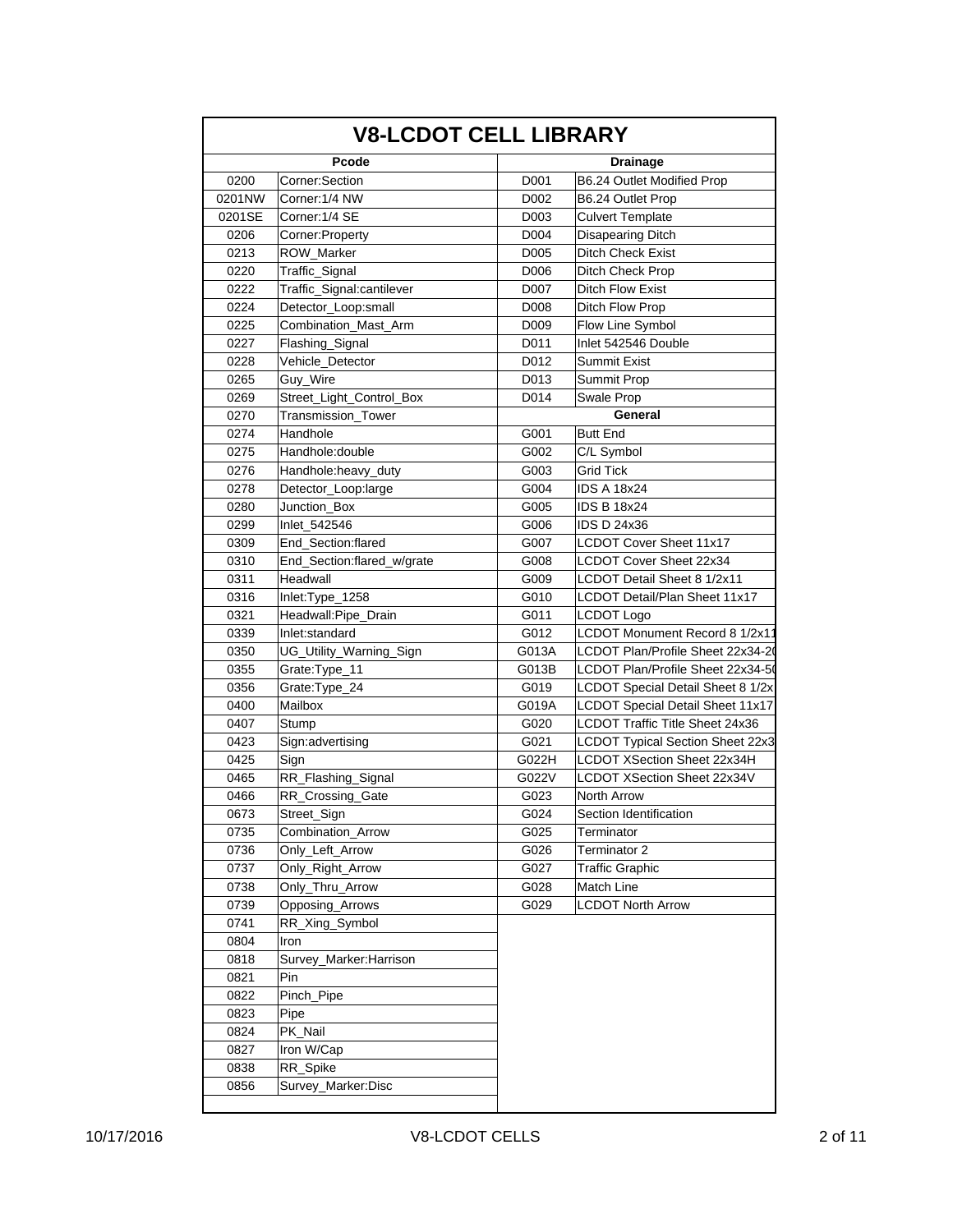|                   | <b>V8-LCDOT CELL LIBRARY</b>    |       |                                         |
|-------------------|---------------------------------|-------|-----------------------------------------|
|                   | <b>Hatching</b>                 |       | <b>Signals</b>                          |
| H <sub>001</sub>  | Bituminous Removal Area Pattern | S001  | Cable Number Exist                      |
| H <sub>0</sub> 02 | Concrete                        | S003  | <b>Conduit Splice Exist</b>             |
| H003              | <b>Corrigated Median</b>        | S004  | <b>Conduit Splice Prop</b>              |
| H004              | Dot                             | S005  | <b>Confirmation Beacon Double Exist</b> |
| H <sub>005</sub>  | Gravel                          | S006  | Confirmation Beacon Double Prop         |
| H006              | Marsh                           | S007  | <b>Confirmation Beacon Exist</b>        |
| H007              | Sand                            | S008  | Confirmation Beacon Prop                |
| H <sub>0</sub> 08 | Seeding                         | S009  | Detector Loop Quad Exist                |
| H <sub>0</sub> 09 | Wetland                         | S010  | Detector Loop Quad Prop                 |
| H010              | Widening                        | S011  | <b>Electrical Ground</b>                |
| H011              | Wood                            | S012  | <b>Flashing Signal Exist</b>            |
| H012              | Rubble                          | S013  | Flashing Signal Prop                    |
| H <sub>0</sub> 13 | <b>Brick</b>                    | S014  | Foundation A or C Exist                 |
|                   | Legal                           | S015  | Gulfbox Exist                           |
| L001              | Crowfoot                        | S016  | Pedestrian Push Button Exist            |
| L002              | Field Line Symbol               | S017  | Pedestrian Push Button Prop             |
| L003              | Horiz Curve Data Exist          | S018  | Pedestrian Signal Head Exist            |
| L004              | Iron Pipe Set                   | S019  | Pedestrian Signal Head Prop             |
| L005              | <b>Property Corner Symbol</b>   | S020E | PTZ Camera Existing                     |
| L006              | <b>Property Line Symbol</b>     | S020P | PTZ Camera Proposed                     |
| L007              | Ownership Symbol                | S021  | <b>Pull Point</b>                       |
| L008              | <b>ROW Marker Exist</b>         | S022  | Raceway Exist                           |
| L009              | <b>ROW Monument Future</b>      | S023  | Signal Backplate                        |
| L010              | <b>ROW Monument Prop</b>        | S024  | Signal Head Exist                       |
| L011              | Transit Line Prop               | S025  | Signal Head Prop                        |
| L012              | Vert Curve Data Exist           | S026  | Signal Head w/Backplate Exist           |
|                   | P Markings                      | S027  | Signal Head w/Backplate Prop            |
| <b>PM000</b>      | <b>Bicycle Lane Arrow</b>       | S028  | Signal Left Turn Green                  |
| <b>PM001</b>      | <b>Bike Path PM Arrow</b>       | S029  | Signal Left Turn Yellow                 |
| <b>PM002</b>      | <b>Bike Path PM Bike</b>        | S030  | Signal Ramp Meter Exist                 |
| PM003             | Bike Path PM Diamond            | S031  | Signal Ramp Meter Prop                  |
| PM004             | <b>Bike Path PM Lane</b>        | S032  | Signal Section 12                       |
| <b>PM005</b>      | <b>Raised Marker 1 Exist</b>    | S033  | Signal Section 8                        |
| <b>PM006</b>      | Raised Marker 1 Prop            | S034  | Steel Mast Arm Exist                    |
| <b>PM007</b>      | Raised Marker 2 Exist           | S035  | Steel Mast Arm Proposed                 |
| <b>PM008</b>      | Raised Marker 2 Prop            | S036  | Temp Signal Head Prop                   |
| <b>PM009</b>      | Raised Marker 3 Exist           | S037  | Vehicle Detector Magnetic Exist         |
| PM010             | Raised Marker 3 Prop            | S038  | Vehicle Detector Magnetic Prop          |
| PM011             | Raised Marker 4 Exist           | S039  | Vehicle Detector Priority Exist         |
| PM012             | Raised Marker 4 Prop            | S040  | Vehicle Detector Priority Prop          |
|                   |                                 | S041  | Vehicle Movement Terminator             |
|                   |                                 | S042  | Video Detector Priority Double Exist    |
|                   |                                 | S043  | Video Detector Priority Double Prop     |
|                   |                                 | S044  | Walk/Don't Walk Letters                 |
|                   |                                 | S045  | Walk/Don't Walk Symbol Exist            |
|                   |                                 | S046  | Walk/Don't Walk Symbol Prop             |
|                   |                                 | S047  | Wood Pole Exist                         |
|                   |                                 | S048  | Wood Pole Prop                          |
|                   |                                 |       |                                         |
|                   |                                 |       |                                         |
|                   |                                 |       |                                         |
|                   |                                 |       |                                         |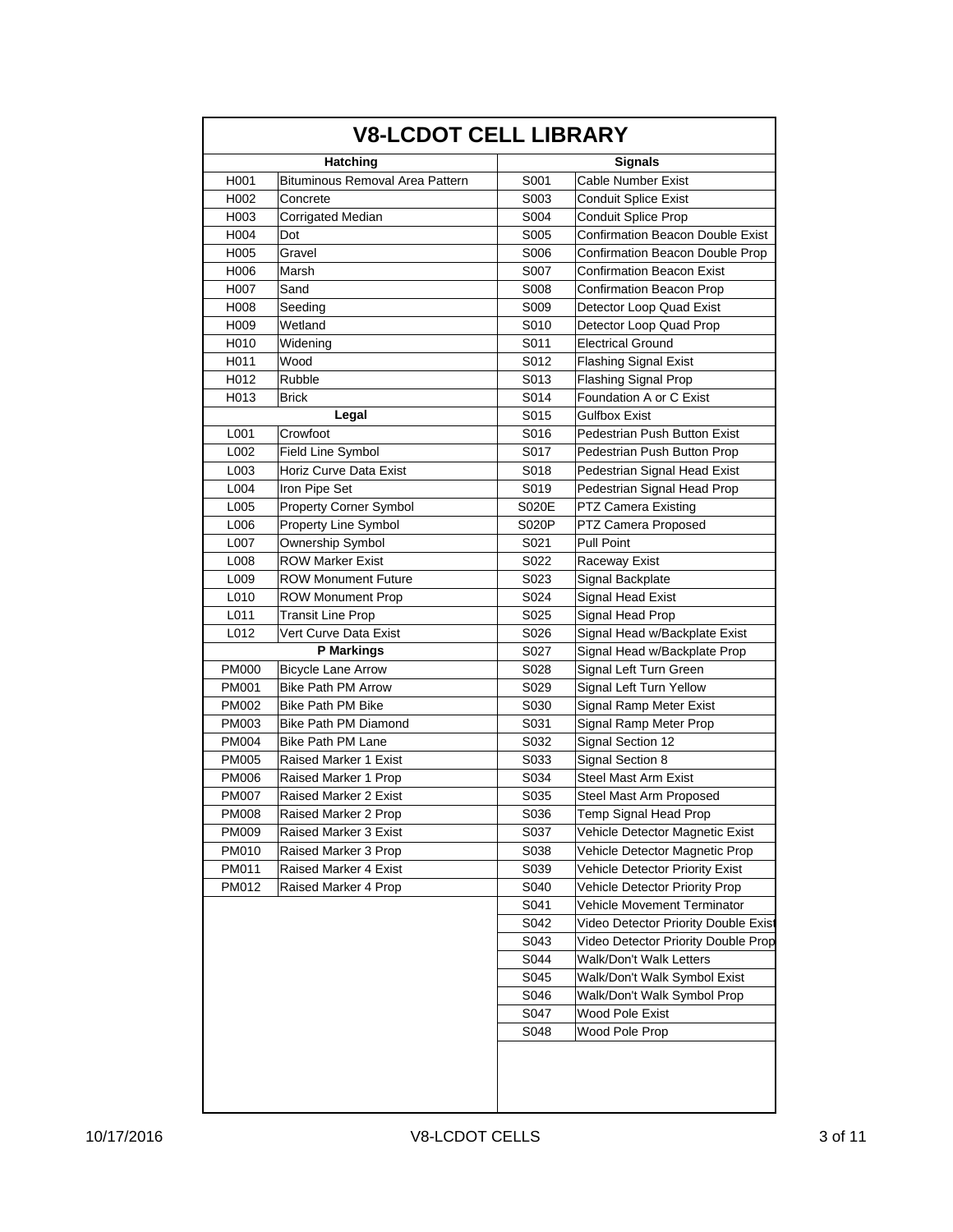|      | <b>V8-LCDOT CELL LIBRARY</b>       |  |
|------|------------------------------------|--|
|      | <b>Topo</b>                        |  |
| T001 | Earthwork Balance Point            |  |
| T002 | <b>Earthwork End Point</b>         |  |
| T003 | <b>Guardrail Post-Steel</b>        |  |
| T004 | Guardrail Post-Wood                |  |
| T005 | Guardrail Terminator LT            |  |
| T006 | <b>Guardrail Terminator RT</b>     |  |
| T007 | Levee or Noise Barrier             |  |
| T008 | RR Cantilever Mast Arm Exist       |  |
| T009 | RR Cantilever Mast Arm Prop        |  |
| T010 | RR Xing Gate Prop                  |  |
| T011 | RR Xing Signal Prop                |  |
| T012 | Spot Elevation Symbol              |  |
| T013 | Water Surface Symbol Exist         |  |
| T014 | Guardrail Term Type 1 Spec Tangent |  |
| T015 | Guardrail Term Type 1 Spec Flared  |  |
|      | <b>Utility</b>                     |  |
| U001 | Frame/Grate to be Adjusted         |  |
| U002 | Frame/Lid to be Adjusted           |  |
| U003 | <b>Guy Pole-Utility Exist</b>      |  |
| U004 | Item to be Abandoned               |  |
| U005 | Item to be Moved                   |  |
| U006 |                                    |  |
|      | Item to be Relocated               |  |
| U007 | Powerline Pole-Utility Exist       |  |
| U008 | Service Box Adjust                 |  |
| U009 | Special Adjustment                 |  |
| U010 | Structure to be Adjusted           |  |
| U011 | Structure to be Cleaned            |  |
| U012 | Structure to be Filled             |  |
| U013 | Structure to be Reconstructed      |  |
| U014 | Structure to be Removed            |  |
| U015 | Valve Vault to be Adjusted         |  |
|      |                                    |  |
|      |                                    |  |
|      |                                    |  |
|      |                                    |  |
|      |                                    |  |
|      |                                    |  |
|      |                                    |  |
|      |                                    |  |
|      |                                    |  |
|      |                                    |  |
|      |                                    |  |
|      |                                    |  |
|      |                                    |  |
|      |                                    |  |
|      |                                    |  |
|      |                                    |  |
|      |                                    |  |
|      |                                    |  |
|      |                                    |  |
|      |                                    |  |
|      |                                    |  |
|      |                                    |  |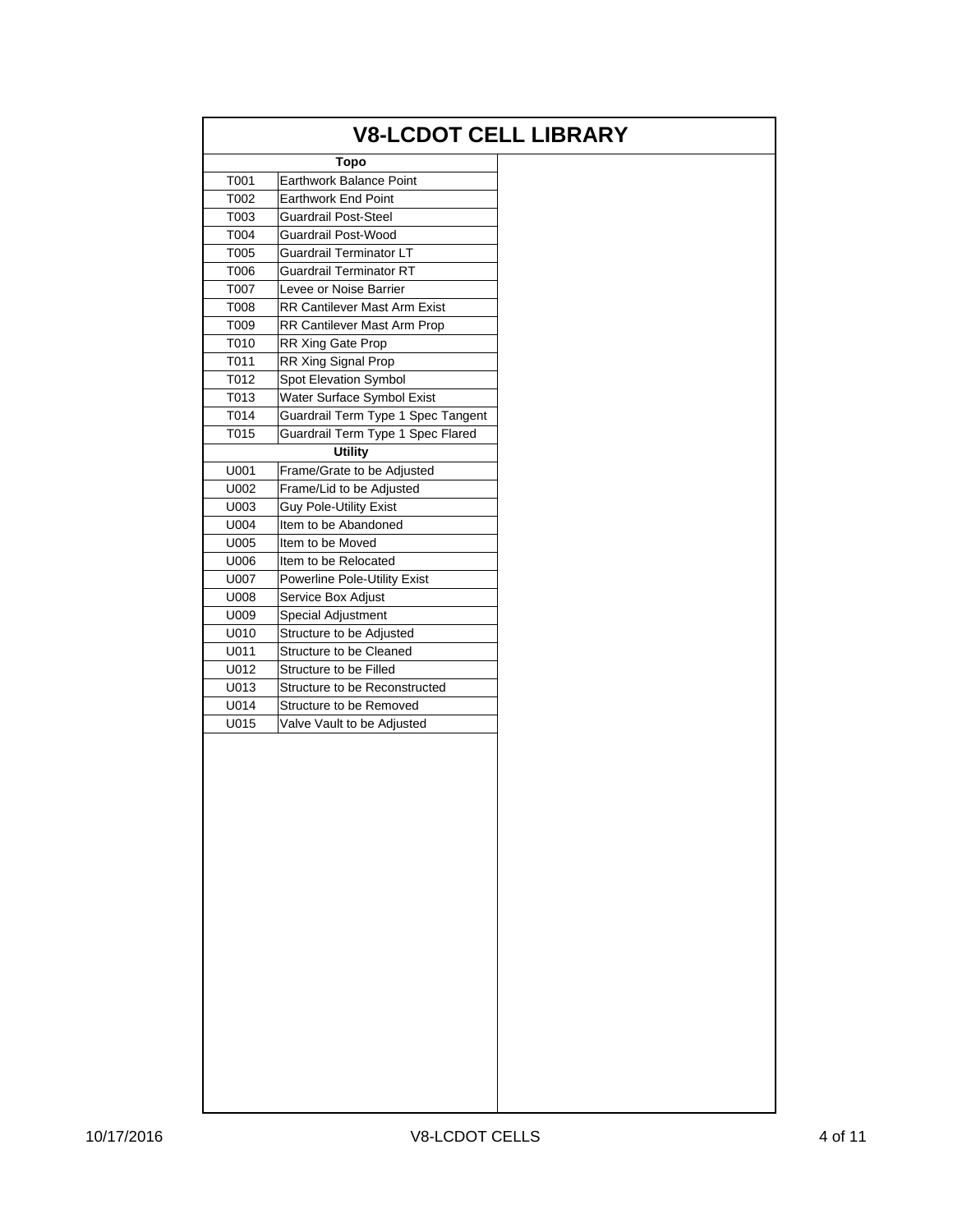| <b>LCDOT XSECTION CELL LIBRARY</b> |                                   |               |                            |  |  |
|------------------------------------|-----------------------------------|---------------|----------------------------|--|--|
|                                    | <b>Topo</b>                       |               | <b>MISCELLANEOUS CELLS</b> |  |  |
| T001                               | <b>Earthwork Balance Point</b>    | <b>XSM001</b> | Adjustment Ring            |  |  |
| T002                               | <b>Earthwork End Point</b>        | <b>XSM002</b> | <b>Butt End</b>            |  |  |
|                                    | <b>DRAINAGE CELLS</b>             | <b>XSM003</b> | Culvert                    |  |  |
| XSD001                             | CB Type A 4'                      | XSM004        | <b>EOP</b>                 |  |  |
| <b>XSD002</b>                      | CB Type A 5'                      | XSM005        | Lane Stripe Symbol Exist   |  |  |
| XSD003                             | CB Type C 2'                      | <b>XSM006</b> | Lane Stripe Symbol Prop    |  |  |
| XSD004                             | Flared End Section 12"            | <b>XSM007</b> | Pipe                       |  |  |
| XSD005                             | Flared End Section 15"            | <b>XSM008</b> | <b>Proposed Removal</b>    |  |  |
| XSD006                             | Flared End Section 18"            | XSM009        | Sidewalk                   |  |  |
| XSD007                             | Flared End Section 24"            | <b>XSM010</b> | <b>Vertical Line</b>       |  |  |
| XSD008                             | Flared End Section 30"            |               | <b>PAVEMENT CELLS</b>      |  |  |
| XSD009                             | Flared End Section 36"            | XSP001        | B6.12 Depressed LT         |  |  |
| XSD010                             | Flared End Section 48"            | <b>XSP002</b> | B6.12 Depressed RT         |  |  |
| XSD011                             | Flared End Section Elliptical 18" | XSP003        | <b>B6.12 LT</b>            |  |  |
| XSD012                             | Flared End Section Elliptical 24" | XSP004        | <b>B6.12 RT</b>            |  |  |
| XSD013                             | Flared End Section Elliptical 30" | XSP005        | <b>B6.18 LT</b>            |  |  |
| XSD014                             | Flared End Section Elliptical 36" | XSP006        | <b>B6.18 RT</b>            |  |  |
| XSD015                             | Frame & Grate Type 10             | XSP007        | B6.24 Depressed LT         |  |  |
| XSD016                             | Frame & Grate Type 11             | XSP008        | B6.24 Depressed RT         |  |  |
| XSD017                             | Frame & Grate Type 24             | XSP009        | <b>B6.24 LT</b>            |  |  |
| XSD018                             | Frame & Lid Type 1                | <b>XSP010</b> | <b>B6.24 RT</b>            |  |  |
| XSD019                             | Grate Type 8                      | XSP011        | Gutter Type A LT           |  |  |
| XSD020                             | <b>Headwall Drain LT</b>          | XSP012        | Gutter Type A RT           |  |  |
| <b>XSD021</b>                      | <b>Headwall Drain RT</b>          | XSP013        | Gutter Type B LT           |  |  |
| <b>XSD022</b>                      | <b>Inlet 1258</b>                 | XSP014        | Gutter Type B RT           |  |  |
| XSD023                             | Inlet 542546                      | <b>XSP015</b> | M2.12 LT                   |  |  |
| XSD024                             | Inlet 542546 Double               | XSP016        | M2.12 RT                   |  |  |
| XSD025                             | Inlet Type A                      | XSP017        | M4.12 LT                   |  |  |
| XSD026                             | MH Type A 4' Concentric           | XSP018        | M4.12 RT                   |  |  |
| XSD027                             | MH Type A 4' Eccentric            | XSP019        | M4.24 LT                   |  |  |
| XSD028                             | MH Type A 5' Concentric           | XSP020        | M4.24 RT                   |  |  |
| XSD029                             | MH Type A 5' Eccentric            | XSP021        | M6.12 LT                   |  |  |
| XSD030                             | MH Type A 6' Cone                 | XSP022        | M6.12 RT                   |  |  |
| XSD031                             | MH Type A 6' Slab                 | XSP023        | M6.24 LT                   |  |  |
| XSD032                             | RDCB 4                            | XSP024        | M6.24 RT                   |  |  |
| XSD033                             | RDCB <sub>5</sub>                 | XSP025        | Concrete Barrier 32 Inch   |  |  |
| XSD034                             | RDMH 4'                           | <b>XSP026</b> | Concrete Barrier 42 Inch   |  |  |
| XSD035                             | RDMH <sub>5</sub>                 |               | <b>UTILITY CELLS</b>       |  |  |
|                                    | <b>FEATURE CELLS</b>              | <b>XSU001</b> | <b>Buffalo Box</b>         |  |  |
| <b>XSF001</b>                      | Fence Wire Strand                 | <b>XSU002</b> | Handhole                   |  |  |
| <b>XSF002</b>                      | Fence Wood 2-Rail                 | <b>XSU003</b> | Handhole HD                |  |  |
| <b>XSF003</b>                      | Fence Wood 3-Rail                 | <b>XSU004</b> | Handhole Double            |  |  |
| <b>XSF004</b>                      | Fence Wood Stockade               | <b>XSU005</b> | Hydrant                    |  |  |
| <b>XSF005</b>                      | <b>Guardrail Double</b>           | <b>XSU006</b> | Junction Box               |  |  |
| <b>XSF006</b>                      | Guardrail LT                      | XSU007        | Mast Arm Left              |  |  |
| XSF007                             | <b>Guardrail RT</b>               | <b>XSU008</b> | Mast Arm Right             |  |  |
| XSF008                             | Mailbox LT                        | <b>XSU009</b> | Street Light Left          |  |  |
| XSF009                             | Mailbox RT                        | <b>XSU010</b> | <b>Street Light Right</b>  |  |  |
| XSF010                             | <b>ROW Marker</b>                 | <b>XSU011</b> | Telephone Pedestal         |  |  |
| XSF011                             | Traffic Sign - Regulatory         | <b>XSU012</b> | <b>Traffic Controler</b>   |  |  |
| <b>XSF012</b>                      | Traffic Sign - Stop               | <b>XSU013</b> | <b>Traffic Signal</b>      |  |  |
| <b>XSF013</b>                      | <b>Advertising Sign</b>           | <b>XSU014</b> | <b>Utility Pole</b>        |  |  |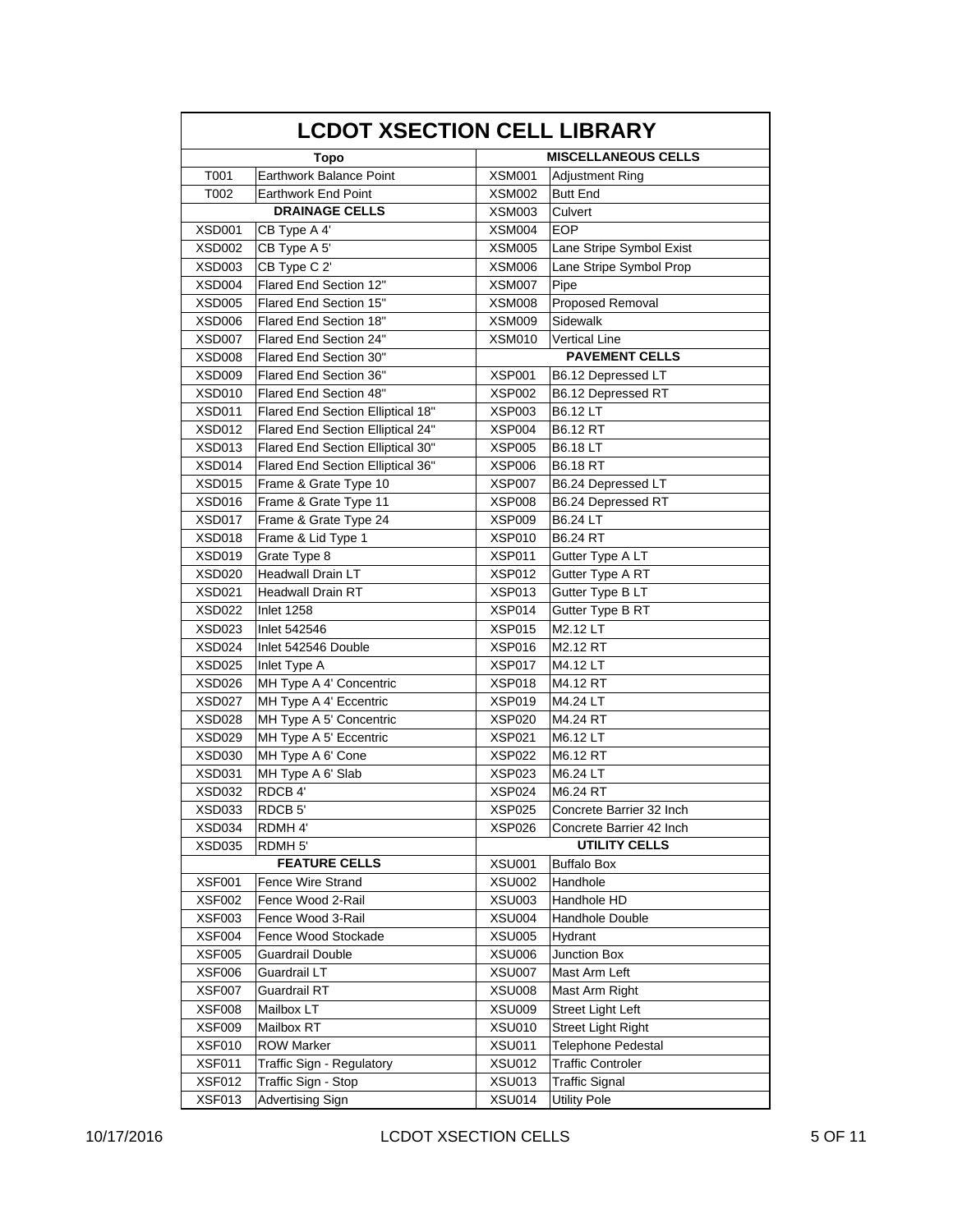| <b>VEGETATION CELLS</b><br><b>XSV001</b><br>Brush Line LT<br><b>XSV002</b><br><b>Brush Line RT</b><br>XSV003<br>Bush<br><b>XSV004</b><br>Cattails LT<br>Cattails RT<br><b>XSV005</b><br><b>XSV006</b><br>Tree-Dead<br>Tree-Deciduous<br><b>XSV007</b><br>Tree-Deciduous Multiple LT<br><b>XSV008</b><br><b>XSV009</b><br>Tree-Deciduous Multiple RT<br>Tree-Pine<br><b>XSV010</b><br>Tree-Pine Multiple LT<br><b>XSV011</b><br>Tree-Pine Multiple RT<br><b>XSV012</b><br><b>XSV013</b><br>Wetland<br><b>XSV014</b><br>Crop Line |  | <b>LCDOT XSECTION CELL LIBRARY</b> |
|---------------------------------------------------------------------------------------------------------------------------------------------------------------------------------------------------------------------------------------------------------------------------------------------------------------------------------------------------------------------------------------------------------------------------------------------------------------------------------------------------------------------------------|--|------------------------------------|
|                                                                                                                                                                                                                                                                                                                                                                                                                                                                                                                                 |  |                                    |
|                                                                                                                                                                                                                                                                                                                                                                                                                                                                                                                                 |  |                                    |
|                                                                                                                                                                                                                                                                                                                                                                                                                                                                                                                                 |  |                                    |
|                                                                                                                                                                                                                                                                                                                                                                                                                                                                                                                                 |  |                                    |
|                                                                                                                                                                                                                                                                                                                                                                                                                                                                                                                                 |  |                                    |
|                                                                                                                                                                                                                                                                                                                                                                                                                                                                                                                                 |  |                                    |
|                                                                                                                                                                                                                                                                                                                                                                                                                                                                                                                                 |  |                                    |
|                                                                                                                                                                                                                                                                                                                                                                                                                                                                                                                                 |  |                                    |
|                                                                                                                                                                                                                                                                                                                                                                                                                                                                                                                                 |  |                                    |
|                                                                                                                                                                                                                                                                                                                                                                                                                                                                                                                                 |  |                                    |
|                                                                                                                                                                                                                                                                                                                                                                                                                                                                                                                                 |  |                                    |
|                                                                                                                                                                                                                                                                                                                                                                                                                                                                                                                                 |  |                                    |
|                                                                                                                                                                                                                                                                                                                                                                                                                                                                                                                                 |  |                                    |
|                                                                                                                                                                                                                                                                                                                                                                                                                                                                                                                                 |  |                                    |
|                                                                                                                                                                                                                                                                                                                                                                                                                                                                                                                                 |  |                                    |
|                                                                                                                                                                                                                                                                                                                                                                                                                                                                                                                                 |  |                                    |
|                                                                                                                                                                                                                                                                                                                                                                                                                                                                                                                                 |  |                                    |
|                                                                                                                                                                                                                                                                                                                                                                                                                                                                                                                                 |  |                                    |
|                                                                                                                                                                                                                                                                                                                                                                                                                                                                                                                                 |  |                                    |
|                                                                                                                                                                                                                                                                                                                                                                                                                                                                                                                                 |  |                                    |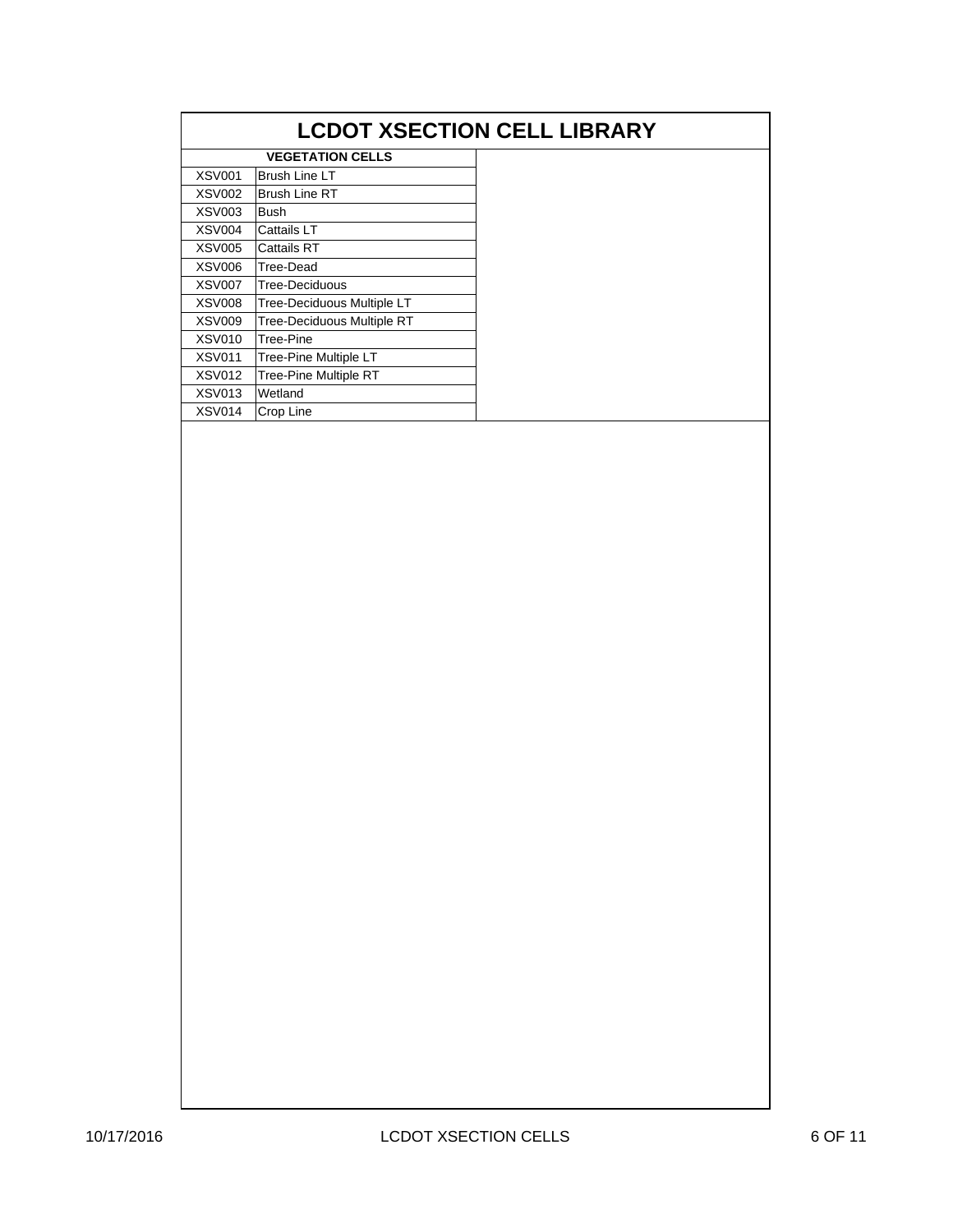| <b>LCDOT TRAFFIC SIGNS CELL LIBRARY</b> |                                       |                      |                                    |  |  |
|-----------------------------------------|---------------------------------------|----------------------|------------------------------------|--|--|
|                                         | <b>MISCELLANEOUS</b>                  |                      | <b>M SERIES (CONTINUED)</b>        |  |  |
| D9-6                                    | Handicapped Parking                   | M4-6                 | End                                |  |  |
| <b>DL-01</b>                            | <b>Next X Miles</b>                   | M4-7                 | Temporary                          |  |  |
| $G20-2$                                 | <b>End Construction</b>               | M4-7A                | Temp                               |  |  |
| G20-I102                                | End Work Zone Speed Limit             | $M4-8$               | Detour                             |  |  |
| $S1-1$                                  | School                                | M4-8A                | <b>End Detour</b>                  |  |  |
| $S3-1$                                  | School Bus Stop Ahead                 | M4-9A                | Detour w/Arrow Straight            |  |  |
| S4-1100                                 | School Speed Limit                    | M4-9B                | Detour w/Arrow 90 Left             |  |  |
| S4-1102                                 | School Speed Zone Ahead               | M4-9C                | Detour w/Arrow 90 Right            |  |  |
| TS-AP                                   | <b>Arrow Pointer</b>                  | M4-9D                | Detour w/Arrow Left                |  |  |
| TS-BL                                   | <b>Bike Law</b>                       | M4-9E                | Detour w/Arrow Right               |  |  |
| TS-BT2                                  | Barricade Type II                     | M4-10L               | Detour Left                        |  |  |
| TS-BT2A                                 | Barricade Type II w/Arrow             | M4-10R               | Detour Right                       |  |  |
| TS-BT2P                                 | Barricade Type II Profile             | M4-14                | Begin                              |  |  |
| TS-BT3                                  | Barricade Type III                    | M5-1                 | Directional Arrow Aux L/R          |  |  |
| TS-BT3P                                 | <b>Barricade Type III Profile</b>     | M5-2                 | Directional Arrow Aux L/R          |  |  |
| <b>TS-CONE</b>                          | <b>Traffic Cone</b>                   | M6-1                 | Directional Arrow L/R              |  |  |
| TS-DIB-P                                | Direction Indicator Barricade Profile | M6-2                 | Directional Arrow L/R/U/D          |  |  |
| TS-DOT                                  | <b>Direction of Traffic</b>           | M6-3                 | Directional Arrow U/D              |  |  |
| TS-EB                                   | <b>Except Buses</b>                   | M6-4                 | Double Arrow                       |  |  |
| TS-FL                                   | Flashing Light                        | M6-5                 | Directional Arrow Aux L/R          |  |  |
| TS-FP                                   | <b>Flag Person</b>                    | M6-6                 | Directional Arrow Aux L/R          |  |  |
| TS-NT                                   | No Trespassing                        | M6-7                 | Directional Arrow Aux L/R          |  |  |
|                                         |                                       |                      | <b>R SERIES</b>                    |  |  |
| TS-OM                                   | Object Marker<br>Panel 1              |                      |                                    |  |  |
| TS-P1<br>TS-P2                          | Panel 2                               | R1-1                 | Stop<br>Yield                      |  |  |
|                                         |                                       | R <sub>1</sub> -2    |                                    |  |  |
| TS-PACE-1                               | Pace Bus Stop                         | R <sub>1</sub> -3-2  | 2-Way Stop                         |  |  |
| TS-PACE-2                               | Pace Bus Stop                         | R <sub>1</sub> -3-4  | 4-Way Stop                         |  |  |
| TS-SF                                   | Sign Flag                             | R <sub>1</sub> -4    | All Way Stop                       |  |  |
| TS-TS                                   | Traffic Sign 1 Post                   | R <sub>1</sub> -1100 | <b>Cross Traffic Does Not Stop</b> |  |  |
| TS-TS2                                  | Traffic Sign 2 Post                   | R <sub>2</sub> -1    | Speed Limit XX                     |  |  |
| TS-WBC                                  | Road Will Be Closed From/To           | R <sub>2</sub> -1101 | XX MPH                             |  |  |
|                                         | Special 4836 Detour Information Sign  | R2-1106              | \$150 Fine Minimum                 |  |  |
|                                         | Special 6030 Detour Information Sign  | R3-1                 | No Right Turn                      |  |  |
|                                         | <b>M SERIES</b>                       | R3-2                 | No Left Turn                       |  |  |
| M1-1-2D                                 | Interstate Route - 2 Digit            | R3-3                 | No Turns                           |  |  |
| M1-1-3D                                 | Interstate Route - 3 Digit            | R3-5L                | Left Turn Only                     |  |  |
| M1-4                                    | State Highway Shield                  | R3-5R                | <b>Right Turn Only</b>             |  |  |
| M1-6                                    | <b>County Route</b>                   | <b>R3-7L</b>         | Left Lane Must Turn Left           |  |  |
| M1-6-CBP                                | County Bike Path                      | <b>R3-7R</b>         | Right Lane Must Turn Right         |  |  |
| M1-I100-2                               | State Route-2 Digits                  | R3-8S                | Left/Right Turn Only               |  |  |
| M1-I100-3                               | State Route-3 Digits                  | R3-9B                | Opposing Left Turn                 |  |  |
| $M2-1$                                  | Junction                              | R3-I100L             | Left Turn Lane                     |  |  |
| $M3-1$                                  | North                                 | R3-I100R             | Right Turn Lane                    |  |  |
| $M3-2$                                  | East                                  | R3-17                | <b>Bicycle Only Right Lane</b>     |  |  |
| $M3-3$                                  | South                                 | R4-4                 | Yield To Bikes                     |  |  |
| $M3-4$                                  | West                                  | R4-7                 | Keep Right                         |  |  |
| M4-1                                    | Alternate                             | R4-7AL               | Keep Left                          |  |  |
| M4-1A                                   | Alt                                   | R4-7AR               | Keep Right                         |  |  |
| M4-2                                    | By-Pass                               | <b>R4-7BL</b>        | Keep Left                          |  |  |
| $M4-3$                                  | Business                              | R4-7BR               | Keep Right                         |  |  |
| M4-4                                    | Truck                                 | R4-8                 | Keep Left                          |  |  |
| M4-5                                    | To                                    | R4-18                | Do Not Pass On Shoulder            |  |  |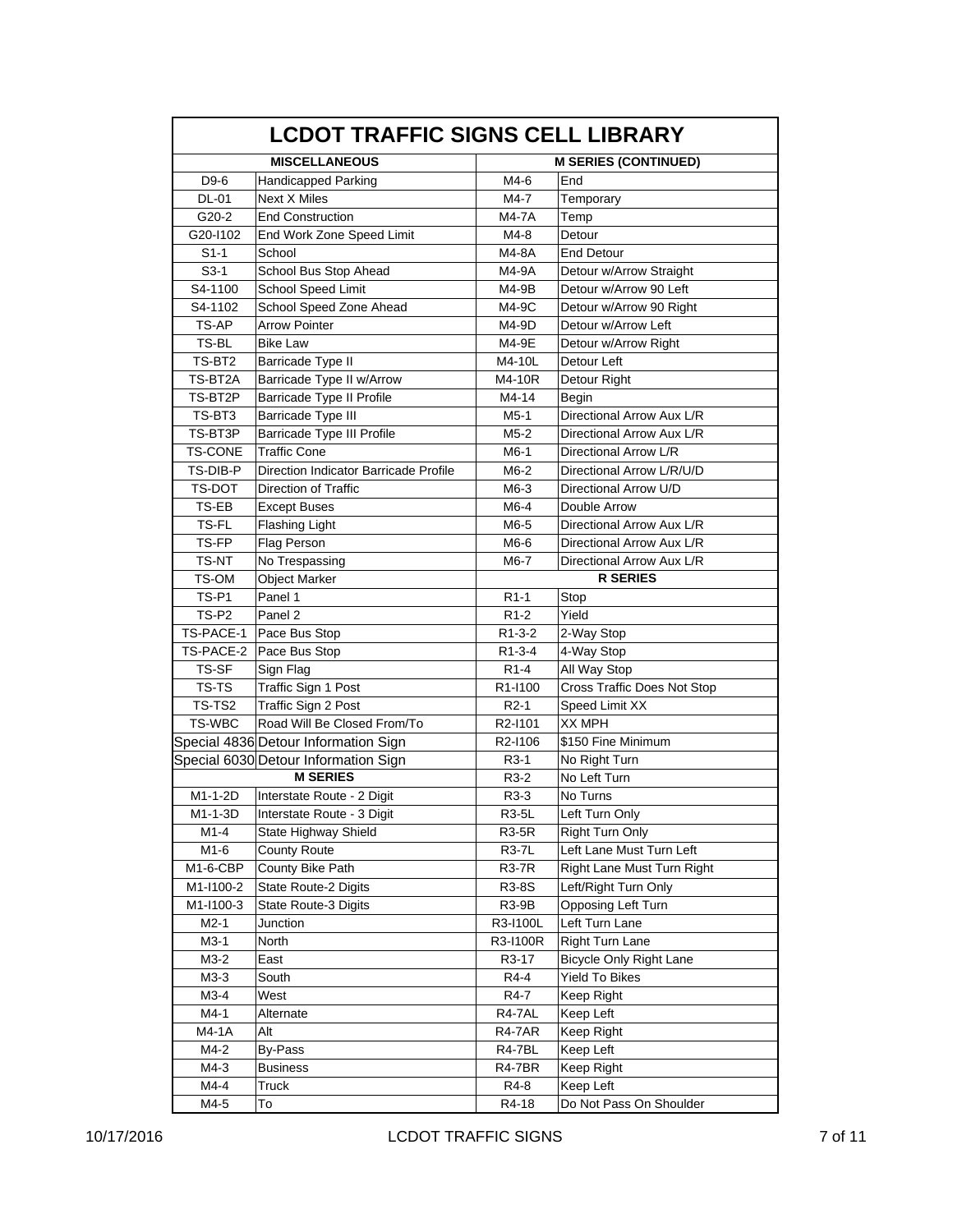|                      | <b>LCDOT TRAFFIC SIGNS CELL LIBRARY</b> |               |                                  |
|----------------------|-----------------------------------------|---------------|----------------------------------|
|                      | <b>R SERIES (CONTINUED)</b>             |               | <b>W SERIES (CONTINUED)</b>      |
| $R5-1$               | Do Not Enter                            | $W4-1$        | Merge Left/Right                 |
| <b>R5-1A</b>         | Wrong Way                               | $W4-2$        | Lane Ends                        |
| $R5-2$               | No Trucks                               | $W5-1$        | <b>Road Narrows</b>              |
| R <sub>5</sub> -6    | No Bicycles                             | $W5-2$        | Narrow Bridge                    |
| R5-1101              | Begin/End Class ? Truck Route           | W6-2          | Divided Highway Ends             |
| <b>R6-1L</b>         | One Way Left                            | W6-3          | 2-Way Traffic                    |
| R6-1R                | One Way Right                           | W8-4          | Soft Shoulder                    |
| R6-3                 | Divided Highway                         | W8-9          | Low Shoulder                     |
| R6-3A                | Divided Highway                         | W8-1100       | Water On Pavement                |
| R7-1                 | No Parking Anytime                      | W10-1         | <b>RR Xrossing</b>               |
| R7-1L                | No Parking Anytime                      | $W11-1$       | <b>Bicycle Xrossing</b>          |
| R7-8                 | <b>Handicap Parking</b>                 | W11-1A        | <b>Bicycle Xrossing</b>          |
| R7SP-NPBL            | No Parking Bus Lane                     | W11-2         | <b>Pedestrian Xrossing</b>       |
| R7SP-NPTS            | No Parking This Side                    | W11-9         | <b>Handicapped Parking</b>       |
| R7SP-NSSP            | No Stopping Standing Or Parking         | W12-1         | Double Arrow                     |
| R7-107A              | Bus Stop w/Logo                         | W12-2         | Low Clearance                    |
| R7-107B              | <b>Bus Stop</b>                         | W14-2         | No Outlet                        |
| R7-201               | Tow-Away Zone                           | W14-3         | No Passing Zone                  |
| R8-3A                | No Parking                              | W16-4         | Next (Message)                   |
| R8SP-NPSS            | No Parking Standing Stopping            | W16-7P        | Diagonal Arrow Plaque L/R        |
| R <sub>10</sub> -6AL | Stop Here On Red-Left                   | W16-9P-1      | Ahead 24x12                      |
| R10-6AR              | Stop Here On Red-Right                  | W16-9P-2      | Ahead 36x24                      |
| R <sub>10</sub> -7   | Do Not Block Intersection               | W17-I100-1    | Road Name-1 Line                 |
| R <sub>11</sub> -2   | Road Closed                             | W17-I100-2    | Road Name-2 Line                 |
| R11-3A               | Road Closed XX Miles Ahead              | W20-1         | Road Work (Message)              |
| R11-3B               | <b>Bridge Closed XX Miles Ahead</b>     | W20-2         | Detour (Message)                 |
| R <sub>11</sub> -4   | Road Closed To Thru Traffic             | W20-3         | Road Closed (Message)            |
| R12-2SP              | X Ton Axle Wt                           | W20-4         | One Lane Road (Message)          |
| RSP-LTR              | Left-Thru-Right                         | W20-5AL       | Left Two Lanes Closed (Message)  |
| RSP-TO               | Thru Only                               | W20-5AR       | Right Two Lanes Closed (Message) |
|                      | <b>W SERIES</b>                         | W20-5L        | Left Lane Closed (Message)       |
| $W1-1$               | Turn L/R                                | W20-5R        | Right Lane Closed (Message)      |
| $W1-2$               | Curve L/R                               | W20-7         | Flagger (Message)                |
| $W1-3$               | Reverse Turn L/R                        | <b>W20-7A</b> | Flagger Symbol                   |
| W1-4                 | Reverse Curve L/R                       | W21-1         | Workers                          |
| $W1-5$               | Winding Road                            | W21-1A        | Workers Symbol                   |
| W1-6                 | Large Arrow One Way                     | W21-2         | Fresh XXX                        |
| W1-7                 | Large Arrow Two Way                     | W21-I100      | Barricade (Message)              |
| $W1-8$               | Chevron L/R                             | WSP-BC        | Bridge Closed (Message)          |
| $W2-1$               | Cross Road                              | WSP-FX        | Fire X-Ing                       |
| $W2-2$               | Side Road                               | WSP-HDA       | Hidden Driveway Ahead            |
| $W2-3$               | Side Road                               | WSP-LFP       | Low Flying Planes                |
| W2-4                 | T-Symbol                                | WSP-NS        | No Shoulder                      |
| W2-5                 | Y-Symbol                                |               |                                  |
| W2-1113              | <b>Begins</b>                           |               |                                  |
| W2-1115A             | Work Zone                               |               |                                  |
| W2-1115B             | Work Zone                               |               |                                  |
| W2-I100              | Dogleg Intersection                     |               |                                  |
| $W3-1$               | Stop Ahead                              |               |                                  |
| <b>W3-1A</b>         | Stop Ahead                              |               |                                  |
| <b>W3-2A</b>         | <b>Yield Ahead</b>                      |               |                                  |
| W3-3                 | Signal Ahead                            |               |                                  |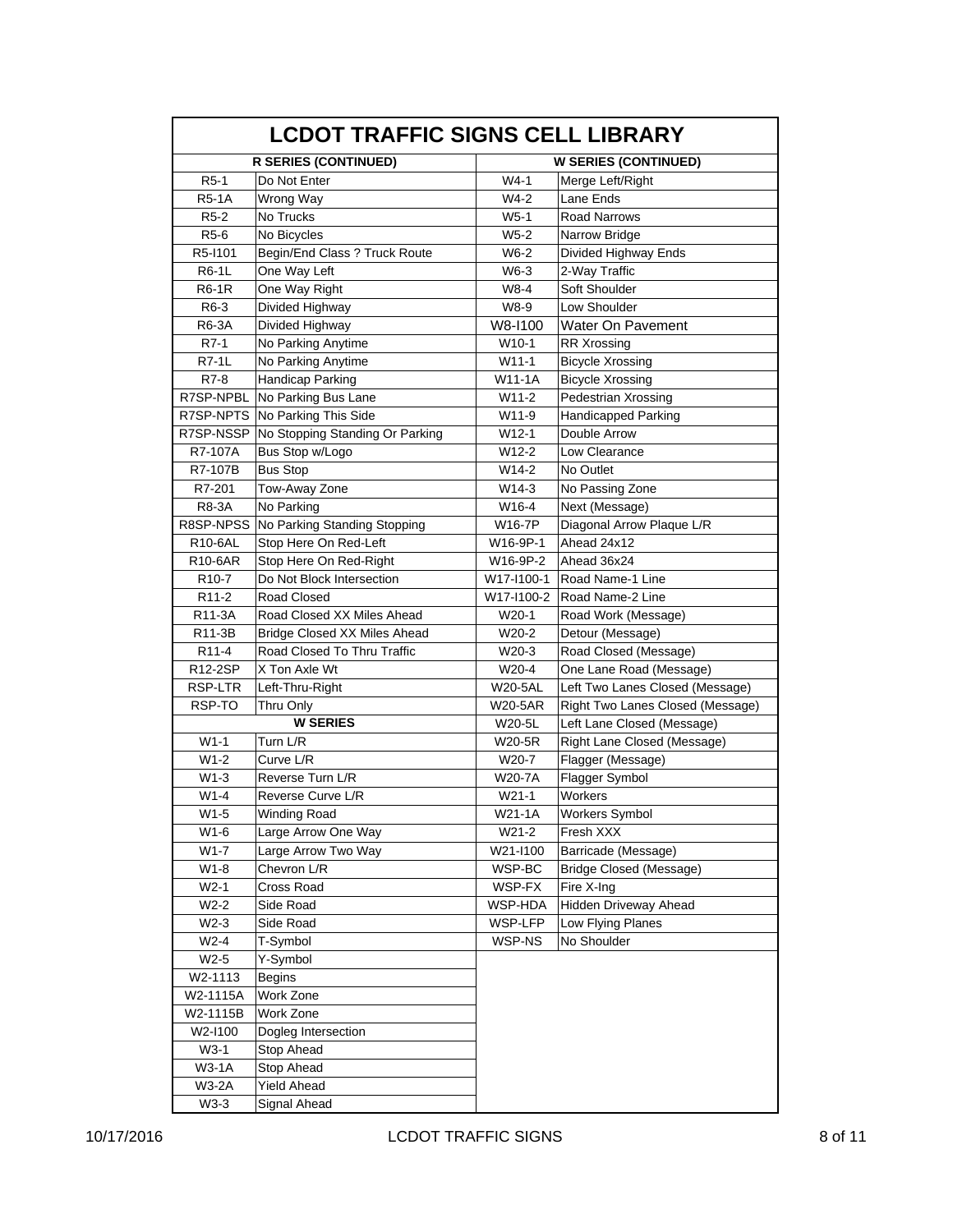| <b>LCDOT ELECTRICAL CELL LIBRARY</b> |                               |                                  |                                                                |  |  |
|--------------------------------------|-------------------------------|----------------------------------|----------------------------------------------------------------|--|--|
|                                      |                               | <b>Electrical</b>                |                                                                |  |  |
| E001                                 | High Mast Pole 1 Exist        | E019                             | Light Unit 4 Exist                                             |  |  |
| E002                                 | High Mast Pole 1 Prop         | E020                             | Light Unit 4 Prop                                              |  |  |
| E003                                 | High Mast Pole 2 Exist        | E021                             | Light Unit 5 Exist                                             |  |  |
| E004                                 | High Mast Pole 2 Prop         | E022                             | Light Unit 5 Prop                                              |  |  |
| E005                                 | High Mast Pole 3 Exist        | E023                             | Light Unit Twin 1 Exist                                        |  |  |
| E006                                 | High Mast Pole 3 Prop         | E024                             | Light Unit Twin 1 Prop                                         |  |  |
| E007                                 | High Mast Pole 4 Exist        | E025                             | Light Unit Twin 2 Exist                                        |  |  |
| E008                                 | High Mast Pole 4 Prop         | E026                             | Light Unit Twin 2 Prop                                         |  |  |
| E009                                 | High Mast Pole 5 Exist        | E027                             | Light Unit Twin 3 Exist                                        |  |  |
| E010                                 | High Mast Pole 5 Prop         | E028                             | Light Unit Twin 3 Prop                                         |  |  |
| E011                                 | High Mast Pole 6 Exist        | E029                             | Light Unit Twin 4 Exist                                        |  |  |
| E012                                 | High Mast Pole 6 Prop         | E030                             | Light Unit Twin 4 Prop                                         |  |  |
| E013                                 | Light Unit 1 Exist            | E031                             | Light Unit Twin 5 Exist                                        |  |  |
| E014                                 | Light Unit 1 Prop             | E032                             | Light Unit Twin 5 Prop                                         |  |  |
| E015                                 | Light Unit 2 Exist            | E033                             | Underpass Luminaire Exist                                      |  |  |
| E016                                 | Light Unit 2 Prop             | E034                             | Underpass Luminaire Prop                                       |  |  |
| E017                                 | Light Unit 3 Exist            | E035                             | Wire Diagram Prop                                              |  |  |
| E018                                 | Light Unit 3 Prop             |                                  |                                                                |  |  |
|                                      |                               | <b>LCDOT SURVEY CELL LIBRARY</b> |                                                                |  |  |
|                                      |                               | <b>Plats</b>                     |                                                                |  |  |
| Ded_20_scale_24x36                   | Plat of Dedication - 20 Scale | Ease_50_scale_24x36              | Plat of Easement - 50 Scale                                    |  |  |
| Ded_50_scale_24x36                   | Plat of Dedication - 50 Scale | POH_50_scale_24x36               | Parcel_Plat_50_scale_24x36 Right of Way Parcel Plat - 50 Scale |  |  |
|                                      |                               |                                  |                                                                |  |  |
|                                      |                               |                                  |                                                                |  |  |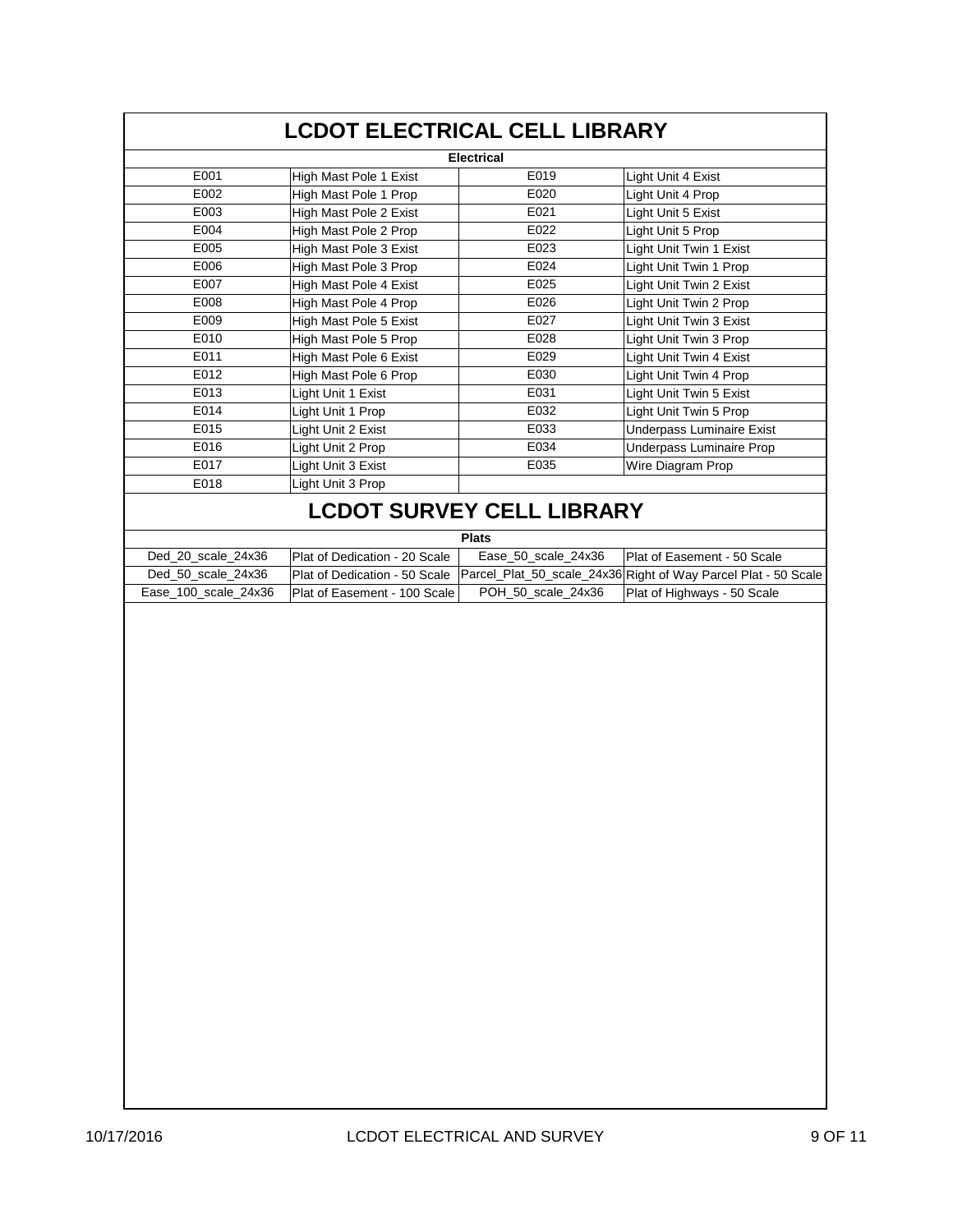| <b>LCDOT QUANTITIES CELL LIBRARY</b> |                                                |            |                                          |  |
|--------------------------------------|------------------------------------------------|------------|------------------------------------------|--|
| 28000510                             | <b>Inlet Filter</b>                            | 78000100TR | Thermo Thru RT                           |  |
| 42400800                             | Detectable Warning                             | 82102250   | Luminaire, Sodium Vapor, Horz., 250 Watt |  |
| 54213657                             | Precast Ref. Conc. Flared End Sect. 12"        | 87700110   | Steel Mast Arm & Pole, 14'               |  |
| 54213660                             | Precast Ref. Conc. Flared End Sect. 15"        | 87700120   | Steel Mast Arm & Pole, 16'               |  |
| 54213663                             | Precast Ref. Conc. Flared End Sect. 18"        | 87700130   | Steel Mast Arm & Pole, 18'               |  |
| 54213666                             | Precast Ref. Conc. Flared End Sect. 21"        | 87700140   | Steel Mast Arm & Pole, 20'               |  |
| 54213669                             | Precast Ref. Conc. Flared End Sect. 24"        | 87700150   | Steel Mast Arm & Pole, 22'               |  |
| 54213672                             | Precast Ref. Conc. Flared End Sect. 27"        | 87700160   | Steel Mast Arm & Pole, 24'               |  |
| 54213675                             | Precast Ref. Conc. Flared End Sect. 30"        | 87700170   | Steel Mast Arm & Pole, 26'               |  |
| 54213678                             | Precast Ref. Conc. Flared End Sect. 33"        | 87700180   | Steel Mast Arm & Pole, 28'               |  |
| 54213681                             | Precast Ref. Conc. Flared End Sect. 36"        | 87700190   | Steel Mast Arm & Pole, 30'               |  |
| 54213867                             | Steel End Sect. 12"                            | 87700200   | Steel Mast Arm & Pole, 32'               |  |
| 54213870                             | Steel End Sect. 15"                            | 87700210   | Steel Mast Arm & Pole, 34'               |  |
| 54213873                             | Steel End Sect. 18"                            | 87700220   | Steel Mast Arm & Pole, 36'               |  |
| 54213876                             | Steel End Sect. 21"                            | 87700230   | Steel Mast Arm & Pole, 38'               |  |
| 54213879                             | Steel End Sect. 24"                            | 87700240   | Steel Mast Arm & Pole, 40'               |  |
| 54214500                             | Precast Ref. Conc. Flared End Sect =15"        | 87700250   | Steel Mast Arm & Pole, 42'               |  |
| 54214503                             | Precast Ref. Conc. Flared End Sect =18"        | 87700260   | Steel Mast Arm & Pole, 44'               |  |
| 54214506                             | Precast Ref. Conc. Flared End Sect = 21"       | 87700270   | Steel Mast Arm & Pole, 46'               |  |
| 54214509                             | Precast Ref. Conc. Flared End Sect = 24"       | 87700280   | Steel Mast Arm & Pole, 48'               |  |
| 54214512                             | Precast Ref. Conc. Flared End Sect =27"        | 87700290   | Steel Mast Arm & Pole, 50'               |  |
| 54214515                             | Precast Ref. Conc. Flared End Sect =30"        | 87700300   | Steel Mast Arm & Pole, 52'               |  |
| 54214521                             | Precast Ref. Conc. Flared End Sect =36"        | 87700310   | Steel Mast Arm & Pole, 54'               |  |
| 54215130                             | Steel End Sect =15"                            | 87700320   | Steel Mast Arm & Pole, 55'               |  |
| 54215133                             | Steel End Sect =18"                            | 87702810   | Comb. Mast Arm & Pole, 16"               |  |
| 54215136                             | Steel End Sect = 21"                           | 87702820   | Comb. Mast Arm & Pole, 18"               |  |
| 54215139                             | Steel End Sect = 24"                           | 87702830   | Comb. Mast Arm & Pole, 20"               |  |
| 54247130                             | Grating for Conc. Flared End Sect 24"          | 87702840   | Comb. Mast Arm & Pole, 22"               |  |
| 54247140                             | Grating for Conc. Flared End Sect 27"          | 87702850   | Comb. Mast Arm & Pole, 24"               |  |
| 54247150                             | Grating for Conc. Flared End Sect 30"          | 87702860   | Comb. Mast Arm & Pole, 26"               |  |
| 54247170                             | Grating for Conc. Flared End Sect 36"          | 87702870   | Comb. Mast Arm & Pole, 28"               |  |
| 54248130                             | Grating for Conc. Flared End Sect = 24"        | 87702880   | Comb. Mast Arm & Pole, 30"               |  |
| 54248140                             | Grating for Conc. Flared End Sect = 27"        | 87702890   | Comb. Mast Arm & Pole, 32"               |  |
| 54248150                             | Grating for Conc. Flared End Sect = 30"        | 87702900   | Comb. Mast Arm & Pole, 34"               |  |
| 54248160                             | Grating for Conc. Flared End Sect =36"         | 87702910   | Comb. Mast Arm & Pole, 36"               |  |
| 60264415                             | Inlet: 542546                                  | 87702920   | Comb. Mast Arm & Pole, 38"               |  |
| 60404800                             | Frame and Grate, Type 11                       | 87702930   | Comb. Mast Arm & Pole, 40"               |  |
| 60404950                             | Frame and Grate, Type 24                       | 87702940   | Comb. Mast Arm & Pole, 42"               |  |
| 63100167                             | Traffic Barrier Terminal Type 1, Spec. Tangent | 87702950   | Comb. Mast Arm & Pole, 44"               |  |
| 63100169                             | Traffic Barrier Terminal Type 1, Spec. Flared  | 87702960   | Comb. Mast Arm & Pole, 46"               |  |
| 70300100DA                           | Short-Term Double Arrow                        | 87702970   | Comb. Mast Arm & Pole, 48"               |  |
| 70300100L                            | Short-Term LT Only                             | 87702980   | Comb. Mast Arm & Pole, 50"               |  |
| 70300100R                            | Short-Term RT Only                             | 87702990   | Comb. Mast Arm & Pole, 52"               |  |
| 70300100RR                           | Short-Term RR Xing                             | 87703000   | Comb. Mast Arm & Pole, 54"               |  |
| 70300100TL                           | Short-Term Thru LT                             | 87703010   | Comb. Mast Arm & Pole, 55"               |  |
| 70300100TR                           | Short-Term Thru RT                             | 88200110   | TS Backplate, Louvered                   |  |
| 72400100                             | Remove Sign - Type A                           | 88200210   | TS Backplate, Louvered, Aluminum         |  |
| 78000100DTA                          | Thermo Dual Turn Arrows                        | 88700200   | <b>Light Detector</b>                    |  |
| 78000100L                            | Thermo LT Only                                 | 88700300   | <b>Light Detector Amplifier</b>          |  |
| 78000100R                            | Thermo RT Only                                 | 88800100   | Pedestrian Push-Button                   |  |
| 78000100RR                           | Thermo RR Xing                                 | 89502385   | Remove Existing Concrete Foundation      |  |
| 78000100T                            | Thermo Thru                                    |            |                                          |  |
| 78000100TL                           | Thermo Thru LT                                 |            |                                          |  |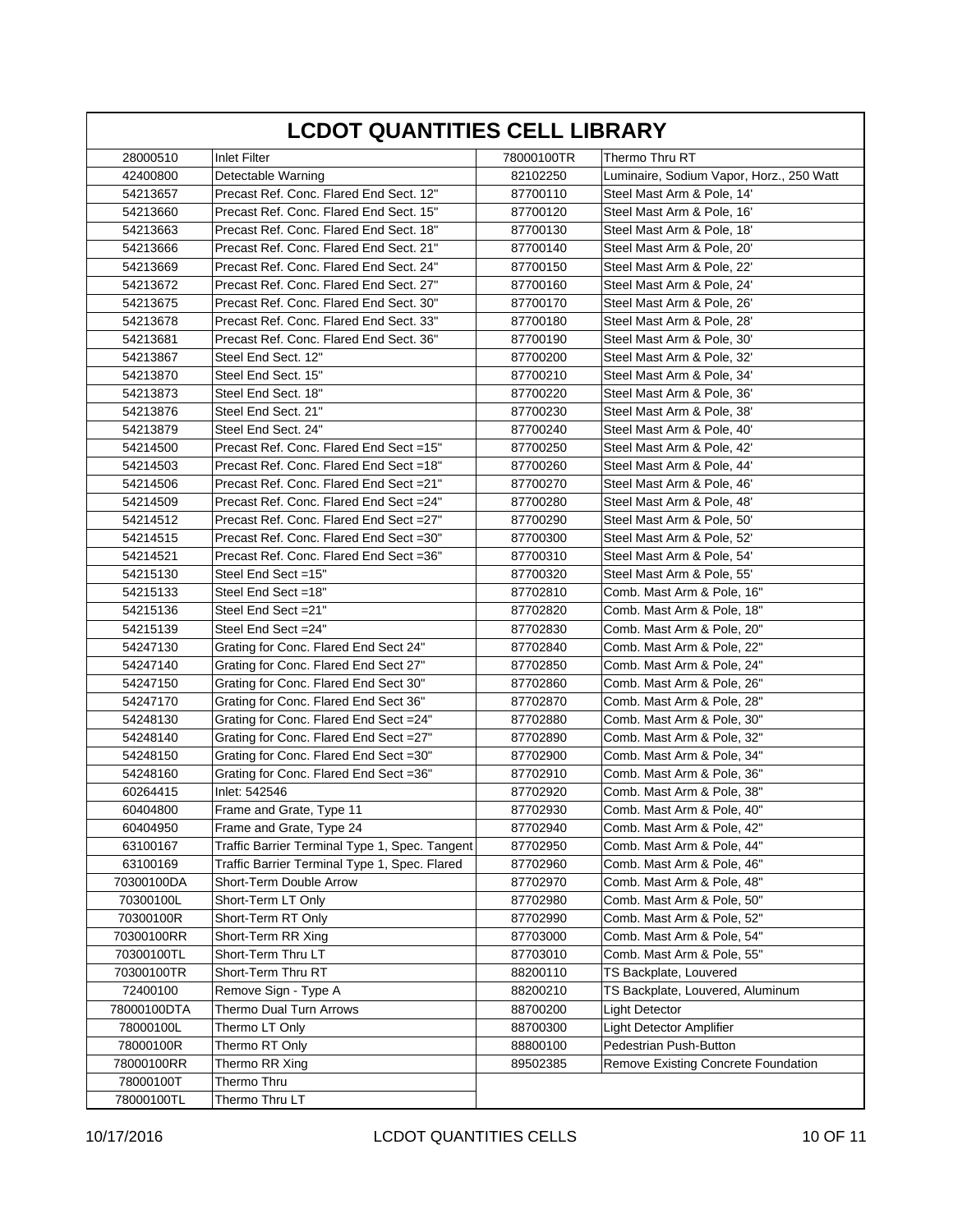| <b>LCDOT QUANTITIES CELL LIBRARY</b> |                                            |                     |                                  |  |
|--------------------------------------|--------------------------------------------|---------------------|----------------------------------|--|
| <b>BBW PR</b>                        | Buffalo box, Valve Vault Existing          | <b>TEMP DTA</b>     | <b>Temp Dual Turn Arrows</b>     |  |
| <b>BBW EX</b>                        | Buffalo box, Valve Vault Proposed          | <b>TEMP LTO</b>     | Temp LT Only                     |  |
| <b>CABINET EX</b>                    | <b>Cabinet Existing</b>                    | <b>TEMP RR</b>      | Temp RR Xing                     |  |
| <b>CABINET PR</b>                    | <b>Cabinet Proposed</b>                    | <b>TEMP RTO</b>     | Temp RT Only                     |  |
| <b>CB EXISTING</b>                   | <b>Catch Basin Existing</b>                | <b>TEMP THRU</b>    | Temp Thru                        |  |
| CB PROP                              | Catch Basin Proposed                       | <b>TEMP TL</b>      | Temp Thru LT                     |  |
| <b>CIRCLE</b>                        | Circle                                     | <b>TEMP TL</b>      | Temp Thru RT                     |  |
| <b>Ditch Check</b>                   | <b>Ditch Checks</b>                        | Tree 1              | <b>Tree Diciduous</b>            |  |
| FG-FL                                | Frame & Grate, Frame & Lid                 | Tree 2              | Tree Evergreen                   |  |
| FIB PR                               | Flush Inlet Box Proposed                   | <b>Tree Removal</b> | <b>Tree Removal</b>              |  |
| <b>GRATE</b>                         | Grate                                      | X0322371            | Remove Exist Mast Arm            |  |
| HDHH EX                              | Heavy Duty Handhole Existing               | X0322748            | <b>Bicycle Lane Marking</b>      |  |
| HDHH PR                              | Heavy Duty Handhole Proposed               | X0327301            | <b>Relocate Existing Mailbox</b> |  |
| HH EX                                | Handhole Existing                          | X2800500            | Inlet Protection, Special        |  |
| HH PR                                | Handhole Proposed                          | XX003665            | Rebuild Exist HH to Double HH    |  |
| <b>HHDBL EX</b>                      | Handhole Double Existing                   | XX206400            | <b>Mailbox Post</b>              |  |
| <b>HHDBL PR</b>                      | Handhole Double Proposed                   | Z0019400            | <b>Tree Well</b>                 |  |
| <b>HYDRANT PR</b>                    | <b>Hydrant Proposed</b>                    |                     |                                  |  |
| <b>INLET EX</b>                      | <b>Inlet Existing</b>                      |                     |                                  |  |
| <b>INLET PR</b>                      | Inlet Proposed                             |                     |                                  |  |
| <b>ITEM AB</b>                       | Item to be Abandoned                       |                     |                                  |  |
| <b>ITEM ADJ</b>                      |                                            |                     |                                  |  |
| <b>ITEM C</b>                        | Item to be Adjusted<br>Item to be Cleaned  |                     |                                  |  |
| <b>ITEM DWSB</b>                     |                                            |                     |                                  |  |
|                                      | Domestic Wate Service Box to be Adjusted   |                     |                                  |  |
| <b>ITEMF</b>                         | Item to be Filled                          |                     |                                  |  |
| <b>ITEM FGA</b>                      | Frame/Grate to be Adjusted                 |                     |                                  |  |
| <b>ITEM FLA</b>                      | Frame & Lid to be Adjusted                 |                     |                                  |  |
| <b>ITEM M</b>                        | Item to be Moved                           |                     |                                  |  |
| <b>ITEM R</b>                        | Item to be Removed                         |                     |                                  |  |
| <b>ITEM REC</b>                      | Item to be Reconstructed                   |                     |                                  |  |
| <b>ITEM REL</b>                      | Item to be Relocated                       |                     |                                  |  |
| <b>ITEM SP</b>                       | Special Adjustment                         |                     |                                  |  |
| <b>ITEM VA</b>                       | Valve Vault to be Adjusted                 |                     |                                  |  |
| LC000061                             | <b>Bollard</b>                             |                     |                                  |  |
| <b>LOOP</b>                          | Dectector Loop                             |                     |                                  |  |
| <b>LOOP LARGE</b>                    | Dectector Loop Large                       |                     |                                  |  |
| LRA                                  | Lane Reduction Arrow                       |                     |                                  |  |
| MH EX                                | <b>Manhole Existing</b>                    |                     |                                  |  |
| MH PR                                | Manhole Proposed                           |                     |                                  |  |
|                                      | ED. SIGNAL HEAD PIPed. Signal Head, LED    |                     |                                  |  |
| POLE EX                              | Pole Existing                              |                     |                                  |  |
| POLE PR                              | Pole Proposed                              |                     |                                  |  |
| POLE WOOD EX                         | Pole Wood Existing                         |                     |                                  |  |
| POLE WOOD PR                         | Pole Wood Proposed                         |                     |                                  |  |
| POWER POLE EX                        | Power Pole Existing                        |                     |                                  |  |
| POWER POLE PR                        | Power Pole Proposed                        |                     |                                  |  |
|                                      | SIG HEAD 1-FACE PR Signal Head, LED 1-Face |                     |                                  |  |
|                                      | SIG HEAD 2-FACE PR Signal Head, LED 2-Face |                     |                                  |  |
| SIG HEAD EX                          | Signal Head Existing                       |                     |                                  |  |
| SIG HEAD PR                          | Signal Head Proposed                       |                     |                                  |  |
| TBT Tyle 1                           | Traffic Barrier Term., Type 1              |                     |                                  |  |
|                                      |                                            |                     |                                  |  |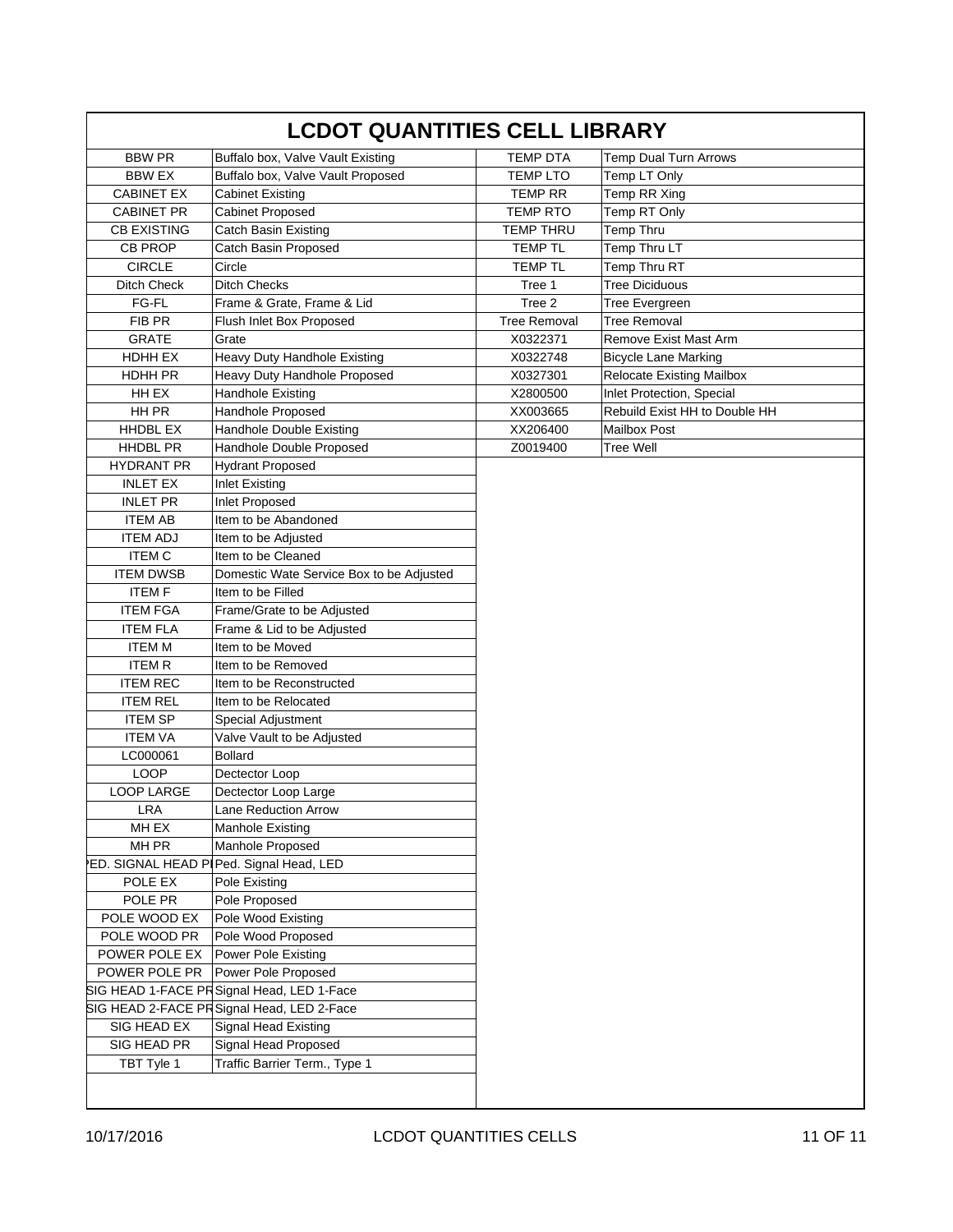# *STANDARD SHEETS*

#### **IMPORTANT INFORMATION REGARDING STANDARD SHEET CELLS!**

The standard sheets will now scale correctly if brought in at an engineering scale (i.e. "20" for a 20 scale drawing). Go to **Settings Manager>Category>Scale…** and select the desired scale, then select the desired form sheet from level 35 (General Plan Details). Microstation will automatically scale the cell to the correct scale factor.

| Place Active Cell                                                                         |                                                                                                                                   |
|-------------------------------------------------------------------------------------------|-----------------------------------------------------------------------------------------------------------------------------------|
| Active <u>C</u> ell:                                                                      | G010<br>Active Angle: 00°00'00.00000000'<br>X Scale:   40.000000<br>Y Scale:   40.000000                                          |
| <b>V</b> True Scale<br>Relative<br>Mirror:<br>Flatten<br>Scale Annotations<br>Association | Vertical<br>Interactive Scale and Rotate $\blacktriangledown$<br>Top<br>Scale Multi-line Offsets<br><b>Scale Dimension Values</b> |

There are 2 versions of the LCDOT Plan and Profile sheet. G013A has a grid to conform to 20 and 40 scale drawings. G013B has a grid to conform to 50 and 100 scale drawings.

LCDOT now uses the 22"x34" sheet size for all projects. The 24"x36" sheets have been eliminated.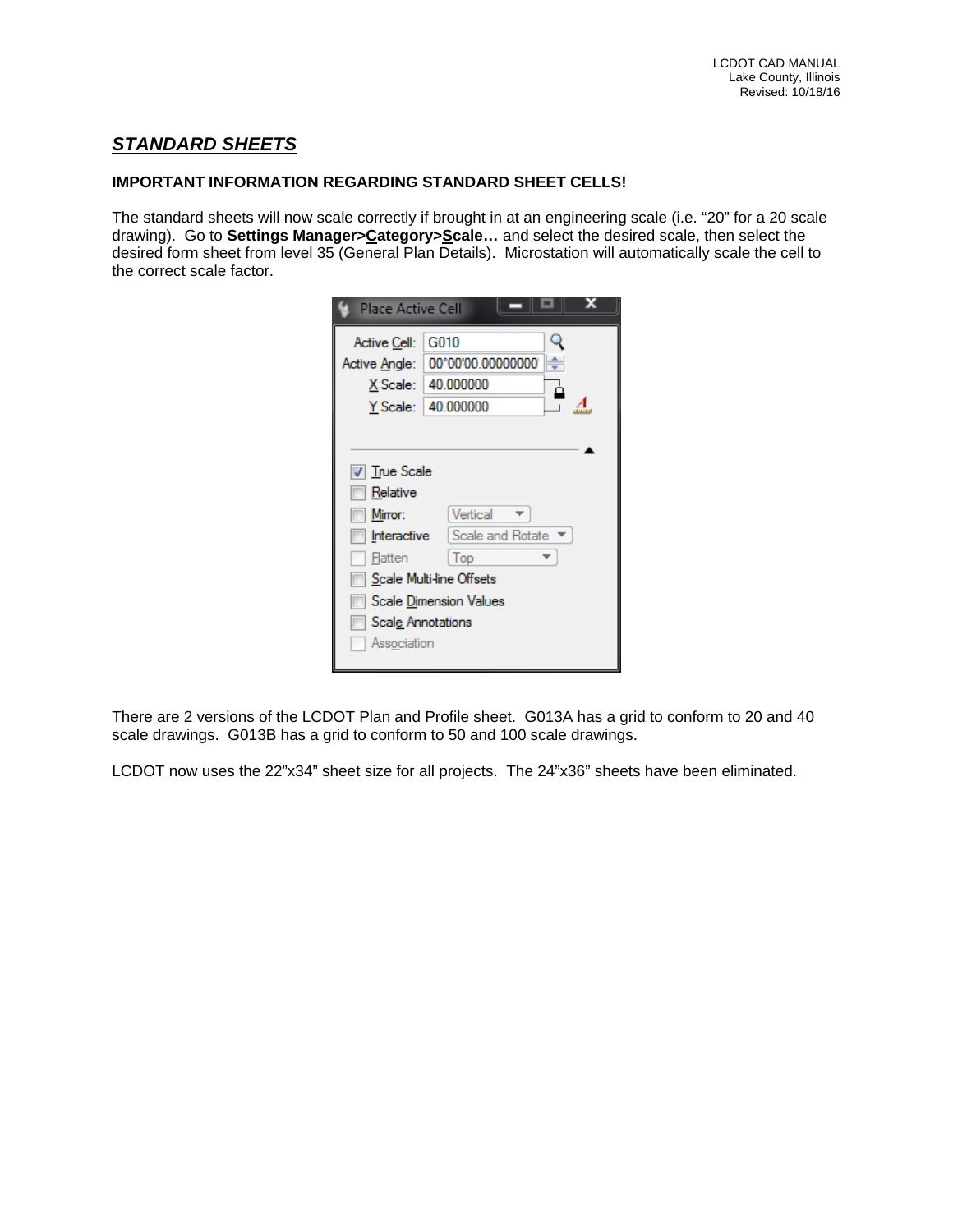# *EROSION CONTROL SHEET*

The Erosion Control Plan Sheet (**ECP-Base 22x34.dgn**) is located in **U:\Design\lake\Erosion Control\**. Copy this drawing into your project directory and rename it according to LCDOT naming conventions.



The erosion control base sheet has two border sheets at 100 scale since that is the most common scale for erosion control plans. Extra border sheets can be added and/or deleted as needed. The individual water shed files exist in the base drawing as models.

| Models                |                                                  |                   |                                   |                             |   |           | $\mathbf{x}$<br>والمستحيل |
|-----------------------|--------------------------------------------------|-------------------|-----------------------------------|-----------------------------|---|-----------|---------------------------|
|                       | $\frac{dP}{dP}$ Active File $\blacktriangledown$ |                   | $1$ b f $\times$ $\beta$ $\vdash$ | $\boxed{\Box}$              |   |           |                           |
|                       |                                                  | Type 2D/3D Name ^ |                                   | Description                 | ₩ | Cell Type | Sheet Name                |
| σ                     | Ω                                                | Default           |                                   | Master Model                |   |           |                           |
| ß.                    | п                                                | <b>WS01</b>       |                                   | 1. Upper Fox River          |   |           |                           |
|                       | п                                                | <b>WS02</b>       |                                   | 2. Sequoit Creek            |   |           |                           |
|                       |                                                  | <b>WS03</b>       |                                   | 3. Fish Lake Drain          |   |           |                           |
| 民民民民民民民民民民民民民民民民民民民民民 |                                                  | <b>WS04</b>       |                                   | 4. Squaw Creek              |   |           |                           |
|                       |                                                  | <b>WS05</b>       |                                   | 5. Lower Fox River          |   |           |                           |
|                       | п                                                | <b>WS06</b>       |                                   | 6. Mutton Creek             |   |           |                           |
|                       | п                                                | <b>WS07</b>       |                                   | 7. Slocum Lake Drain        |   |           |                           |
|                       | п                                                | <b>WS08</b>       |                                   | 8. Tower Lake Drain         |   |           |                           |
|                       | □                                                | <b>WS09</b>       |                                   | 9. Flint Creek              |   |           |                           |
|                       | Ω                                                | <b>WS10</b>       |                                   | 10. North Mill Creek        |   |           |                           |
|                       | Ω                                                | <b>WS11</b>       |                                   | 11. Mill Creek              |   |           |                           |
|                       | п                                                | <b>WS12</b>       |                                   | 12. Newport Drainage Ditch  |   |           |                           |
|                       | п                                                | <b>WS13</b>       |                                   | 13. Upper Des Plaines River |   |           |                           |
|                       | п                                                | <b>WS14</b>       |                                   | 14. Bull Creek              |   |           |                           |
|                       | п                                                | <b>WS15</b>       |                                   | 15. Indian Creek            |   |           |                           |
|                       | п                                                | <b>WS16</b>       |                                   | 16. Lower Des Plaines River |   |           |                           |
|                       | п                                                | <b>WS17</b>       |                                   | 17. Buffalo Creek           |   |           |                           |
|                       | п                                                | <b>WS18</b>       |                                   | 18. Aptakisic Creek         |   |           |                           |
|                       | п                                                | <b>WS19</b>       |                                   | 19. Kellogg Creek           |   |           |                           |
|                       | п                                                | <b>WS20</b>       |                                   | 20. Dead River              |   |           |                           |
|                       | п                                                | <b>WS21</b>       |                                   | 21. Waukegan River          |   |           |                           |
|                       |                                                  | <b>WS22</b>       |                                   | 22. Pettibone Creek         |   |           |                           |
|                       |                                                  | <b>WS23</b>       |                                   | 23. Bluff/Ravine            |   |           |                           |
|                       | п                                                | <b>WS24</b>       |                                   | 24 Skokie River             |   |           |                           |
| $\mathbb{Z}$          |                                                  | <b>WS25</b>       |                                   | 25. Middle Fork             |   |           |                           |
| B                     |                                                  | <b>WS26</b>       |                                   | 26. West Fork               |   |           |                           |
|                       |                                                  |                   |                                   |                             |   |           |                           |
|                       |                                                  |                   |                                   |                             |   |           |                           |
|                       |                                                  |                   |                                   |                             |   |           |                           |
|                       |                                                  |                   |                                   |                             |   |           |                           |
|                       |                                                  |                   |                                   |                             |   |           |                           |
|                       |                                                  |                   |                                   | Ш                           |   |           | Þ                         |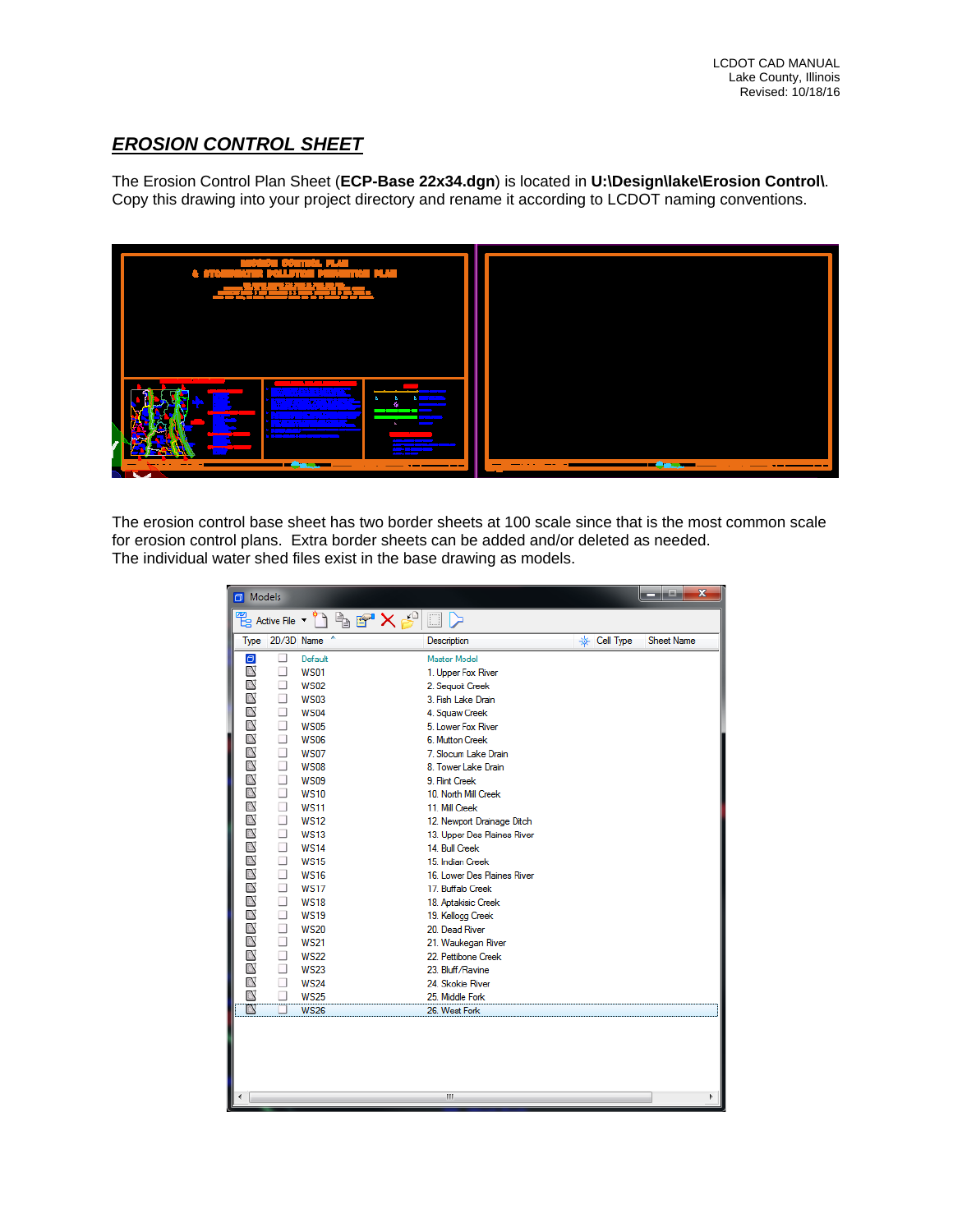They are referenced into the base drawing so all the user has to do is open the reference dialog box and turn on the area(s) that you need. In this example, areas 1 and 5 are turned on.

|                                             | والمتواصي                                                                                                                                                             | $\mathbf{x}$ |
|---------------------------------------------|-----------------------------------------------------------------------------------------------------------------------------------------------------------------------|--------------|
| T References (28 of 28 unique, 0 displayed) |                                                                                                                                                                       |              |
| Tools<br>Settings                           |                                                                                                                                                                       |              |
| Ē<br>恮                                      | <b>火山 ズゆやむさむ びびさき せつくま Mode: (</b><br>Boundaries v                                                                                                                    |              |
| Hierarchy                                   | Slot 1 P<br><b>File Name</b><br>Model<br>h<br>1:1<br>台 语<br>لمه<br>$\circ$<br>$\bullet$<br>۹<br><b>STATES</b>                                                         |              |
| ECP-Base 22x34.dgn, Default                 | <b>WS01</b><br>ECP-Base 22x34.dgn<br>1<br>$\checkmark$ 0<br>✓<br>✓<br>$\checkmark$                                                                                    |              |
|                                             | 2<br><b>WS02</b><br>ECP-Base 22x34.dgn<br>0<br>0<br>✓<br>✓<br>✓<br>✓                                                                                                  |              |
|                                             | 3<br><b>WS03</b><br>0<br>ECP-Base 22x34.dgn<br>✓<br>✓<br>✓<br>0                                                                                                       |              |
|                                             | 4<br>ECP-Base 22x34.dgn<br><b>WS04</b><br>0<br>✓<br>✓<br>0<br>✓<br>✓                                                                                                  |              |
|                                             | 5<br>ECP-Base 22x34.dgn<br><b>WS05</b><br>0<br>✓<br>0<br>✓<br>✓<br>✓                                                                                                  |              |
|                                             | 6<br>ECP-Base 22x34.dgn<br><b>WS06</b><br>$\mathbf{0}$<br>$\bf{0}$<br>✓<br>✓<br>✓                                                                                     |              |
|                                             | 7<br>ECP-Base 22x34.dgn<br><b>WS07</b><br>0<br>✓<br>✓<br>0<br>✓                                                                                                       |              |
|                                             | 8<br>ECP-Base 22x34.dgn<br><b>WS08</b><br>$\bf{0}$<br>✓<br>0<br>✓<br>✓                                                                                                |              |
|                                             | 9<br>ECP-Base 22x34.dqn<br><b>WS09</b><br>0<br>✓<br>0<br>✓<br>✓                                                                                                       |              |
|                                             | 10<br>ECP-Base 22x34.dgn<br><b>WS10</b><br>0<br>$\checkmark$<br>✓<br>0<br>✓                                                                                           |              |
|                                             | 11<br>ECP-Base 22x34.dgn<br>$\bf{0}$<br><b>WS11</b><br>✓<br>0<br>✓<br>✓                                                                                               |              |
|                                             | 12<br>ECP-Base 22x34.dqn<br><b>WS12</b><br>$\bf{0}$<br>0<br>✓<br>✓<br>✓                                                                                               |              |
|                                             | 13<br>ECP-Base 22x34.dgn<br><b>WS13</b><br>0<br>✓<br>0<br>✓<br>✓                                                                                                      |              |
|                                             | $\bf{0}$<br>14<br>ECP-Base 22x34.dgn<br><b>WS14</b><br>0<br>✓<br>✓<br>✓                                                                                               |              |
|                                             | 15<br>ECP-Base 22x34.dqn<br><b>WS15</b><br>$\bf{0}$<br>0<br>✓<br>✓<br>✓                                                                                               |              |
|                                             | 16<br><b>WS16</b><br>$\bf{0}$<br>ECP-Base 22x34.dgn<br>✓<br>0<br>✓<br>✓                                                                                               |              |
|                                             | 17<br>$\bf{0}$<br>ECP-Base 22x34.dgn<br><b>WS17</b><br>✓<br>0<br>✓<br>✓                                                                                               |              |
|                                             | 18<br>0<br>ECP-Base 22x34.dgn<br><b>WS18</b><br>0<br>✓<br>✓<br>✓                                                                                                      |              |
|                                             | 19<br>$\mathbf{0}$<br>ECP-Base 22x34.dgn<br><b>WS19</b><br>$\mathbf{0}$<br>✓<br>✓<br>✓                                                                                |              |
|                                             | 20<br><b>WS20</b><br>ECP-Base 22x34.dgn<br>$\checkmark$<br>$\mathbf{0}$<br>$\checkmark$<br>0<br>✓                                                                     |              |
|                                             | 21<br>ECP-Base 22x34.dgn<br><b>WS21</b><br>0<br>✓<br>0<br>✓<br>✓<br>✓                                                                                                 |              |
|                                             | 22<br>$\bf{0}$<br>ECP-Base 22x34.dgn<br><b>WS22</b><br>$\mathbf{0}$<br>$\checkmark$<br>✓<br>✓                                                                         |              |
|                                             | 23<br><b>WS23</b><br>ECP-Base 22x34.dgn<br>0<br>0<br>✓<br>✓                                                                                                           |              |
|                                             | 24<br>ECP-Base 22x34.dgn<br><b>WS24</b><br>$\checkmark$<br>0<br>0<br>✓<br>✓                                                                                           |              |
|                                             | 25<br><b>WS25</b><br>ECP-Base 22x34.dgn<br>$\bf{0}$<br>✓<br>✓<br>$\Omega$<br>✓                                                                                        |              |
|                                             | 26<br>ECP-Base 22x34.dgn<br><b>WS26</b><br>0<br>✓<br>✓<br>0                                                                                                           |              |
|                                             | 27<br>Drainage Basins-Full Scale.dgn<br>0<br>✓<br>✓<br>0                                                                                                              |              |
|                                             | 28<br>ECP-Street Map.don<br>0<br>✓ 0                                                                                                                                  |              |
|                                             |                                                                                                                                                                       |              |
|                                             | 1.000000<br>1.000000<br>00°00'00"<br>Rotation<br>Scale                                                                                                                |              |
|                                             | 0.00<br>Offset $\times$ 0.00<br>Y                                                                                                                                     |              |
|                                             | <b>E</b><br>陷出<br>$\left\Vert \mathbb{H}\right\Vert$<br>$\rightarrow$ $\rightarrow$<br>$\mathbf{F}$<br>₩<br>$\Delta \neq 2$<br>7<br>$\bullet$<br>$\ddot{\phantom{1}}$ |              |
|                                             | Display Overrides: Allow<br>Nested Attachments: No Nesting<br>$\blacktriangleright$ Nesting Depth:   1<br>▼                                                           |              |
|                                             | New Level Display: [Config Variable ▼]<br>Georeferenced: No<br>$\overline{\mathbf{v}}$                                                                                |              |

The next illustration shows the map with areas 1 and 5 turned on.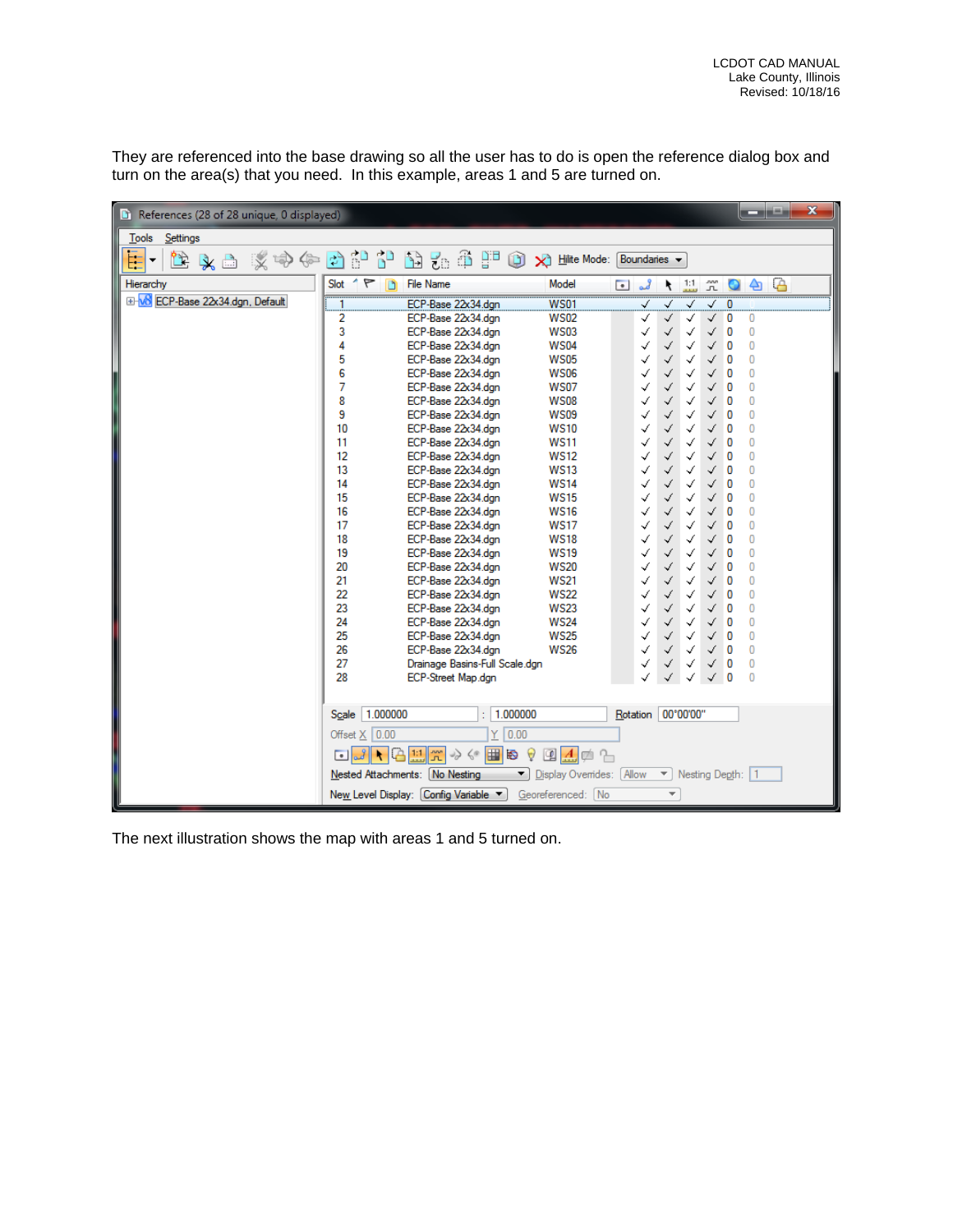

The water shed areas are patterned with a dot pattern so that the text shows through without having do copy text on text to insure visibility.

If the user desires a shaded pattern instead of the default pattern it is easy to change. Change the override setting in the Level Manager from "0" to the shading number desired (usually 252). Then in the section of the Level Manager that shows the referenced files, update the levels to reflect this change and turn on the Level Overrides in the View Attributes dialog box. The result is shown in the next illustration.



When the user is satisfied that no more areas are needed the next step is to merge the required areas into the master drawing and delete the unused reference files and unused models. Then the drawing can be moved, rotated and scaled as needed to complete the erosion control plan.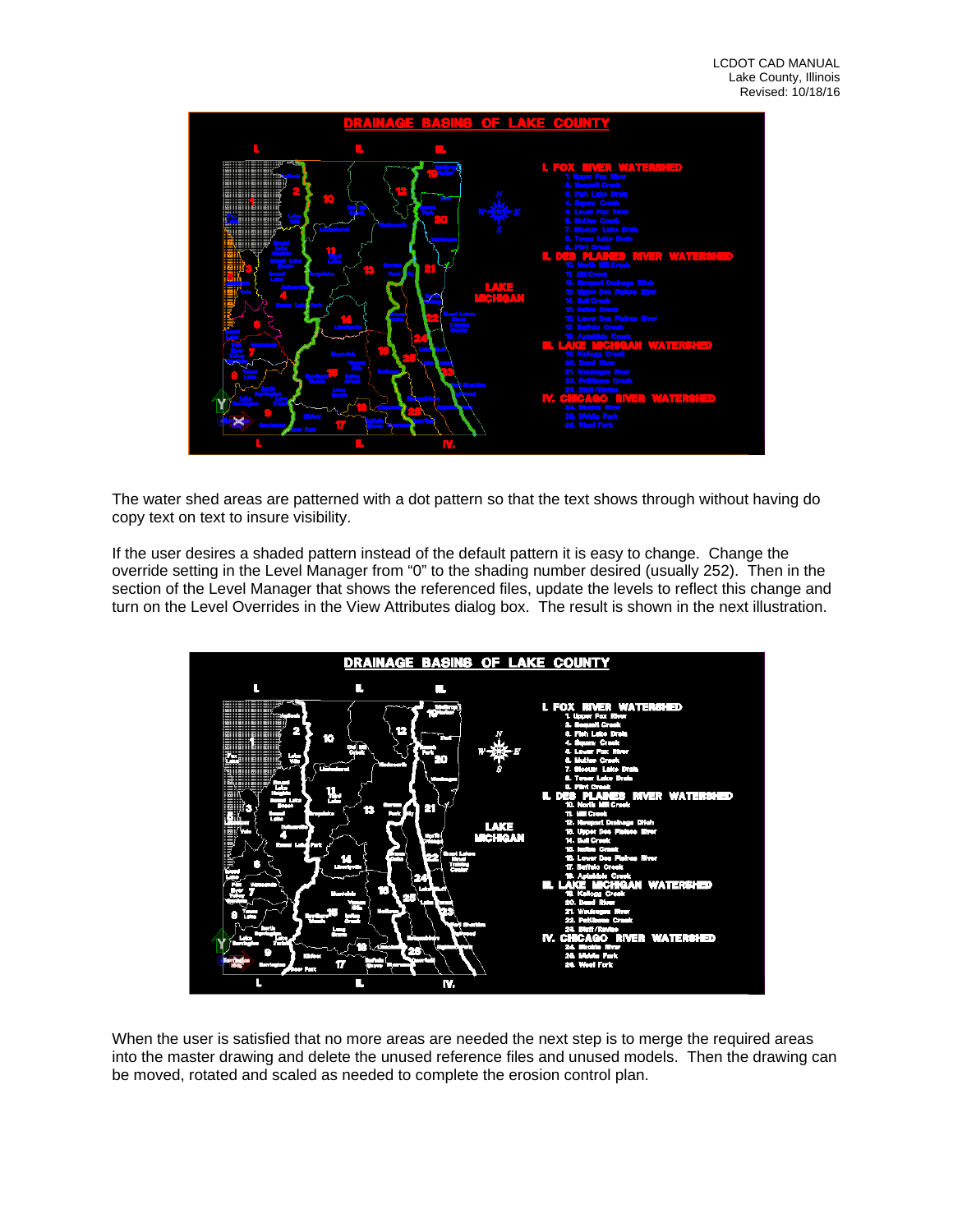## *InRoads*

LCDOT has use of InRoads as well as GEOPAK. At this point the .xin, .itl, and .dft files have been created to our current standards.

# *GEOPAK GARBAGE FILES*

GEOPAK creates an incredible amount of garbage files (particularly when processing points). The following files should be routinely deleted from directories:

.1d .2d .2sd .cgr .cor (if created by GEOPAK – not to be confused with the .cor files created by our surveyors) .err .gen .geo .jou (created every time COGO is accessed – the most common garbage file.) .log .lsa .num .red .sum temp.job .xyz

All survey data should be copied to a separate SURVEY directory in the main project directory, i.e.:

| XX-00XXX-XX-XX | (project directory)                   |
|----------------|---------------------------------------|
| <b>PROJDBS</b> | (created by GEOPAK Project Manager)   |
| <b>SURVEY</b>  | (all point files should be kept here) |

There are a number of other files that should be looked at periodically (such as .inp) to see if they're needed or can be discarded. These files can be viewed using Notepad. The amount of clutter that can be deleted is substantial. Granted, storage availability continues to grow, but that is no excuse for saving a lot of unneeded garbage. The following page is a summary of various GEOPAK files to help decide which to keep and discard.